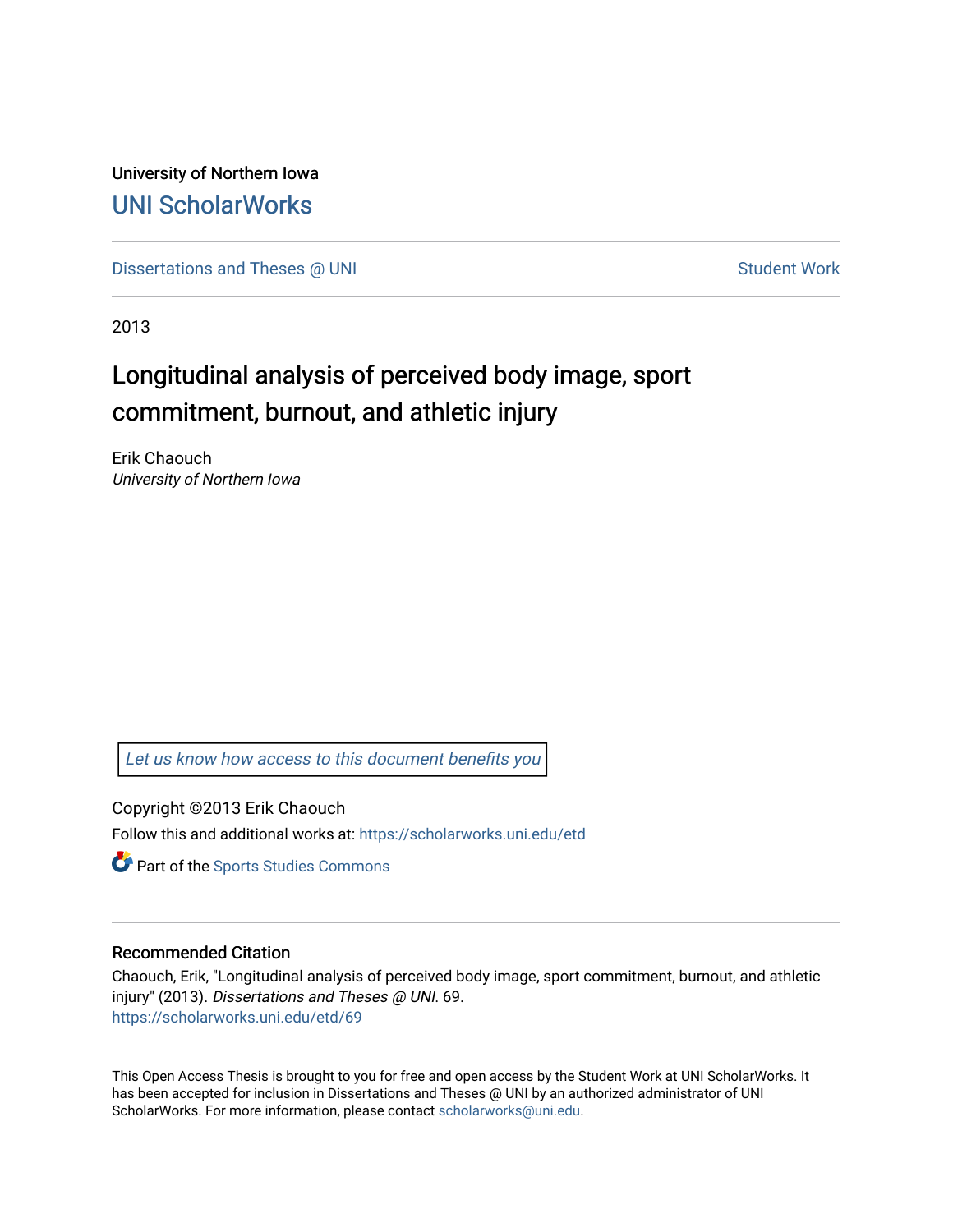# LONGITUDINAL ANALYSIS OF PERCEIVED BODY IMAGE, SPORT COMMITMENT, BURNOUT, AND ATHLETIC INJURY

An Abstract of a Thesis

Submitted

in Partial Fulfillment

of the Requirements for the Degree

Master of Science

Erik Chaouch

University of Northern Iowa

August 2013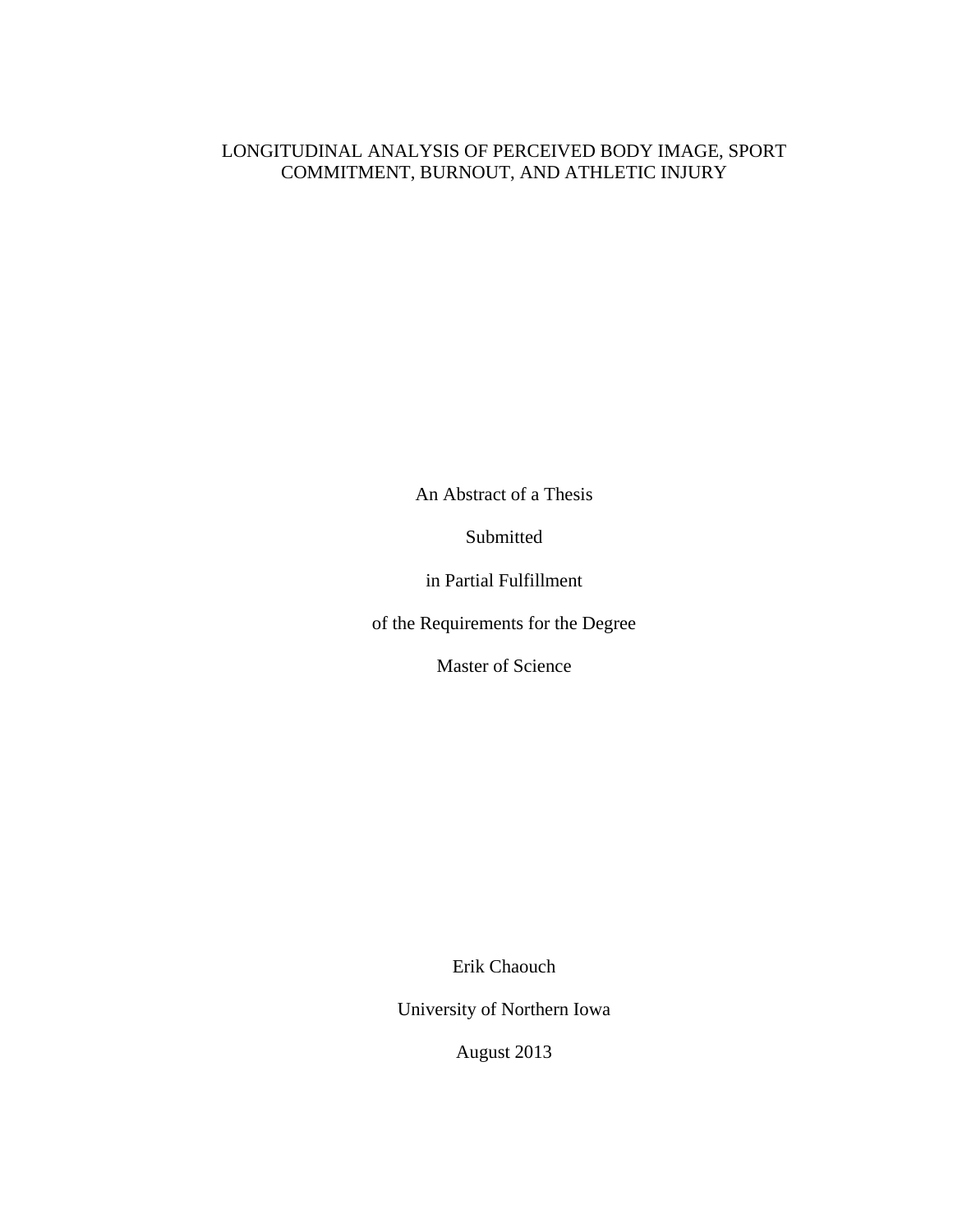## ABSTRACT

Injury is a risk that all athletes face while participating in sport. How injuries affect athletes perceived body image, sport commitment levels, and burnout levels are not yet fully understood. Athletes are aware of what the media portrays an athlete as, aware of what peers think an athlete should look like, and even have their own pre-conceived notions as to what an athlete's body should look like. Many athletes perceive their bodies to be appropriate for their sport, yet there is dissatisfaction with their own bodies in the context of what is socially considered to be attractive. A distorted body image may possibly lead to an eating disorder. Body image is the subjective picture or mental image on one's own body. To date, no research has examined the role of injury and how it affects an athletes body image.

The sport commitment model was developed to explain factors related to continued motivation for participation in sport or physical activity*.* Sport commitment is defined as the "desire and resolve to continue participation." Very little previous research has examined the role of injury and sport commitment levels.

Burnout can be defined as a psychological, emotional, and physical withdrawal from an activity or sport because there is no other perceived way to escape the situation and the related overwhelming stress levels. Very few studies have specifically examined the connection between an injury and resulting burnout syndrome.

The purpose of this study was to examine the relationship of injury on the perceived body image, sport commitment, and burnout levels of athletes from a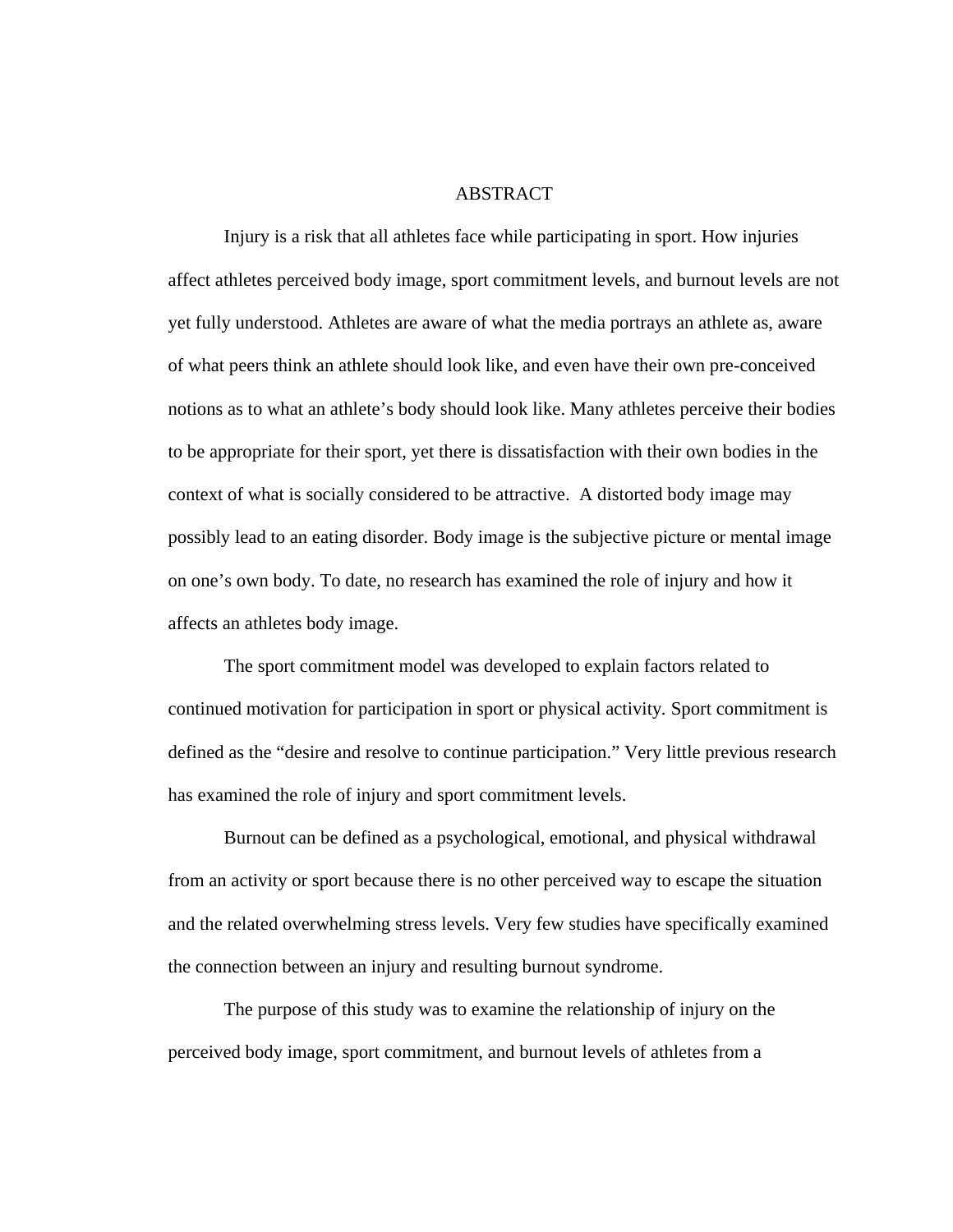longitudinal perspective. A total of 285 athletes were examined over an academic year on their perceived body image, sport commitment, and burnout.

No significant differences emerged between injured and non-injured athletes for perceived body image and sport commitment. However, injured athletes did report greater emotional/physical exhaustion and reduced sense of accomplishment than did non-injured athletes at Time 1.

 In regards to changes over time, none of the athletes had significant changes over time, none of the athletes had significant changes in perceived body image across the academic year regardless of injury status. In contrast, all athletes did have a significant decrease in sport commitment from Time 1 to Time 3. Additionally, injured athletes did have a significant decrease in perceptions of reduced accomplishment, and an increase in perceived devaluation of sport. Lastly, for the athletes that sustained an injury during the course of the study, no significant changes occurred in regards to body image, sport commitment, and burnout from Time 1 to Time 2 and from Time 2 to Time 3.

 Future research should be conducted to examine the trends related to perceived body image when injury occurs. Research should also explore the possible link between injury and body image, specifically the contributing factors to perceived body image (e.g., perfectionism, exercise dependence, & perceived loss of control). Future research should replicate and extend the current study to include additional predictors of burnout and commitment. Future research should also examine potential factors that influence sport commitment over time.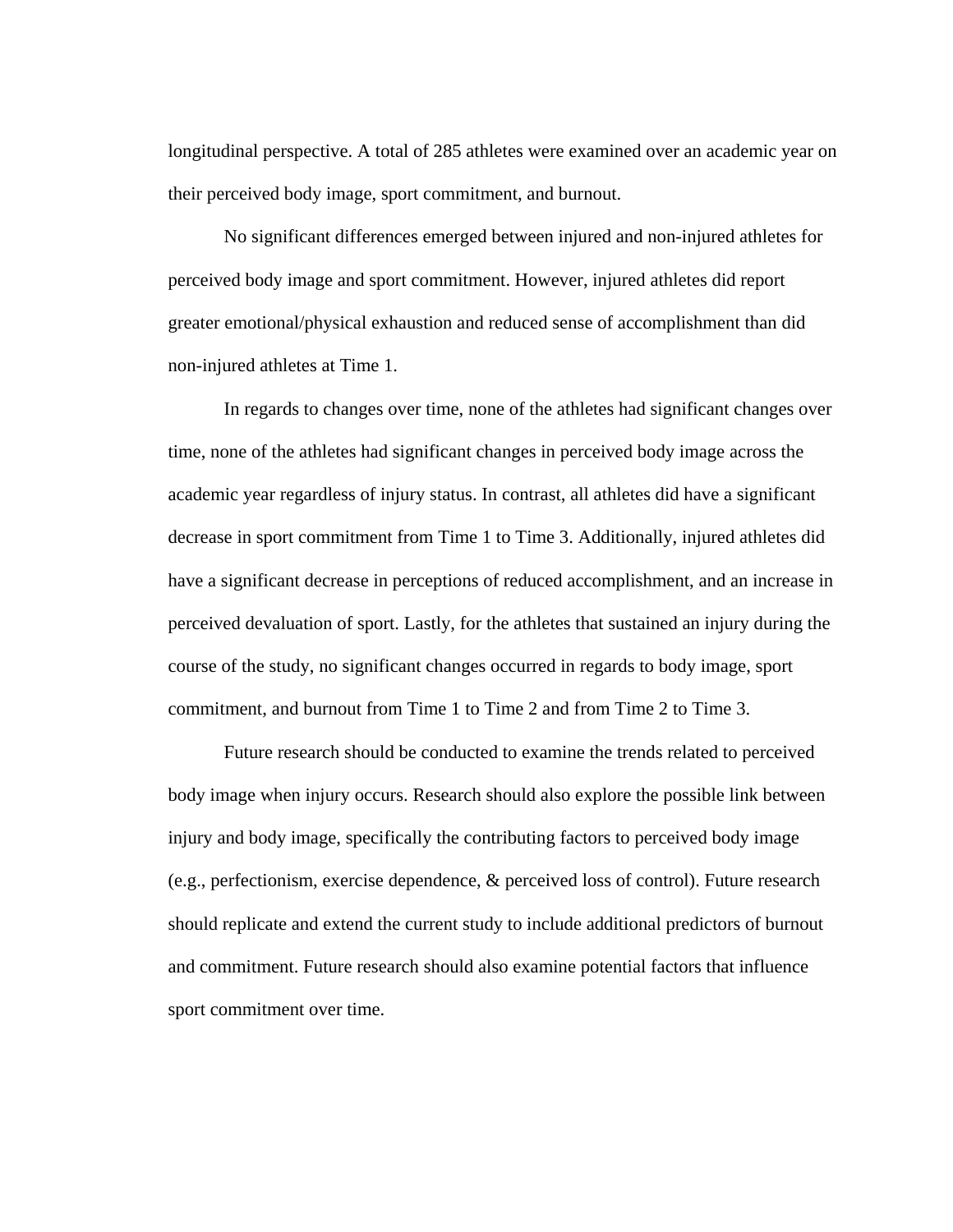# LONGITUDINAL ANALYSIS OF PERCEIVED BODY IMAGE, SPORT COMMITMENT, BURNOUT, AND ATHLETIC INJURY

A Thesis

Submitted

in Partial Fulfillment

of the Requirements for the Degree

Master of Science

Erik Chaouch

University of Northern Iowa

August 2013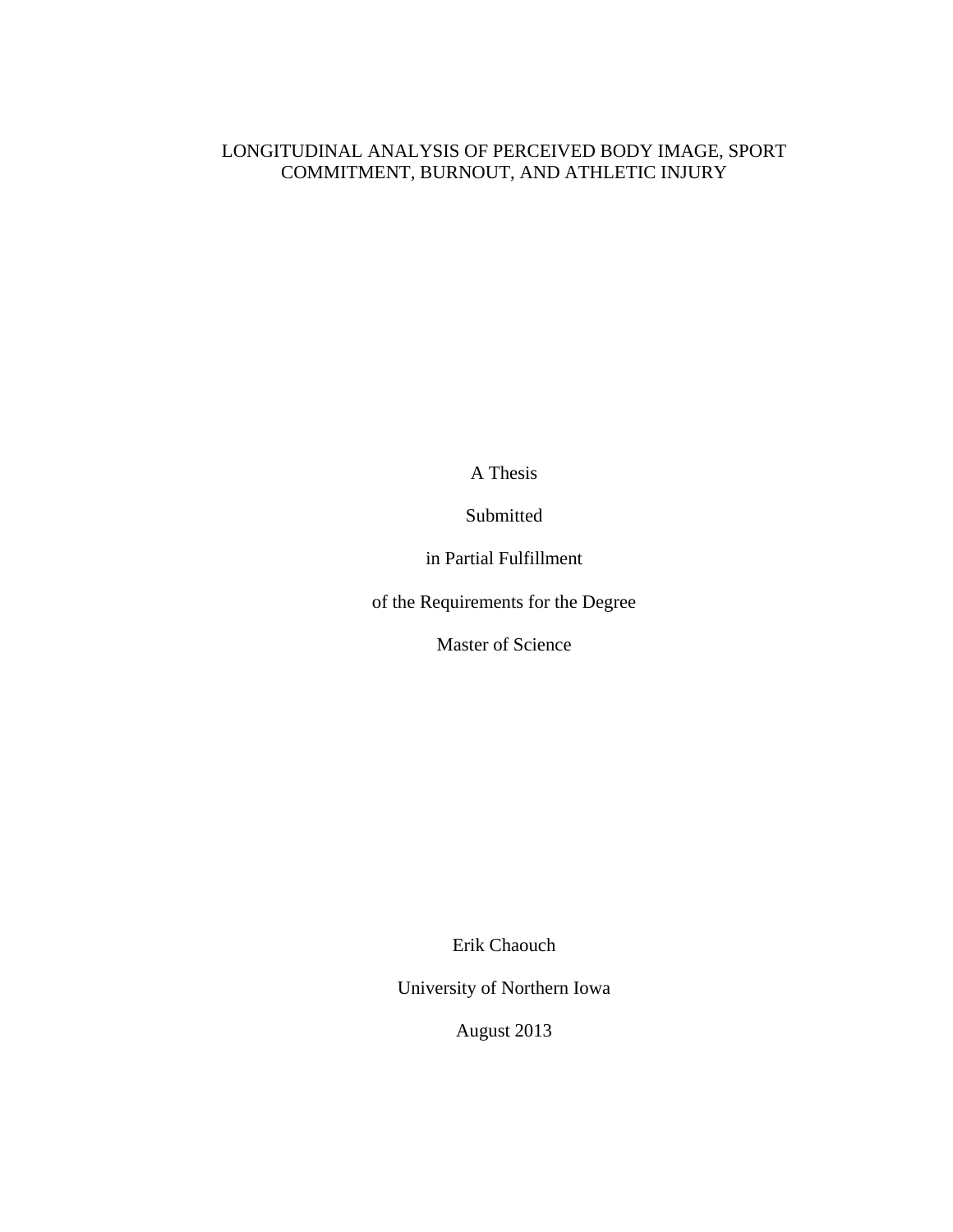# APPROVAL PAGE

This Study by: Erik Chaouch

Entitled: Longitudinal Analysis of Perceived Body Image, Sport Commitment, Burnout, and Athletic Injury

has been approved as meeting the thesis requirement for the

Degree of Athletic Training Master's of Science

| Date | Dr. Windee M. Weiss, Chair, Thesis Committee  |
|------|-----------------------------------------------|
| Date | Dr. Peter J. Neibert, Thesis Committee Member |
| Date | Dr. Kelli R. Snyder, Thesis Committee Member  |
| Date | Dr. Michael J. Licari, Dean, Graduate College |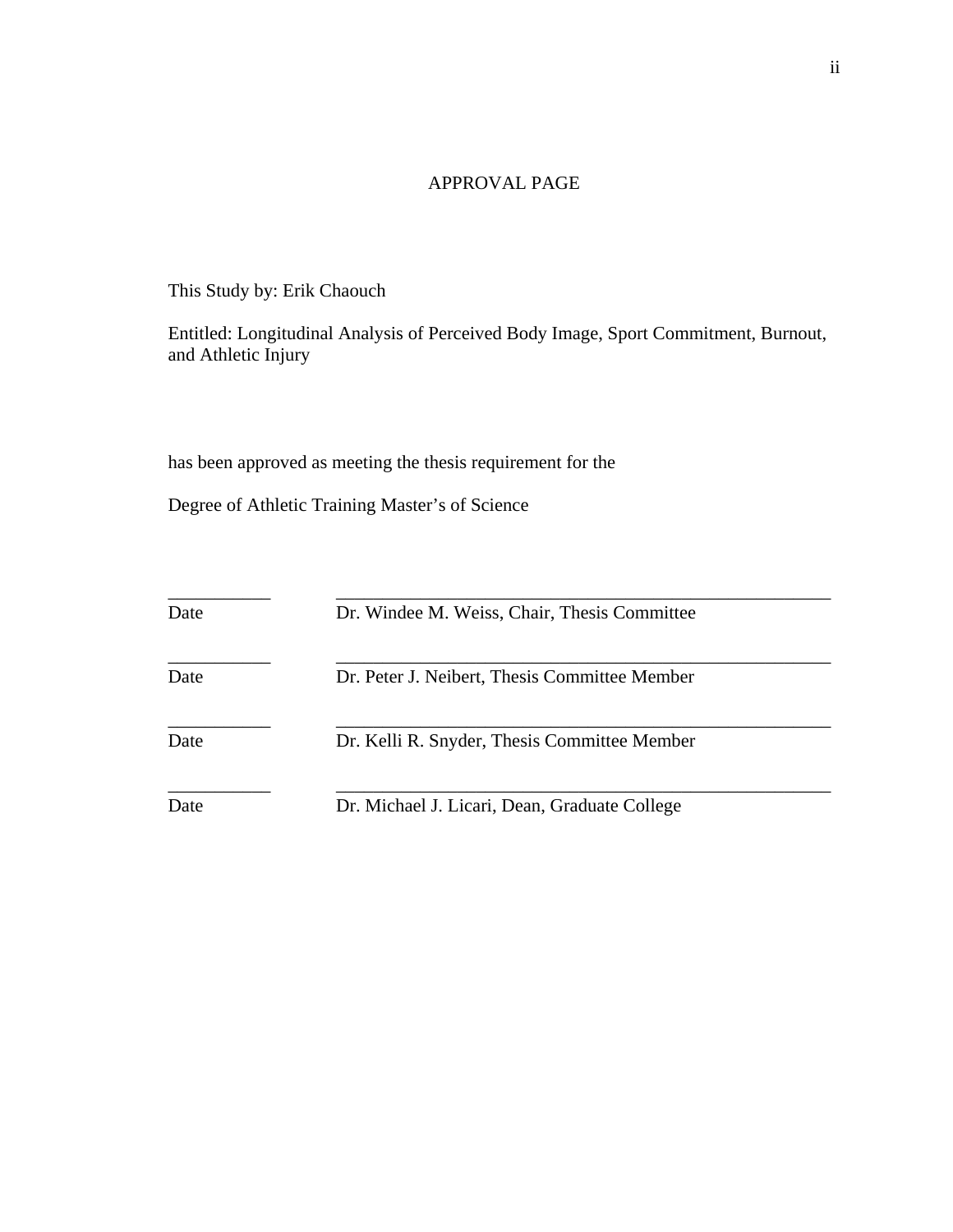# ACKNOWLEDGEMENTS

First and foremost, I would like to thank Dr. Windee Weiss for her guidance and leadership. Without her tireless efforts, I would not be in the same place. I would like to thank the rest of my committee, Dr. Peter Neibert and Dr. Kelli Snyder for their advice and assistance. I would also like to thank my dedicated crew of Andrew Vereen, Steph Pudenz, Bridgit Sturch, and Pam Hosto for their hard work in collecting and entering data. Lastly, I would like to thank my family for their constant support and encouragement to keep going.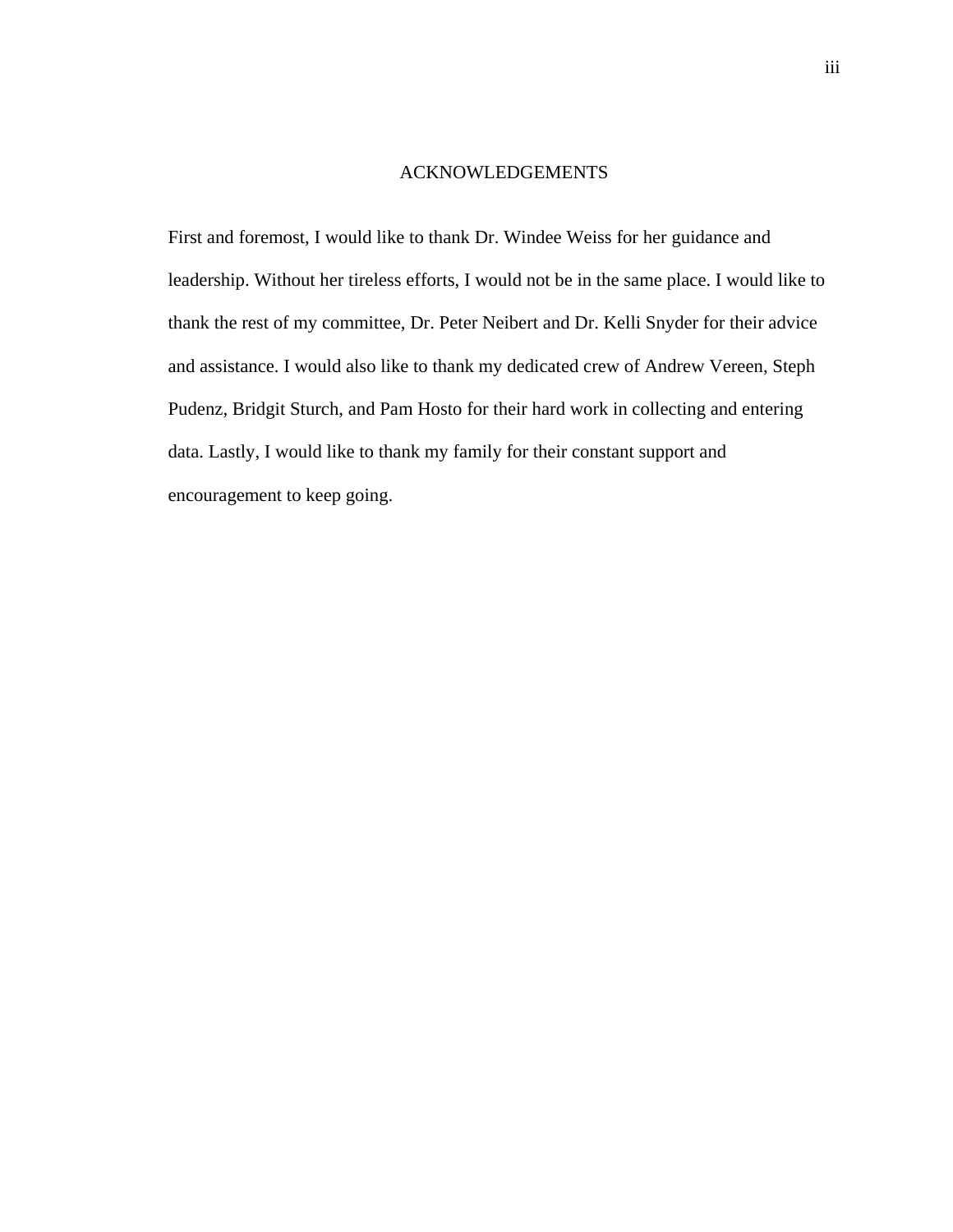# TABLE OF CONTENTS

 $\rm iv$ 

| CHAPTER 2: STUDY 2: SPORT COMMITMENT, BURNOUT AND INJURY16 |
|------------------------------------------------------------|
|                                                            |
|                                                            |
|                                                            |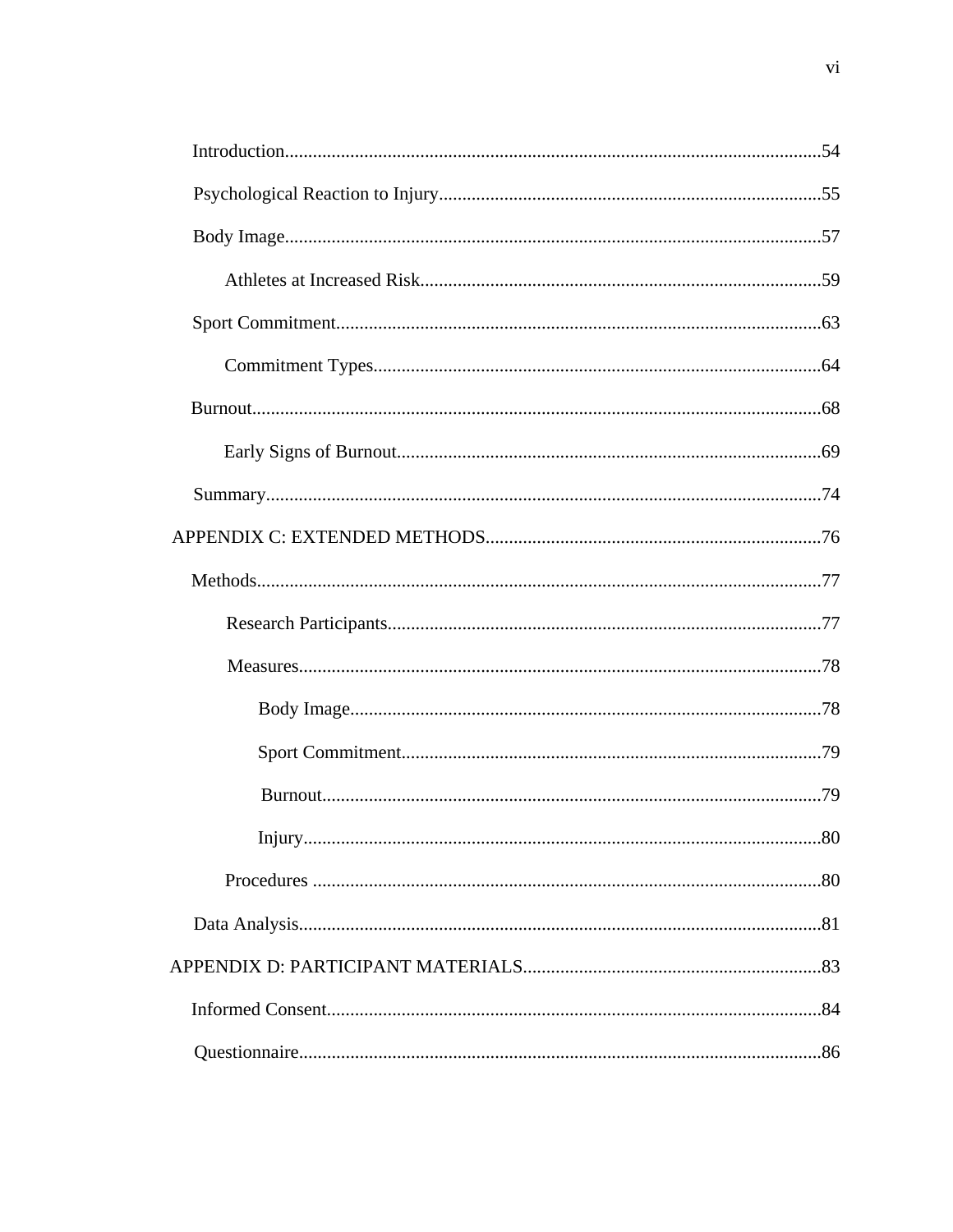|--|--|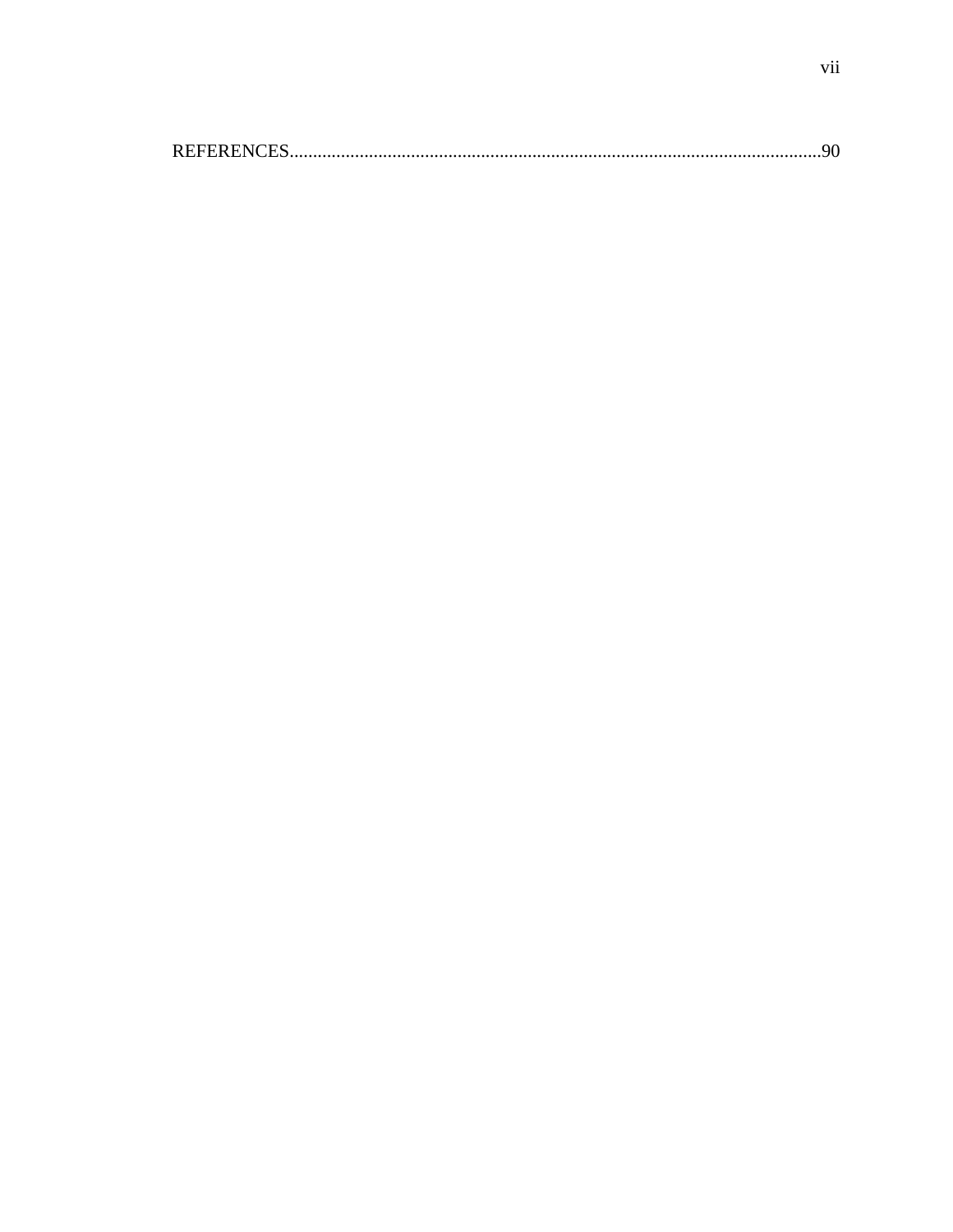# LIST OF TABLES

| <b>TABLE</b>                                                                    |     |
|---------------------------------------------------------------------------------|-----|
| 1: Time 1 Correlations, means, and standard deviations for sport commitment and | 27  |
| 2: Time 2 Correlations, means, and standard deviations for sport commitment and | .28 |
| 3: Time 3 Correlations, means, and standard deviations for sport commitment and | 29  |
| 4: Means and standard deviations between injured and non-injured at Time 131    |     |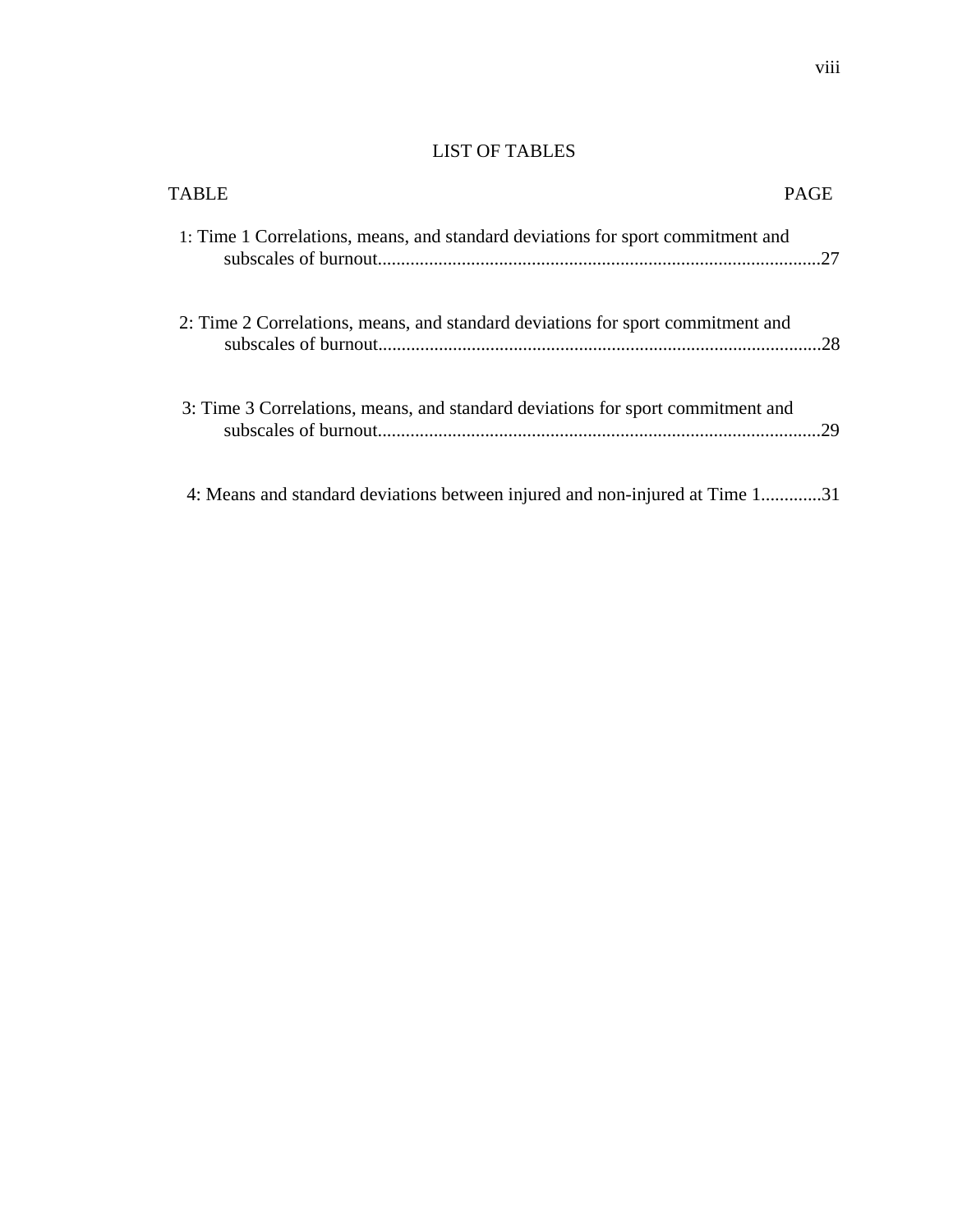# LIST OF FIGURES

| FIGURE |  |
|--------|--|
|        |  |
|        |  |
|        |  |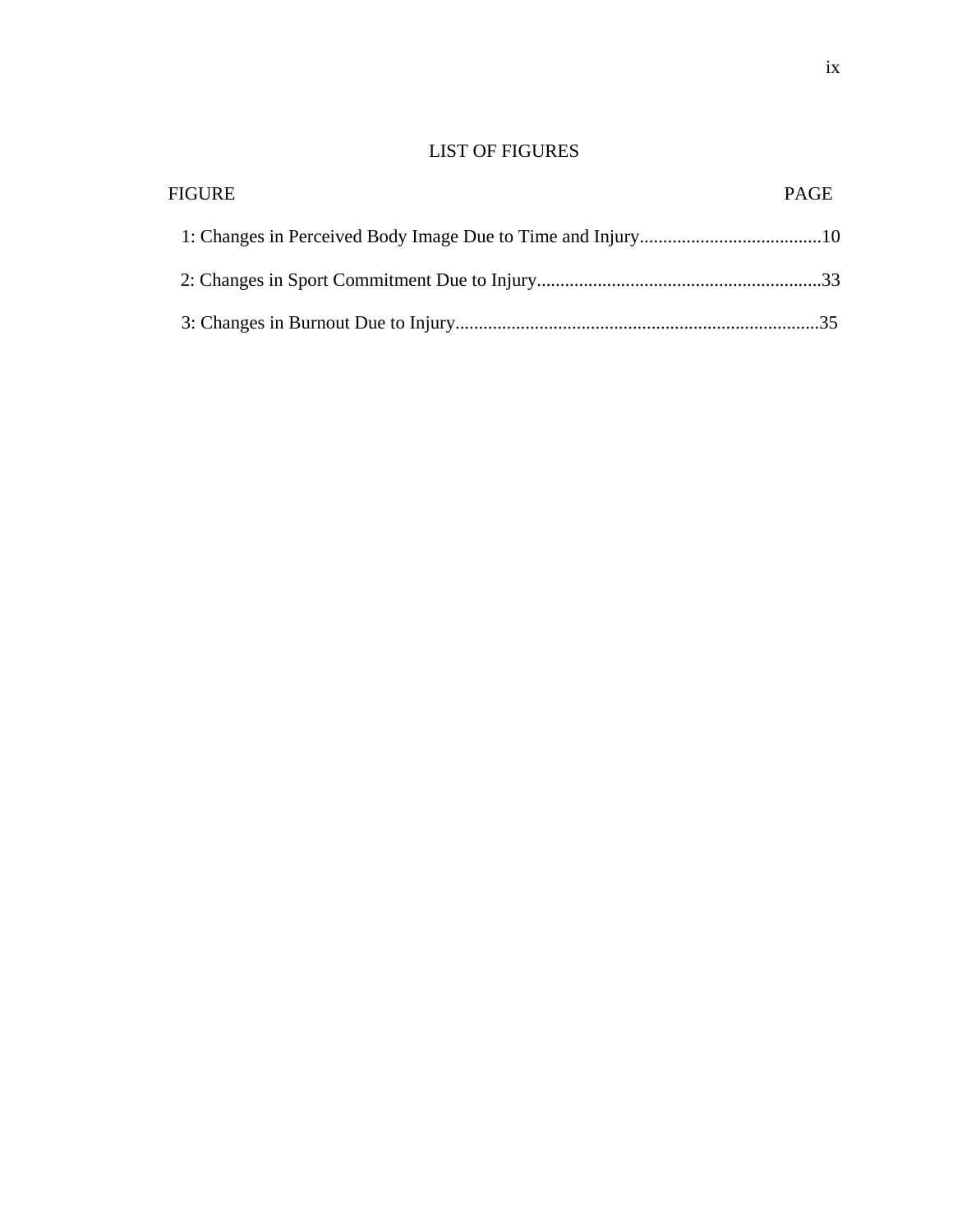#### CHAPTER 1

## STUDY 1: BODY IMAGE & INJURY

#### Introduction

Injury is an inherent risk for all athletes participating in sport. The impact that injuries have on athletes psychologically and emotionally is not fully understood. More specifically, how injuries may affect athletes' perceived body image is relatively unexplored. Many athletes perceive that their bodies need to look a certain way to be considered an elite athlete or to be successful in sport (DeBruin, 2010). It may be possible that suffering an injury can change an athlete's perceived body image.

Wiese-Bjornstal, Smith, LaMott, Shaffer, and Morrey (1998) developed a theoretical post-injury model that examines the athlete's psychological reaction to being injured. The Wiese-Bjornstal psychological reaction to injury model details the factors that influence how an athlete responds to being injured. This model suggests that there are three ways in which an athlete's psychological reaction to injury can be displayed: appraisal, emotional response, and behavioral response.

According to this theoretical model, an injury is considered a stimulus that must be interpreted by the athlete (Wiese-Bjornstal et al., 1998). Many different factors combine to form how an athlete interprets what has happened (i.e., the injury). Each individual athlete has his or her own personal factors that contribute to how the athlete reacts to the stressor, such as prior experiences of injury, emotional responses, trait anxiety, self-esteem, and coping skills (Wiese-Bjornstal et al., 1998). Several situational factors also contribute to how the athlete cognitively appraises injury. Situational factors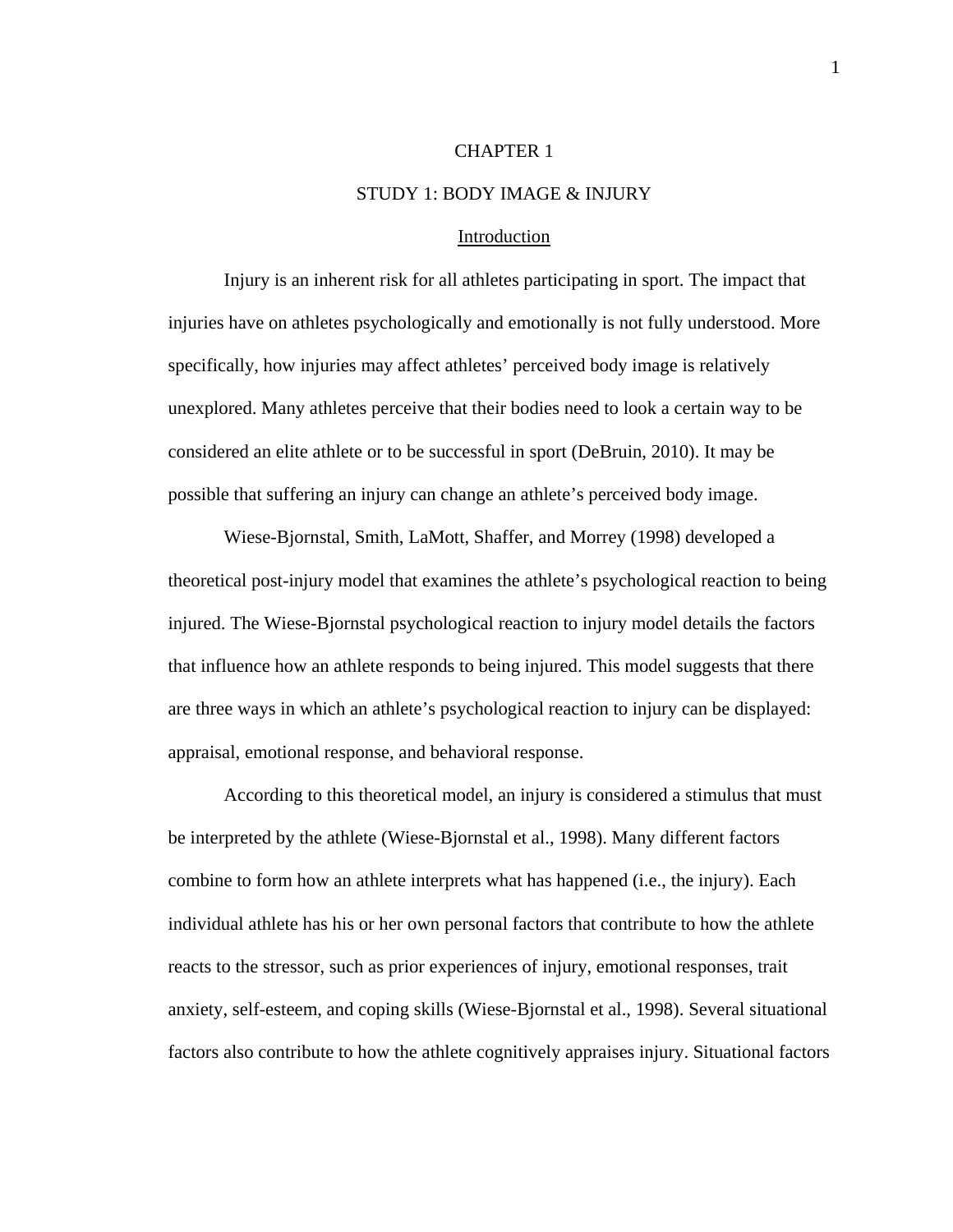include: type and severity of the injury, sport, starter status, time of season, teammate and coach influences, and family dynamics. Both personal and situational factors play a role in the cognitive appraisal of the injury, or how the athlete interprets the injury. The cognitive appraisal of the athlete then influences how the athlete responds emotionally and behaviorally. Emotional responses could include fear, anger, frustration, and guilt. The cognitive appraisal also affects the athlete's behavioral response. For example, the athlete may put forth less effort during rehab, start missing rehabilitation sessions, or choose to partake in risk-taking behaviors (Wiese-Bjornstal et al., 1998).

Based on this psychological reaction to injury model, a variety of personal factors (e.g., self-perceptions, body image) and situational factors (e.g., time of season, playing status) could influence the way injured athletes cognitively appraise injury (Wiese-Bjornstal et al., 1998). In turn, the way in which athletes cognitively appraise injury influences the emotional and behavioral reactions. This model can help in the athletic training profession by raising awareness to the psychological reactions of athletes when injured. Potentially, some of the personal and situational factors could be modified, and clinicians may be able to introduce an intervention to break the athlete out of the vicious cycle that may occur once injured. One personal factor in particular that may influence how an athlete cognitively appraises an injury is self-perceptions, specifically body image. However, the effect of injury on perceived body image has yet to be examined.

Body image is defined as "the mental image a person has of his or her physical appearance, as well as any positive or negative feelings one has about his or her body shape or size" (DeBruin, 2010, pg. 11-12). Many athletes perceive that their bodies need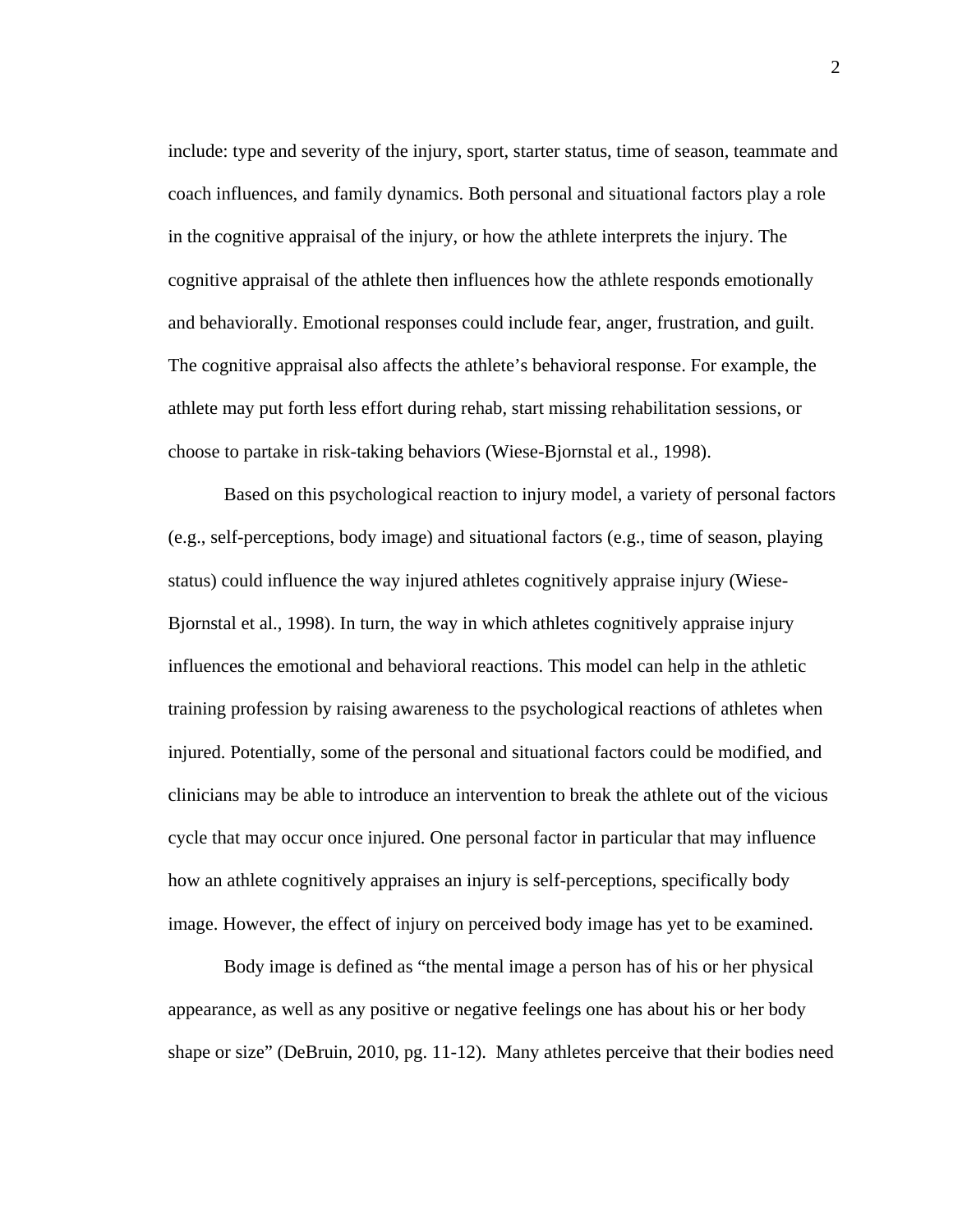to look a certain way to be considered an elite athlete or to be successful in their sport (Follo, 2007). Athletes today face difficult challenges about body perceptions (Krane, Waldron, Michalenok, & Stiles-Shipley 2001). Athletes are aware of how the media portrays athletes, aware of what peers think an athlete should look like, and even have their own pre-conceived notions as to how an athlete's body should look (Loland, 1999). Many athletes perceive their bodies to be appropriate for their sport, yet there is dissatisfaction with their bodies in the context of what is socially considered to be attractive (Follo, 2007).

Interestingly, a number of studies have shown that both male and female athletes report having multiple, separate body images, such as an athletic body image and a social body image (DeBruin, Oudejans, Bakker, & Woertman, 2011; Follo, 2007; Krane et al., 2001; Loland, 1999; Russell, 2004). The athletic body image has been defined as "the internal image one has of his or her body and the evaluation of that image within an athletic context," whereas social body image has been defined as "body evaluation in the context of daily life" (Greenleaf, 2002, p. 64).

The athletic body image is an evaluation of one's body in comparison to the athlete's sport. Secondly, social body image compares their body to what society deems to be beautiful and attractive. Studies have shown that just by being an athlete may lead to higher risks of distorted body image and potentially engaging in disordered eating behaviors (Jacobi, Hayward, DeZwaan, Kraemer & Agras, 2004). One possible risk factor could be the athlete's identity as an elite athlete (DeBruin, Oudejans, & Bakker 2007; Follo, 2007; Loland, 1999).

3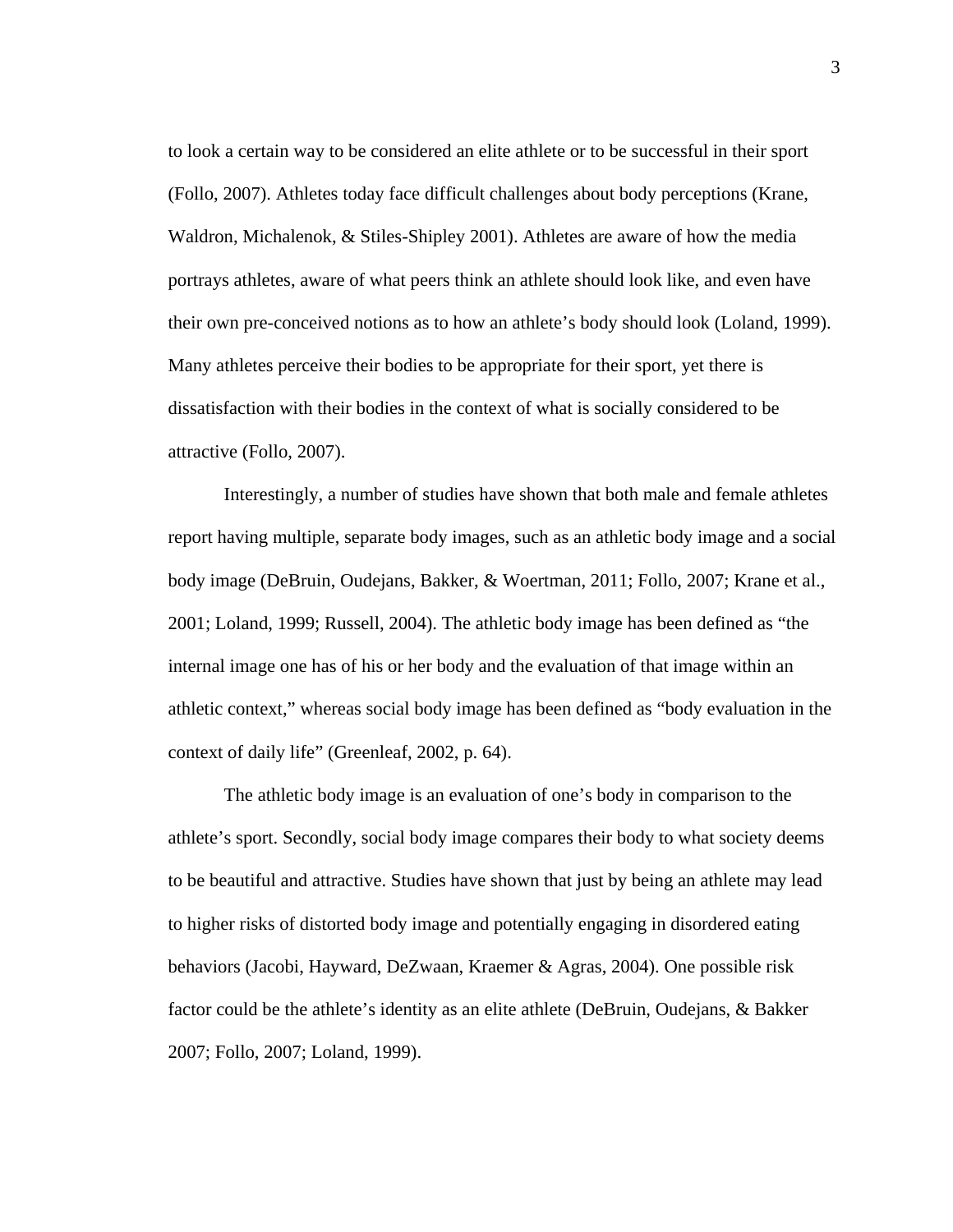A meta-analysis by Jacobi et al. (2004) examined the risk factors for eating disorders. Results of the analysis identified athletic competition as increasing risk for developing an eating disorder. Research has also linked perfectionism, a perceived loss of control, exercises dependence, and fat phobia to injury (Crawford & Ecklund, 1994; Hewitt, Flett, & Edinger, 1995; Hurst, Hale, Smith, & Collins, 2000; Marchant, Levy, & Clough, 2005). A commonly held belief about individuals with eating disorders is the self-imposed feeling that they must do everything perfectly (Hewitt et al., 1995). Perfectionism is a personality trait frequently associated with unrealistic standards for physical attractiveness and thinness, and for athlete's unrealistic standards about what they perceive an elite athlete should look like (Krane et al., 2001).

 Exercise dependence is also a possible underlying cause to a disturbed body image in an injured athlete (Marchant et al., 2005). Exercise dependence can be defined as a process that compels an individual to exercise in spite of obstacles, and results in physical and psychological symptoms when exercise is withdrawn (Hurst et al., 2000). When an injury occurs, there may be a perceived loss of control; the athlete has no choice, but to sit on the sideline. With this perceived loss of control, loss of physical activity due to injury, and the potential to be perfectionistic, perhaps injured athletes are at risk for negative changes in perceived body images. The motivation to be successful and the quest to perfection may lead to exercise dependence or distorted body image in athletes (Marchant et al., 2005).

Therefore, the purpose of this study was to examine the relationship between perceived body image and injury from a longitudinal perspective. The first purpose of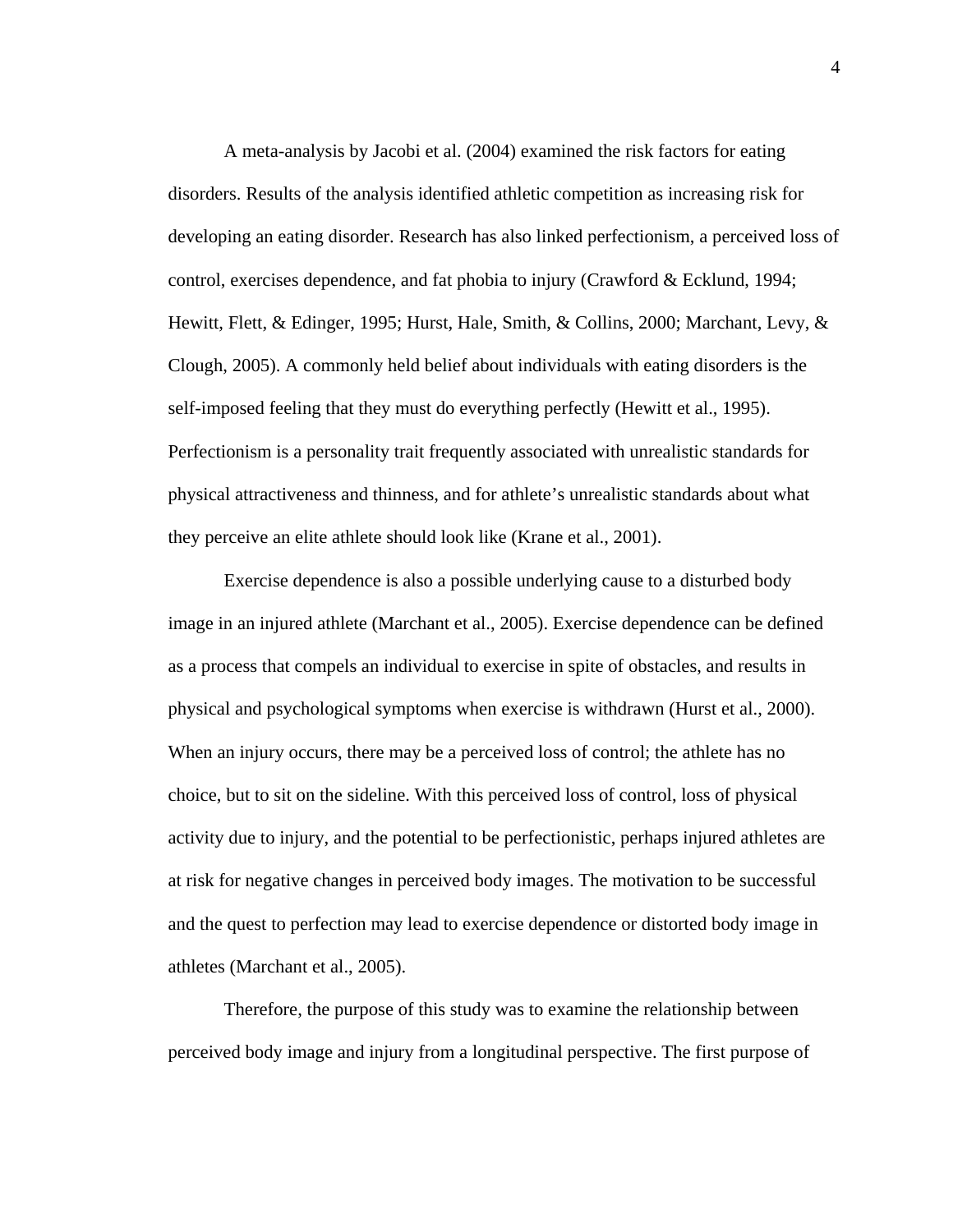this study was to examine change over time in perceived body image. The second purpose of the study was to examine changes in perceived body image due to injury. It was hypothesized that sustaining an injury would lead to a lower perceived body image. The final purpose of the study was to examine differences between athletes who are injured versus those who were not injured on perceived body image.

## Methods

## Participants

At Time 1, a total of 285 participants completed measures for this study, with 49 participants reporting being injured at Time 1. Athletes were classified as "injured" if their injury required them to have limited participation for a minimum of 7 days. Thus, approximately 83% of the Time 1 sample reported not being injured. The sample was predominately Caucasian (88%) while the remaining participants described themselves as African American (7%), Hispanic (1%), Asian (1%), and Biracial (1%). Male (*n* =145) and female  $(n = 140)$  athletes had a mean age of 19.69 years  $(SD = 1.35)$ .

 Participants were involved with one of the following teams: tennis (2%), women's basketball (3%), women's golf (4%), men's basketball (5%), men's golf (6%), softball (6%), women's soccer (10%), women's swimming and diving (10%), men's track and field/cross country (12%), wrestling (12%), women's track and field/cross country (13%), and football (17%). The majority of the participants identified themselves as a starter (55%), with the remaining participants identifying themselves as nonstarters (29%), or red shirt/medical hardship (14%). The participants ranged in NCAA eligibility status from freshman through seniors  $(84%)$ , red shirt/medical hardship  $(9%)$ , and  $5<sup>th</sup>$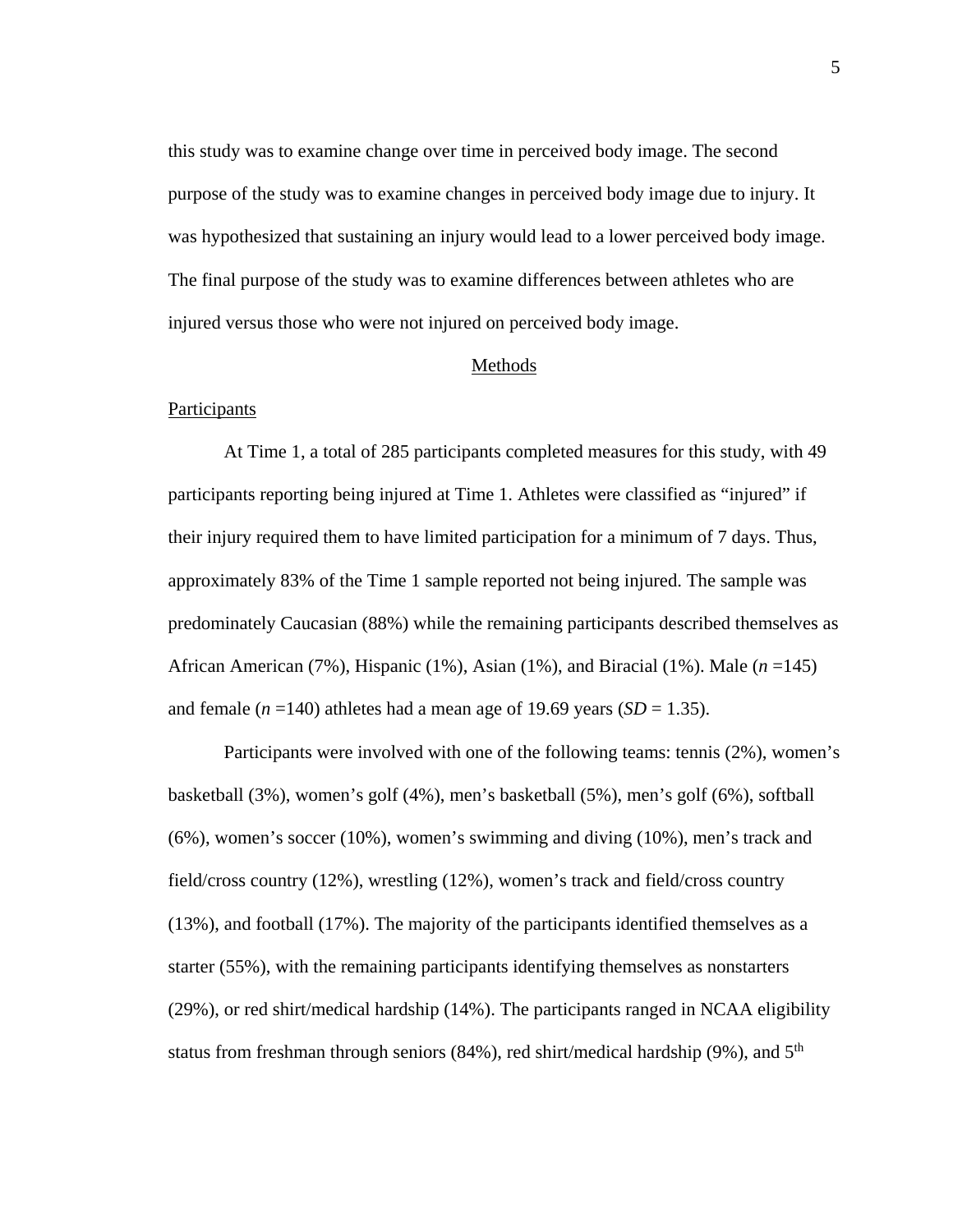year seniors (6%). Participants were currently participating in the regular season (51%), preseason (27%), the off-season (19%), and post-season/playoffs (3%).

 Through the course of the study, 10 individuals that participated in Time 1 sustained new injuries that were included for Time 2 based on the inclusion criteria for injury. The injured participants identified themselves as male  $(n = 8)$  and female  $(n = 2)$ athletes that ranged in age from 19 to 22 ( $M = 20.3$ ,  $SD = 1.34$ ). Injured athletes identified themselves as: starters (60%) with the remaining identifying themselves as either non-starters (20%) or redshirt/medical hardships (20%). At Time 3, a total of 215 of the original 285 participants completed the measures (male,  $n = 99$ ; female,  $n = 116$ ). **Measures** 

Questionnaires were approved for use by the IRB. The questionnaire was designed to assess body image perceptions. Demographic data was also collected including: age, gender, sport, year of eligibility, starter status, time of season, and ethnicity.

Body Image. In order to assess an athlete's perceived body image, a set of twelve questions was used. The Social Physique Anxiety Scale (SPAS), developed by Hart, Leary, and Rejeski (1989), assesses the level of anxiety an individual experiences when others may be evaluating their physique. This scale has been widely tested on a variety of participants including: men (e.g., Davis, Brewer, & Weinstein, 1993), women (e.g., Eklund & Crawford, 1994), young (e.g., McAuley & Burman, 1993), and middle aged individuals (e.g., McAuley, Bane, Rudolph, & Lox, 1995). The SPAS has been tested and shown to be reliable and valid (Crawford & Eklund, 1994; Eklund, Mack, & Hart, 1996)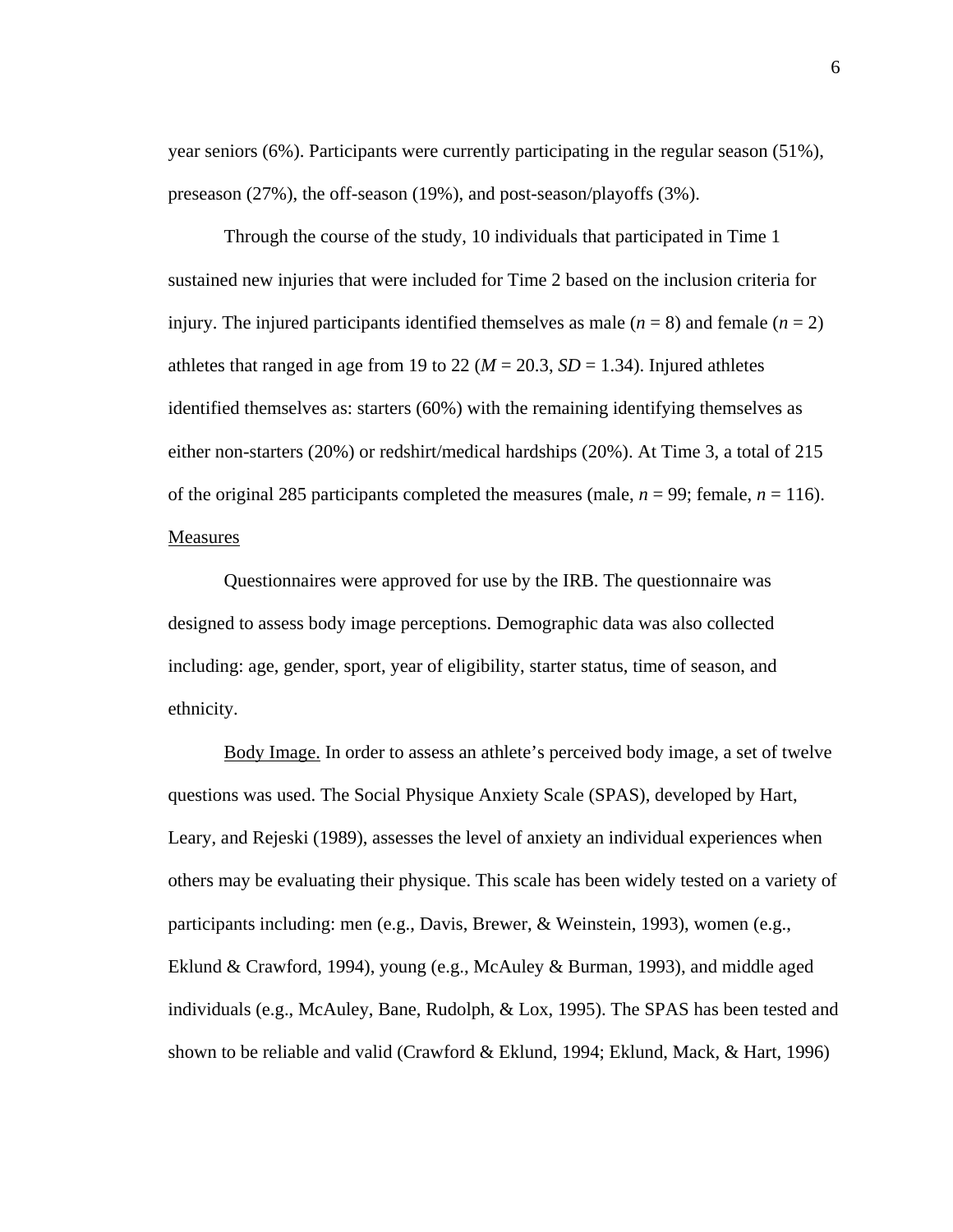with reliability alpha levels ranging from .81 to .90. A 5-point Likert scale was used for responses ranging from 1 "not at all" to 5 "very much so." An example of a body image question is, "I wish I wasn't so uptight about my body."

Injury. Injury was defined as a physical ailment that occurs during practice, competition, or work-outs that limits an athlete's participation for at least 7 days. Procedures

 Following approval from the Institutional Review Board, the researcher contacted the head coaches of the Division I sport teams seeking cooperation with participant recruitment. At a team meeting, the primary researcher described the study and involvement criteria to potential participants. Then, participants were asked to read and sign the consent form, after which the participants completed the questionnaire.

A Time 1 questionnaire was completed by the participants to establish baseline levels of perceived body image. During the course of the study, the researcher was in contact with the head certified athletic trainer of each sport regarding the injury status of all participating athletes. The researcher met with an athlete a second time if an injury occurred to an athlete that caused the athlete to not participate or have limited participation for at least 7 days. The injured athlete was asked to complete the same questionnaire (i. e., Time 2 data point). The injured athlete was asked to complete the Time 2 questionnaire at the projected midpoint of the rehabilitation process.

Lastly, the primary researcher arranged another meeting where the participants could complete the final questionnaire (Time 3, late April 2013). All questionnaires were matched, the names were removed, and each packet was assigned an identification code.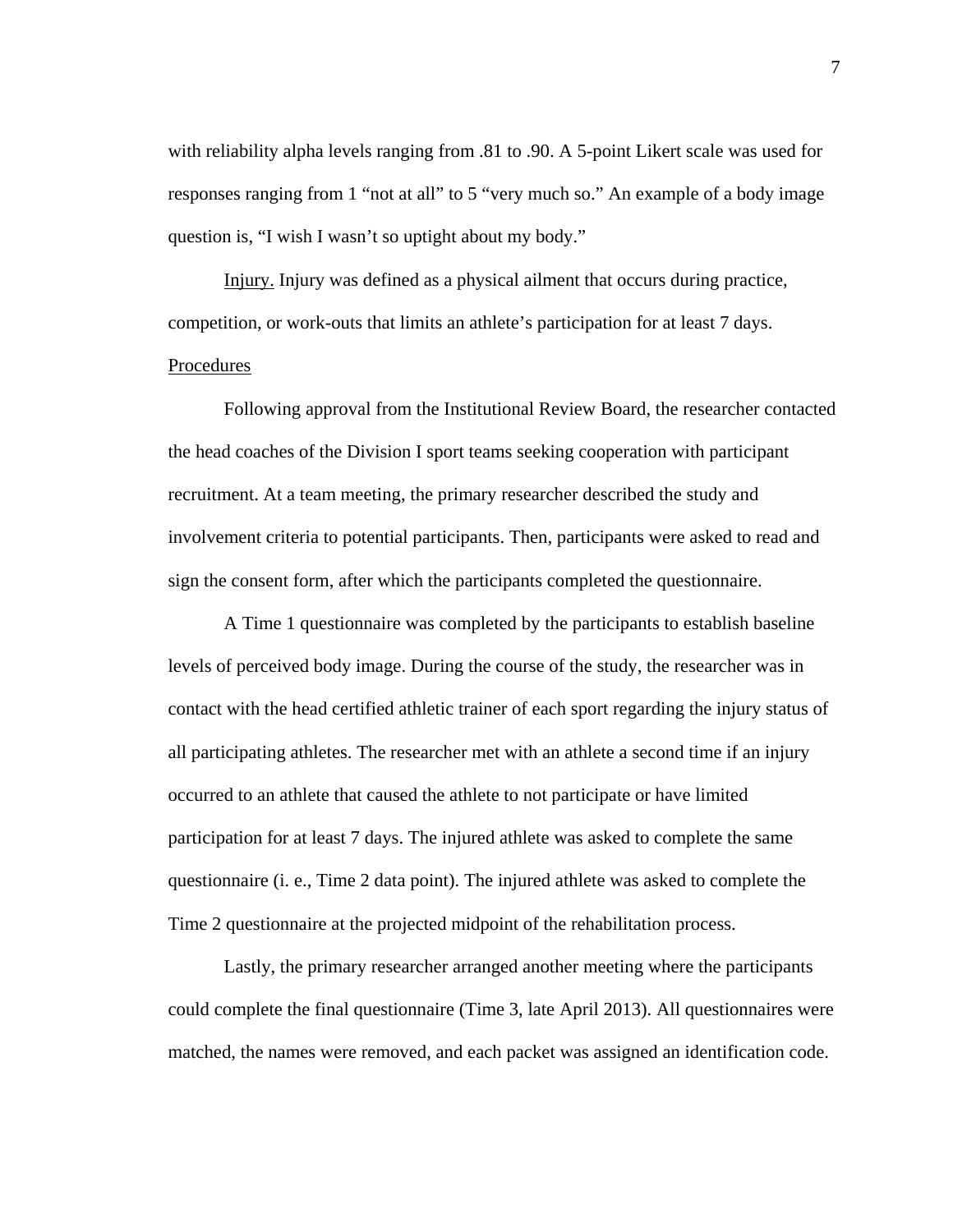### Data Analysis

Following data collection, data was entered using the SPSS statistics program. Preliminary analysis included: descriptives, frequencies, and reliabilities for all scales. First, in order to determine if a difference existed between injured and non-injured athletes on perceived body image at Time 1, an analysis of variance (ANOVA) was conducted.

Second, in order to determine if perceived body image was dynamic and changes over time, a paired samples *t*-test was used. The data was split based on the participants' injury status at Time 1 – injured and non-injured. Then, separate *t*-tests were conducted to determine if perceived body image changed from Time 1 to Time 3 for each group.

Third, for the 10 individuals that sustained an injury during the course of the study, two paired sample *t*-tests were conducted: Time 1 to Time 2, then Time 2 to Time 3. This would allow for analyses of changes in perceived body image from healthy to injured to healthy status. All analyses used  $p < .05$  to determine significance.

# Results

# Scale Reliabilities

Alpha coefficients were computed to determine scale reliability for body image. The measure demonstrated good reliability with alphas of .90 at Time 1, .91 at Time 2, and .90 at Time 3.

## Differences in Perceived Body Image

 An ANOVA was conducted to determine if there was a difference in perceived body image between injured athletes and non-injured athletes at Time 1. The ANOVA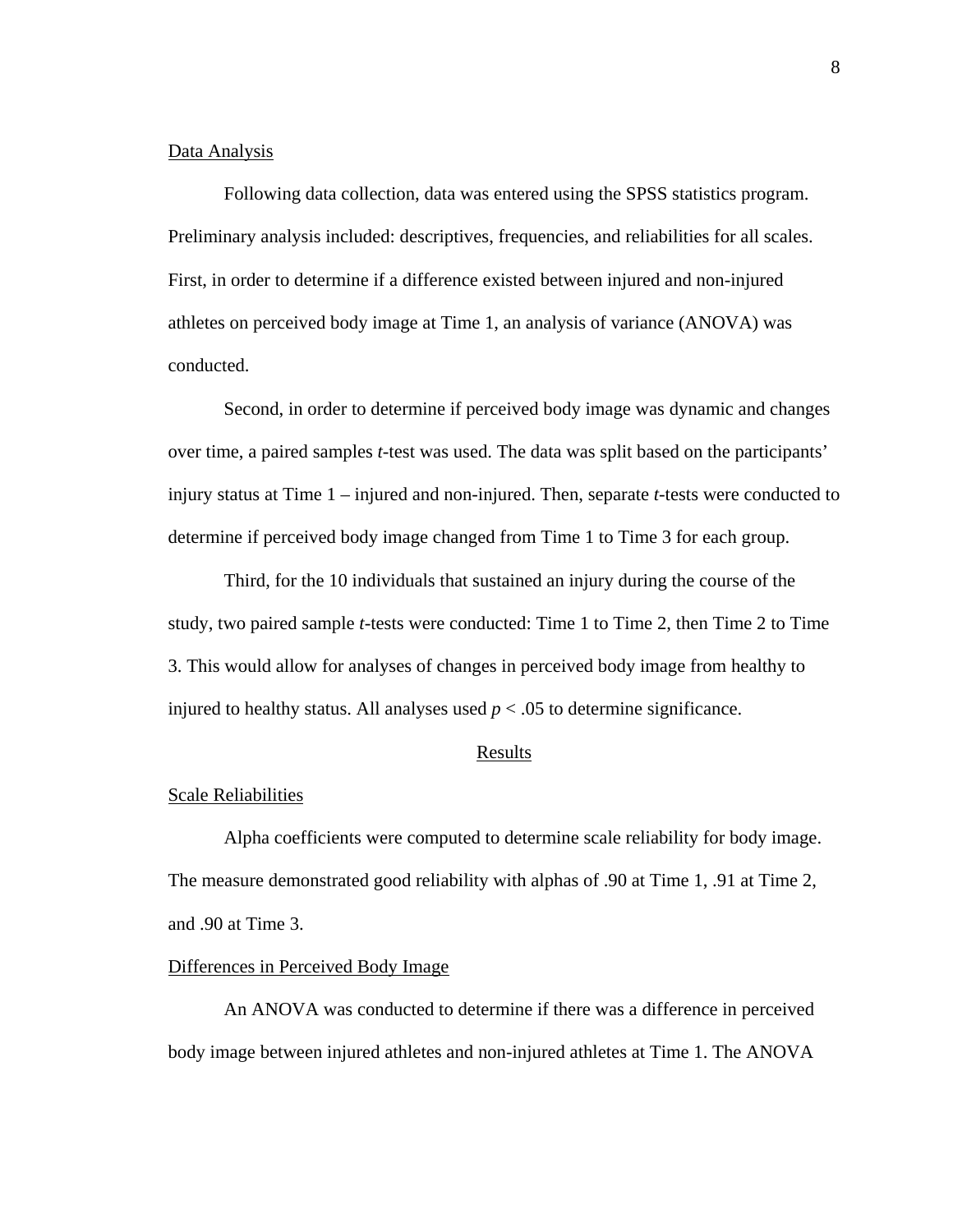was not significant:  $F(1,283) = .04$ ,  $p = .85$ . Thus, injured and non-injured athletes did not differ on perceptions of body image.

#### Change in Perceived Body Image Over Time

 A *t*-test was used to determine if there was a change over time in perceived body image for both injured and non-injured athletes. The sample was split into two groups: injured and non-injured. For the injured athletes, the paired samples *t*-test was not significant, thus the injured athletes did not experience a significant change in perceived body image from Time 1 (*M* = 3.82, *SE* = .13) to Time 3 (*M* = 3.75, *SE* = .12, *t*(33) = .65, *p* = .52). For the non-injured athletes, the paired samples *t*-test was also not significant, therefore the non-injured athletes did not experience a change in perceived body image from Time 1 (*M* = 3.86, *SE* = .06) to Time 3 (*M* = 3.94, *SE* = .06, *t*(179) = -1.75, *p* = .08). Changes Over Time Due to Injury

 A paired samples *t*-test was used to determine if there was a change in perceived body image from Time 1 to Time 2, and from Time 2 to Time 3, for the 10 athletes that sustained new injuries. The paired samples *t*-test was not significant from Time 1 ( $M =$ 3.84, *SE* = .27) to Time 2 (*M* = 3.72, *SE* = .28, *t*(9) = .27, *p* = .79) showing there was not a significant change between the athletes' Time 1 perceived body image (i. e., healthy) and Time 2 perceived body image (i. e., injured).

The paired samples *t*-test was also not significant from Time 2 ( $M = 3.43$ ,  $SE =$ .33) to Time 3 ( $M = 3.85$ ,  $SE = .35$ ,  $t(6) = -1.25$ ,  $p = .26$ ) indicating an injured athlete's perceived body image at Time 2 did not significantly change to Time 3 at the end of the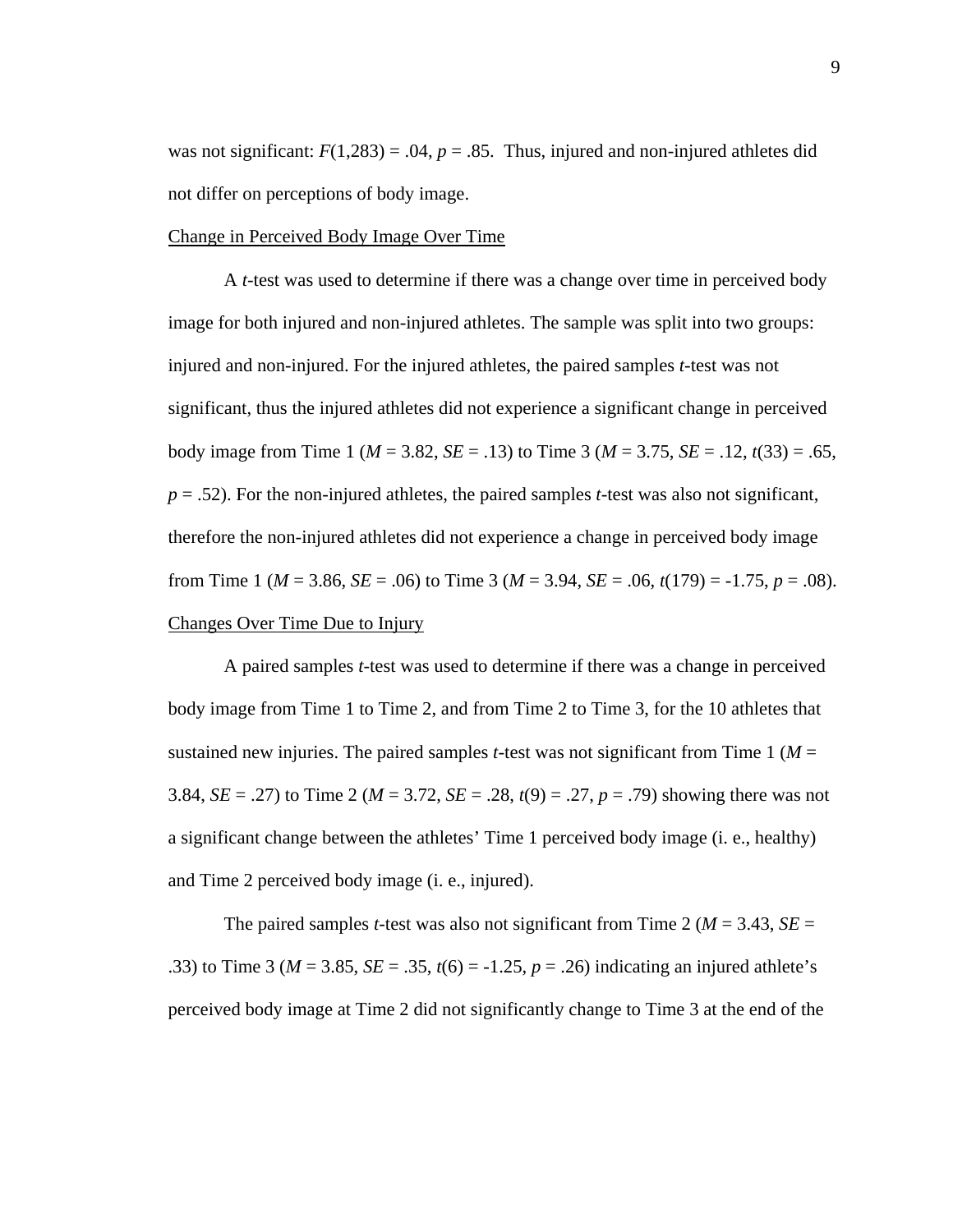year. The results do suggest there are slight fluctuations indicating there may be trends over time or due to injury in perceived body image, this is represented in Figure 1.



*Figure 1*. Changes in Perceived Body Image Due to Time and Injury

# **Discussion**

The purpose of the study was to examine the relationship between perceived body image and injury from a longitudinal perspective for injured and non-injured athletes. There were no significant differences noted, however clear trends developed. Results showed that as an athlete suffered an injury through the course of their season, a negative shift occurred in their perceived body image. As the athlete became healthy again and returned to play, their perceived body image also "recovered" and returned back to preinjury levels. It is possible that as an athlete sustains an injury, they start to feel as if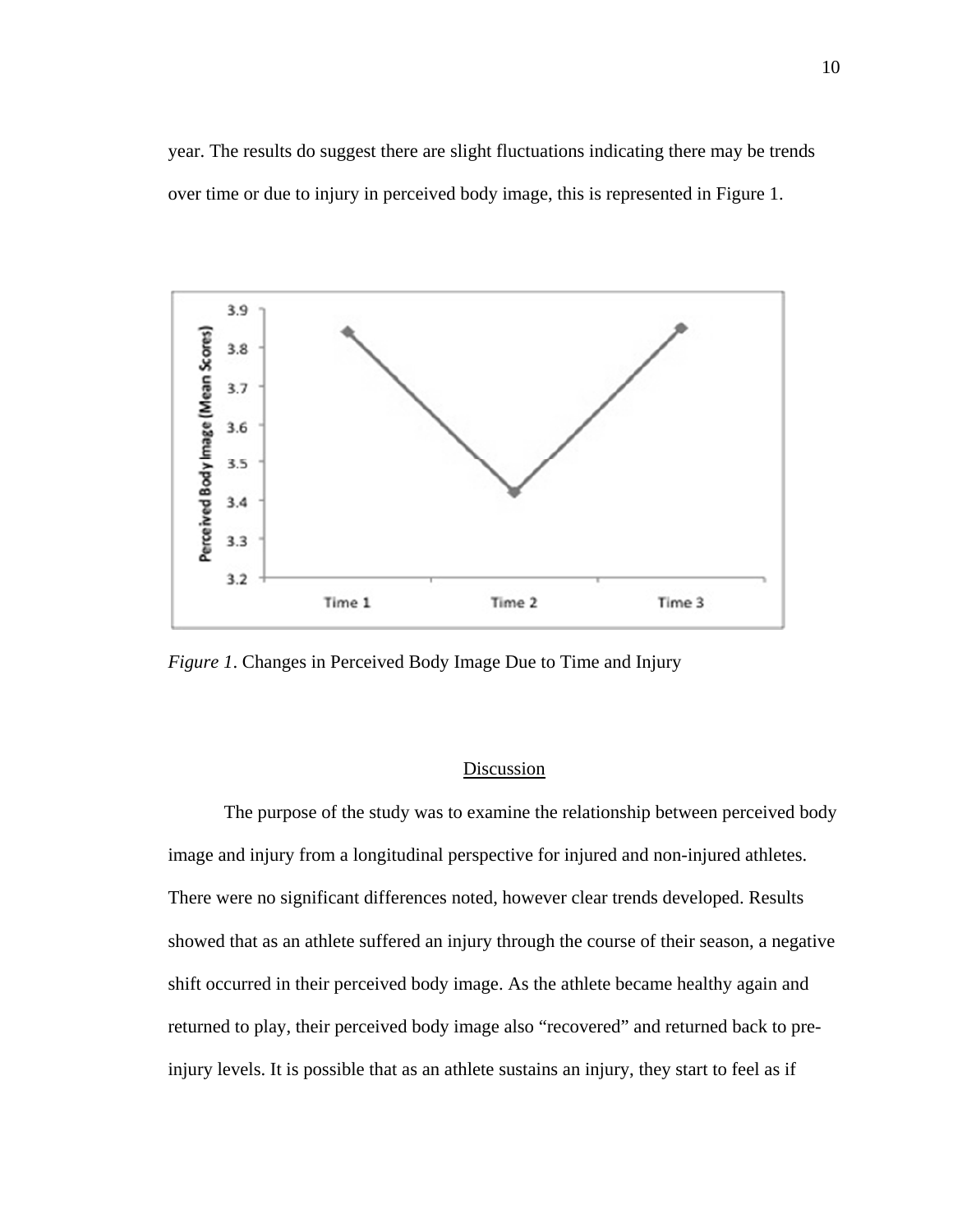being inactive for any period of time will result in weight gain from a forced sedentary lifestyle change in order to heal resulting in a negative body image perception. As the athlete becomes healthy again and returns to play, they no longer feel inactive and no longer consider the notion they have become sedentary. Further research should be conducted to examine these trends.

The trends shown in Figure 1 demonstrate that when an athlete was injured, their perceived body image became slightly more negative. This may be as a result of the athlete perceiving their body not fitting preconceived notions as to how an elite athlete should look. This is in agreement with previous research that athletes perceive their body should look a certain way and are aware of perceptions of what an elite athlete should look like (Follo, 2007; Krane et al., 2001; Loland, 1999).

This downward trend in perceived body image could put an athlete at greater risk for experimenting with disordered eating practices. Athletes are already at risk for developing eating disorders (Jacobi et al., 2004). The link between injury and perceived body image had yet to be examined. Other factors have also been shown to play a role in regards to perceived body image, such as perfectionism, exercise dependence, and a perceived loss of control that contribute to creating a perception of what an elite athlete should look like (Crawford & Ecklund, 1994; Hewitt et al., 1995; Hurst et al., 2000; Krane et al., 2001; Marchant et al., 2005), and when injured this perception may become altered. Therefore, the results of this study should be considered when examining risk factors of eating disorders in athletes. Perhaps future research should explore these links between perfectionism, loss of control, injury, and perceived body image.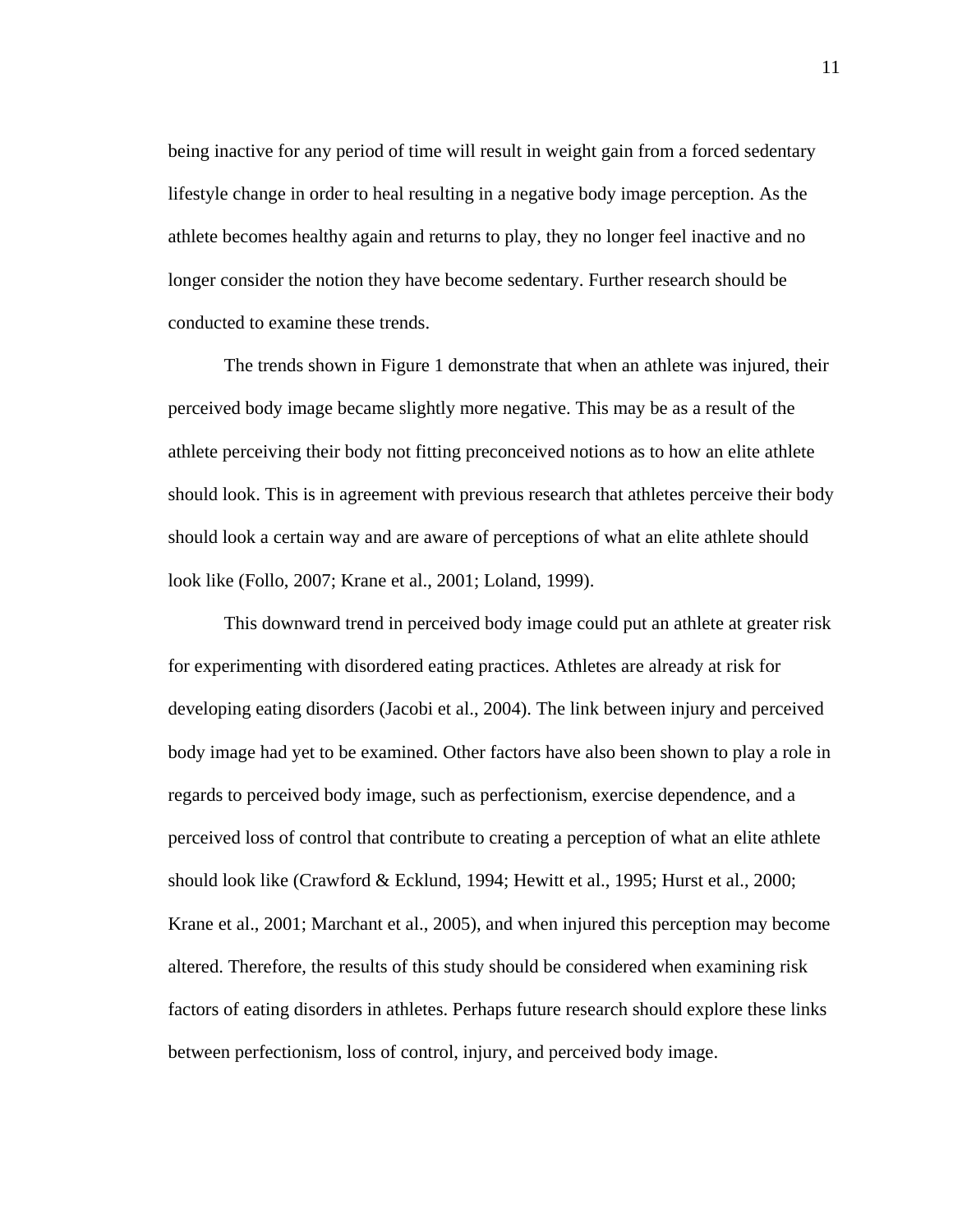Limitations of the present study include the small injury sample size and time of year. Unfortunately, there was not a large number of injuries that occurred during the season that fit our criteria for inclusion into the injured group. This may have resulted from too strict of a definition for injury. The study was started near the end of the fall season, thus we potentially missed a large number of injured athletes through the first portion of the sport season. Future research could examine if perceived body image differs uniquely within each sport. Changes in perceived athletic body image versus social body image changes could also be examined more closely.

In conclusion, perceived body image did not differ between injured and noninjured athletes. There were trends that developed implying that when an athlete is injured, perceived body image becomes more negative. Then, as the athlete becomes healthy again, perceived body image returns back to pre-injury levels. Further investigation into the trends should look further into the change.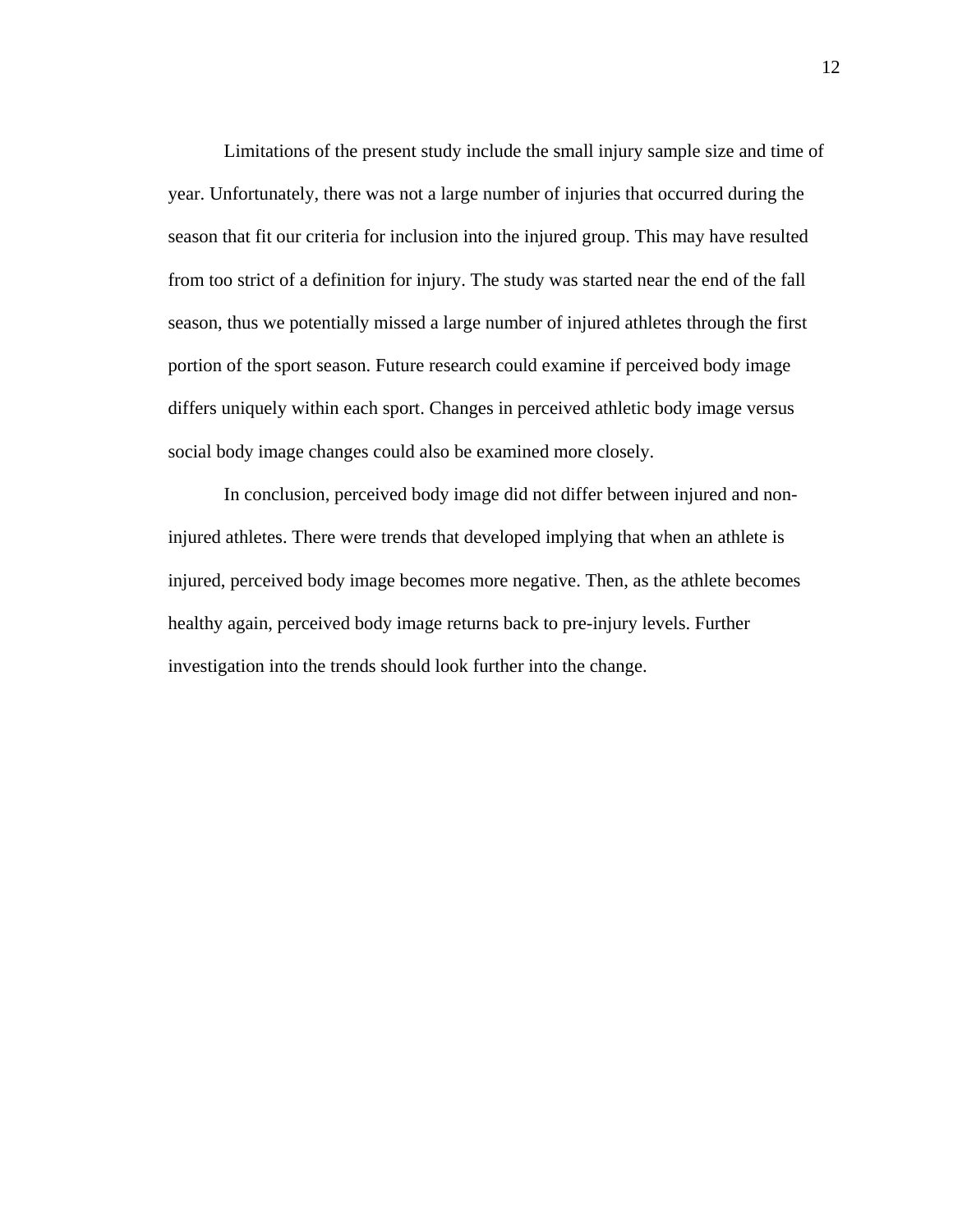#### REFERENCES

- Crawford, S., Ecklund, R. C. (1994). Social physique anxiety, reasons for exercise, and attitudes toward exercise setting. *Journal of Sport & Exercise Psychology, 16*, 70- 82.
- Davis, C., Brewer, H., & Weinstein, M. (1993). A study of appearance anxiety in young men. *Social Behavior and Personality, 21*, 63-74.
- DeBruin, A.P. (2010). *Thin is going to win? Disordered eating in sport.* (Doctoral thesis, VU University, Amsterdam, The Netherlands). Retrieved from http://www.researchgate.net/publication/225151993\_Weight-Related\_Sport\_Motives\_and\_Girls\_Body\_Image\_Weight\_Control\_Behaviors\_an d\_Self-Esteem/file/9fcfd510a578e93869.pdf
- DeBruin, A. P., Oudejans, R. R., & Bakker, F. C. (2007). Dieting and body image in aesthetic sports: A companion of Dutch female gymnasts and non-aesthetic sport participants. *Psychology of Sport and Exercise, 8*, 507-520.
- DeBruin, A. P., Oudejans, R. R., Bakker, F. C., & Woertman, L. (2011). Contextual body image and athletes' disordered eating: The contribution of athletic body image to disordered eating in high performance women athletes. *European Eating Disorders Review, 19*, 201-215.
- Ecklund, R. C., & Crawford, S. (1994). Active women, social physique anxiety, and exercise. *Journal of Sport and Exercise Psychology, 16*, 431-448.
- Ecklund, R. C., Mack, D., & Hart, E. (1996). Factorial validity of the social physique anxiety scale for females. *Journal of Sport and Exercise Psychology, 18*, 281-295.
- Follo, G. (2007). The social and sporting body: Women in rugby and martial arts perceiving their body. *Abstracts of the 3rd Annual 2007 The Drake Conference*, Cleveland State University, (Cleveland, OH).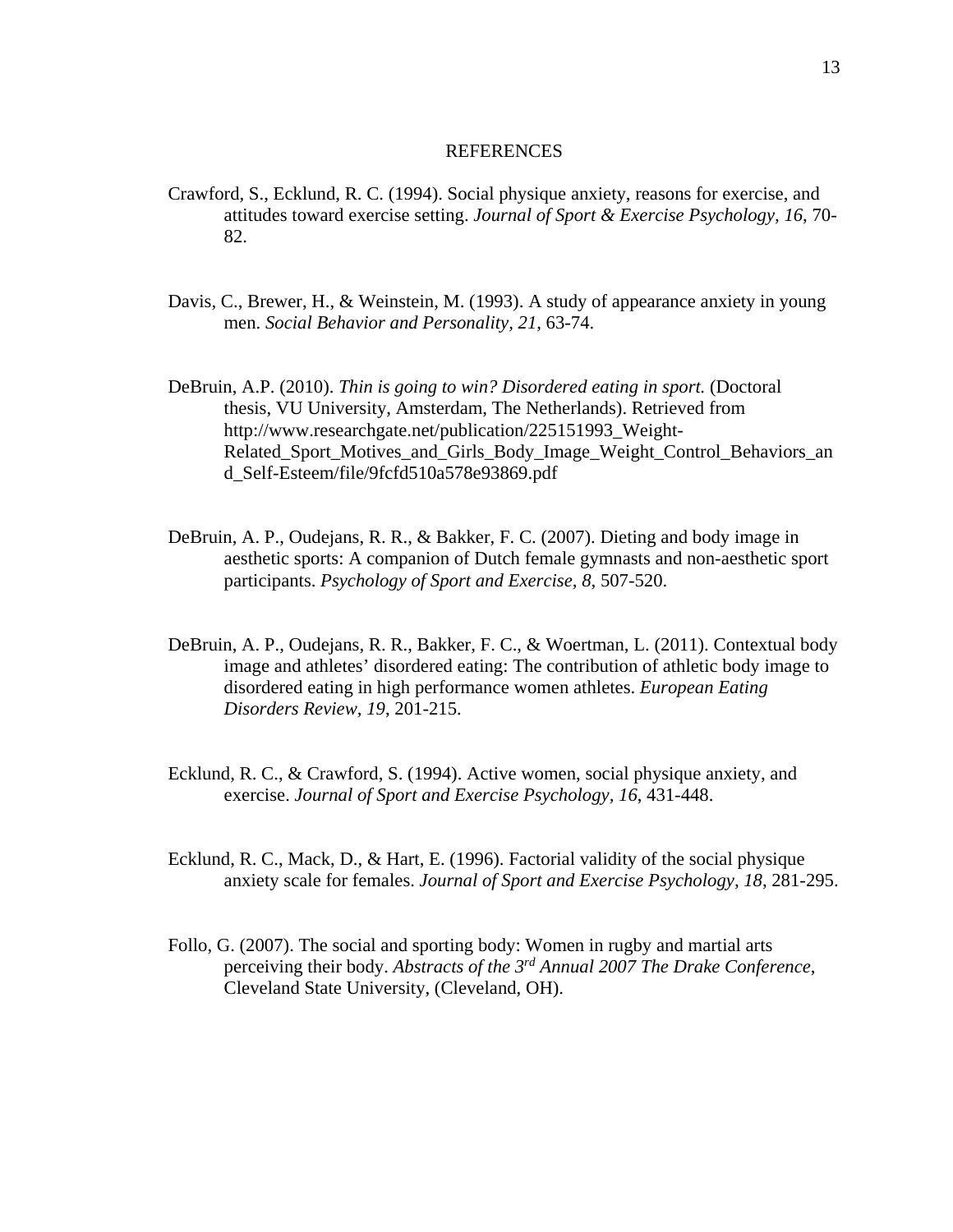- Greenleaf, C. (2002). Athletic body image: Exploratory interviews with former female competitive athletes. *Women in Sport and Physical Activity Journal, 11*, 63-88.
- Hart, E., Leary, M. R., & Rejeski, W. J. (1989). The measurement of social physique anxiety. *Journal of Sport & Exercise Psychology, 11*, 94-104.
- Hewitt, P. L., Flett, G. L., & Ediger, E. (1995). Perfectionism traits and perfectionistic self-presentation in eating disorder attitude characteristics, and symptoms. *International Journal of Eating Disorders, 18,* 317-326.
- Hurst, R., Hale, B., Smith, D., & Collins, D. (2000). Exercise dependence, social physique anxiety, and social support in experienced and inexperienced bodybuilders and weightlifters. *British Journal of Sports Medicine, 34*, 431-435.
- Jacobi, C., Hayward, C., DeZwaan, M., Kraemer, H. C., & Agras, W. S. (2004). Coming to terms with risk factors for eating disorders: Application of risk terminology and suggestions for a general taxonomy*. Psychological Bulletin, 130 (1),* 19-65.
- Krane, V., Waldron, J. J., Michalenok, J., & Stiles-Shipley, J. (2001). Body image concerns in female exercisers and athletes: A feminine culture studies perspective. *Women in Sport and Physical Activity Journal, 10*, 17-54.
- Loland, N. W. (1999). Some contradictions and tensions in elite sportsmen's attitudes towards their bodies. *International Review for the Sociology of Sport, 34*, 291-302.
- Marchant, D, Levy, A, & Clough, P. (2005) Exercise dependence and fat phobia: Pilot data. BASES Annual Conference, Loughborough.
- McAuley, E., Bane, S. M., Rudolph, D. L., & Lox, C. L. (1995). Physique anxiety and exercise in middle-aged adults*. Journal of Gerontology, 50B*, 229-235.
- McAuley, E., & Burman, G. (1993). The social physique anxiety scale: Construct validity in adolescent females. *Medicine and Science in Sports and Exercise, 25*, 319-328.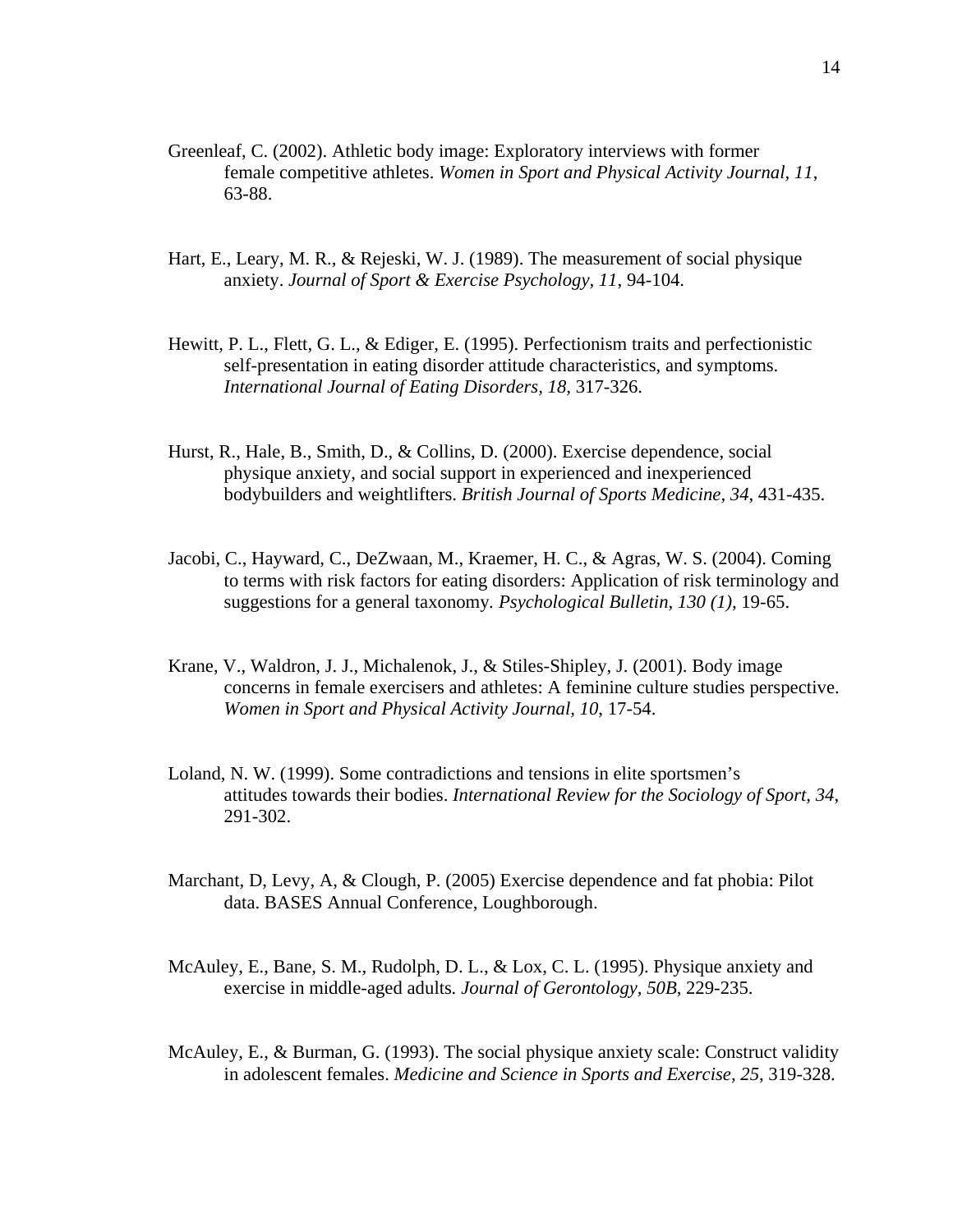- Russell, K. M. (2004). On versus off the pitch: The transiency of body satisfaction among female rugby players, cricketers, and netballers. *Sex Roles, 9*, 561-574.
- Wiese-Bjornstal, D. M., Smith, A. M., Shaffer, S. M., & Morrey, M. A. (1998). An integrated model of response to sport injury: Psychological and sociological dynamics. *Journal of Applied Sport Psychology, 10*, 46-69.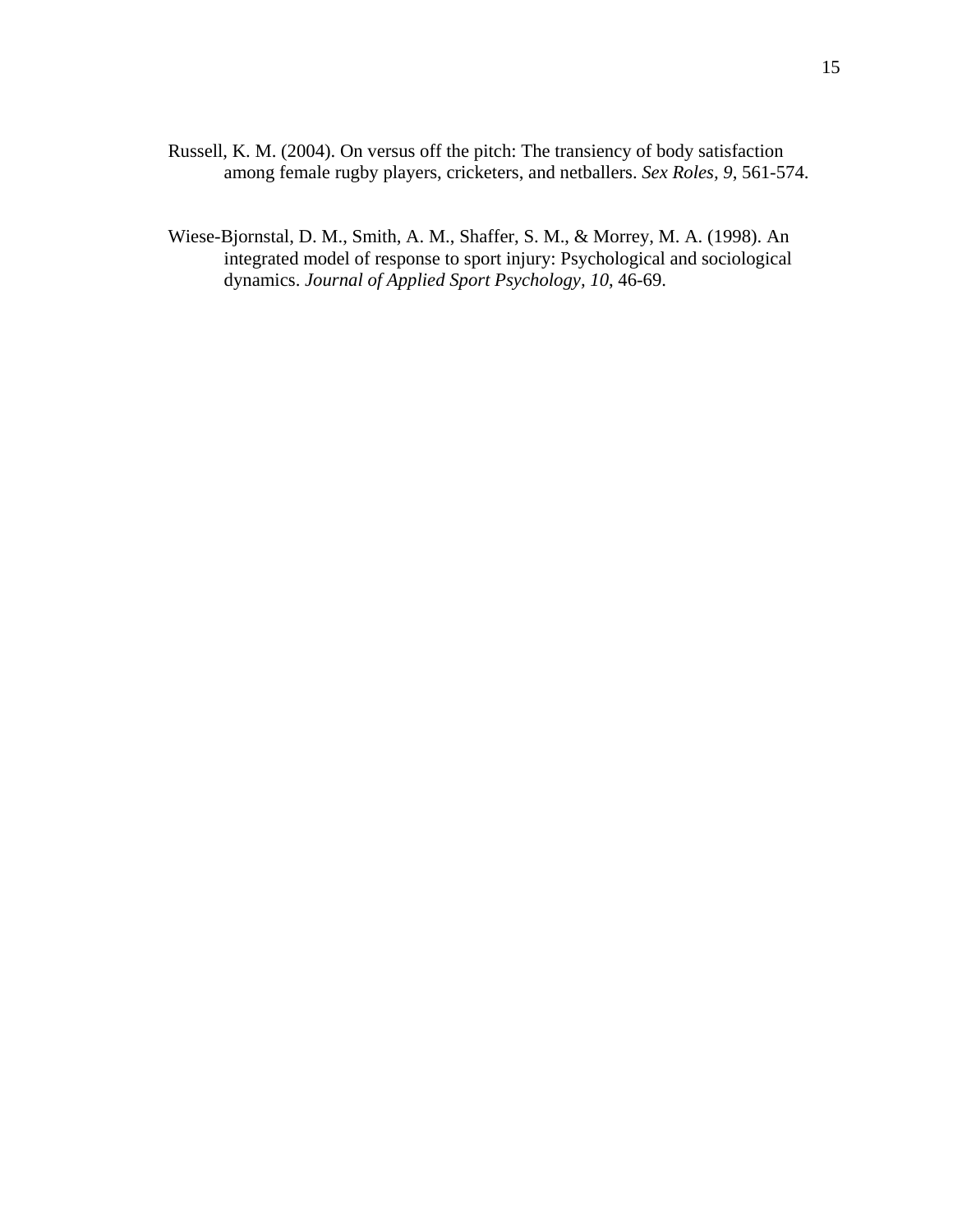#### CHAPTER 2

# STUDY 2: SPORT COMMITMENT, BURNOUT, AND INJURY

#### Introduction

Injury is a risk that all athletes encounter while participating in sport. However, the affect of injuries on athletes' sport commitment and burnout levels are not fully understood. Theoretical models have suggested that the onset of an athletic injury could lead to changes in athletes' motivation, psychological processes, and emotional responses (e.g. Wiese-Bjornstal, Smith, LaMott, Shaffer, & Morrey, 1998). Thus, sport commitment and burnout may change based on how an athlete responds to injury (i.e., psychological and emotional responses).

The sport commitment model was developed to explain factors related to continued motivation for participation in sport or physical activity (Scanlan, Simons, Carpenter, Schmidt, & Keeler, 1993). Sport commitment is defined as the "desire and resolve to continue participation" (Scanlan, et al. , 1993, p.6). The sport commitment model was based on the argument that enjoyment, or fun, is a primary participation motive regardless of age, ethnicity, gender, and sport (Scanlan & Lewthwaite, 1986).

Scanlan and Simons (1992) identified three important features of the sport commitment model. First, sport commitment addresses the psychological attachment to an activity. Second, sport commitment is a product of both cognitive and affective factors. Third, the sport commitment model is able to distinguish differing psychological states of participants who may report equal levels of commitment. Sport commitment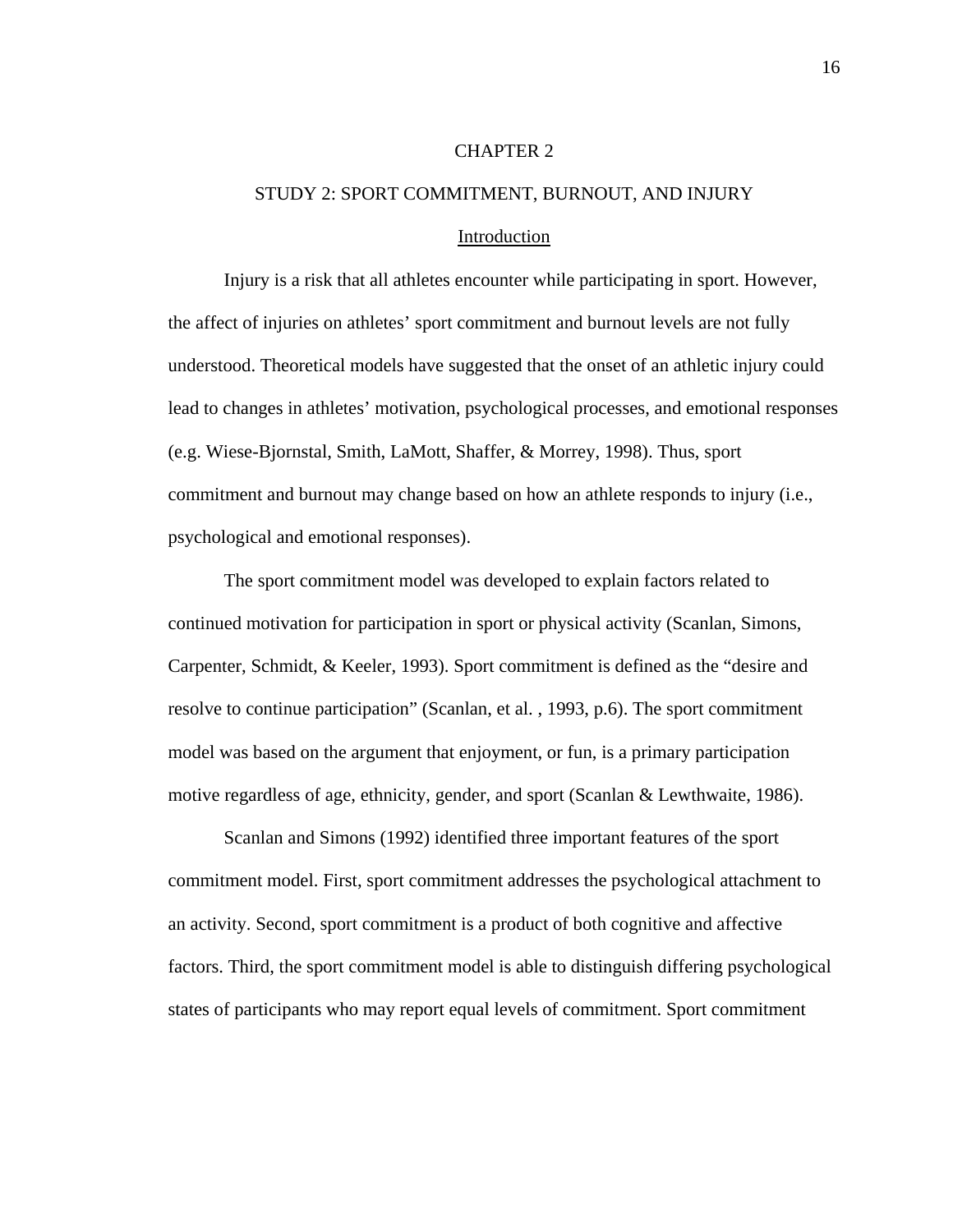examines the meaning behind continued involvement and commitment that individuals have for the activities in which they participate (Scanlan & Simons, 1992).

The sport commitment model suggests that certain constructs predict the level and type of commitment an athlete experiences: enjoyment, personal investments, involvement opportunities, attractive alternatives, social constraints, and social support (Scanlan et al., 1993). Enjoyment has been the strongest predictor of sport commitment (Scanlan et al., 1993; Weiss & Weiss, 2003). Enjoyment refers to an athlete's feelings of pleasure (e. g., fun). Personal investments are the resources the athlete puts into their sport that they cannot get back (e. g., time, money) if they were to quit participating. Involvement opportunities are positive factors associated with participating in sport (e. g., apparel, being part of a team). Attractive alternatives refers to other activities, sports, and interests the athlete may have which can distract them or look more favorable than participating in their current sport. Social constraints refers to the athlete feeling that they have to continue participation in sport as to not let down their parents, friends, or teammates, whereas social support is the positive feedback received by others as a result of participating in sport (i. e., fan support).

Another way to explore commitment in the sport context is to consider various types of commitment. Schmidt and Stein (1991) proposed that different types of commitment exist. They suggested that athletes who are committed to sport because of attraction reasons tend to perceive greater benefits, enjoyment, investments, and lower costs and attractive alternatives associated with participation in their sport. In contrast, athletes who are committed to sport because of entrapment reasons would perceive lower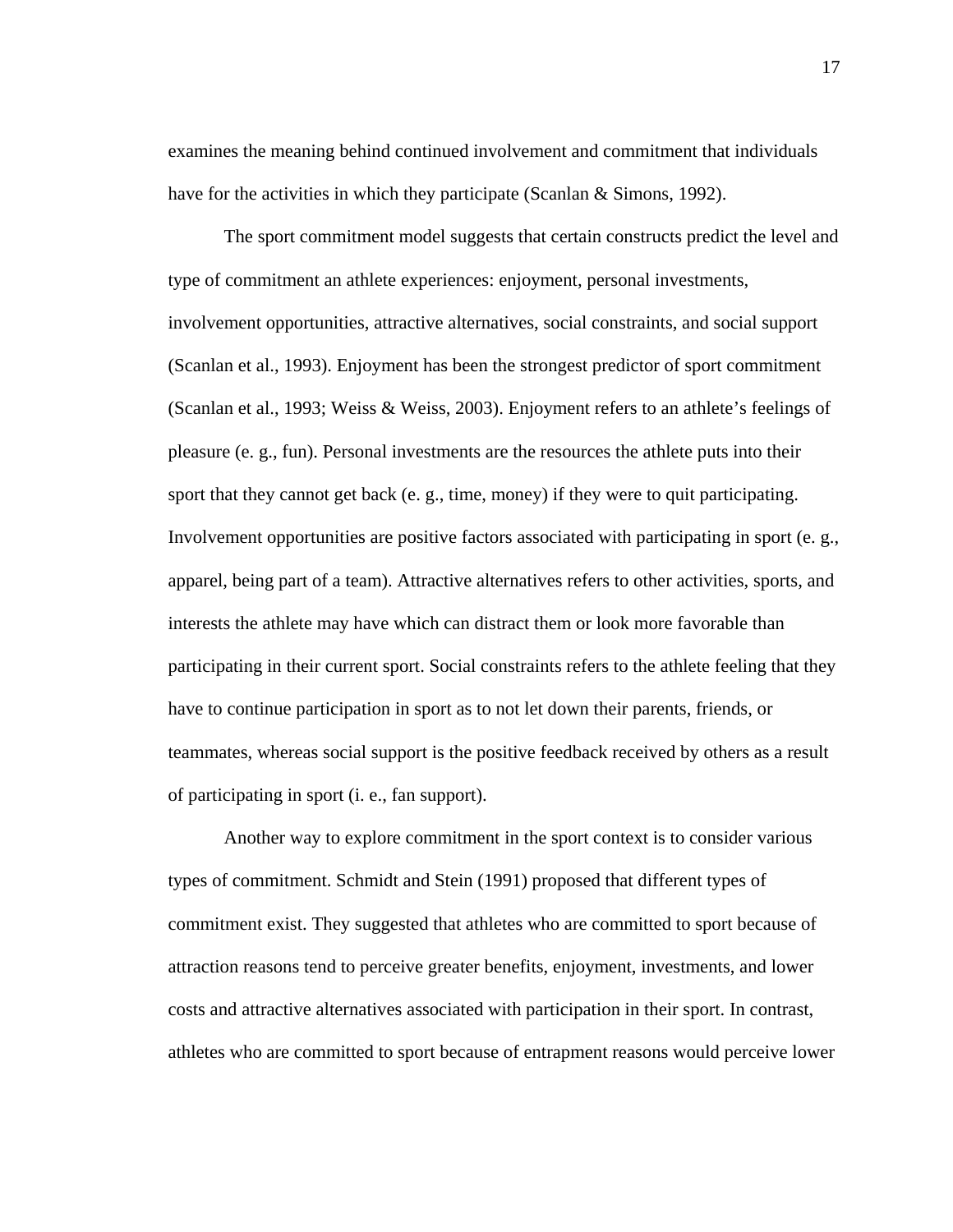enjoyment, benefits, and attractive alternatives and higher costs and investments associated with their participation in sport.

Research examining commitment and commitment types has shown fairly consistent results (Raedeke, 1997; Weiss & Weiss, 2006). Enjoyment, investments, benefits, and social support tend to be related to higher commitment, whereas higher attractive alternatives, and costs have been related to lower commitment (Scanlan et al., 1993; Weiss & Weiss, 2003). Additionally, research exploring commitment types have shown that not only are athletes committed for attraction-based and entrapment-based reasons, but also that these athletes differ in their perceptions of burnout (Raedeke, 1997) and training behaviors (Weiss & Weiss, 2003).

Studies have examined the link between burnout and the sport commitment perspective (Raedeke, 1997; Schmidt & Stein, 1991). Burnout is defined as "a psychological, emotional, and physical withdrawal from an activity or sport because there is no other perceived way to escape the situation and the related overwhelming stress levels" (Raedeke, 1997). In addition to the loss of emotional and physical energy commonly experienced due to the intense demands of training and competing, athlete burnout implies a negative assessment of the self and sport (Raedeke, Granzyk, & Warren, 2000). Athletes are more likely to experience burnout if they are involved in sport for mainly entrapment reasons. Raedeke (1997) showed that athletes who exhibited characteristics reflecting the entrapment group of the sport commitment perspective had higher burnout scores than athletes who were in the attracted group.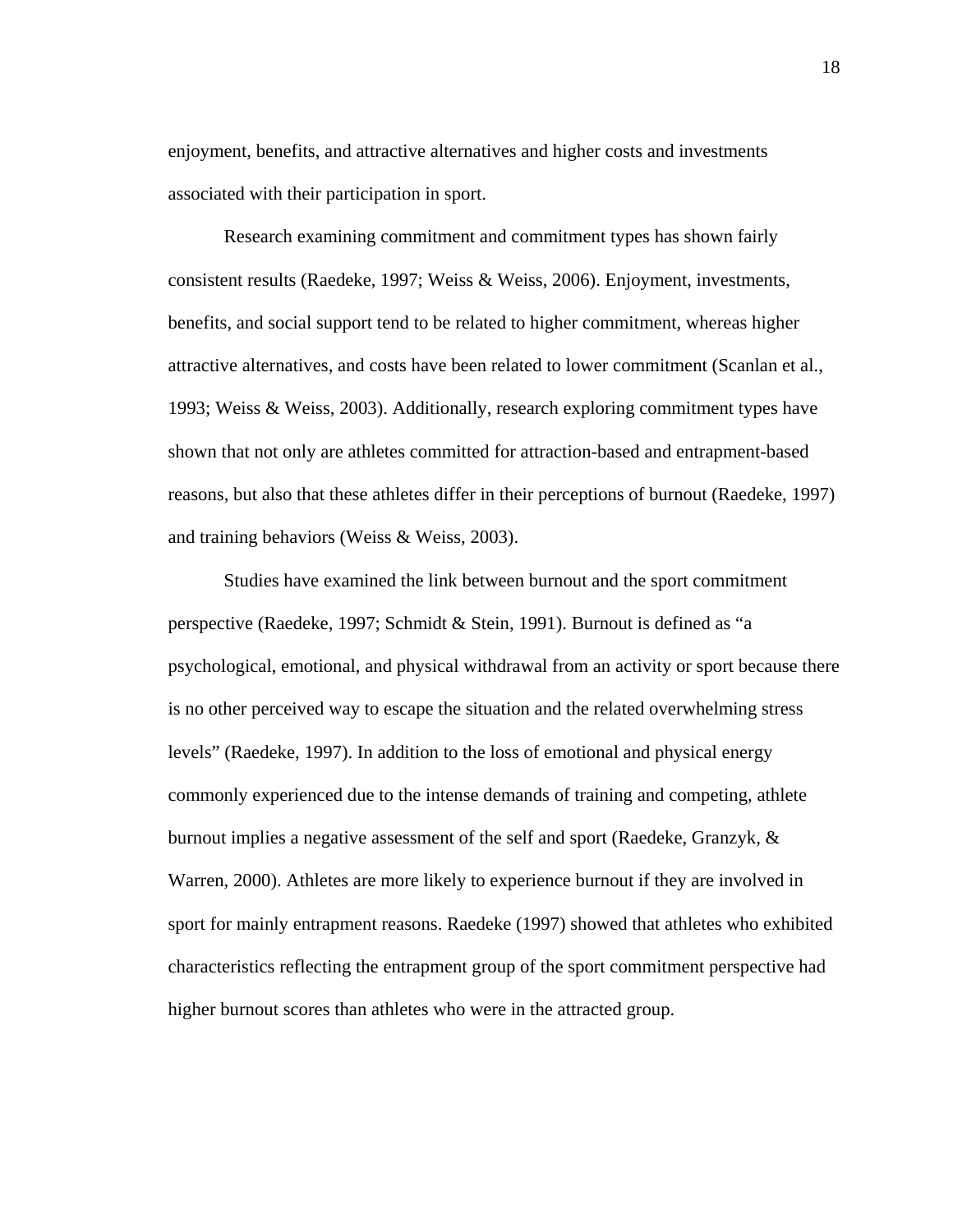Early warning signs may indicate that an athlete is at risk for developing burnout. For example, nagging disappointment might be an early warning sign of the risk of impending burnout, and enduring negative mood shifts would be classified as a symptom of emotional exhaustion (Cresswell & Ecklund, 2004). Athlete burnout has been suggested to be the result of a negative shift in motivation (Gould, Udry, Tuffey,  $\&$ Loehr, 1996). Higher motivation and personal investments could lead to greater stress. Failing to cope with the stress can lead to negative outcomes with the athlete, and over time, can eventually lead to the athlete experiencing physical and psychological disengagement (Smith, 1986). The combination of increased training loads, restricted time for adequate recovery, and increased competitive stress, thereby increases the risk for burnout among athletes (Gould & Diffenbach, 2002).

Raedeke, Lunney, and Venables (2002) examined coaches' viewpoints in order to identify points of convergence and divergence between coaches' perspectives and academic definitions of athlete burnout to define signs and symptoms of burnout. Four primary dimensions were identified: withdrawal, reduced sense of accomplishment, physical, and psychological exhaustion, and devaluation of sport. Outside pressures such as time demands, performance demands, pressure from parents, coaches, and friends, pressure to win and overtraining stress, were all highly related to an increase in athlete burnout. Athlete entrapment, or a feeling of being forced to participate in sport, was also identified as another reason for athlete burnout. These feelings arose from the athlete's perceptions that they no longer had control of their sport participation (Raedeke et al., 2002). Raedeke (1997) examined athlete burnout as it relates to commitment. A sample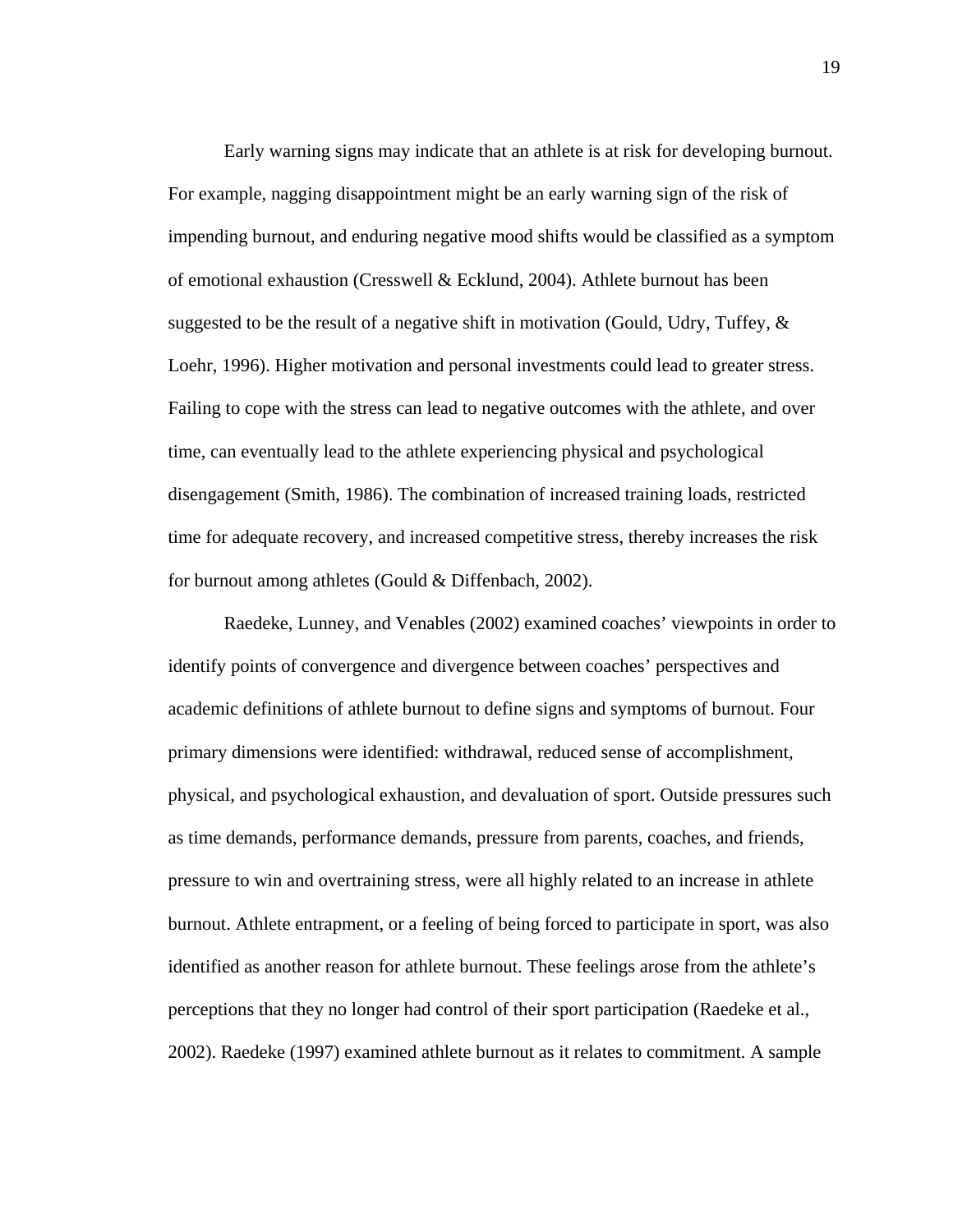of 236 swimmers completed questionnaires to assess commitment and burnout. Athletes who exhibited high sport entrapment also scored higher in burnout scores. Swimmers who were classified as "enthusiastic" swimmers had the highest enjoyment related to swimming, thus they also scored the lowest on burnout.

Perhaps the onset of an athletic injury could act as a stimulus to increase perceptions of burnout and decrease commitment. It is possible that due to an injury, sport commitment and burnout may change. From a sport commitment perspective, perhaps enjoyment and benefits would decrease, perceived costs and attractive alternatives may both increase, and social support and constraints may change during the time of injury and rehabilitation, thus altering an athlete's sport commitment. Johnston and Carroll (2000) explored the effects of injury and how an injury impacts an athlete's psychological state. They noted highly committed athletes expressed more confusion at the end of their rehabilitation because the athlete knows that they are still a long way from attaining their prior sport status. Weiss (2011) investigated athletes of varying types of sport commitment over time and examined the relationship between commitment types and injury. Results showed no significant differences between commitment types with regards to injury occurrence; however, low committed athletes that did sustain an injury were rated as giving forth the least amount of energy and effort during rehabilitation.

Very few studies have specifically examined the connection between an injury and resulting burnout syndrome. Cresswell and Ecklund (2006b) examined athlete burnout over time and the authors noted possible relationships between injury and the key characteristics of athlete burnout. Players who reported more injuries also reported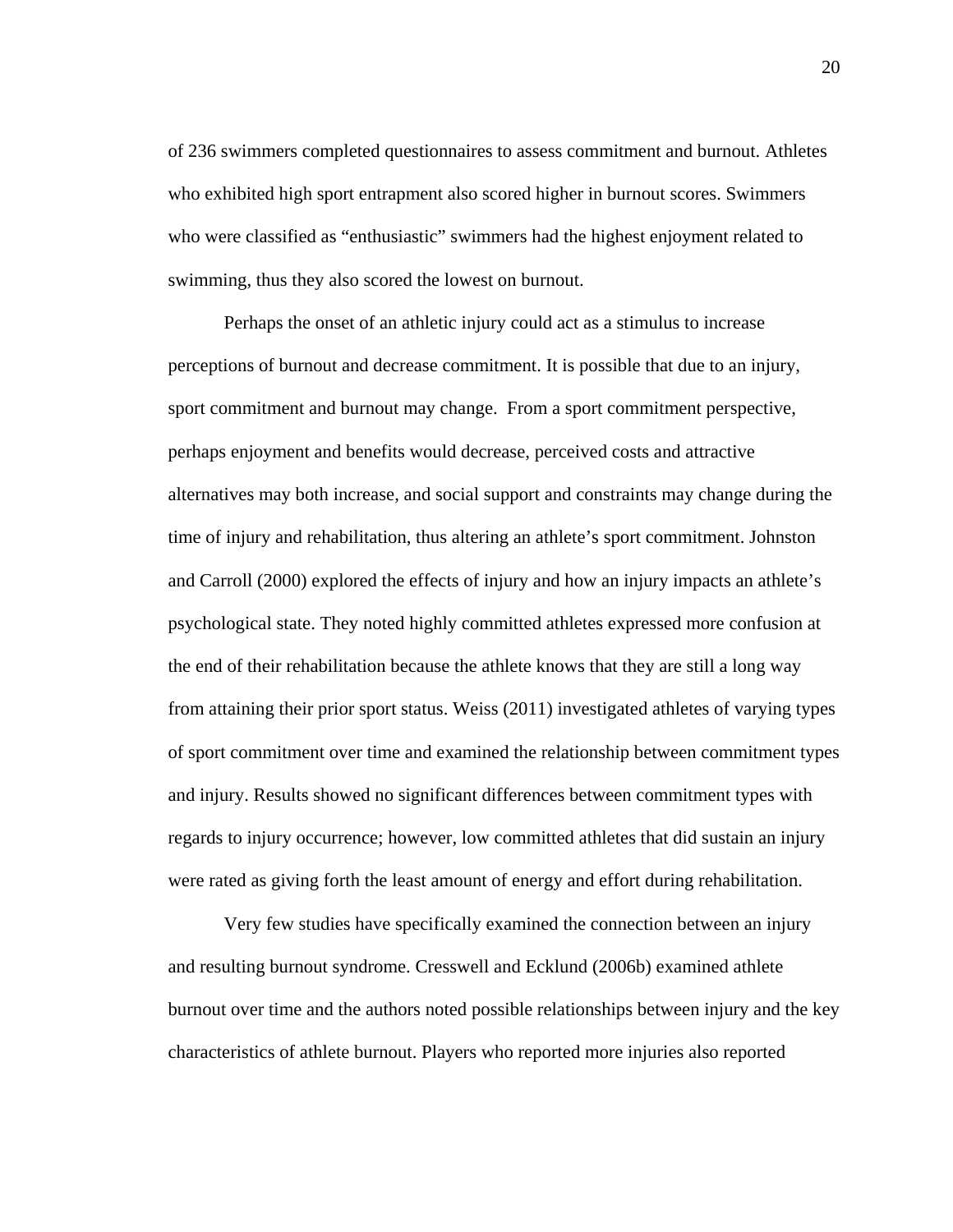feelings of reduced accomplishment, physical and emotional exhaustion, and sport devaluation. These findings support previous research in which some tennis and rugby players reported believing injury was strongly linked to their burnout experiences (Cresswell, 2006a; Gould et al., 1996). Grylls and Spittle (2008) examined athlete burnout in Australian athletes who were either currently injured or uninjured. Physical and emotion exhaustion and depersonalization were significantly higher for athletes competing at higher competition levels. The authors noted currently uninjured athletes reported higher burnout scores than injured athletes, suggesting that this might be due to injured athletes "having a break" from sport involvement, and currently uninjured athletes spending more time involved in sport, which increased their physical exhaustion. The data also suggested multiple injuries over a period of time could have a cumulative effect on burnout levels.

Not only is little known about the relationship between injury, commitment, and burnout, but also about the dynamic nature of commitment and burnout over time. Few studies have explored commitment longitudinally (Carpenter & Coleman, 1998; Carpenter & Scanlan, 1998; Weiss & Weiss, 2006) with only one study taking injury into consideration (Weiss, 2011). Carpenter and Scanlan (1998) investigated a longitudinal test of the sport commitment model with high school athletes. Changes in the predictor variables over time were related to changes in commitment. Carpenter and Coleman (1998) conducted a longitudinal investigation of elite youth cricketers' commitment. The authors found that change over time was significantly predicted by changes in: enjoyment, recognition opportunities, and social opportunities (e.g., making new friends).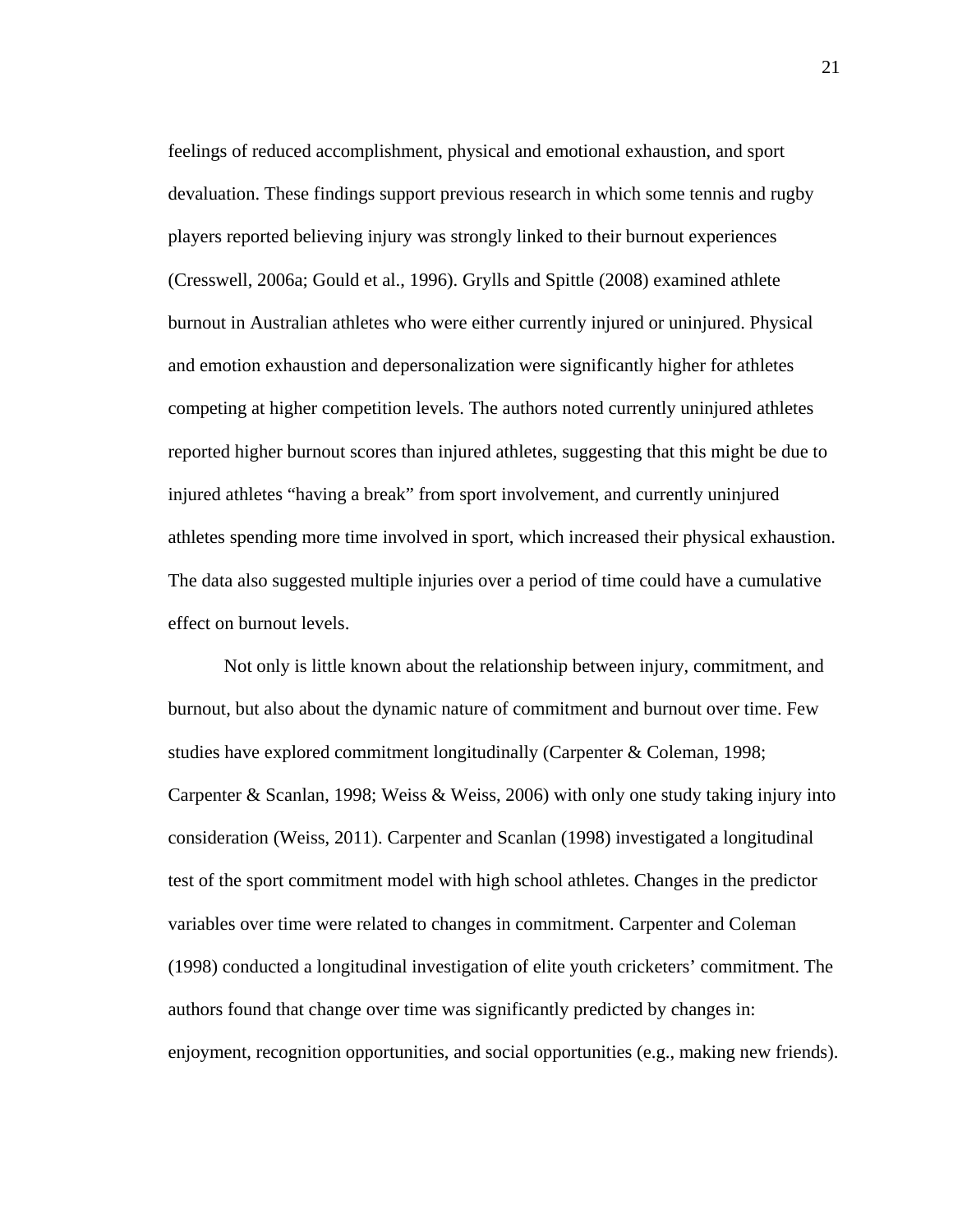Weiss and Weiss (2006) examined whether commitment types change over time and if commitment types differed on level of sport commitment. Commitment types were related to participation behavior one year later, and the vulnerable and entrapped groups were more likely to change type of commitment over time versus the attracted group.

Similar to commitment, few studies have explored changes in burnout longitudinally (Cresswell, 2006a; Cresswell, 2008). Cresswell and Ecklund (2006b) suggested that burnout is dynamic and changing as proposed within the stress based explanations. Past research has not yet fully examined the burnout experience over time. Therefore, the need to monitor burnout across time is important to understand the burnout syndrome in athletes. Additionally, few studies have specifically examined the connection between an injury and resulting burnout syndrome. (Cresswell, 2008; Cresswell & Ecklund, 2006a; Grylls & Spittle, 2008).

Therefore, the purpose of this study was to examine the relationship between injury, sport commitment, and burnout from a longitudinal perspective. The first purpose of this study is to examine change over time in sport commitment and burnout. The second purpose of the study is to examine changes in sport commitment and burnout due to injury. It was hypothesized that sustaining an injury would lead to lower commitment and higher burnout. The final purpose of the study is to examine differences between athletes' who are injured versus those who were not injured on sport commitment and burnout.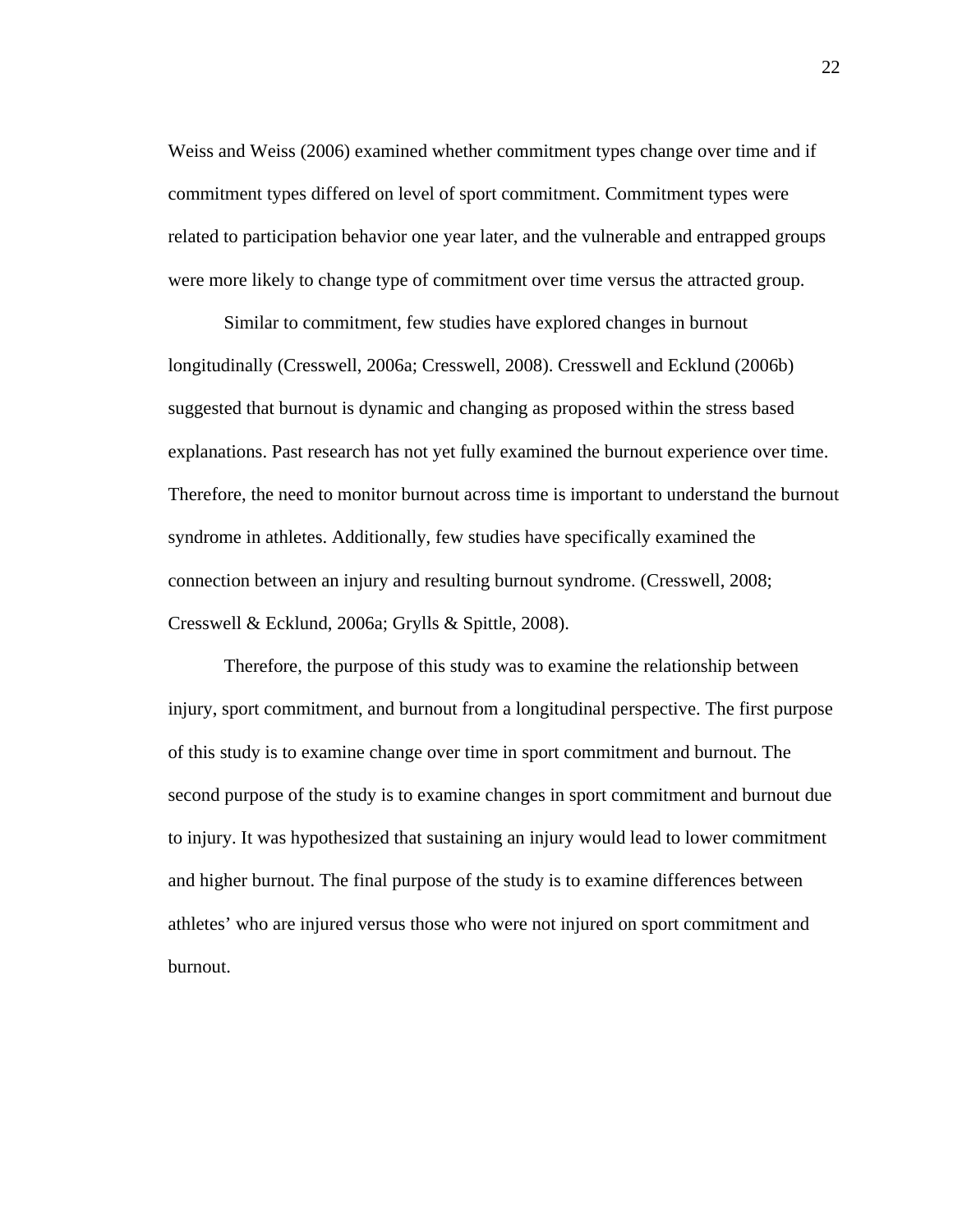#### Method

## **Participants**

At Time 1, a total of 285 participants completed measures for this study, with 49 participants reporting being injured at Time 1. Athletes were classified as "injured" if their injury required them to have limited participation for a minimum of 7 days. Approximately 83% of the Time 1 sample reported not being injured. Male (*n* =145) and female  $(n=140)$  athletes had a mean age of 19.69 years  $(SD = 1.35)$ . The sample was predominately Caucasian (88%) while the remaining participants described themselves as African American (7%), Hispanic (1%), Asian (1%), and Biracial (1%).

 Participants were involved with one of the following teams: women's basketball (3%), men's basketball (5%), women's soccer (10%), women's track and field/cross country (13%), men's track and field/cross country (12%), softball (6%), wrestling (12%), football (17%), women's swimming and diving (10%), tennis (2%), men's golf (6%), and women's golf (4%). The participants ranged in NCAA eligibility status from freshman through seniors (84%), red shirt/medical hardship (9%), and  $5<sup>th</sup>$  year seniors (6%). The majority of the participants identified themselves as a starter (55%), with the remaining participants identifying themselves as nonstarters (29%), or red shirt/medical hardship (14%). Participants were currently participating in the regular season (51%), preseason (27%), post-season/playoffs (3%), and the off-season (19%).

 Through the course of the study, 10 individuals that participated in Time 1 sustained new injuries that fit the injury criteria to be included for Time 2. The injured participants identified themselves as male  $(n = 8)$  and female  $(n = 2)$  athletes ranging in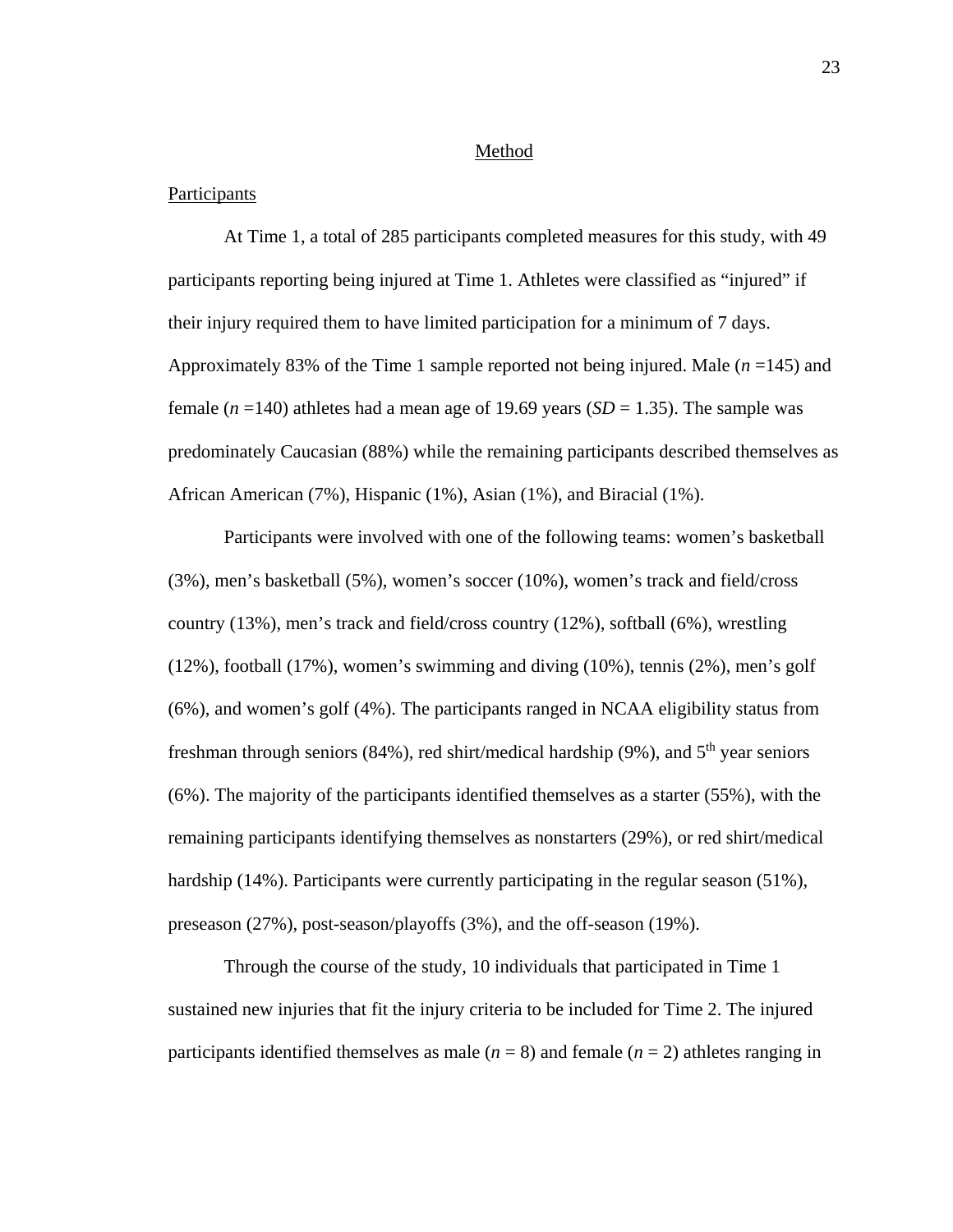age from 19 to 22 ( $M = 20.3$ ,  $SD = 1.34$ ). Injured athletes identified themselves as primarily starters (60%) with the remaining identifying themselves as either non-starters (20%) or redshirt/medical hardships (20%). At Time 3, a total of 215 of the original 285 participants completed measures (male,  $n = 99$ , female,  $n = 116$ ).

## Measures

Questionnaires were approved for use by the IRB. The questionnaire was designed to assess sport commitment and burnout. Demographic data was also collected including: age, gender, sport, year of eligibility, starter status, time of season, and ethnicity.

Sport Commitment. In order to assess the athletes' level of sport commitment, a set of five questions, developed by Scanlan and colleagues was used (Scanlan et al., 1993). These questions have been used in previous studies and have demonstrated adequate reliability and validity (Weiss, 2011; Weiss & Weiss, 2003, 2006, 2007). A 5 point Likert scale was used, with participants' responses ranging from 1 "not at all" to 5 "very much so." An example of a sport commitment question is, "How dedicated are you to competing in your sport?"

Burnout. In order to assess the athletes' level of burnout, Radeke and Smith (2001) developed the Athlete Burnout Questionnaire (ABQ). Three five-item subscales were used: emotional/physical exhaustion, reduced sense of accomplishment, and devaluation. The findings of Raedeke and Smith supported construct validity and the reliability of the measure ( $\alpha$  = .86-.92). A 5-point Likert scale was used for participants' responses ranging from 1 "almost never" to 5 "almost always." An example of a reduced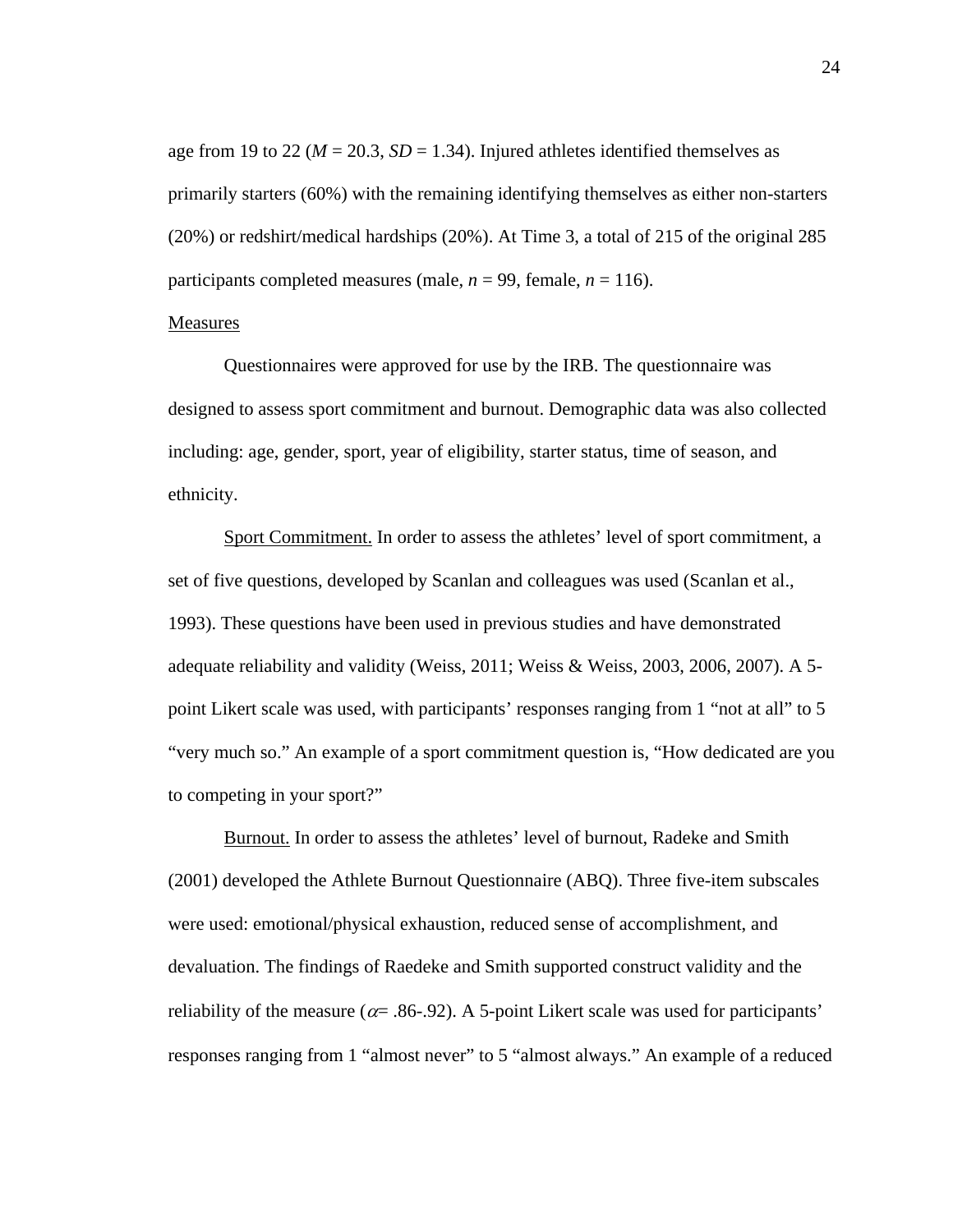accomplishment burnout question is "I am not achieving much in sport." An example of an emotional/physical exhaustion burnout question is "I feel overly tired from my sports participation," whereas "I don't care as much about my sport performance as I used to" represents an item from the devaluation subscale.

Injury. Injury was defined as a physical ailment that occurs during practice, competition, or work-outs that limits an athlete's participation for at least 7 days. Procedures

 Following approval from the Institutional Review Board, the researcher contacted the head coaches of the Division I sport teams seeking cooperation with participant recruitment. At a team meeting, the primary researcher described the study and involvement criteria to potential participants. Then, participants were asked to read and sign the consent form after which, the participants completed the questionnaire.

Participants in the study completed the questionnaire at Time 1 to establish baseline levels. During the course of the study, the researcher was in contact with the head certified athletic trainer of each sport regarding injury status of the participating athletes. If an injury occurred to an athlete that caused the athlete to not participate or have limited participation for at least 7 days, the researcher then met with that injured athlete. The injured athlete was asked to complete the same questionnaire (i. e., Time 2 data point). The Time 2 questionnaire was given to the injured athlete at the projected midpoint of the rehabilitation process.

Lastly, a final data collection occurred with the majority of the participants that completed Time 1 data. The primary researcher again arranged a meeting where the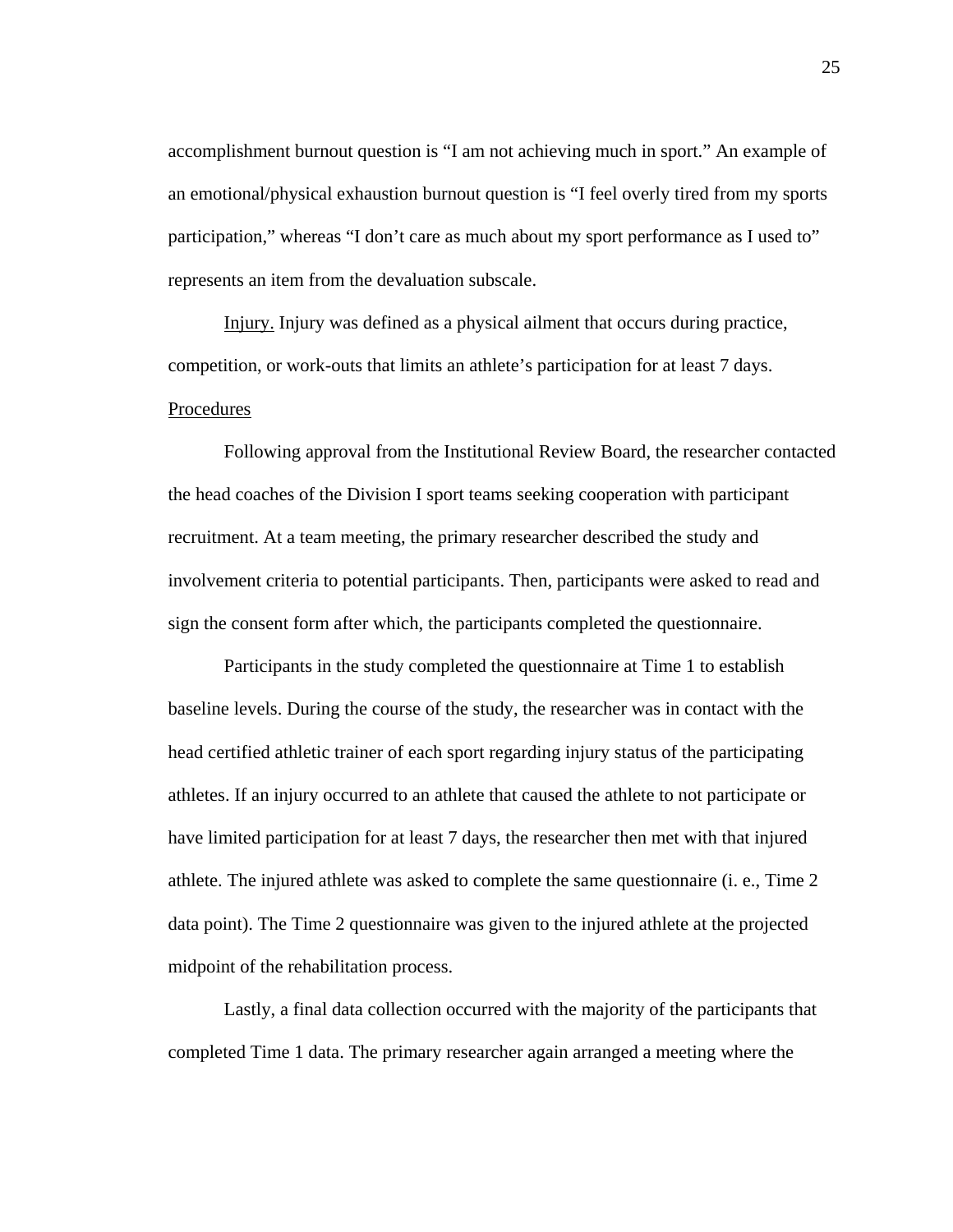participant could complete the questionnaire (Time 3, late April 2013). All questionnaires were matched, the names were removed, and each packet was assigned an identification code.

## Data Analysis

Following data collection, data was entered using the SPSS statistics program. Preliminary analysis included: descriptives, frequencies, reliabilities, and correlations. First, in order to determine if a difference existed between injured and non-injured athletes on sport commitment or burnout at Time 1, separate analysis of variance (ANOVAs) were conducted.

Second, in order to determine if sport commitment and burnout were dynamic and changed over time, a paired samples *t*-test was conducted. The sample was divided into two groups based on their Time 1 injury status: injured and non-injured. Then, separate *t*tests were conducted to determine if sport commitment or the three subscales of burnout (emotional/physical exhaustion, reduced sense of accomplishment, & devaluation) changed from Time 1 to Time 3 for each group.

Third, in order to determine if differences existed between injured and noninjured athletes on burnout differed at Time 1, a multivariate analysis of variance (MANOVA) was conducted using the split group at Time 1: injured and non-injured.

# Results

## Scale Reliabilities

Alpha coefficients were computed to determine reliabilities for sport commitment and burnout (physical/emotional exhaustion, devaluation, reduced sense of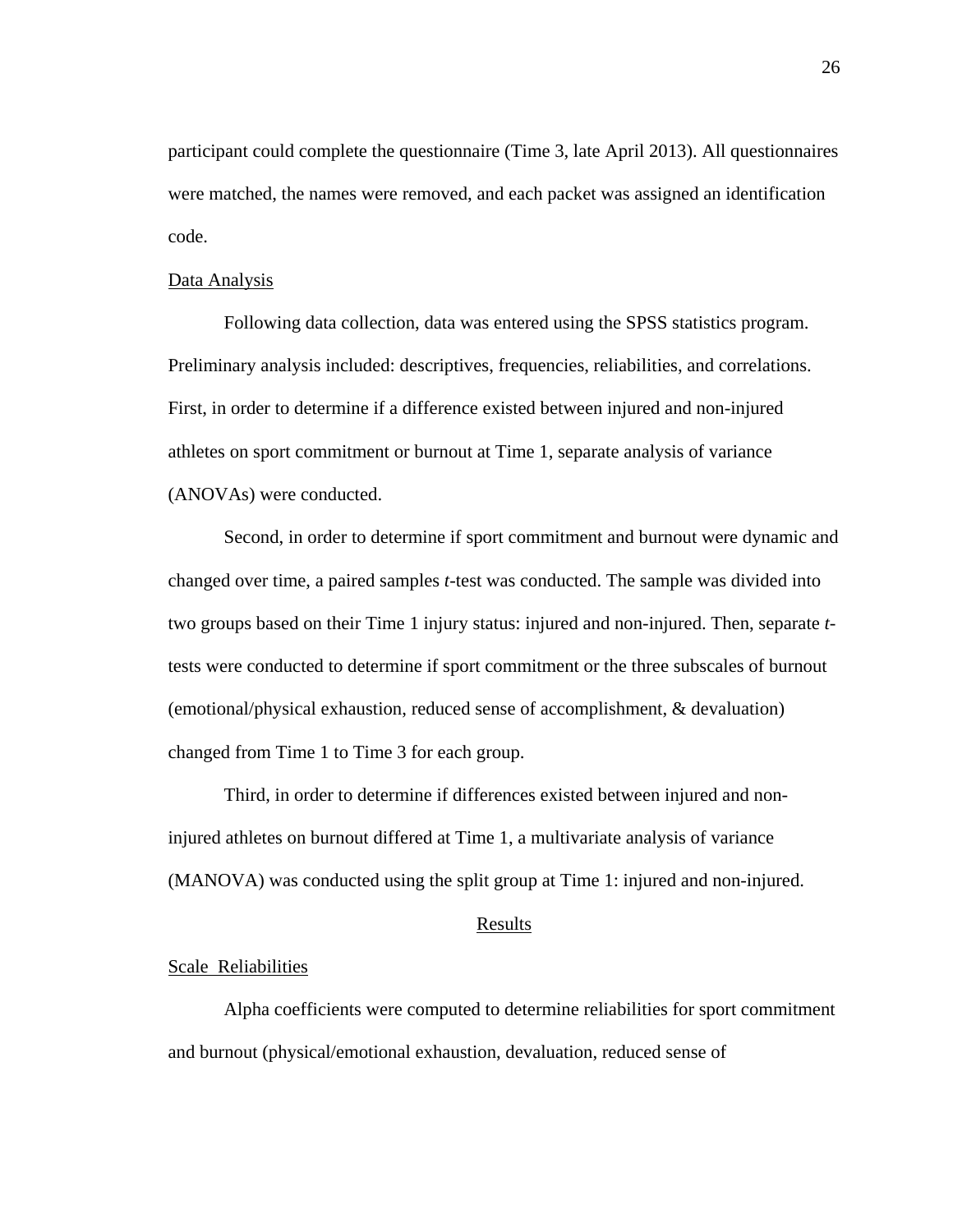accomplishment). Table 1 presents the alpha coefficients for the Time 1 variables. All measures demonstrated good reliability with alphas for sport commitment ranging from .81 to .83 and alphas for burnout ranged from .68 to .94.

## Correlations

Correlations were calculated among all Time 1 variables (Table 1). Examination of the correlations revealed that all three subscales of burnout were positively related with each other. The three subscales of burnout were all negatively related with sport commitment. Based on the means, the sample of athletes at Time 1 reported higher sport commitment (scores >4 on a 5 point scale), and lower levels of devaluation and reduced sense of accomplishment (scores <2.5 on 5 point scale).

Table 1.

| Variables                        |         | 2      | 3      | 4    |
|----------------------------------|---------|--------|--------|------|
| 1. Sport Commitment              | .81     |        |        |      |
| 2. Emotional/Physical Exhaustion | $-.26*$ | .93    |        |      |
| 3. Devaluation                   | $-.64*$ | $.58*$ | .89    |      |
| 4. Reduced Accomplishment        | $-.34*$ | $.49*$ | $.56*$ | .68  |
| M                                | 4.68    | 2.74   | 1.83   | 2.25 |
| <b>SD</b>                        | 0.51    | .92    | .86    | .78  |

*Time 1 Correlations, means, and standard deviations for sport commitment, and subscales of burnout.* 

 $*$  p < .05 significance

Note: Alpha coefficient for each subscale may be seen along the diagonal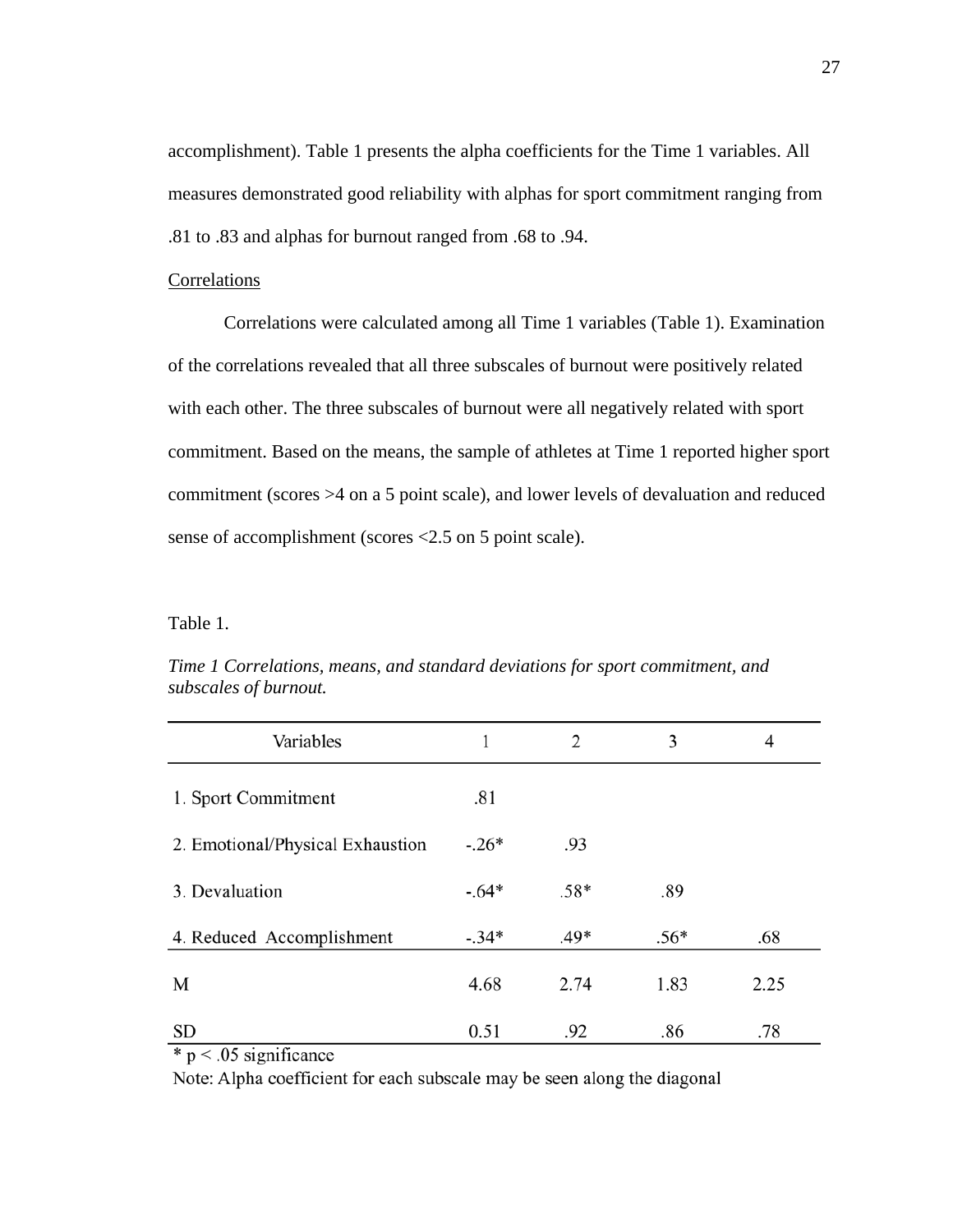Correlations were calculated among all Time 2 variables (Table 2). Examination of the correlations revealed that all three subscales of burnout were positively correlated with each other. Sport commitment remained moderately negatively related with emotional/physical exhaustion and had a strongly negative relation to reduced sense of accomplishment. Emotional/physical exhaustion was moderately related to reduced sense of accomplishment. Devaluation was weakly related to reduced sense of accomplishment. Based on the means, the sample of athletes at Time 2 reported higher sport commitment (scores > 4 on a 5 point scale), and had lower levels of devaluation and reduced sense of accomplishment (scores < 2.5 on 5 point scale).

Table 2.

| Variables                        | 1       | 2    | 3      | 4    |
|----------------------------------|---------|------|--------|------|
| 1. Sport Commitment              | .81     |      |        |      |
| 2. Emotional/Physical Exhaustion | $-.40$  | .94  |        |      |
| 3. Devaluation                   | .03     | .14  | .74    |      |
| 4. Reduced Accomplishment        | $-.69*$ | .47  | $-.12$ | .78  |
| M                                | 4.78    | 2.68 | 1.62   | 2.22 |
| <b>SD</b>                        | .38     | 1.00 | .46    | .80  |

*Time 2 Correlations, means, and standard deviations for sport commitment, and subscales of burnout.* 

 $p < 0.05$  significance

Note: Alpha coefficient for each subscale may be seen along the diagonal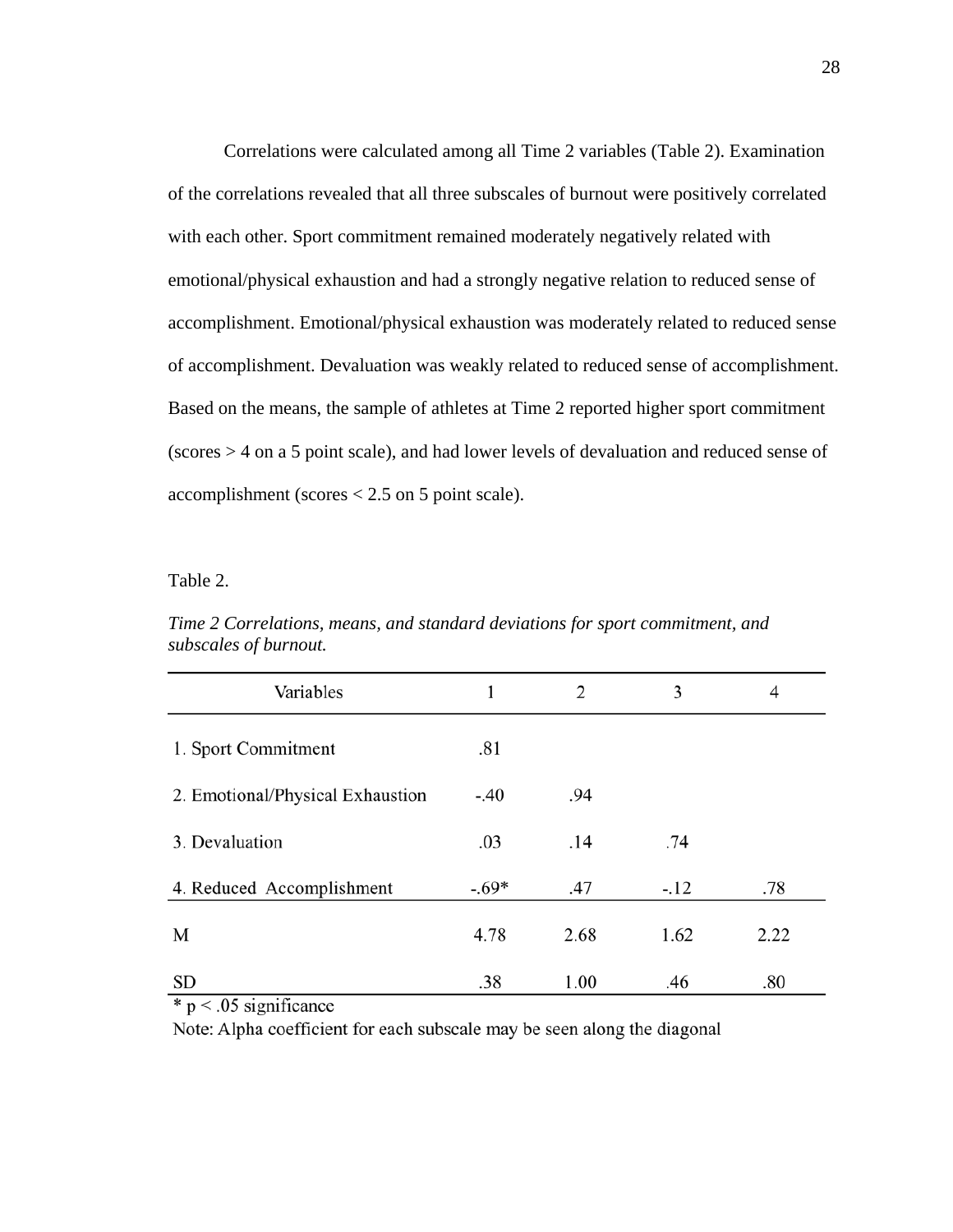Correlations were also calculated among all Time 3 variables (Table 3).

Examination of the correlations revealed that all 3 subscales of burnout were positively related with each other. Sport commitment had moderate negative relation with emotional/physical exhaustion and reduced sense of accomplishment. Commitment had a strong negative relation with devaluation. Devaluation was also strongly negatively related to emotional/physical exhaustion and reduced sense of accomplishment. Based on the means, the sample of athletes at Time 3 reported higher sport commitment (scores > 4 on a 5 point scale), and lower levels of devaluation and reduced sense of accomplishment  $(scores < 2.5$  on 5 point scale).

Table 3.

| Variables                        |         | 2      | 3      | 4    |
|----------------------------------|---------|--------|--------|------|
| 1. Sport Commitment              | .83     |        |        |      |
| 2. Emotional/Physical Exhaustion | $-.30*$ | .93    |        |      |
| 3. Devaluation                   | $-.61*$ | $.65*$ | .91    |      |
| 4. Reduced Accomplishment        | $-.39*$ | $.45*$ | $.62*$ | .82  |
| M                                | 4.62    | 2.69   | 1.99   | 2.16 |
| <b>SD</b>                        | .56     | .92    | .91    | .72  |

*Time 3 Correlations, means, and standard deviations for sport commitment, and subscales of burnout* 

 $*$  p < .05 significance

Note: Alpha coefficient for each subscale may be seen along the diagonal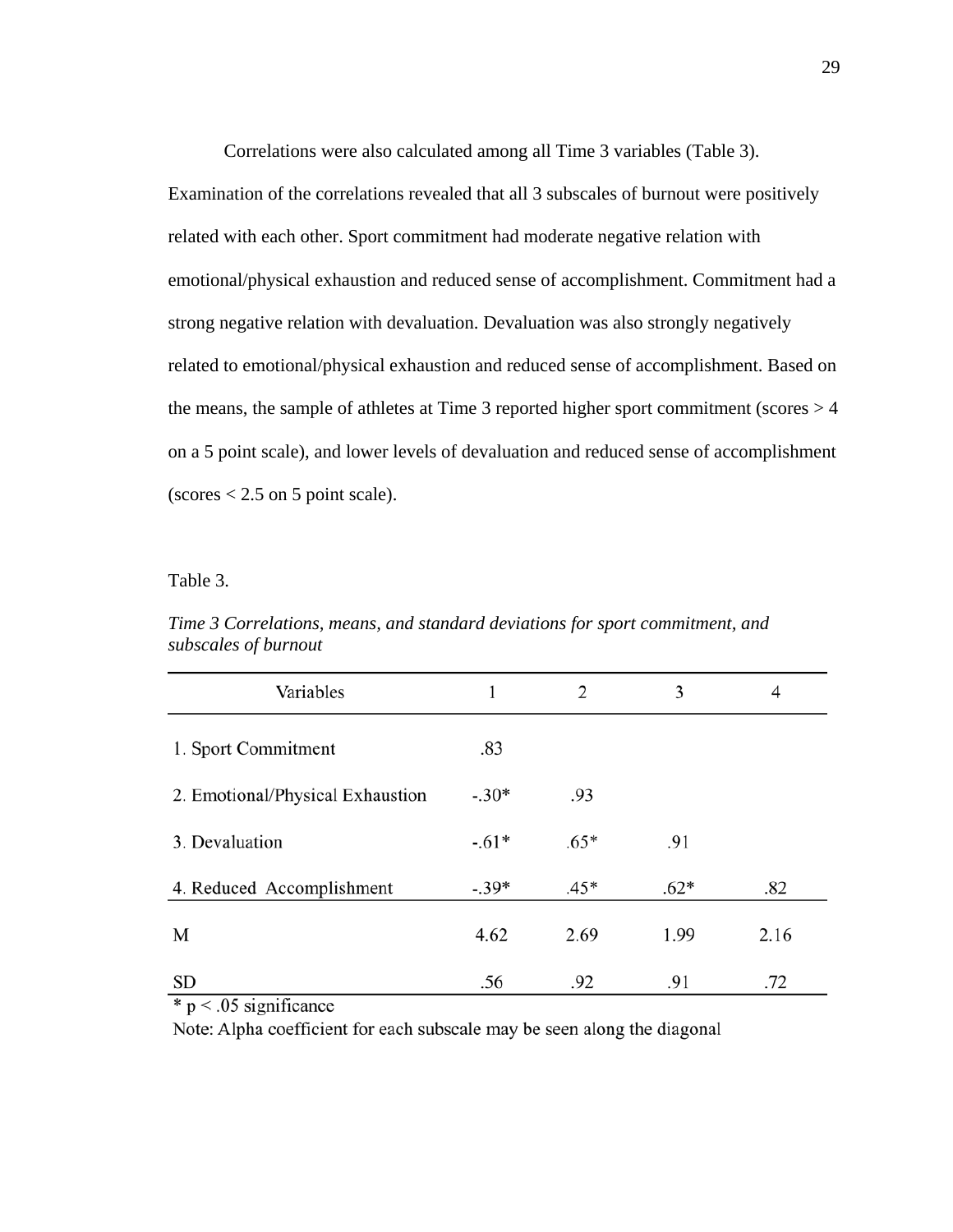# Differences Between Injured and Non-Injured

 An ANOVA was conducted to determine if there was a difference in sport commitment between injured and non-injured athletes at Time 1. The ANOVA was not significant  $F(1, 283) = 2.79$ ,  $p = .10$ . Thus, injured and non-injured athletes did not differ on sport commitment at Time 1.

 A MANOVA was conducted to determine if there were any differences between injured and non-injured athletes on the subscales of burnout. The MANOVA was significant: Wilkes'  $\lambda = .94$ ,  $F(3, 281) = 6.50$ ,  $p < .0001$ . The effect size was 6%. Injured and non-injured athletes differed significantly on emotional/physical exhaustion and a reduced sense of accomplishment. Comparison of the means revealed injured participants had significantly higher levels of emotional/physical exhaustion and reduced sense of accomplishment than the non-injured athletes at Time 1.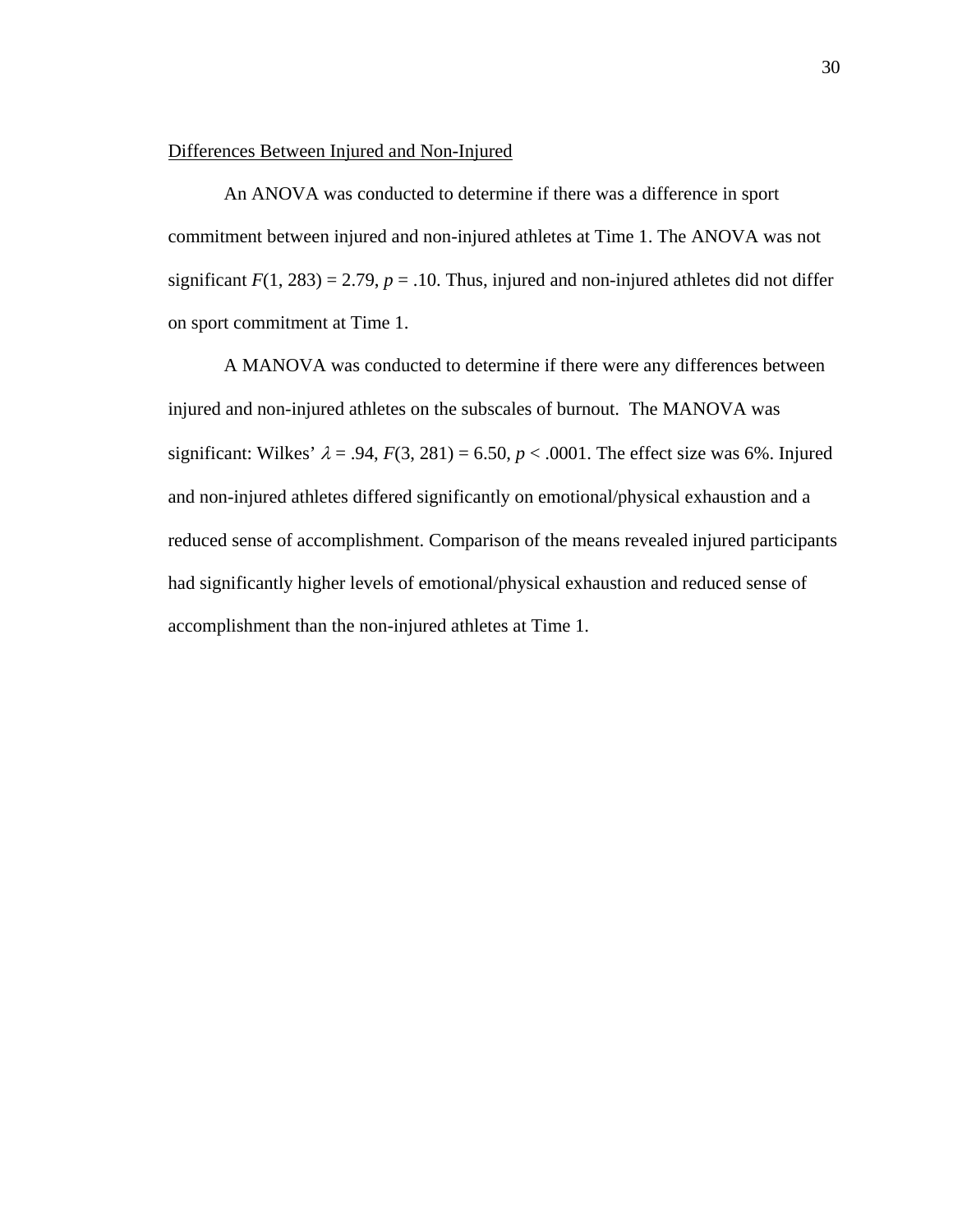Table 4.

|                                    | Injured          |      | Non-Injured |     |  |
|------------------------------------|------------------|------|-------------|-----|--|
|                                    | $(n = 49)$       |      | $(n = 236)$ |     |  |
|                                    | $\boldsymbol{M}$ | SD   | M           | SD  |  |
| Commitment                         | 4.80             | .33  | 4.66        | .54 |  |
| Emotional/Physical<br>Exhaustion   | $2.99*$          | 1.06 | 2.69        | .88 |  |
| Reduced Sense of<br>Accomplishment | $2.66*$          | .74  | 2.17        | .76 |  |
| Devaluation                        | 1.99             | .80  | 1.80        | .87 |  |

*Means, and standard deviations between injured and non-injured at Time 1*.

 $\ast p < .05$  significance

Note: Alpha coefficient for each subscale may be seen along the diagonal

# Changes in Sport Commitment Over Time

 A *t*-test was conducted to determine if there was a change over time in sport commitment for both injured and non-injured athletes. The sample was split into two groups: injured and non-injured. For the injured athletes, the *t*-test was significant. Therefore, the initially injured athletes sport commitment significantly decreased from Time 1 ( $M = 4.87$ ,  $SE = .04$ ) to Time 3 ( $M = 4.64$ ,  $SE = .08$ ,  $t(33) = 2.65$ ,  $p < .02$ ,  $r = .42$ ). For the non-injured athletes, the *t*-test was also significant. Thus, the initially non-injured athletes sport commitment significantly decreased from Time 1 ( $M = 4.69$ ,  $SE = .04$ ) to Time 3 ( $M = 4.62$ ,  $SE = .04$ ,  $t(179) = 2.03$ ,  $p < .05$ ,  $r = .15$ ). Thus, overall the entire sample reported significantly lower sport commitment at Time 3 compared to Time 1.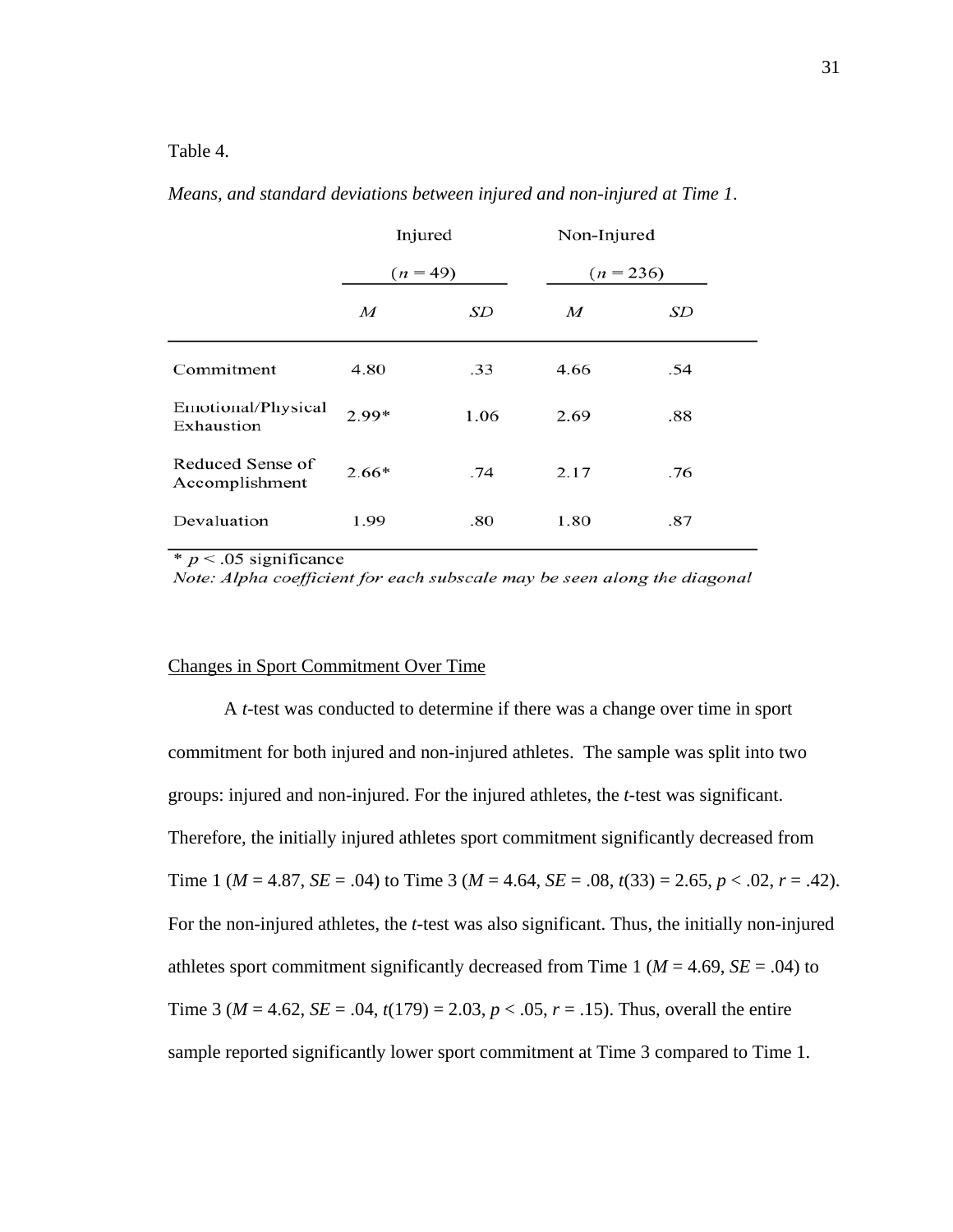#### Changes in Burnout Over Time

A *t*-test was also used to determine if there was a change over time in the subscales of burnout for both injured and non-injured athletes. For emotional/physical exhaustion, the injured athletes' *t*-test was not significant from Time 1 ( $M = 2.79$ ,  $SE =$ .17) to Time 3 (*M* = 2.94, *SE* = .18, *t*(33) = -1.30, *p* = .20, *r* =.22) indicating there was no change in emotional/physical exhaustion for injured athletes. For the non-injured athletes, the *t*-test was also not significant from Time 1 ( $M = 2.67$ ,  $SE = .06$ ) to Time 3 ( $M = 2.64$ , *SE* = .07,  $t(179)$  = .46,  $p = .64$ ,  $r = .03$ ). Thus, all athletes' perceptions of emotional/physical exhaustion did not change over time.

For reduced sense of accomplishment, the injured athletes' t-test was significant from Time  $1(M = 2.49, SE = .12)$  to Time 3 ( $M = 2.23, SE = .12, t(33) = 2.31, p < .03, r =$ .37) Thus, injured athletes' reduced sense of accomplishment significantly decreased from Time 1 to Time 3. For the non-injured athletes, the *t*-test was not significant from Time 1 ( $M = 2.11$ ,  $SE = .05$ ) to Time 3 ( $M = 2.14$ ,  $SE = .05$ ,  $t(179) = -.63$ ,  $p = .53$ ,  $r =$ .05). Therefore, non-injured athletes' perception of reduced sense of accomplishment did not change over time.

For devaluation, the injured athletes' *t*-test was significant. The injured athletes' perceptions of devaluation significantly increased from Time 1 ( $M = 1.80$ ,  $SE = .12$ ) to Time 3 ( $M = 2.29$ ,  $SE = .19$ ,  $t(33) = -3.18$ ,  $p < .004$ ,  $r = .48$ ). For the non-injured athletes, the *t*-test was also significant. For non-injured athletes, perceptions of devaluation significantly increased from Time 1 ( $M = 1.73$ ,  $SE = .06$ ) to Time 3 ( $M = 1.93$ ,  $SE = .06$ ,  $t(179) = -4.14, p < .0001, r = .30$ .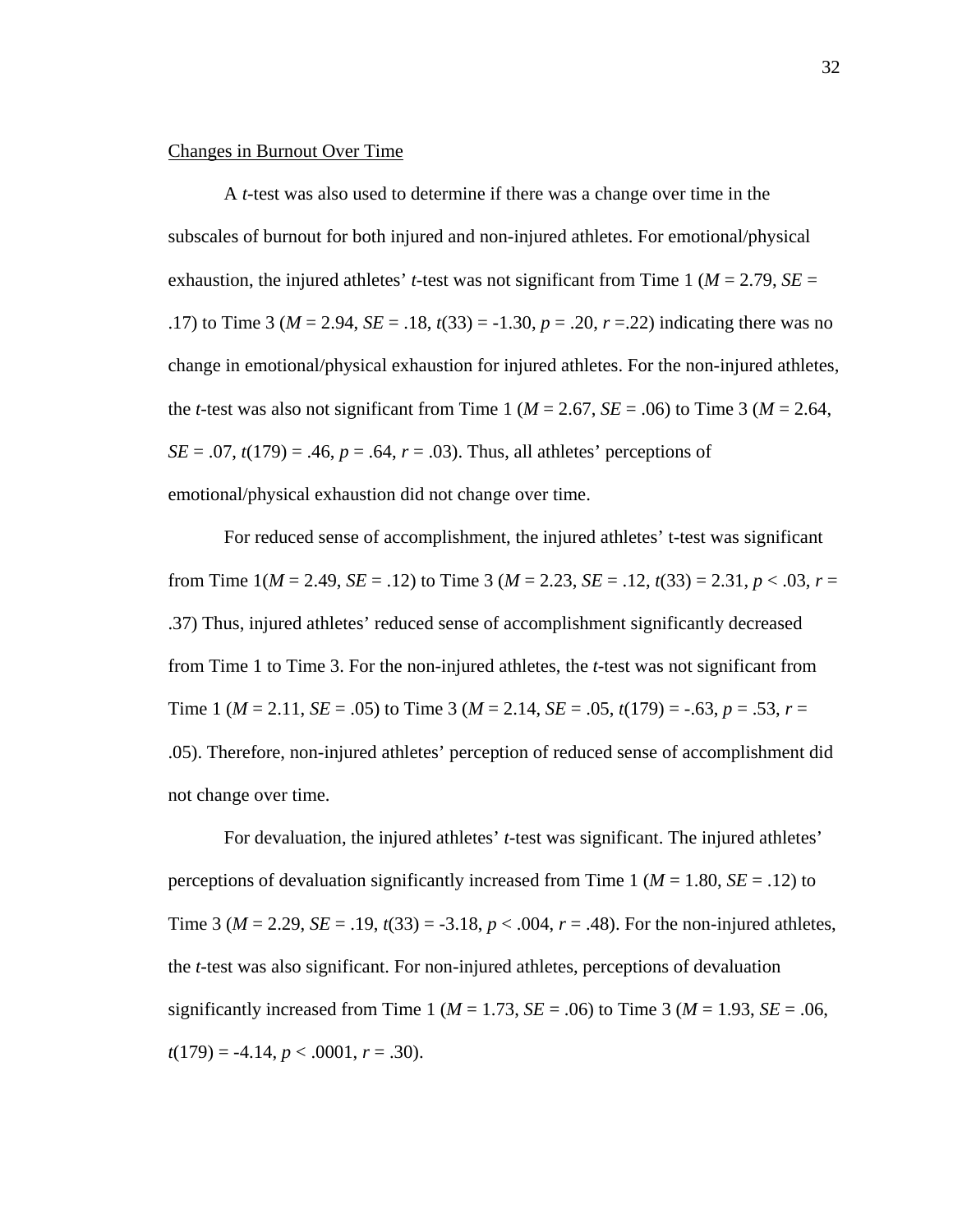# Changes Over Time Due to Injury

 Sport Commitment. A paired samples *t*-test was used to determine if there was a change in sport commitment from Time 1 to Time 2, and Time 2 to Time 3 for the 10 athletes that sustained new injuries. The paired samples *t*-test was not significant from Time 1 ( $M = 4.74$ ,  $SE = .13$ ) to Time 2 ( $M = 4.78$ ,  $SE = .12$ ,  $t(9) = .32$ ,  $p = .76$ ) showing there was not a significant change between the athletes' Time 1 sport commitment (i.e., healthy) and Time 2 sport commitment (i.e., injured). The *t*-test was also not significant from Time 2 ( $M = 4.83$ ,  $SE = .17$ ) to Time 3 ( $M = 4.77$ ,  $SE = .17$ ,  $t(5) = 1.00$ ,  $p = .36$ ). Therefore, there was not a significant change in athletes' sport commitment from Time 2 (i.e., injured) to Time 3 (i.e., healthy).



*Figure 2.* Changes in Sport Commitment Due to Injury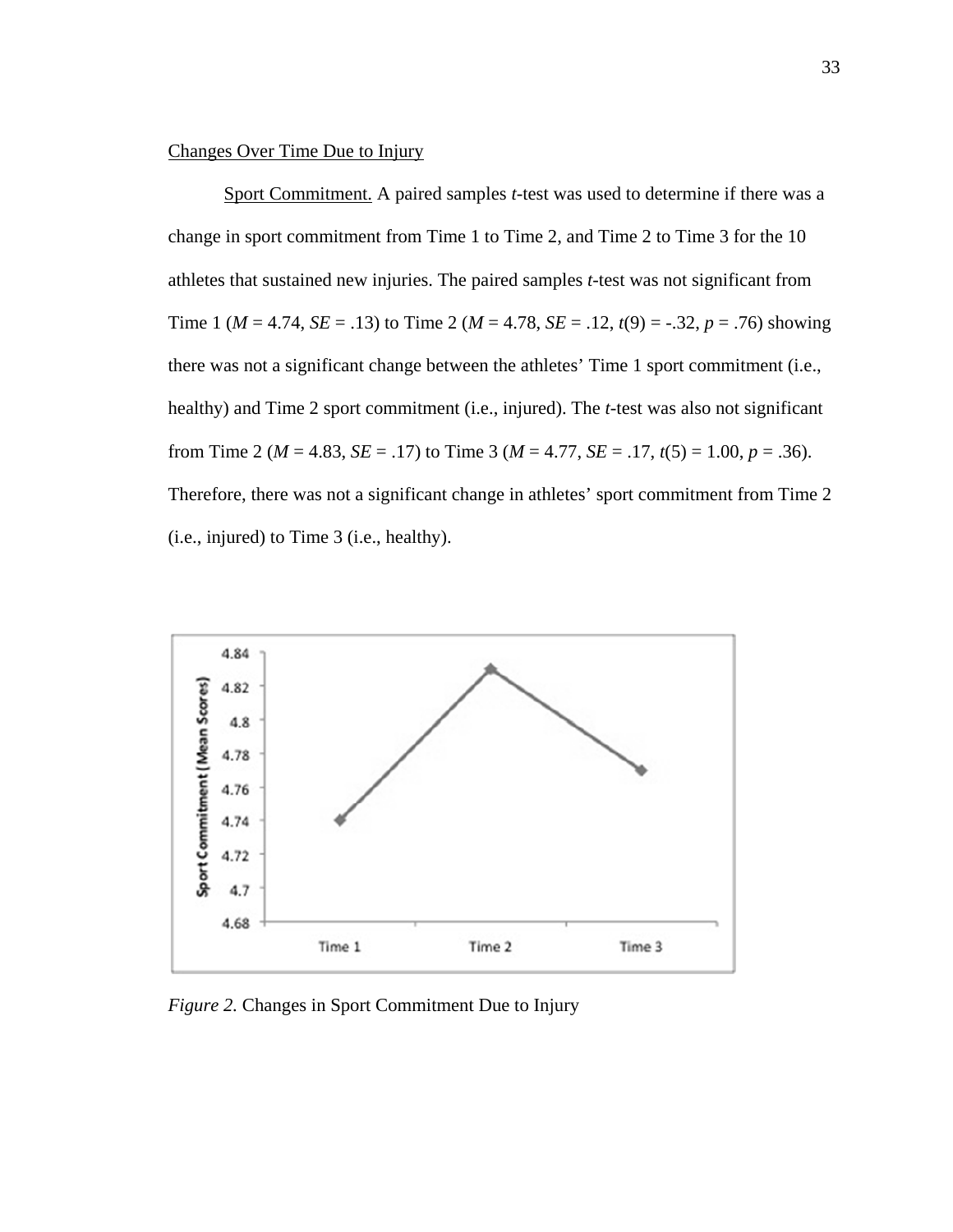Burnout. A paired samples *t*-test was used to determine if there was a change in the 3 subscales of burnout from Time 1 to Time 2, and Time 2 to Time 3 for the 10 athletes' that sustained new injuries. The paired samples *t*-test for emotional/physical exhaustion was not significant from Time 1 ( $M = 2.72$ ,  $SE = .30$ ) to Time 2 ( $M = 2.68$ , *SE*  $= .32, t(9) = .12, p = .91$ ). Thus, there was not a significant change between the athletes' Time 1 emotional/physical exhaustion (i.e., healthy) and Time 2 emotional/physical exhaustion (i.e., injured). The paired samples *t*-test was also not significant from Time 2  $(M = 2.51, SE = .19)$  to Time 3  $(M = 2.34, SE = .20, t(6) = 1.03, p = .34)$  showing there was not a significant change in emotional/physical exhaustion from Time 2 (i.e., injured) to Time 3 (i.e., healthy).

 The paired samples *t*-test for reduced sense of accomplishment was not significant from Time 1 ( $M = 2.27$ ,  $SE = .23$ ) to Time 2 ( $M = 2.22$ ,  $SE = .25$ ,  $t(9) = .22$ ,  $p = .83$ ). Therefore, there was not a significant change in reduced sense of accomplishment subscale in athletes from Time 1 (i.e., healthy) to Time 2 (i.e., injured). The paired samples *t*-test was also not significant for athletes from Time 2 ( $M = 2.09$ ,  $SE = .29$ ) to Time 3 ( $M = 2.14$ ,  $SE = .32$ ,  $t(6) = -.18$ ,  $p = .86$ ). Therefore, there was not a significant change in the reduced sense of accomplishment subscale between athletes from Time 2 (i.e., injured) to Time 3 (i.e., healthy).

The paired samples *t*-test for devaluation was not significant from Time 1 ( $M =$ 1.72, *SE* = .13) to Time 2 (*M* = 1.62, *SE* = .14,  $t(9)$  = .75,  $p = .48$ ) showing there was not a significant change in athletes' devaluation from Time 1 (i.e., healthy) to Time 2 (i.e., injured). The paired samples *t*-test was also not significant from Time 2 ( $M = 1.63$ ,  $SE =$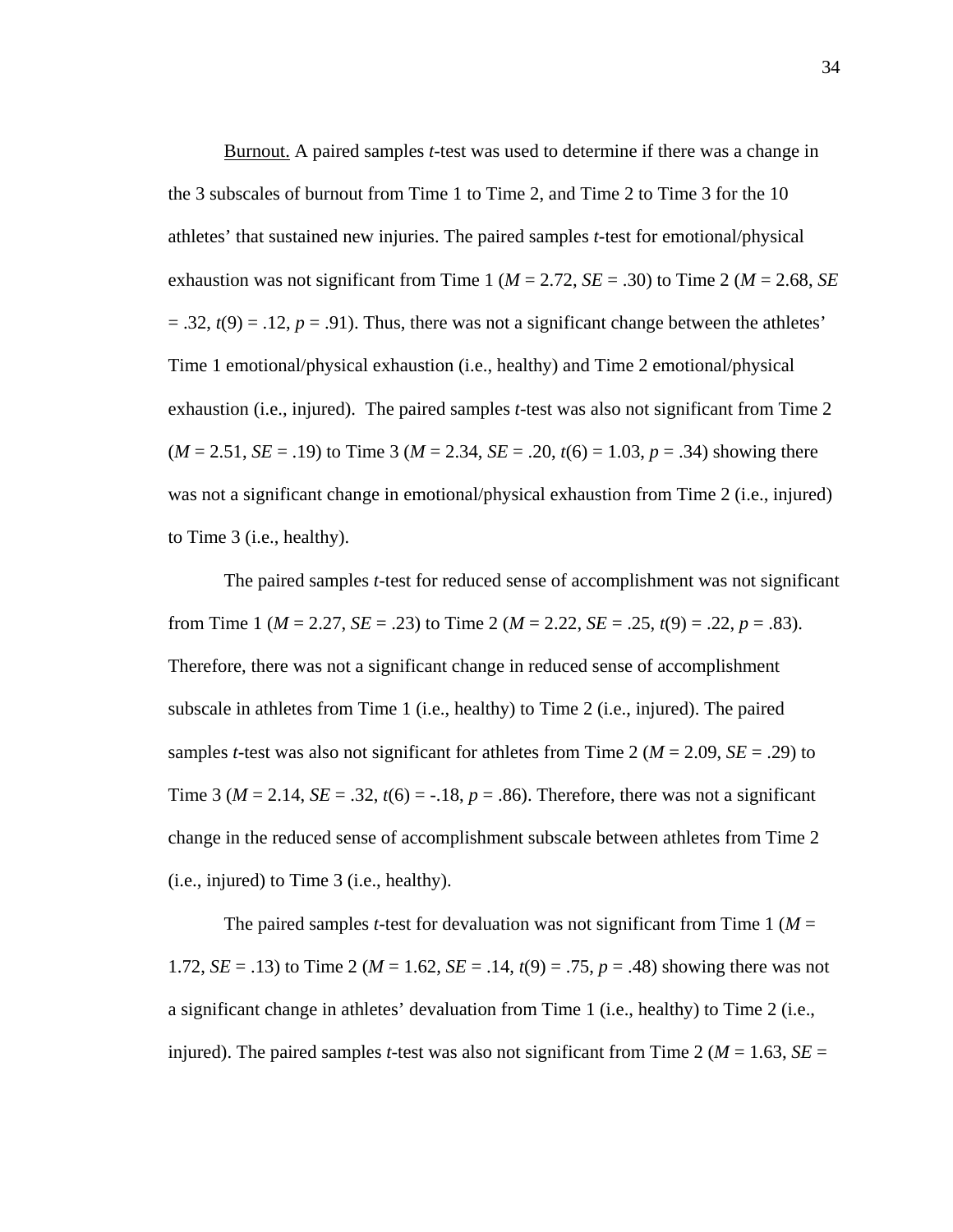.17) to Time 3 ( $M = 1.97$ ,  $SE = .20$ ,  $t(6) = -2.30$ ,  $p = .06$ ). Thus, there was not a significant change in the subscale of devaluation in athletes' from Time 2 (i.e., injured) to Time 3 (i.e., healthy).



*Figure 3.* Changes in Burnout Due to Injury

# Discussion

The purpose of the study was to examine the relationship between injury, sport commitment, and burnout from a longitudinal perspective for injured and non-injured athletes. This study demonstrated that injured participants had significantly higher levels of emotional/physical exhaustion and reduced sense of accomplishment than the noninjured athletes' at Time 1. The findings suggest that because of an injury, the athlete perceives higher levels of exhaustion and feel as if they are not as successful in their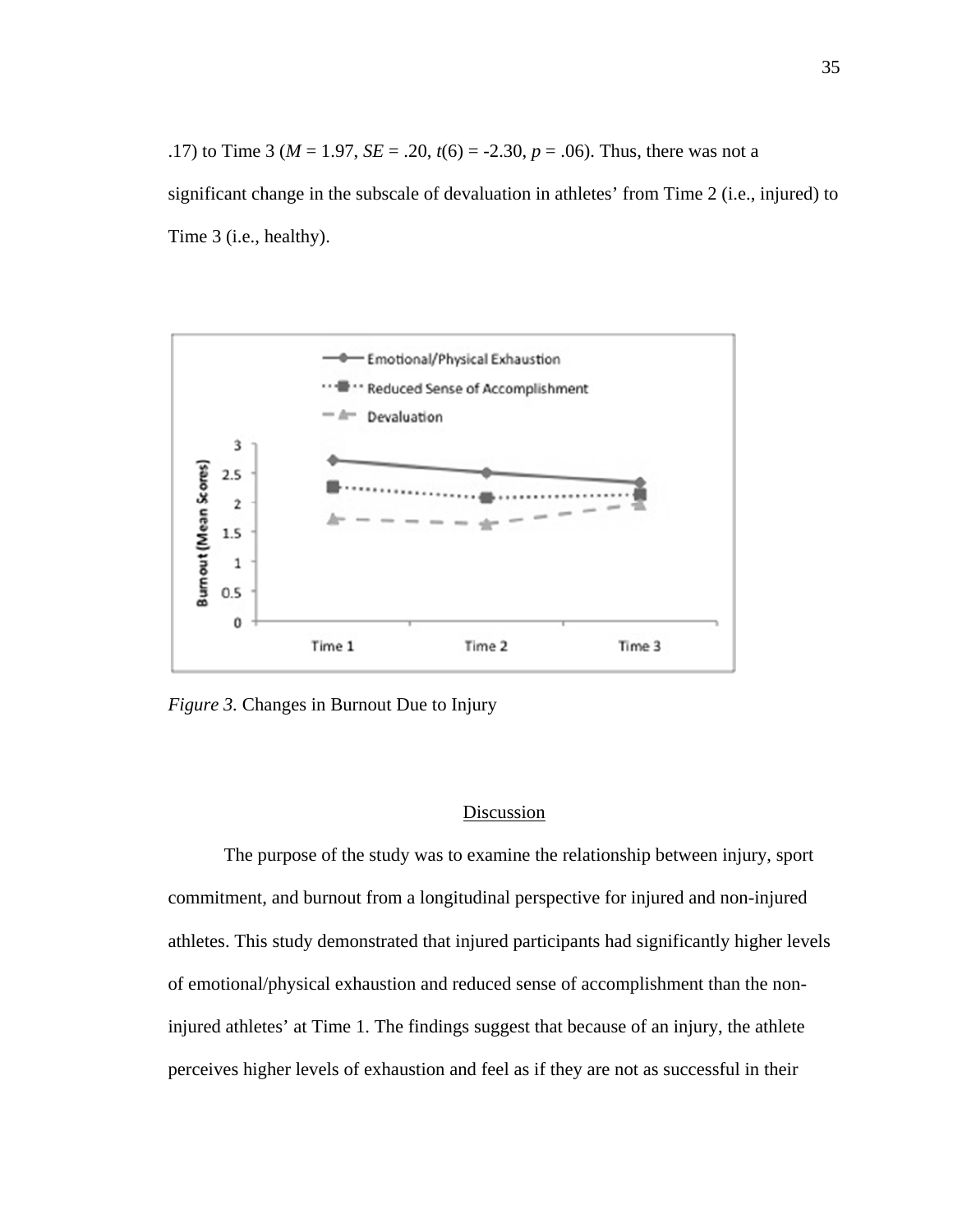sport. Whether the injury itself is a cause for the increased exhaustion is a question that could be explored in future research.

Injured and non-injured athletes did not differ in sport commitment levels at Time 1. For both the injured and non-injured athletes, sport commitment significantly decreased from Time 1 to Time 3. It is possible that as the season wore on, the athletes may have been experiencing less enjoyment than at the beginning of the season. Perhaps there were more perceived costs, and less benefits at the end of the competitive season. It is possible that with the Time 3 data collection occurring at the end of the academic year, school demands are increased, thus sport could be seen as a distraction or school is seen as another obligation that leads to decreased commitment. The results support the Carpenter and Scanlan (1998) study that showed a decrease in sport commitment over time. The authors noted an increase in social constraints over time that led to lower sport commitment. Carpenter and Coleman (1998) also found sport commitment over time was influenced by changes in enjoyment, social opportunities (e.g., making new friends). The exact reasons for the changes noted in the current study should be further examined.

The findings showed there was no significant change in sport commitment for the athletes who began the season non-injured and suffered an injury at some point during the season. The findings support Weiss (2011) study that found no significant changes in sport commitment due to injury. However, the findings of this study did have some trends with sport commitment and injury. Commitment increased when the athlete suffered an injury, and then returned to near baseline levels once healthy and returned to play. Johnston and Carroll (2000) suggested committed athletes may add the medical staff as a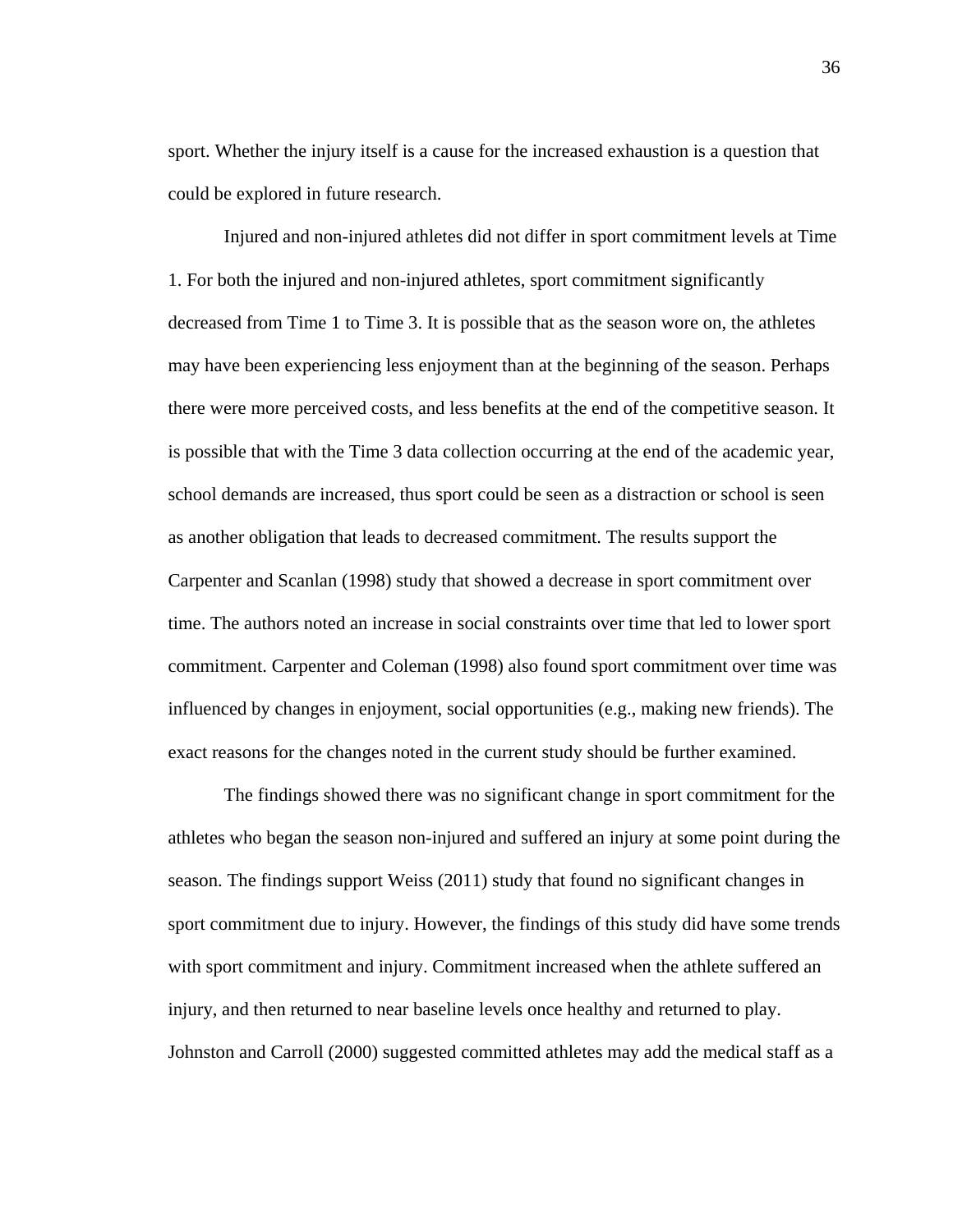source of social support, and might experience greater constraints from coaches and teammates. It is possible that due to injury, social support and social constraints may both increase. The athlete may be getting more support from their peers to return as well as feeling obligated that a return to play is necessary as to not let down teammates and coaches. The exact reasons why the sport commitment trends occurred should be studied more thoroughly in future studies.

Perceptions of emotional/physical exhaustion did not significantly change from Time 1 to Time 3 for either the injured or non-injured participants. However, perceptions of reduced sense of accomplishment was significantly decreased for the injured group from Time 1 to Time 3, but not for the non-injured group. Perhaps athletes that were injured at the beginning of the season felt they were not achieving sport goals or meeting expectations. But by the end of the season once they have returned to play these formerly injured athletes are feeling better about their sport endeavors and performance. Interestingly, both groups of athletes reported significant increases in perceived devaluation in their sport over time. It may be possible that as the year goes on, other things such as schoolwork become more important to the athletes, resulting in a higher devaluation of sport.

For the athletes that sustained an injury during the course of the study, there were no significant changes in their burnout perceptions. However, interesting trends did develop depending on which aspect of burnout was being addressed. For example, emotional/physical exhaustion slightly decreased at each data point, which may be a result of the injury causing a physical break from sport thereby giving the athlete "a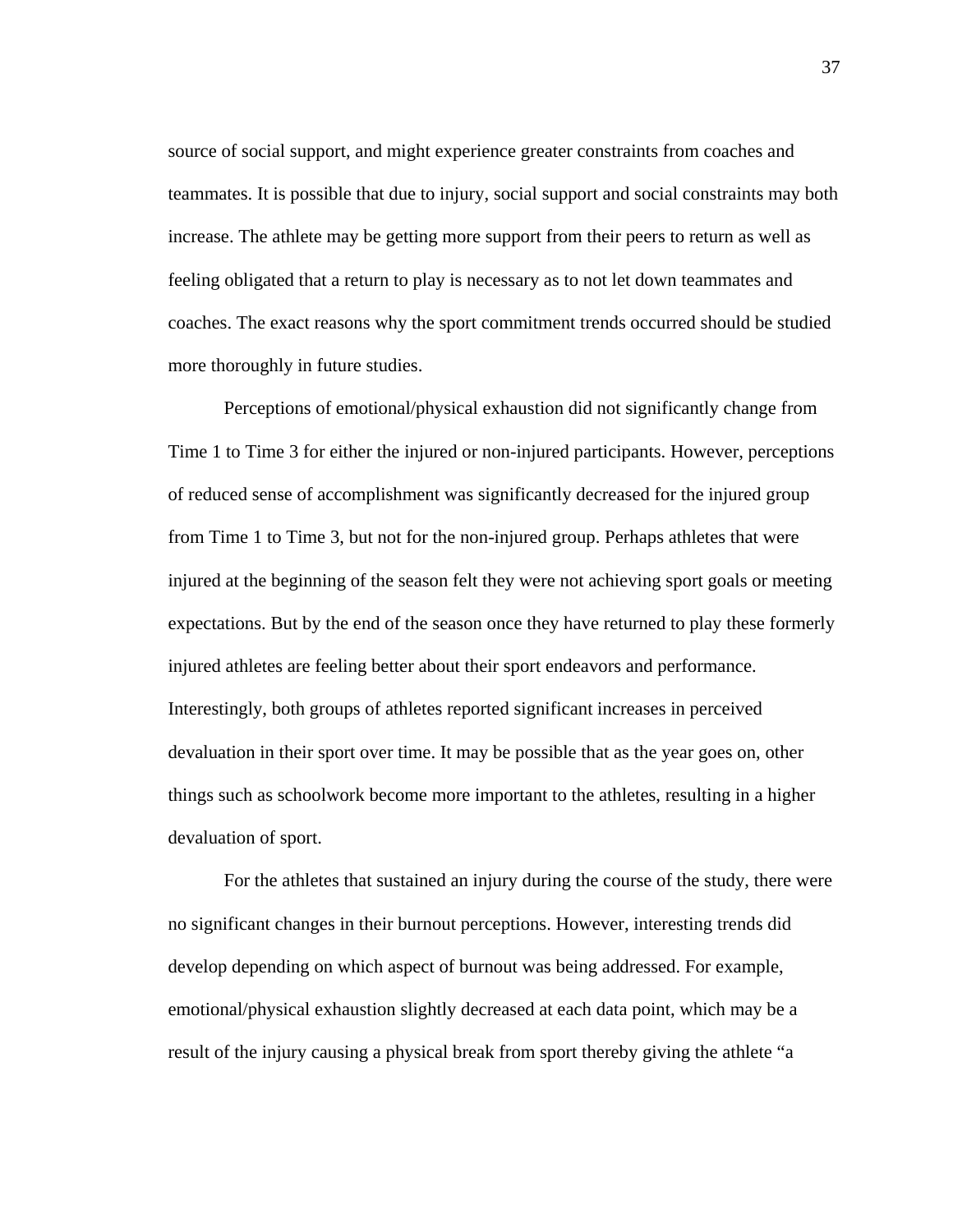break" from sport. The reduced sense of accomplishment subscale remained constant through each of the three data points. Devaluation of sport slightly increased from injured to healthy, which may be related again to other things (e.g., schoolwork) becoming more important at the end of the school year. These trends support previous research in which some athletes reported injury was strongly linked to their burnout experiences (Cresswell, 2008; Gould et al., 1996). Cresswell and Ecklund (2006b) noted possible relationships between injury and the key characteristics of athlete burnout, specifically feelings of reduced accomplishment, higher physical exhaustion, and increased sport devaluation. Perhaps future studies could continue to further examine the link between burnout and injury.

Limitations of the present study were the sample size for the newly injured sample and the time of year. There were not a large number of athletes that sustained new injuries that would have fit into the inclusion criteria into the Time 2 injured group. The definition for injury may have been too strict, not allowing for greater number of new "injured" participants. The attrition rate also could have affected the injured group. There were a number of athletes who were injured that later either quit or were cut from their team. Future studies could examine these athletes and study if there was a burnout or sport commitment reasons for why they quit/got cut. The time of year the study was conducted was also a limitation. The Time 1 data point was collected near the end of the fall season. This resulted in missing a large potential of new injuries sustained from the fall sport teams.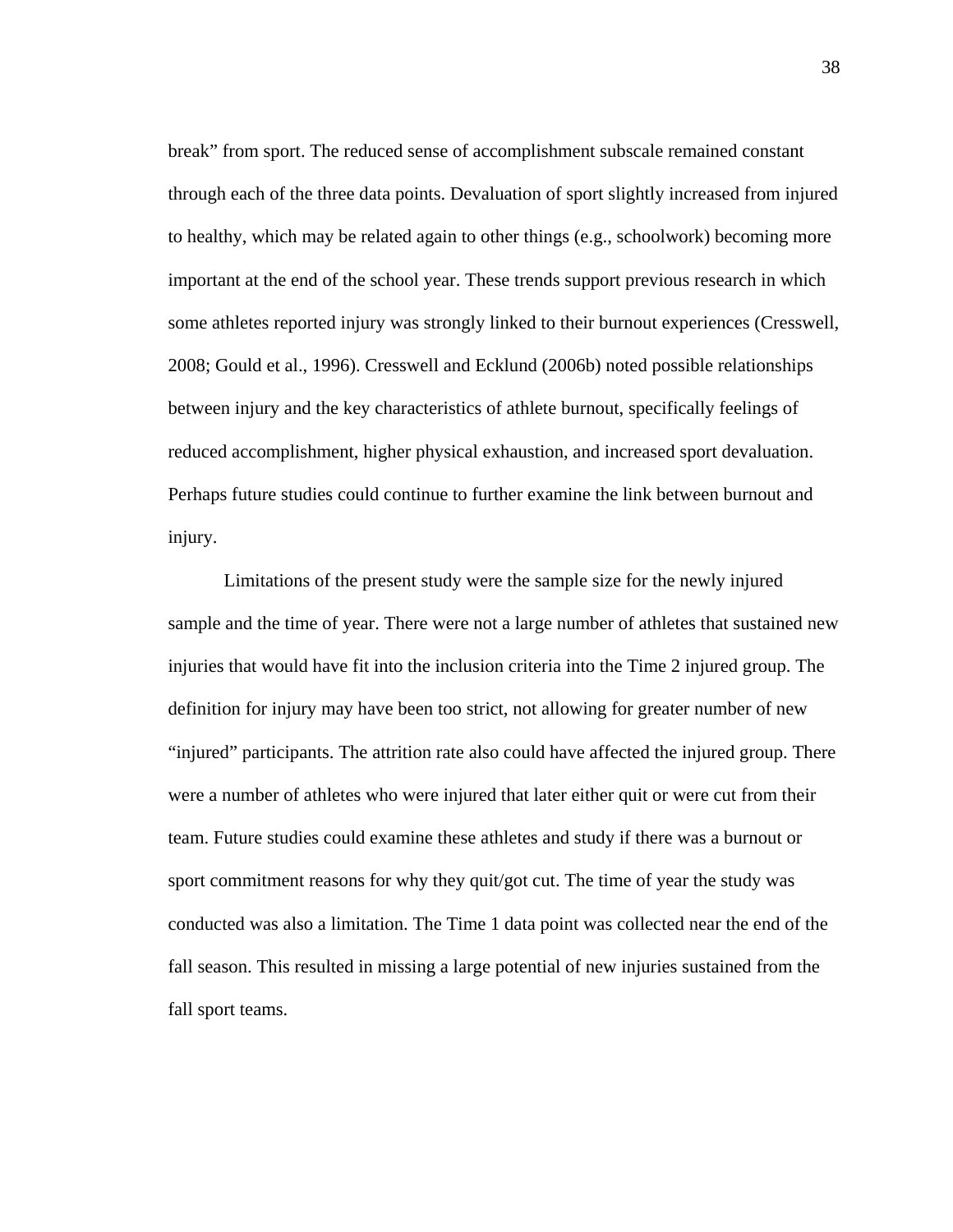In conclusion, injured athletes showed higher levels of emotional/physical exhaustion and reduced sense of accomplishment than non-injured athletes. The study showed significant relation between sport commitment and burnout supporting previous research (Raedeke & Smith, 2001; Schmidt & Stein, 1991). The role of injury showed no significant change in either sport commitment or burnout over the course of the year, although some trends did show slight fluctuations. Future research could examine if there are any changes unique to each individual sport. Further investigation into the role of injury as a potential reason for change in sport commitment and burnout needs further study, as well as examining those athletes who were cut or quit their sport to see if there is a sport commitment or burnout reason.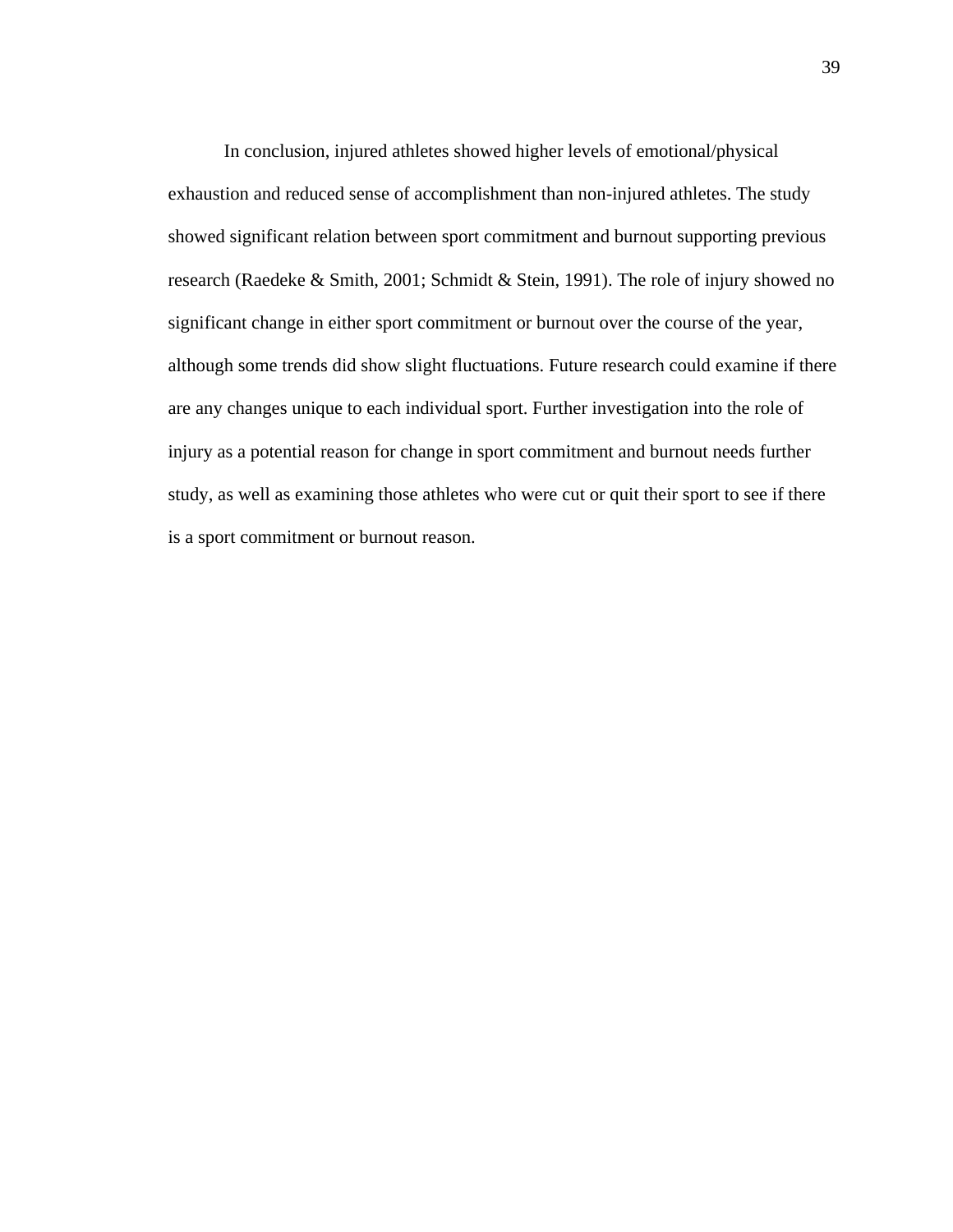#### REFERENCES

- Carpenter, P. J., & Coleman, R. (1998). A longitudinal study of elite youth cricketers' commitment. *International Journal of Sport Psychology, 29*, 195-210.
- Carpenter, P. J., & Scanlan, T. K. (1998). Changes over time in the determinants of sport commitment. *Pediatric Exercise Science, 10*, 356-365.
- Cresswell, S. L. (2008). Possible early signs of athlete burnout: A prospective study. *Journal of Science and Medicine in Sport, 12,* 393-398.
- Cresswell, S. L., & Ecklund, R. C. (2004). The athlete burnout syndrome: Possible early signs. *Journal of Sports Medicine, 7*, 481-487.
- Cresswell, S. L., & Ecklund, R. C. (2006a). Changes in athlete burnout over a thirtyweek "rugby year." *Journal of Science and Medicine in Sport, 9*, 125-134.
- Cresswell, S. L., & Ecklund, R. C. (2006b). The nature of player burnout in rugby: Key characteristics and attributions. *Journal of Applied Sport Psychology, 18*, 219- 239.
- Gould, D., & Dieffenbach, K. (2002). Overtraining, under recovery, and burnout in sport. In M. Kellmann (Ed.), *Enhancing recovery: Preventing underperformance in athletes* (pp. 25-35). Champaign, IL: Human Kinetics.
- Gould, D., Udry, E., Tuffey, S., & Loehr, J. (1996). Burnout in competitive junior tennis players: I. A quantitative psychological assessment. *The Sport Psychologist, 10*, 322-340.
- Grylls, E., & Spittle, M. (2008). Injury and burnout in Australian athletes*. Perceptual and Motor Skills, 107*, 873-880.
- Johnston, L. H., & Carroll, D. (2000). The psychological impact of injury: Effects of prior sport and exercise involvement. *British Journal of Sport Medicine, 34*, 436- 439.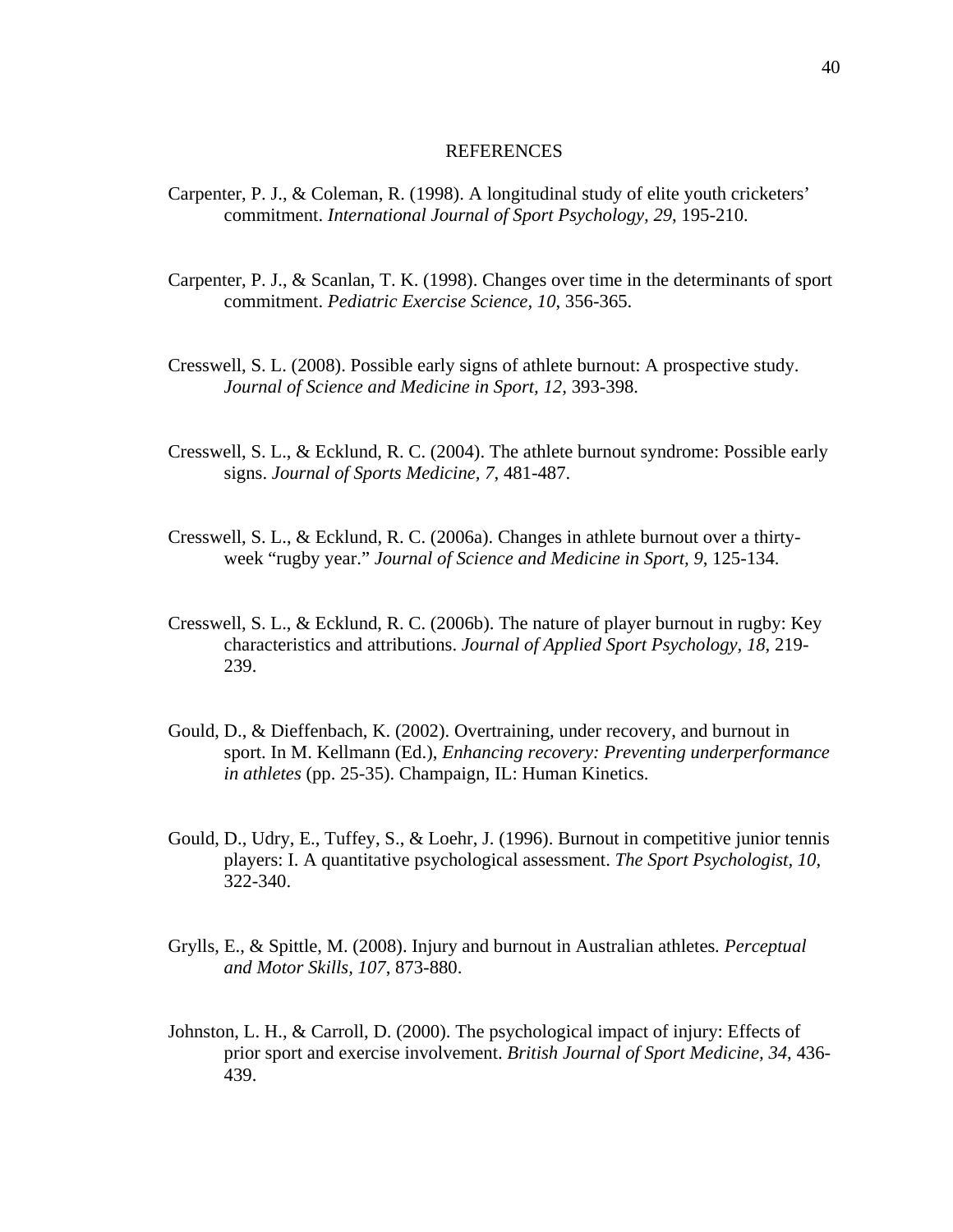- Raedeke, T. D. (1997). Is athlete burnout more than just stress? A sport commitment perspective. *Journal of Sport and Exercise Psychology, 19*, 396-417.
- Raedeke, T. D., Granzyk, T. L., & Warren, A. (2000). Why coaches experience burnout: A commitment perspective. *Journal of Sport & Exercise Psychology, 22*, 85-105.
- Raedeke, T. D., Lunney, K., & Venables, K. (2002). Understanding athlete burnout: Coach perspectives. *Journal of Sport Behavior, 25*, 181-206.
- Raedeke, T. D., & Smith, A. L. (2001). Development and preliminary validation of an athlete burnout measure. *Journal of Sport & Exercise Psychology, 23*, 281-306.
- Scanlan, T. K., & Lewthwaite, R. (1986). Social psychological aspects of competition for male sport particpants: IV. Predictors of enjoyment. *Journal of Sport Psychology, 8,* 25-35.
- Scanlan, T. K., & Simons, J. P. (1992). The construct of sport enjoyment. In G. C. Roberts. (Ed.), *Motivation in sport and exercise* (pp. 199-215). Champaign, IL: Human Kinetics.
- Scanlan, T. K., Simons, J. P., Carpenter, P. J., Schmidt, G. W., & Keeler, B. (1993). The sport commitment model: Measurement development for the youth-sport domain. *Journal of Sport and Exercise Psychology, 15*, 16-38.
- Schmidt, G. W., & Stein, G. L. (1991). Sport commitment: A model integrating enjoyment, dropout, and burnout. *Journal of Exercise Psychology, 8*, 254-265.
- Smith, R. E. (1986). Towards a cognitive-affective model of athletic burnout*. Journal of Sport Psychology, 8,* 36-50.
- Weiss, W. M. (2011). Longitudinal analysis of sport commitment types: Does injury play a role. *International Journal of Sport Psychology, 42*, 565-585.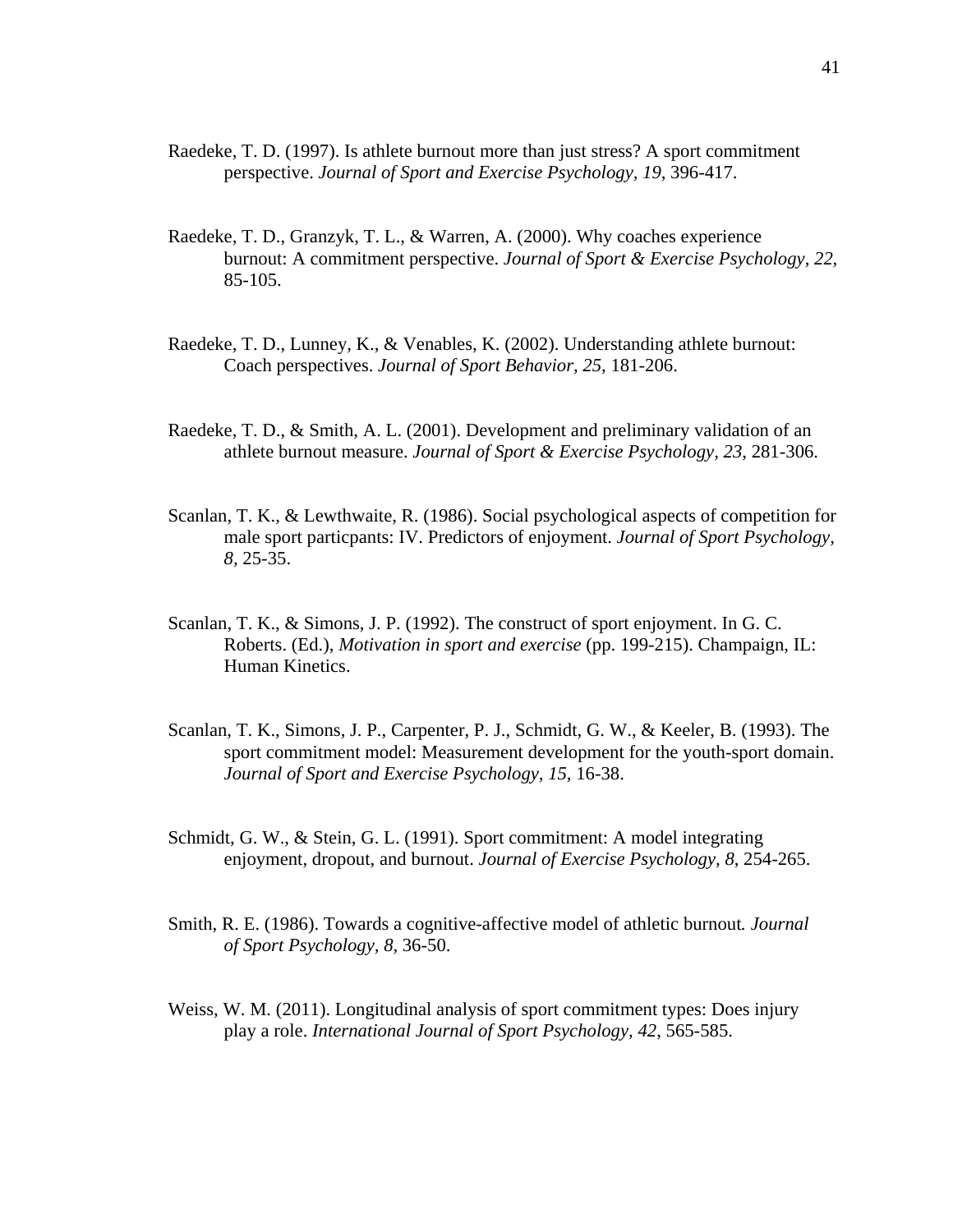- Weiss, W. M., & Weiss, M. R. (2003). Attraction- and entrapment-based commitment among competitive female gymnasts. *Journal of Sport & Exercise Psychology, 25,* 229-247.
- Weiss, W. M., & Weiss, M. R. (2006). A longitudinal analysis of commitment among competitive female gymnasts*. Psychology of Sport and Exercise, 7*, 309-323.
- Weiss, W. M., & Weiss, M. R. (2007). Sport commitment among competitive female gymnasts: A developmental perspective*. Research Quarterly for Exercise and Sport, 78,* 90-102.
- Wiese-Bjornstal, D. M., Smith, A. M., Shaffer, S. M., & Morrey, M. A. (1998). An integrated model of response to sport injury: Psychological and sociological dynamics. *Journal of Applied Sport Psychology, 10*, 46-69.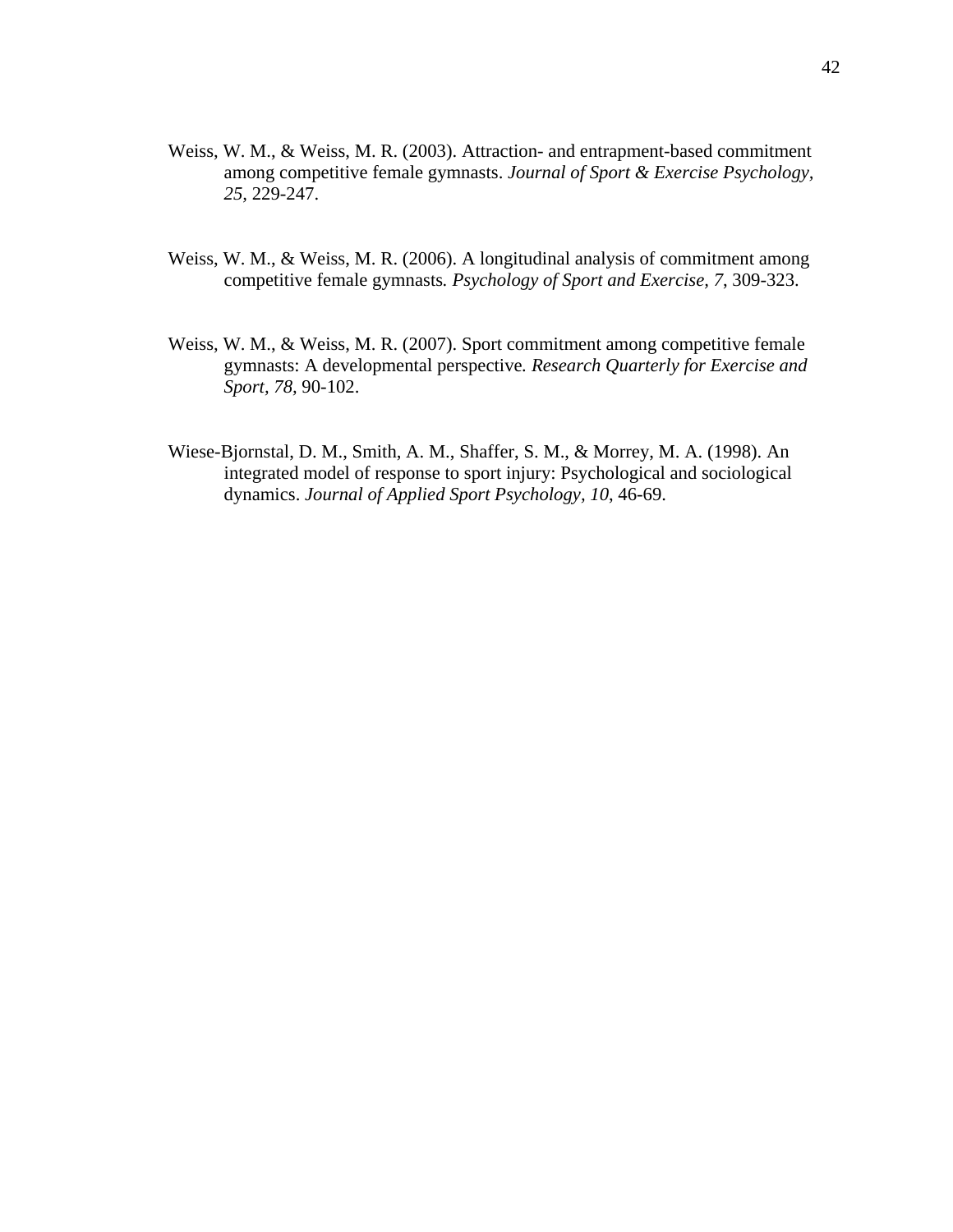APPENDIX A

EXTENDED RATIONALE AND PURPOSE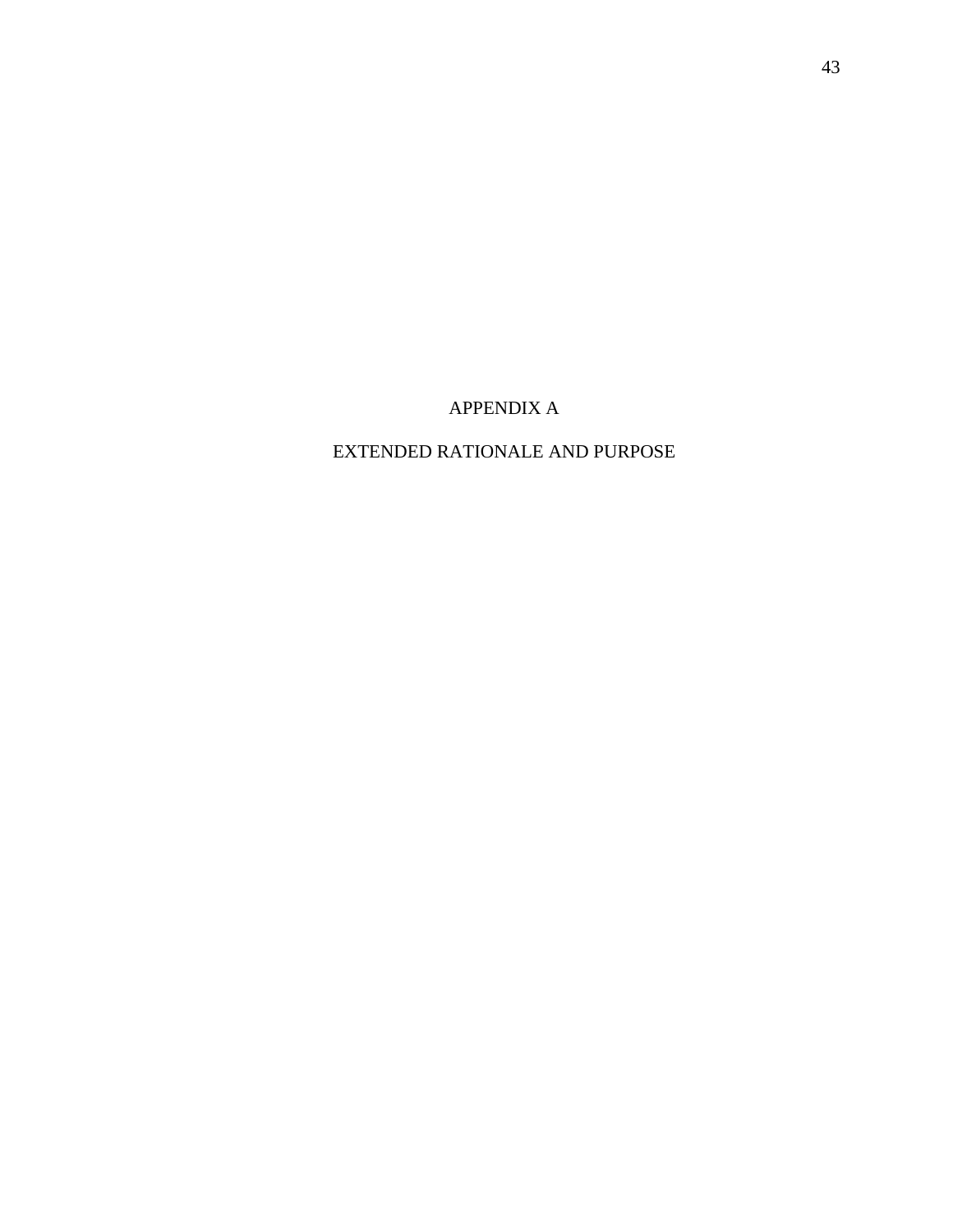#### Introduction

Injury is a risk that all athletes face while participating in sport. How injuries affect athletes' perceived body image, sport commitment levels, and burnout levels are not fully understood. Wiese-Bjornstal, Smith, Shaffer, and Morrey (1998) developed a postinjury model that examines athletes' psychological reaction to sustaining an injury. Body image, sport commitment, and burnout all may change based on how an athlete responds to injury (i.e., emotional responses). Perhaps injuries sustained may change athletes' perceived body image, burnout, and sport commitment levels.

Body image is defined as "the mental image a person has of his or her physical appearance, as well as any positive or negative feelings one has about his or her body shape or size" (DeBruin, 2010, pg. 11-12). Many athletes perceive that their bodies need to look a certain way to be considered an elite athlete or to be successful in their sport (Follo, 2007).

Athletes today face difficult challenges about body perceptions (Krane, Waldron, Michalenok, & Stiles-Shipley, 2001) Athletes are aware of how the media portrays athletes, aware of what peers think an athlete should look like, and even have their own pre-conceived notions as to how an athlete's body should look (Loland, 1999). Many athletes perceive their bodies to be appropriate for their sport, yet there is dissatisfaction with their own bodies in the context of what is socially considered to be attractive (Follo, 2007). A distorted body image may possibly lead to an eating disorder (Beals & Manore, 1994).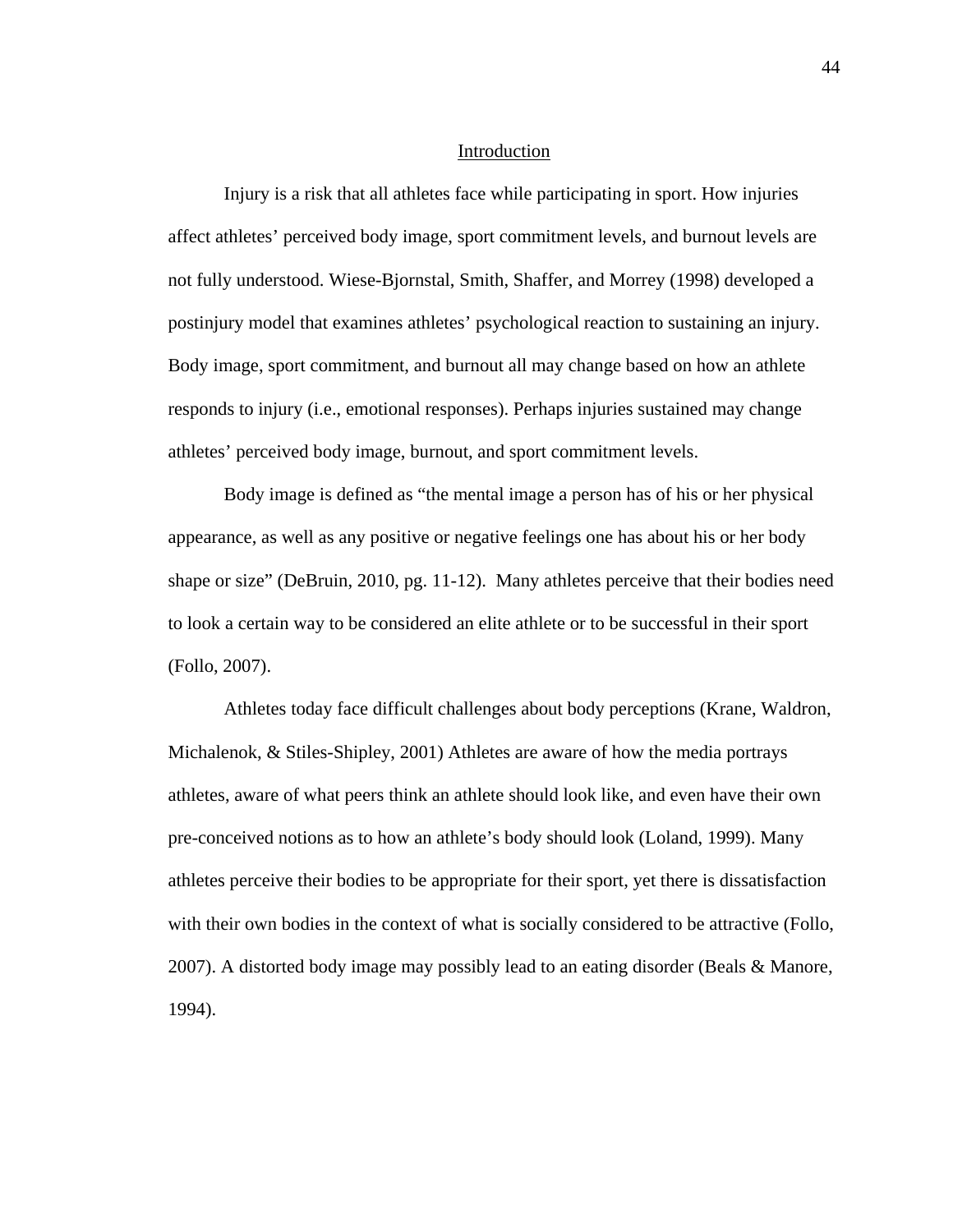Interestingly, a number of studies have shown that both male and female athletes report having multiple, separate body images, such as an athletic body image and a social body image (Follo, 2007; Krane et al., 2001; Loland, 1999; Russell, 2004). The athletic body image has been defined as "the internal image one has of his or her body and the evaluation of that image within an athletic context," whereas social body image has been defined as "body evaluation in the context of daily life" (Greenleaf, 2002, p 64).

Body image in athletes can be separated into two distinct and separate images. First, there is the athletic body image being judged in comparison to the athlete's sport. Secondly, social body image compares them to what society deems to be beautiful and attractive. Studies have shown just by being an athlete may lead to higher risks of distorted body image and potentially engaging in disordered eating behaviors (Jacobi, Hayward, DeZwaan, Kraemer, & Agras, 2004). Studies have tried to examine which athletes may be at risk for a distorted body image. One possible risk factor could be the athlete's identity as an elite athlete (DeBruin, Oudejans, & Bakker 2007; Follo, 2007; & Loland, 1999). A meta-analysis by Jacobi et al. (2004) examined the risk factors for eating disorders. Results of the analysis identified athletic competition as increasing risk for developing an eating disorder. Thus perhaps sustaining an injury on top of being a competitive athlete may lead to changes in perceived body image.

 To date, the relationship between injury and body image has not yet been examined. Research has linked perfectionism, a perceived loss of control, exercises dependence, and fat phobia to injury (Crawford & Ecklund, 1994; Marchant, Levy, & Clough, 2005; Hewitt, Flett, & Edinger, 1995; Hurst, Hale, Smith, & Collins, 2000). A

45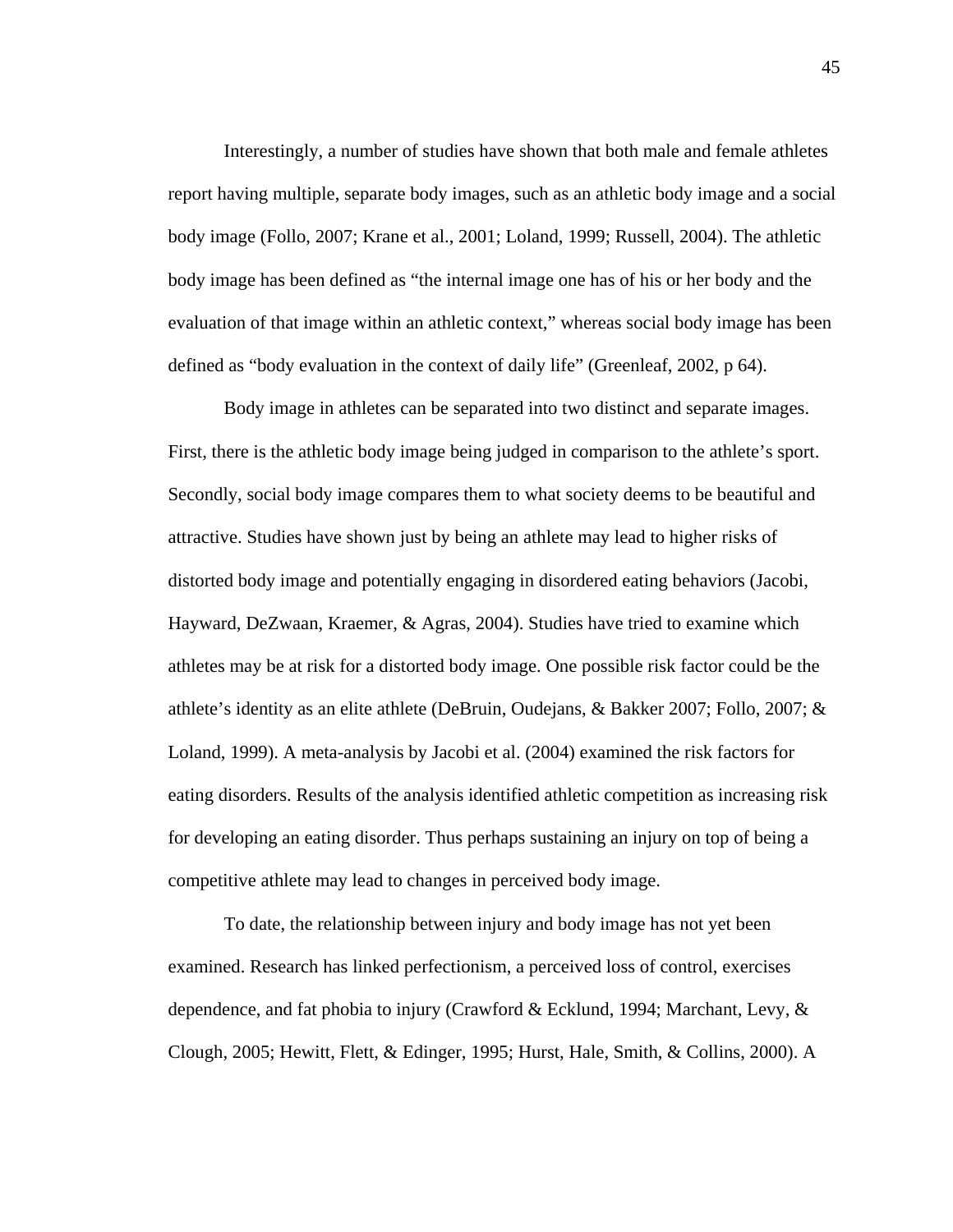commonly held belief about individuals with eating disorders is the self-imposed feeling that they must do everything perfectly. Anything less than perfection is considered a failure (Hewitt et al., 1995). Perfectionism is a personality trait frequently associated with unrealistic standards for physical attractiveness and thinness, and for athlete's unrealistic standards about what they perceive an elite athlete should look like (Krane et al., 2001).

 Exercise dependence is also a possible underlying cause to a disturbed body image in an injured athlete (Marchant et al., 2005). Exercise dependence can be defined as a process that compels an individual to exercise in spite of obstacles, and results in physical and psychological symptoms when exercise is withdrawn (Hurst et al., 2000). When an injury occurs, there may be a perceived loss of control; the athlete has no choice, but to sit on the sideline. With this perceived loss of control, the athlete potentially can develop a fat phobia.

 The motivation to be successful and the quest to perfection may lead to an exercise dependence and fat phobia in athletes (Marchant et al., 2005). The perceived body image of an injured athlete has not been researched and their motivation to continue participating in sport needs to be examined. One way of understanding motivation for participating in sport is sport commitment.

The sport commitment model was developed to explain factors related to continued motivation for participation in sport or physical activity (Raedeke, 1997). Sport commitment is defined as the "desire and resolve to continue participation" (Scanlan, Simons, Carpenter, Schmidt, & Keeler, 1993, pg. 6). The sport commitment model was based on compelling evidence that enjoyment, or fun, was found to be a primary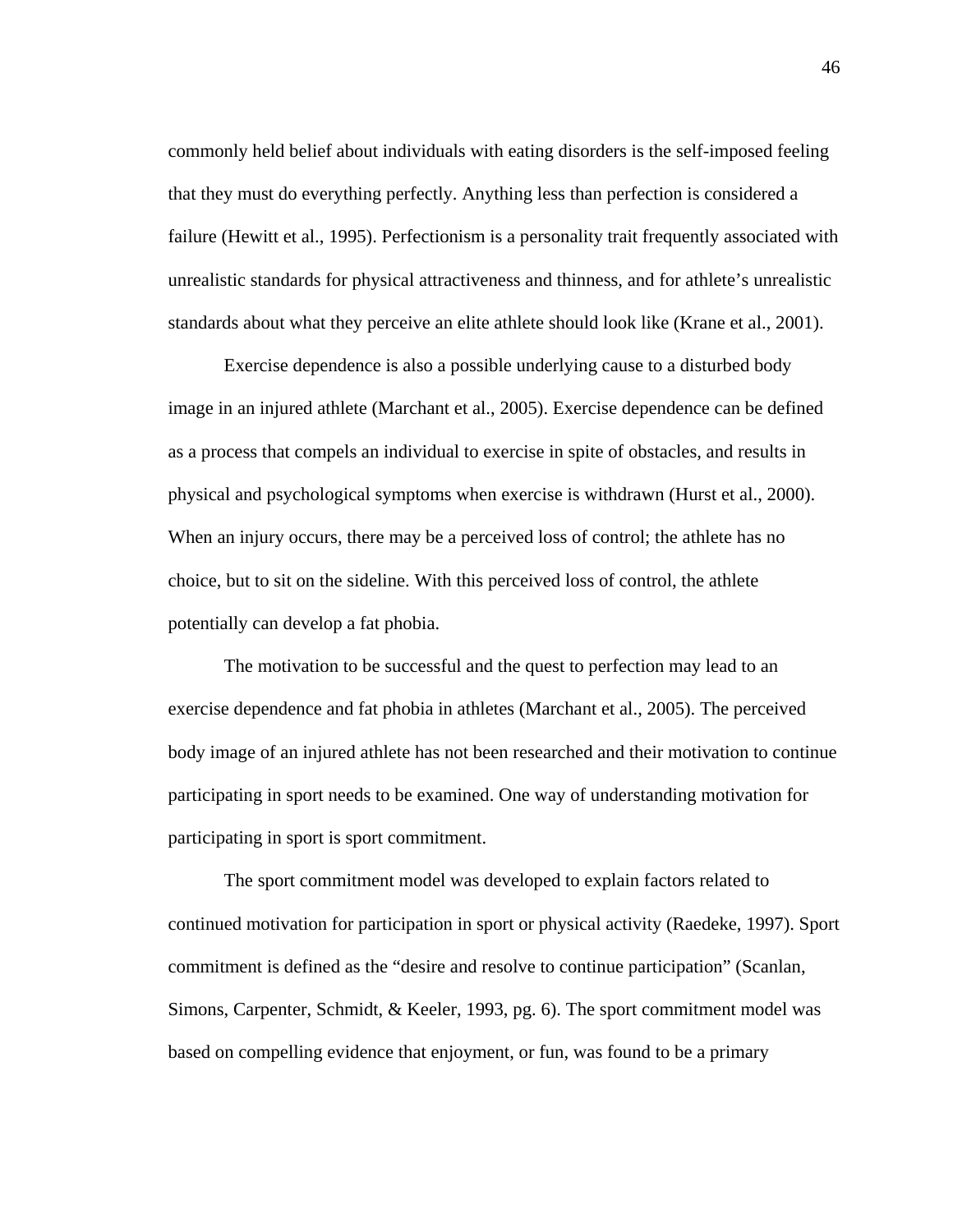participation motive in diverse athletic samples ranging in age, ethnicity, gender, and sport type (Scanlan & Lewthwaite, 1986).

Schmidt and Stein (1991) proposed differences in commitment exist. They suggested that athletes who are committed to their sport because of attraction reasons reported more benefits, more enjoyment, more investments, and lower costs and fewer attractive alternatives associated with participation in their sport. In contrast, athletes who are committed to their sport because of entrapment reasons should perceive lower enjoyment, fewer benefits, and higher costs associated with their participation in sport.

Carpenter and Scanlan (1998) investigated a longitudinal test of the sport commitment model with high school athletes. Changes in the predictor variables over time were related to changes in commitment. Weiss and Weiss (2006) examined whether commitment types change over time and if commitment types differed on level of sport commitment. Commitment types were related to participation behavior one year later and the vulnerable and entrapped groups were more likely to change type of commitment over time versus the attracted group.

It is possible that due to an injury, enjoyment and benefits would decrease, perceived costs and attractive alternatives may both increase, and social support and constraints may change when injured. Johnston and Carroll (2000) explored the effects of injury and how an injury impacts an athlete's psychological state. They noted highly committed athletes expressed more confusion at the end of their rehabilitation because the athlete knows that they are still a long way from attaining their prior status. Sport enjoyment is the strongest predictor of an athlete to continue participation in their sport,

47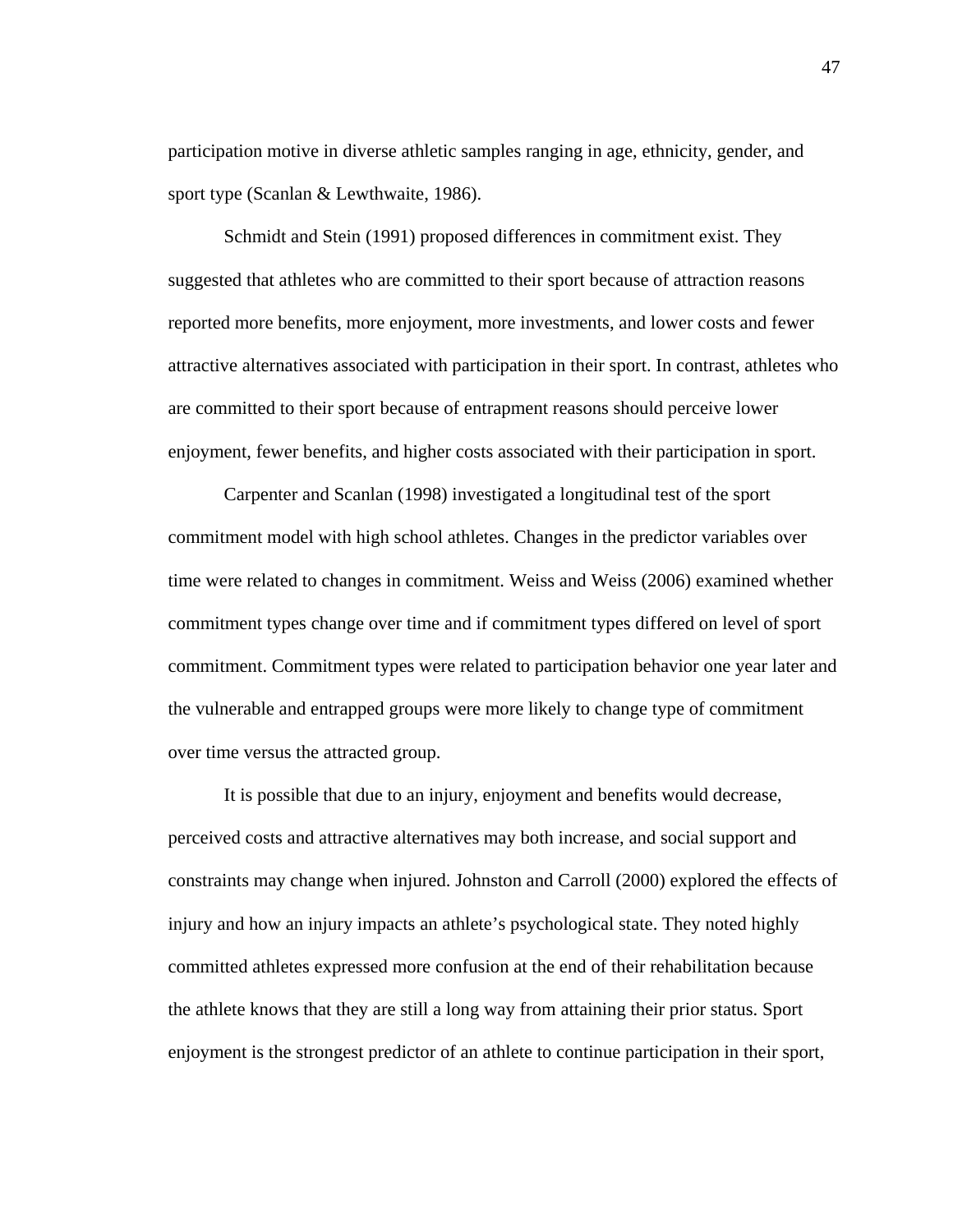and a lack of enjoyment predicts decreased motivation and may lead to burnout and eventually dropout from sport. Entrapped athletes exhibit higher levels of physical and emotional exhaustion and report higher levels of burnout than the attracted athlete (Raedeke, 1997).

Burnout can be defined as "a psychological, emotional, and physical withdrawal from an activity or sport because there is no other perceived way to escape the situation and the related overwhelming stress levels" (Raedeke, 1997). In addition to the loss of emotional and physical energy commonly experienced due to the intense demands of training and competing, athlete burnout implies a negative assessment of the self and sport (Raedeke, Granzyk, & Warren 2000). Athletes are more likely to experience burnout if they are involved in sport for mainly entrapment reasons. Raedeke (1997) showed that athletes who exhibited characteristics reflecting the entrapment group of the sport commitment perspective had higher burnout scores than athletes who were in the attracted group.

Early warning signs of burnout indicate an athlete may be at risk. In contrast, proposed symptoms signify that an athlete may actually be experiencing burnout. Symptoms refer to indicators of the key characteristics of burnout that athletes may experience such as: nagging disappointment might be an early warning sign of the risk of impending burnout whereas enduring negative mood shifts would be classified as a symptom of emotional exhaustion (Cresswell & Ecklund, 2004).

Athlete burnout has been suggested to be the result of a negative shift in motivation (Gould, Udry, Tuffey, & Loehr, 1996). High motivation and personal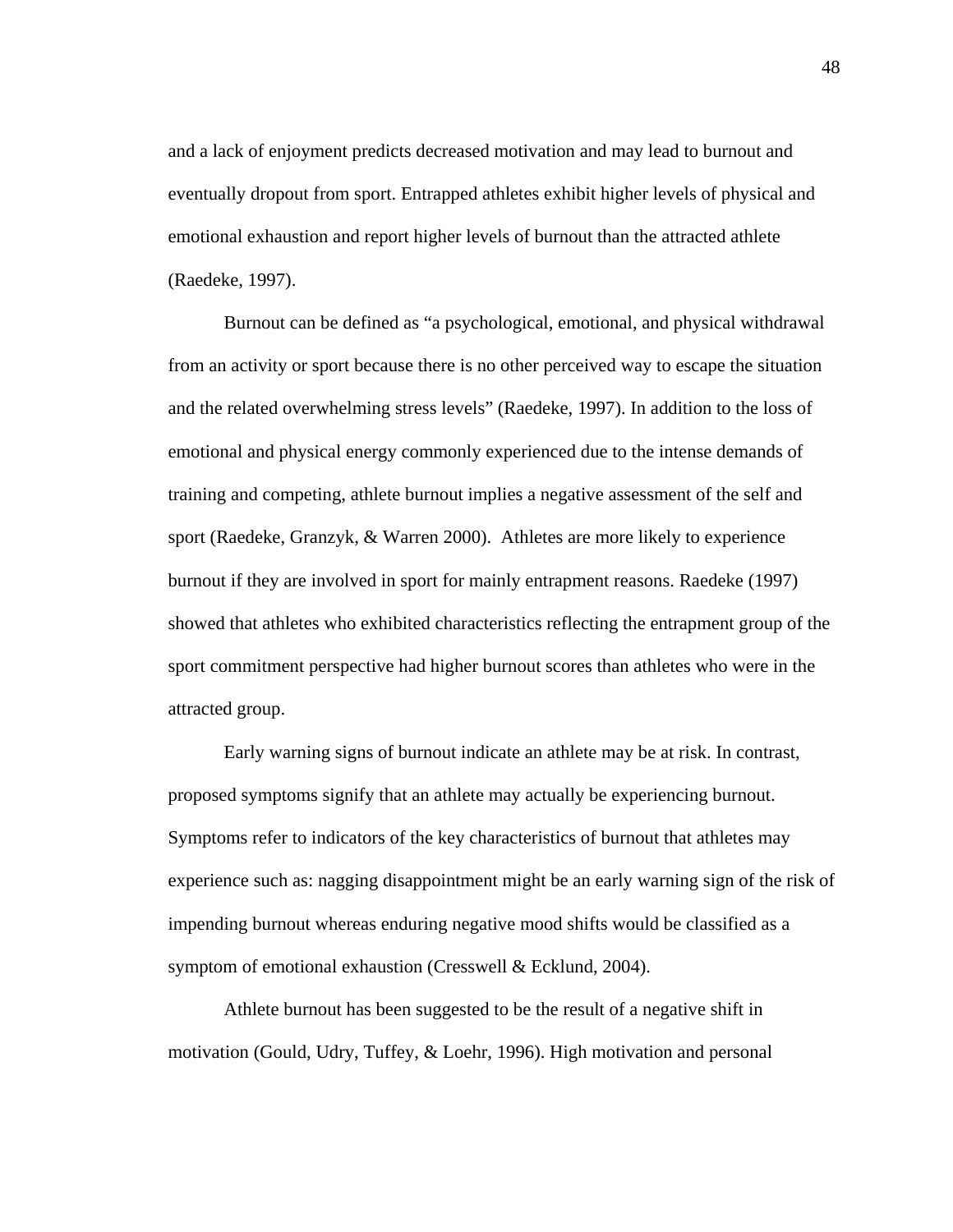investment are perceived as being stressful. Failing to cope with the stress leads to negative outcomes with the athlete, and over time, can eventually lead to the athlete experiencing physical and psychological disengagement (Smith, 1986). The combination of increased training loads, restricted time for adequate recovery, and increased competitive stress, thereby increases the risk for burnout among athletes (Gould  $\&$ Diffenbach, 2002).

There is little research on the longitudinal changes in burnout levels. Cresswell and Ecklund (2006b) suggested that the burnout experienced is dynamic and changing as proposed within the stress based explanations. Past research has not yet fully examined the burnout experience over time. Therefore, the need to monitor burnout across time is important to fully understand the burnout syndrome in athletes. Very few studies have specifically examined the connection between an injury and resulting burnout syndrome.

# Purpose of the Study

 The purpose of this study was to examine the relationship between injury, perceived body image, sport commitment, and burnout from a longitudinal perspective. The first purpose of this study was to examine change over time in perceived body image, sport commitment, and burnout. The second purpose of the study was to examine changes in perceived body image, sport commitment, and burnout due to injury. The final purpose of the study was to examine the differences between athletes who were injured versus those who were not injured on perceived body image, sport commitment, and burnout.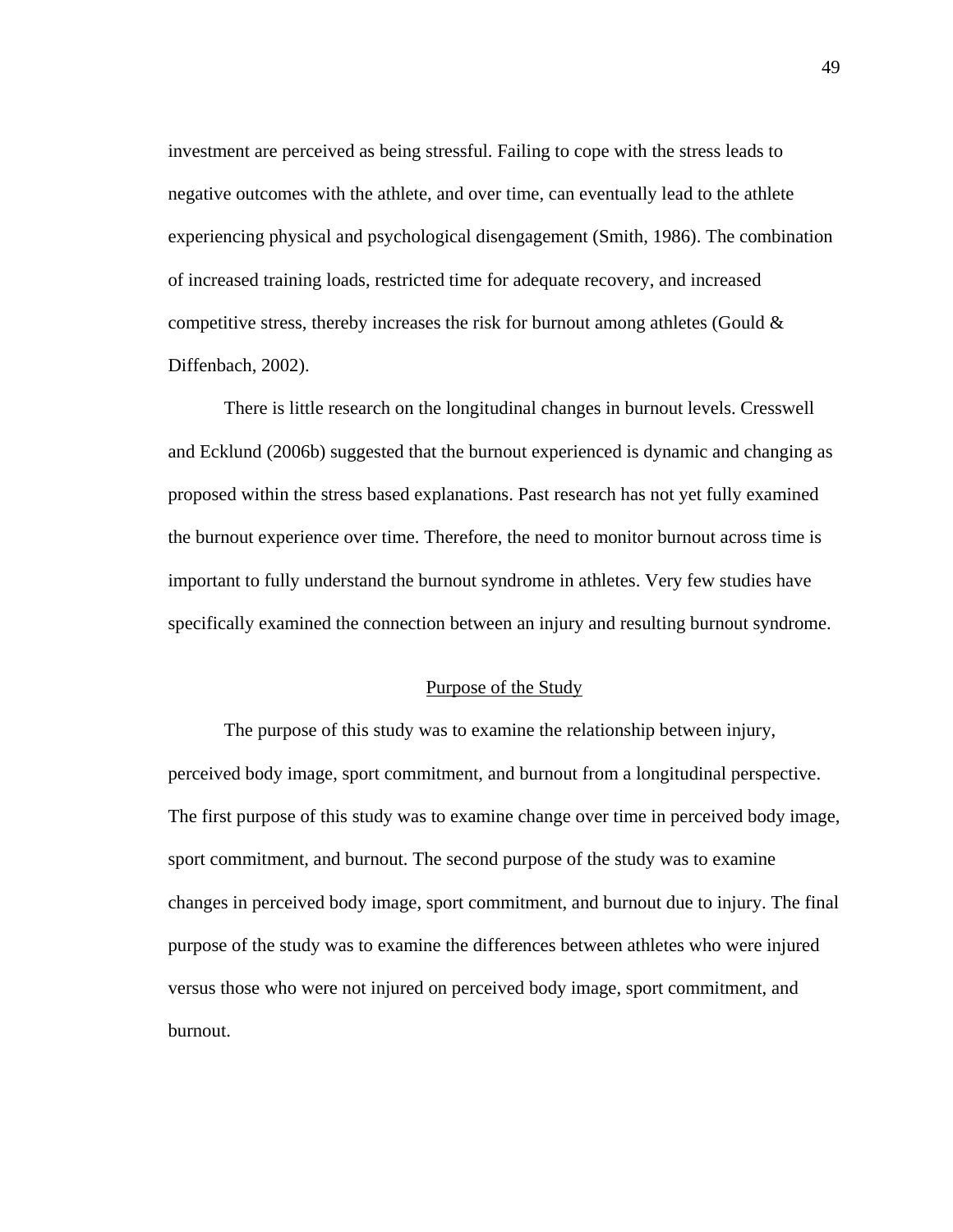#### Significance of the Study

The proposed study is significant, as the results will add to the current knowledge base on reactions to injury, body image perceptions, burnout, and changes in sport commitment. No research to date has examined the role of injury in relation to the perceived body image of an athlete. A distorted body image is a major risk factor of developing an eating disorder or potentially sustaining yet another injury. Clinicians, coaches, and parents may benefit from identifying body image changes in an injured athlete and counsel appropriately. Additionally, few studies have examined the role of injury as it relates to sport commitment levels (Weiss, 2011). The role of injury on athlete burnout levels will be examined over time.

## Delimitations

The study will be delimited to:

- 1. Collegiate Division I athletes
- 2. Athletes will be between the ages of 18-25 years.
- 3. Self-report questionnaires designed to determine athletes' perceptions of body image, sport commitment, and athlete burnout.

# Limitations

The following limitations are identified for this study:

1. Participants will be selected from one Division I campus in Iowa, and may not reflect the total population of all Division I athletes across the country.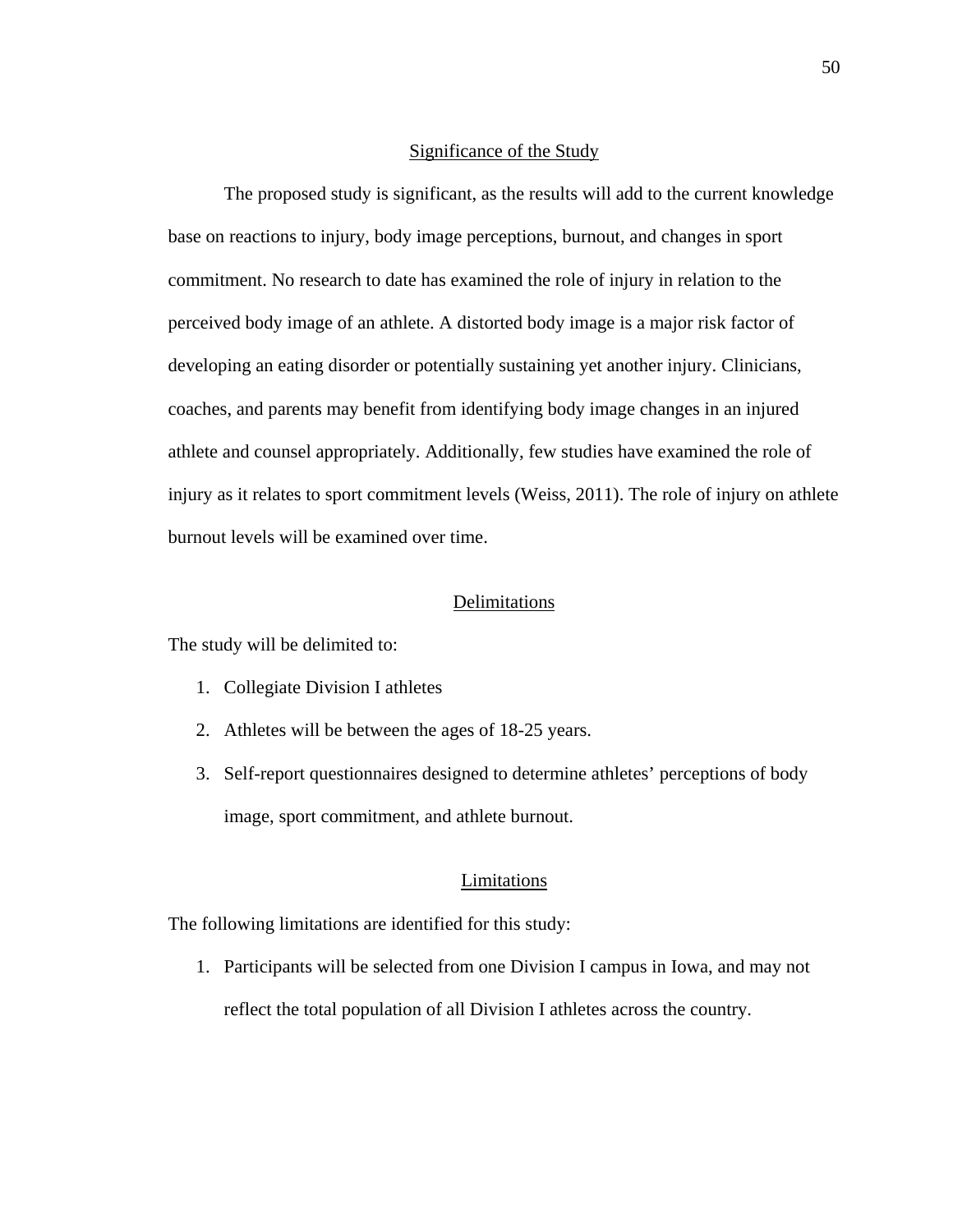## **Assumptions**

The study will be conducted with the following assumptions:

- 1. All the participants will answer the questionnaire honestly and accurately.
- 2. The questionnaires will be valid and reliable measures of body image, sport commitment, and burnout.
- 3. All participants will understand the questionnaire items.
- 4. All participants will understand the instructions given.

# Research Questions

- 1. Is there a difference between athletes who are injured versus those who were not injured in their perceived body image?
- 2. Will perceived body image in athletes change over time?
- 3. Will perceived body image change when an athlete sustains an injury?
- 4. Is there a difference between injured and non-injured athletes on sport commitment and burnout?
- 5. Will there be any changes to sport commitment and burnout over time?
- 6. Will there be any changes to an athlete's sport commitment and burnout when an injury is sustained?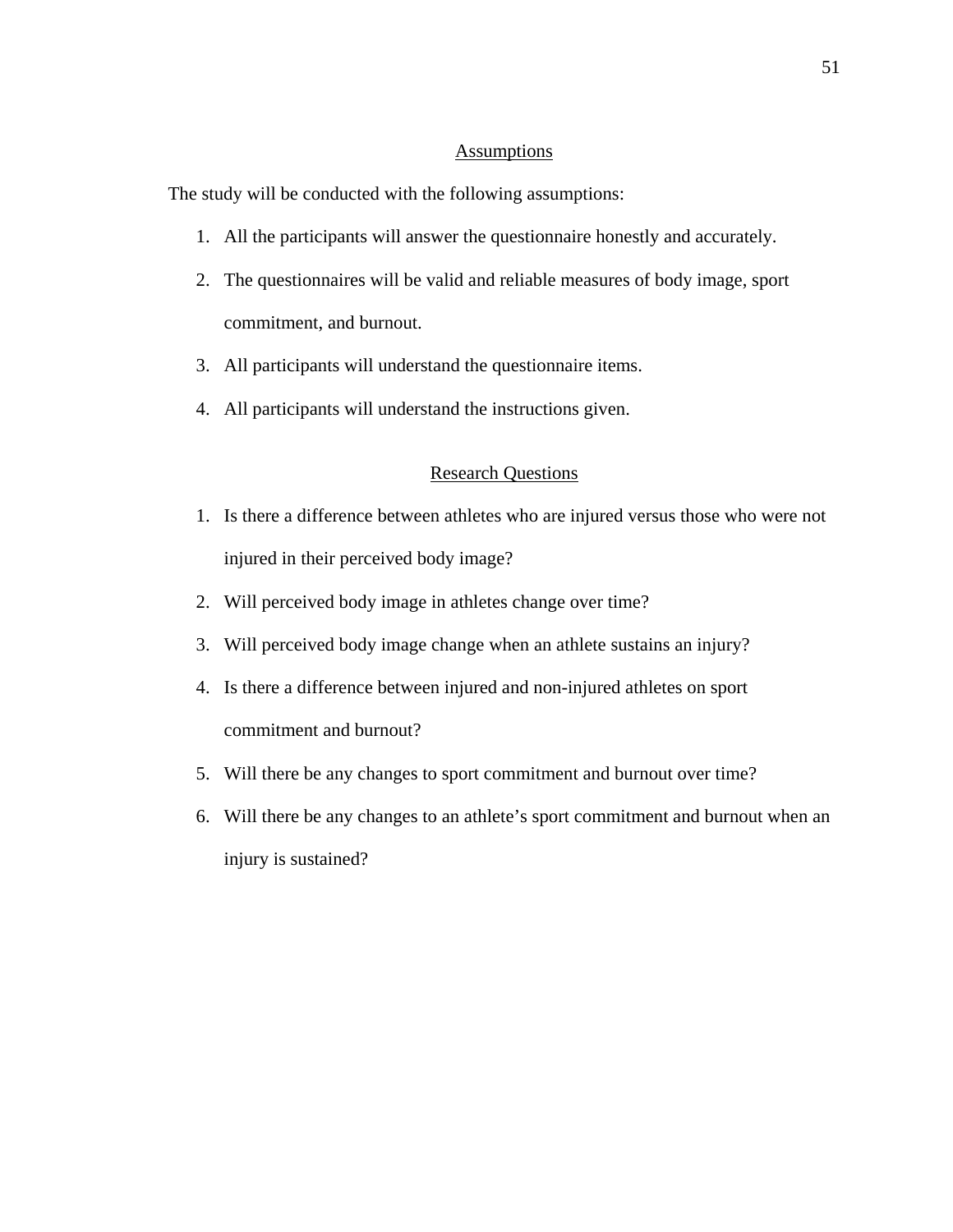# Definition of Terms

Body Image: The mental image a person has of his or her physical appearance, as well as any positive or negative feelings one has about his or her body shape or size (DeBruin, 2010).

Sport Commitment: "A psychological construct representing the desire and resolve to continue sport participation" (Scanlan et al., 1993).

Injury: Damage or harm to an individual that causes them to not fully participate in practice or competition for at least 7 days.

Burnout: A psychological, emotional, and physical withdrawal from an activity or sport because there is no other perceived way to escape the situation and the related overwhelming stress levels (Raedeke, 1997).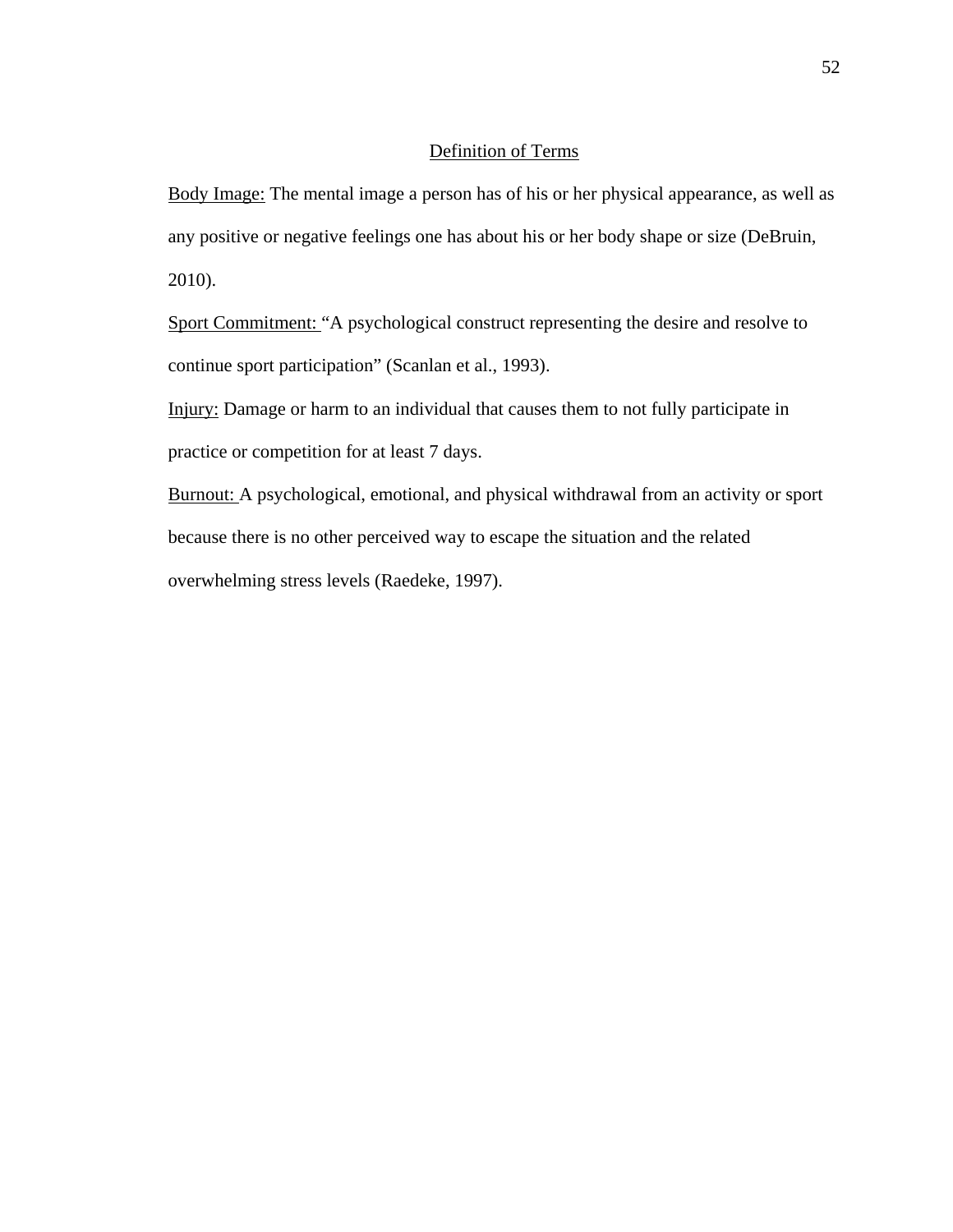# APPENDIX B

# EXTENDED LITERATURE REVIEW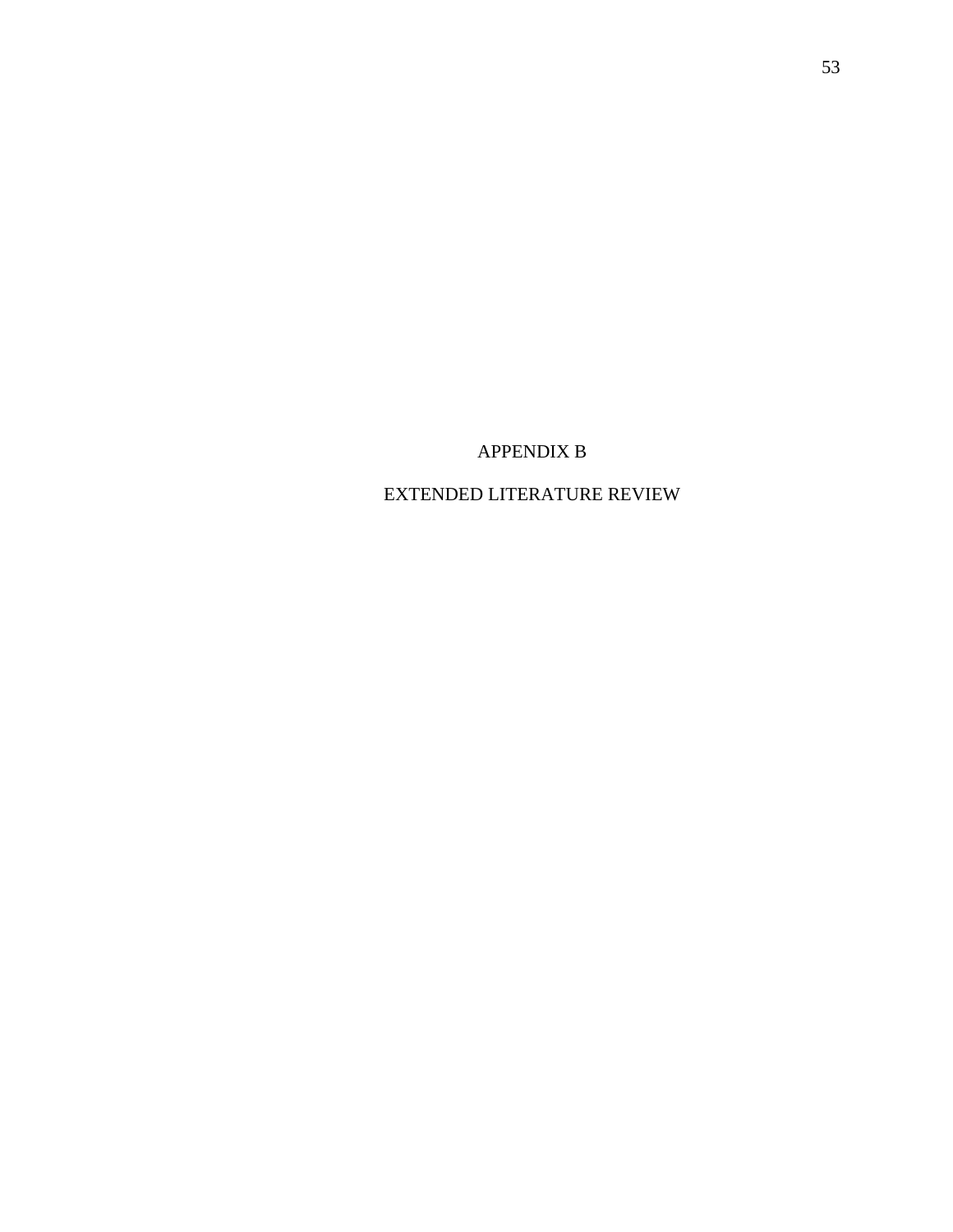#### Introduction

Injury is an inherent risk for all athletes participating in sport. The impact that injuries have on athletes psychologically and emotionally is not fully understood. More specifically, how injuries affect athletes perceived body image, sport commitment levels, and burnout levels should be explored. Many athletes perceive that their bodies need to look a certain way to be considered an elite athlete or to be successful in their sport (DeBruin, 2010). Perhaps injuries sustained may change athletes' self-perceptions, burnout, and sport commitment level.

Wiese-Bjornstal et al. (1998) developed a postinjury model that examines the athletes' psychological reaction to being injured. The Wiese-Bjornstal psychological reaction to injury model details the factors that influence how an athlete responds to being injured. The psychological reaction to injury model has three primary factors: appraisal, emotional response, and behavioral response. Thus, body image, sport commitment, and burnout all may change based on how an athlete responds to injury (i.e., emotional responses).

Scanlan et al. (1993) introduced the sport commitment model to examine the reasoning why athletes continue participation in sport. Weiss (2011) examined the relationship between commitment types and injury. The findings were not significant in relation to whether an athlete suffered an injury based on the preseason commitment types or the athlete's end of the year commitment type. Becoming injured may change the level of sport commitment of the athlete, leading to less commitment, and the possibility of becoming burned out.

54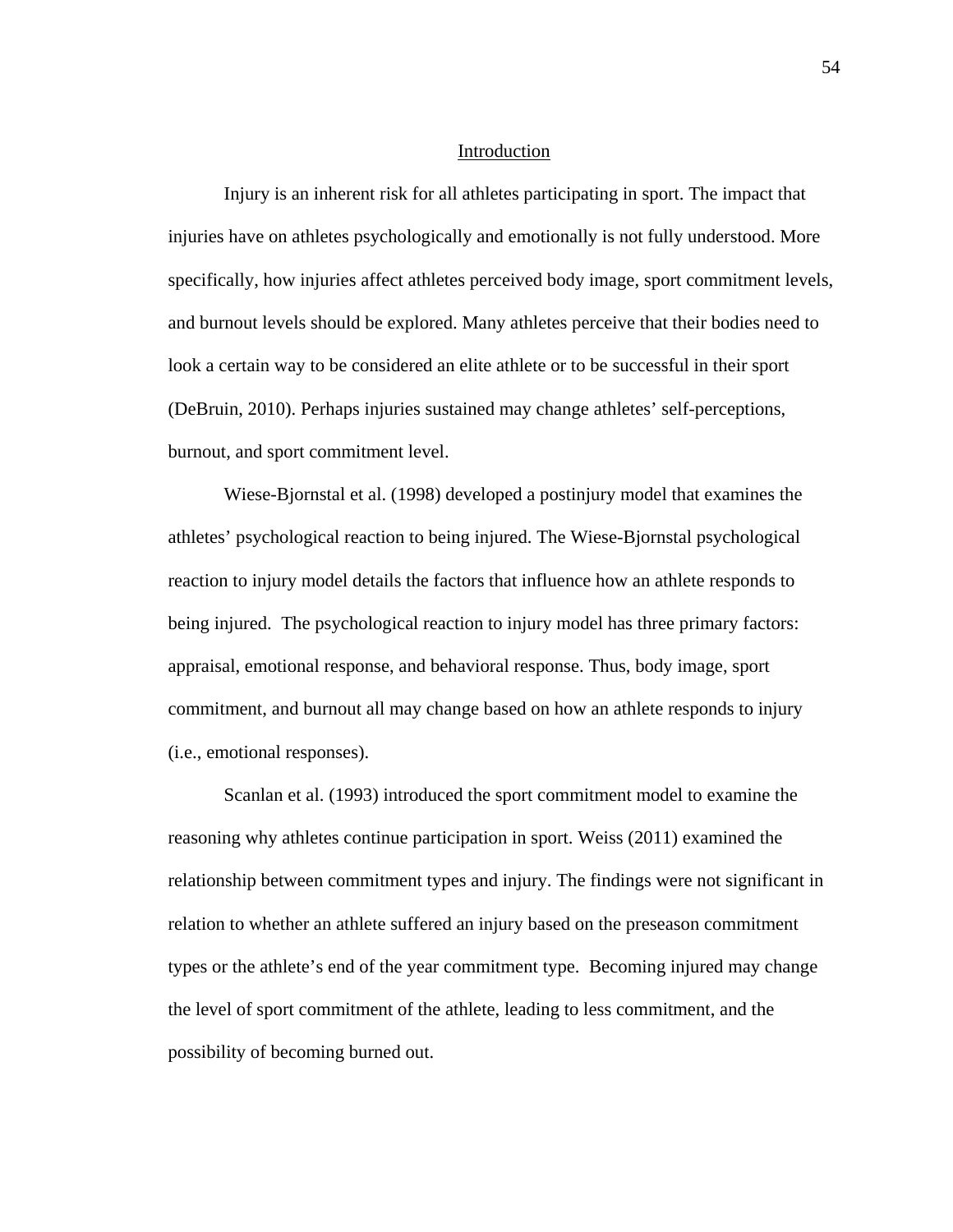Burnout can be defined as "a psychological, emotional, and physical withdrawal from an activity or sport because there is no other perceived way to escape the situation and the related overwhelming stress levels" (Raedeke, Lunney, & Venables, 2002). To be able to identify athletes at risk of developing burnout, there needs to be an understanding of the early warning signs of burnout. It has been suggested that athlete's burnout is a result of a negative shift in motivation (Gould et al., 1996). Very few studies have specifically examined the connection between an injury and resulting burnout syndrome (e.g., Grylls & Spittle, 2008). Injury may change an athlete's body image, sport commitment, and burnout; all of these factors are part of a psychological reaction to being injured.

For this study, the role of injury will be examined and how injury may affect an athlete's perceived body image, sport commitment, and burnout levels. First, an introduction to the Wiese-Bjornstal reaction to injury model will be discussed. Second, the various facets of body image will be introduced. Third, the concept of sport commitment is reviewed. Finally, the role of burnout in sport will be examined.

## Psychological Response to Injury

Wiese-Bjornstal et al. (1998) developed a cognitive appraisal model to explain an athlete's psychological reaction to injury. The model expands on the Anderson-Williams (1988) model of stress and athletic injury. The authors developed this model from previous research examining personal factors, situational factors, cognitive appraisal, and behavioral and emotional responses.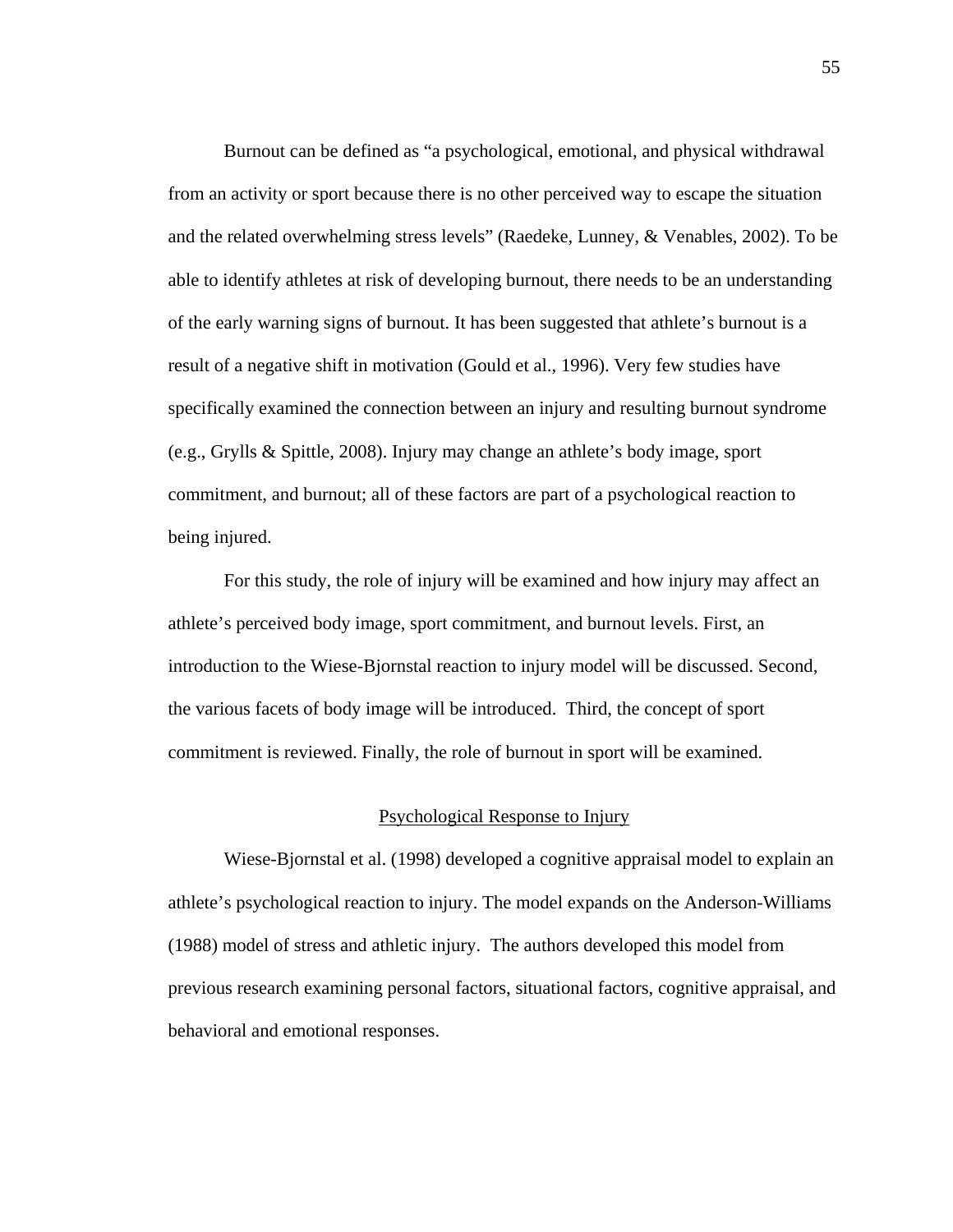According to this theoretical model, an injury is considered a stimulus that must be interpreted by the athlete. Many different factors combine to form how an athlete interprets what has happened (i.e., the injury). Each individual athlete has his or her own personal factors that contribute to how the athlete reacts to the stressor, such as: prior experiences of injury, emotional responses, trait anxiety, self-esteem, and coping skills. Several situational factors also contribute to how the athlete cognitively appraises injury. Situational factors include: type and severity of the injury, sport, starter status, time of season, teammate and coach influences, and family dynamics. Both personal and situational factors play a role in the cognitive appraisal of the injury, or how the athlete interprets the injury. The cognitive appraisal of the athlete dictates how the athlete responds emotionally and behaviorally. Emotional responses could include fear, anger, frustration, and guilt. The cognitive appraisal also affects the athlete's behavioral response. For example, the athlete may make less of an effort during rehab, start skipping rehabilitation sessions, or to partake in more risk taking behaviors.

Based on this psychological reaction to injury model, a variety of personal factors (e.g., self-perceptions, sport commitment) and situational factors (e.g., time of season, playing status) will influence the way injured athletes cognitively appraise injury (Wiese-Bjornstal et al., 1998). In turn, how athletes cognitively appraise injury influences the emotional (e.g., burnout) and behavioral reactions. This model can help in the athletic training profession by raising awareness to the psychological reactions of athletes when injured. Potentially, some of the personal and situational factors could be modified, and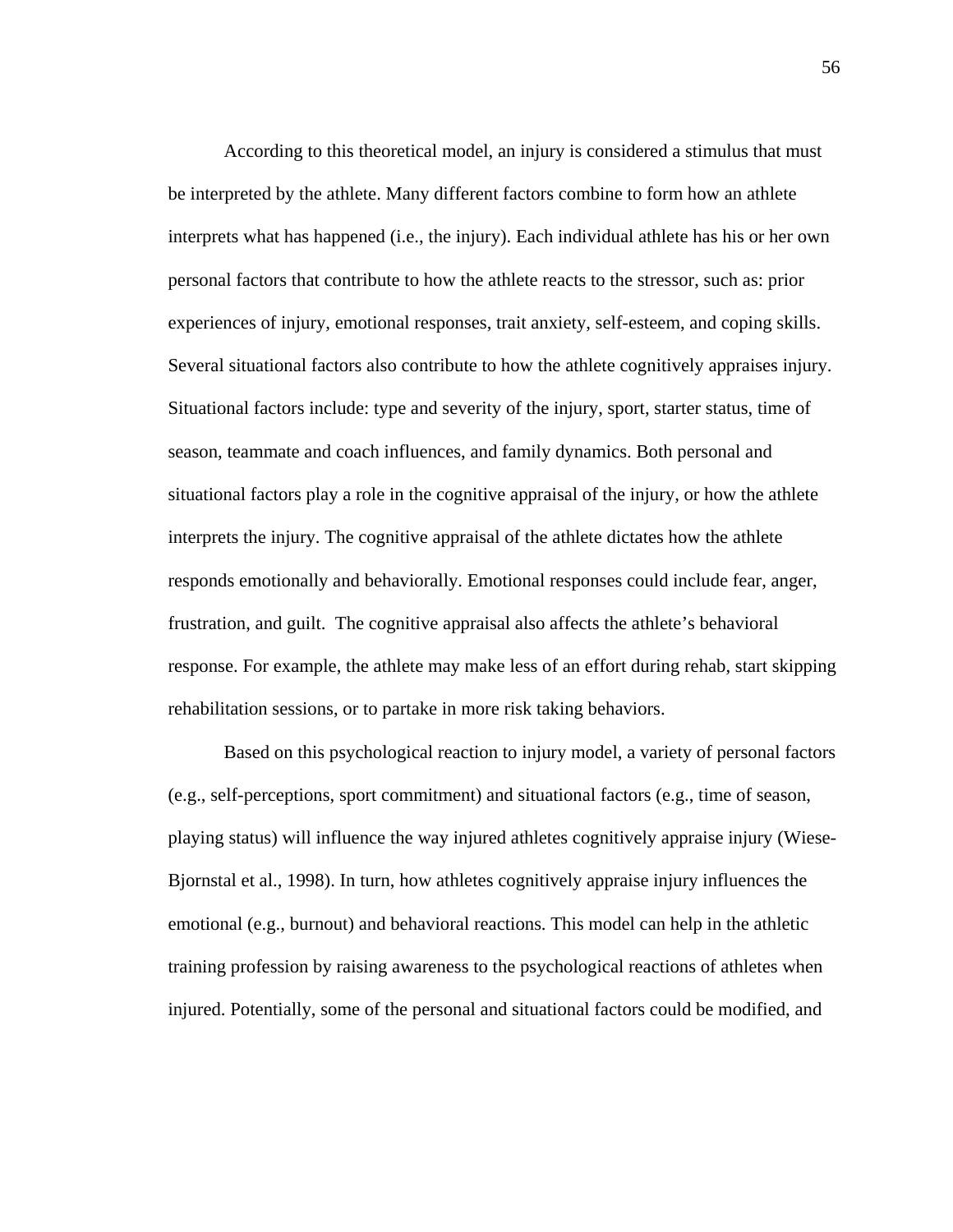clinicians may be able to introduce an intervention to break the athlete out of the vicious cycle that may occur once injured.

 One personal factor in particular that may influence how an athlete cognitively appraises an injury is self-perceptions, specifically body image. Whether injury effects perceived body image has yet to be examined.

## Body Image

Athletes today face difficult challenges about body perceptions (Krane et al., 2001) Athletes are aware of what the media portrays an athlete as, aware of what peers think an athlete should look like, and even have their own pre-conceived notions as to how an athlete's body should look (Loland, 1999). Many athletes perceive their bodies to be appropriate for their sport, yet there is dissatisfaction with their own bodies in the context of what is socially considered to be attractive (Follo, 2007). A distorted body image may possibly lead to an eating disorder (Beals & Manore, 1994). Body image is defined as "the mental image a person has of his or her physical appearance, as well as any positive or negative feelings one has about his or her body shape or size" (DeBruin, 2010). Body image distortions are part of the diagnostic criteria for clinical eating disorders (Sundgodt-Borgen, 1993). DeBruin, Oudejans, Bakker, and Woertman (2011) showed that women athletes with disordered eating perceived themselves as fatter than women athletes without disordered eating habits.

Interestingly, a number of studies have shown that both male and female athletes report having multiple, separate body images, such as an athletic body image and a social body image (Follo, 2007; Krane et al., 2001; Loland, 1999; Russell, 2004). The athletic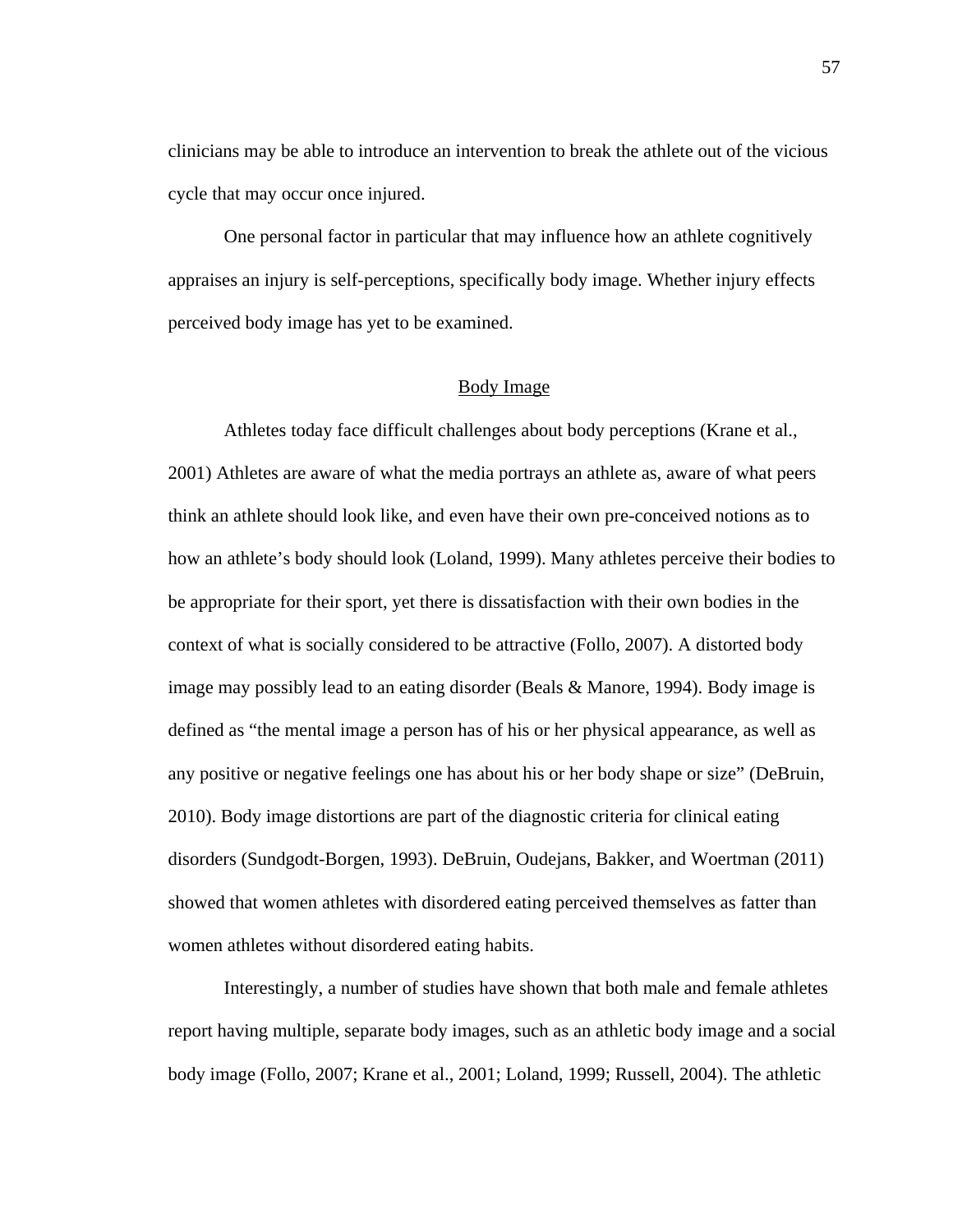body image has been defined as "the internal image one has of his or her body and the evaluation of that image within an athletic context," whereas social body image has been defined as "body evaluation in the context of daily life" (Greenleaf , 2002, p. 64). An investigation into the development of body satisfaction among female rugby players found that in that they perceived their body as functional and positive for their sport, and their body satisfaction increased on the field (Russell, 2004). However these players' felt too big and too muscular for what is deemed beautiful for women off the field. DeBruin et al. (2011) also found that body images differed between athlete's athletic body and social body. These differences were significantly greater for athletes who were identified with an eating disorder. In general, these athletes had a more negative athletic body image than daily life body image. The authors hypothesized that these athletes viewed thinness as a direct relation to winning. It should be noted, the athletes in the study were participating in sports that emphasized leanness, low weight, and appearance, such as figure skating, gymnastics, and cross country running.

Smith (2004) found that social physique anxiety was higher in females as compared to males. In addition, participants with higher social physique anxiety in this situation tended to experience higher levels of anxiety, apprehension, and fear of a negative social perception (Hart, Leary, & Rajeski, 1989). Athletes possibly may overcome these anxieties and perceptions of feeling society does not view them as being "elite" by becoming dependant or obsessive with making their bodies look like what an elite athlete is "supposed to look like." This may be problematic in athletics at the Division I level when athletes may be viewed on television or in front of thousands of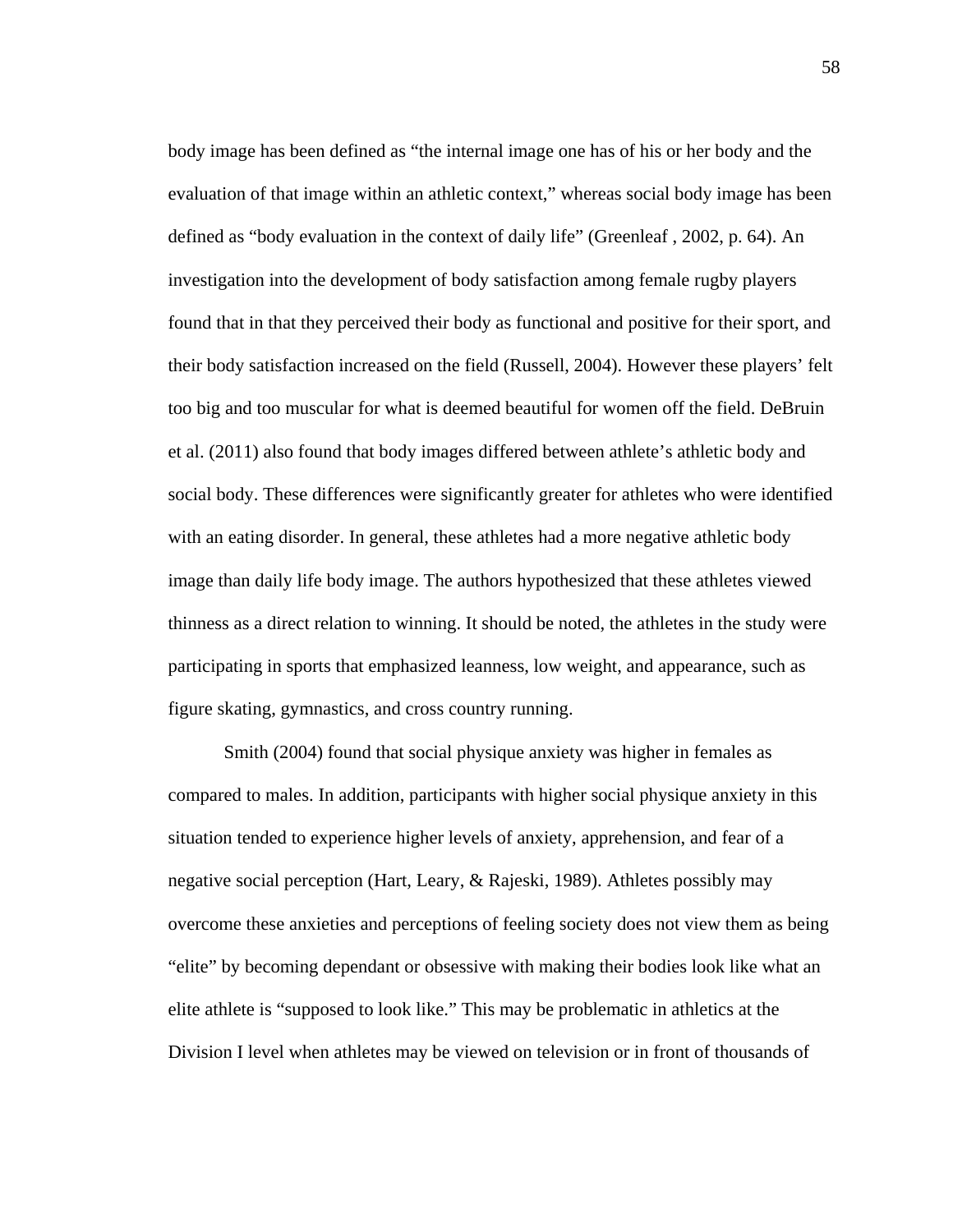people in the crowd. Gay, Monsma, and Torres-McGehee (2011) found aesthetic individual sport athletes were at greater risk for increased social physique anxiety. Additionally, body dissatisfaction and concern for thinness and perfectionism were significant predictors of social physique anxiety with a sample of female collegiate athletes (Krane et al., 2001).

Body image in athletes can be separated into two distinct and separate images. There is the athletic body image being judged in comparison to the athlete's sport. Secondly, social body image compares them to what society deems to be beautiful and attractive. Studies have shown just by being an athlete may lead to higher risks of distorted body image, and potentially engaging in disordered eating behaviors (Jacobi et al., 2004). Additionally, several psychological characteristics could put some athletes at greater risk for both perceived body image and disordered eating practices, such as athletic identity, perfectionism, and exercises dependence.

### Athletes at Increased Risk

 Studies have examined which athletes may be at greater risk for a distorted body image. One possible risk factor could be the athlete's identity as an elite athlete (DeBruin et al., 2007; Follo, 2007; Loland, 1999). A meta-analysis by Jacobi et al. (2004) examined the risk factors for eating disorders. Results of the analysis identified athletic competition as increasing risk for development of an eating disorder.

 Picard (1999) and Perriello (2001) identified women's track and field and crosscountry participants as being more at risk for developing eating disorders than nonathletes or wrestlers. Female track and field and cross-country athletes may have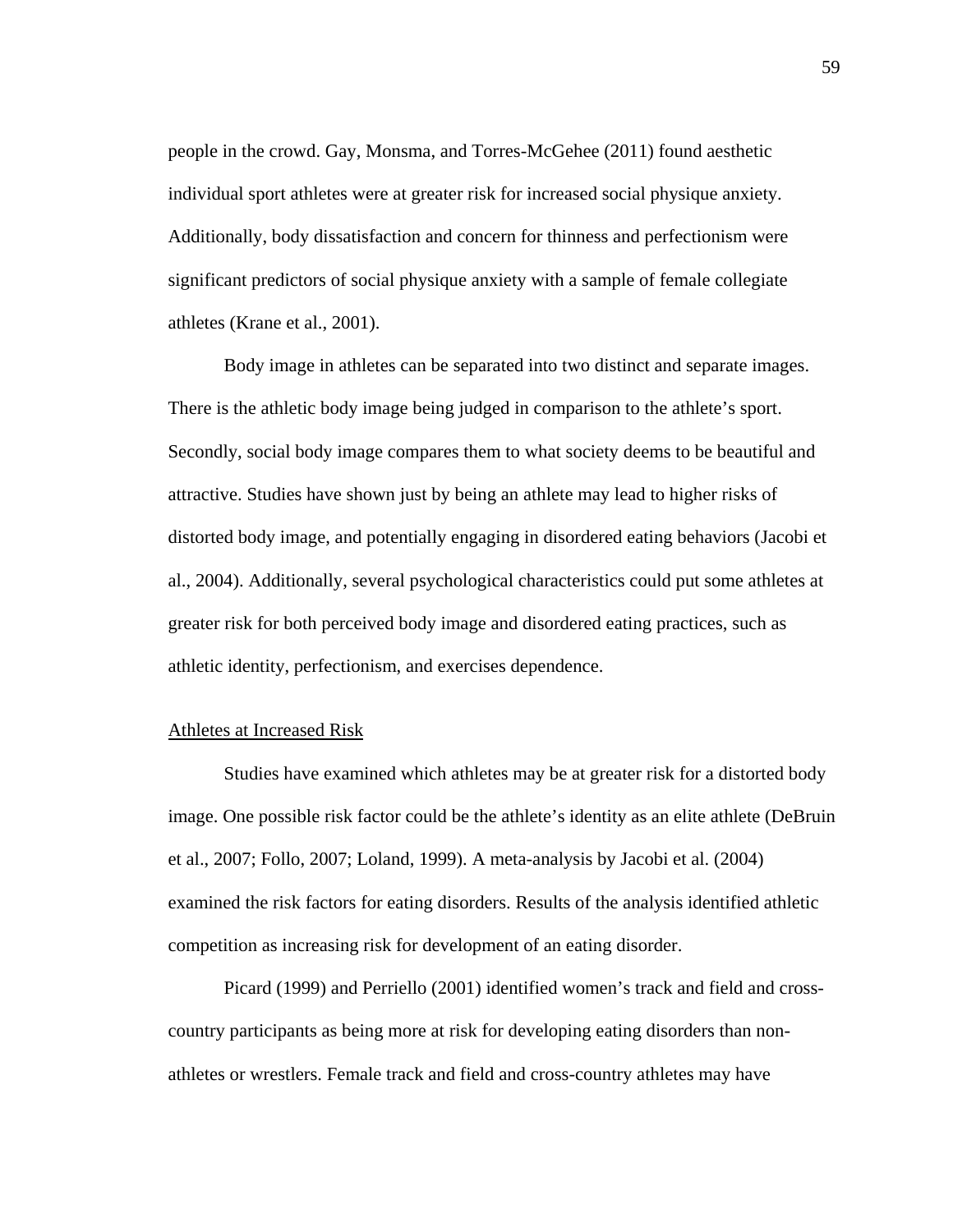perceived that being thin was the key to success. Davis (1992) indicated that athletes involved in lean sports, such as track, might feel the pressure to maintain a low weight, and therefore train and diet harmfully. Petrie (1996) examined the differences between college men and women who participated in a "lean" sport, which was defined by weight and appearance being central to success, and men and women in a "nonlean" sport, and non-athletes. Results revealed that female athletes in lean sports were more preoccupied with weight than either the female athletes in non-lean sports or female non-athletes. Johnson, Powers, and Dick (1999) collaborated with the NCAA to study disordered eating among college athletes. The athletes completed questionnaires designed to measure body image attitudes, such as the drive for thinness and body dissatisfaction, and eating behaviors. Results indicated that female athletes reported more difficulty with disordered eating, higher rates of female athletes were identified as having bulimia, and more female athletes reported purging behaviors than did male athletes.

DeBruin et al. (2011) reported that high performance women athletes with disordered eating were significantly more negative about multiple body image components as compared to athletes without an eating disorder. This study noted that the participants were mostly lean, high endurance athletes. These athletes had a more negative athletic body image than daily life body image. It may have been due to their sport involvement that led to a body that is more in line with what is considered socially beautiful, and therefore the athletes in the study were more dissatisfied with their athletic body. DeBruin et al. (2007) showed that dieting behaviors of gymnasts were only slightly related to perceived body image. Coaching pressures to be thin, however, was more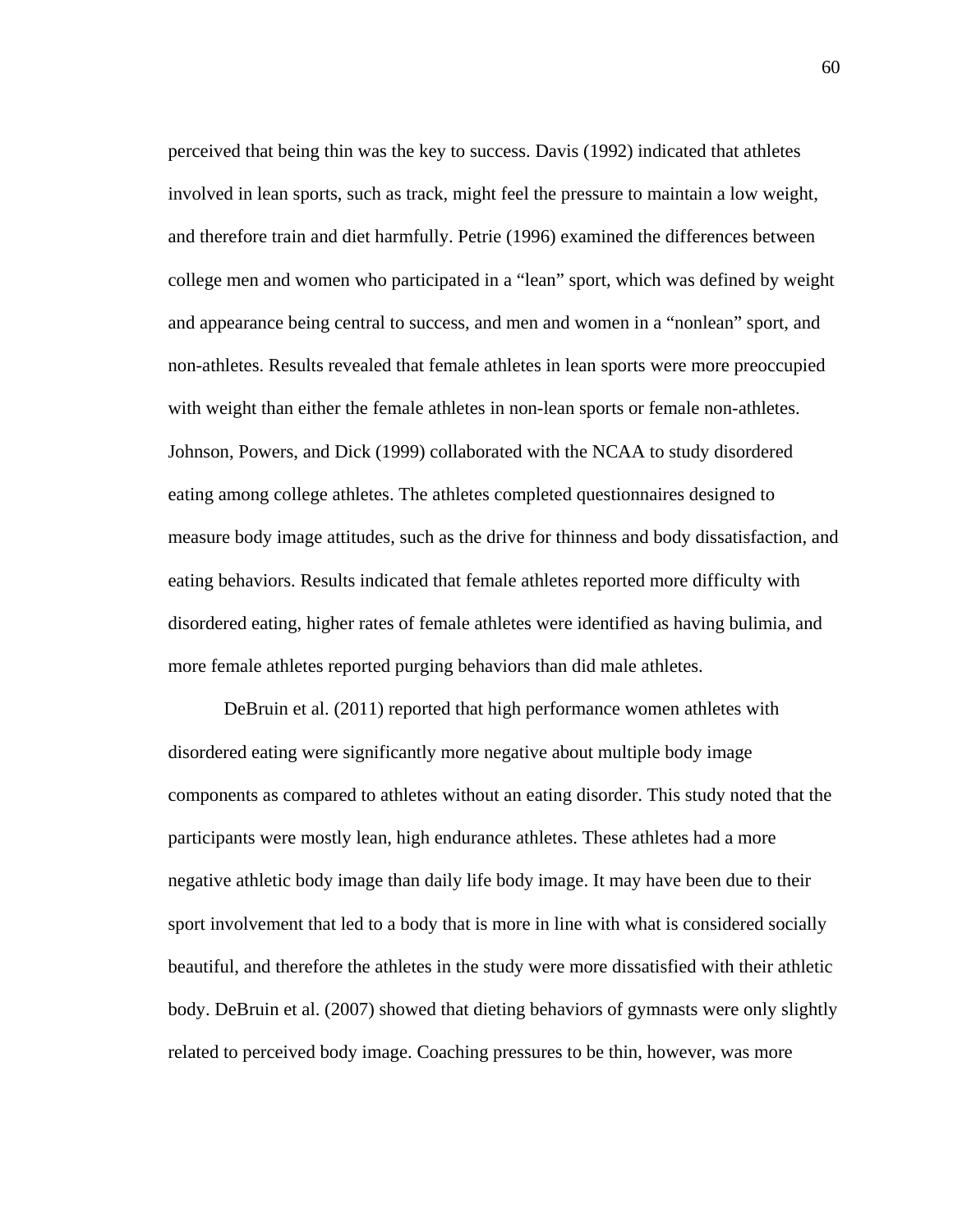significantly related to an increasingly distorted body image. This suggests that, perhaps, the gymnasts were not under the assumption that thin was more attractive, but rather the gymnasts were being told that being thin was the key to being successful.

 Athletes seem to measure themselves in relation to the predominant body ideal of their sport (Loland, 1999). Athletes compare themselves to the idea of what an elite athlete in their sport looks like, and make the connection that this is what they are supposed to look like in order to be successful. Just being an athlete is a risk factor for disordered eating (Jacobi et al., 2004). This suggests that sustaining an injury on top of being a competitive athlete may lead to changes in perceived body image.

 To date, the relationship between injury and body image has not yet been examined. There has been research linking perfectionism, a perceived loss of control, exercises dependence, and fat phobia to injury. These factors also potentially play a role in a perceived distorted body image. A commonly held belief about individuals with eating disorders is the self-imposed feeling that they must do everything perfectly. Anything less than perfection is considered a failure (Hewitt et al., 1995). For example, athletes who have recently become injured may view themselves as letting down their teammates, coach, or even themselves, and may consider themselves, or their body, a failure. Perfectionism is a personality trait frequently associated with unrealistic standards for physical attractiveness and thinness, and for athlete's unrealistic standards about what they perceive an elite athlete should look like (Krane et al., 2001).

Exercise dependence is also a possible underlying cause to a disturbed body image in an injured athlete (Hurst et al., 2000). Exercise dependence can be defined as "a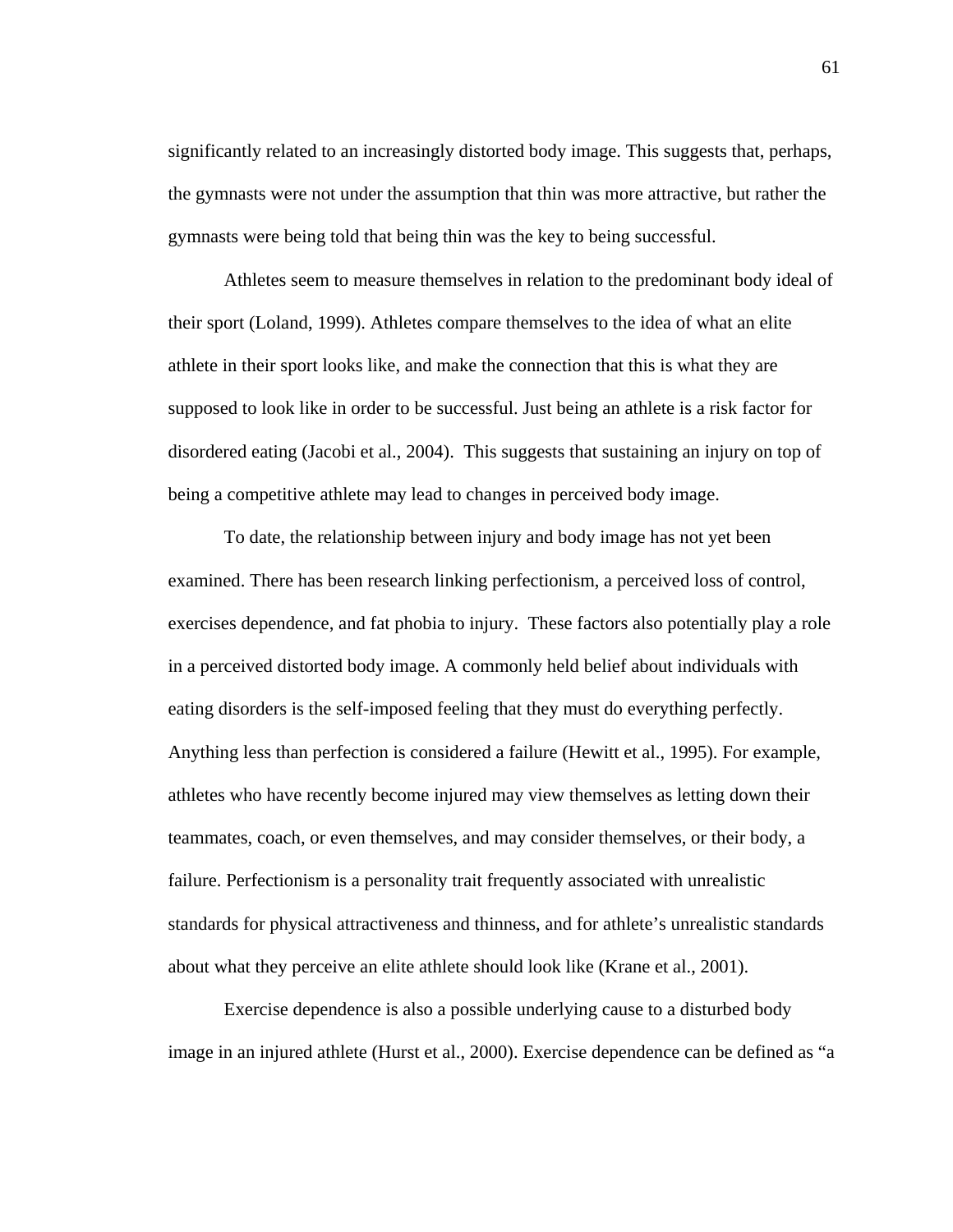process that compels an individual to exercise in spite of obstacles, and results in physical and psychological symptoms when exercise is withdrawn" (Hurst et al., 2000). Fat phobia is the negative attitudes towards fat people and the fear of oneself becoming fat (Marchant et al., 2005). This fat phobia can lead an individual to become addicted or dependant on exercise. Athletes that have lived their lives with structured exercise in practice or competitions may become dependant on exercise.

When an injury occurs, there may be a perceived loss of control; the athlete has no choice, but to sit on the sideline. With this perceived loss of control, the athlete potentially can develop a fat phobia. Marchant et al. (2005) showed that participant's fat phobia scores were significantly related with total exercise dependence scores. The individuals with the higher fat phobia scores had the strongest exercise withdrawal symptoms. Thus, an athlete who is injured may be exhibiting exercise dependence withdrawal symptoms. Therefore, if perfectionism, exercise dependence, fat phobia, and a perceived loss of control influence body image and have a relationship with injured athletes, then perhaps there is a similar relationship between injury and body image.

 Body image is the internal image one has of his or her body and the evaluation of that image within an athletic context. Jacobi et al. (2004) showed that the fact of being an athlete increases the risk of developing a distorted body image. Athletes are at risk of developing a distorted body image through pressures to conform their body to a certain mold, it may be because a certain body type is what is deemed necessary to be considered successful in their sport. Coaching pressure may lead an athlete to develop a distorted body image, when it is stressed that an athlete must be thin in order to win. The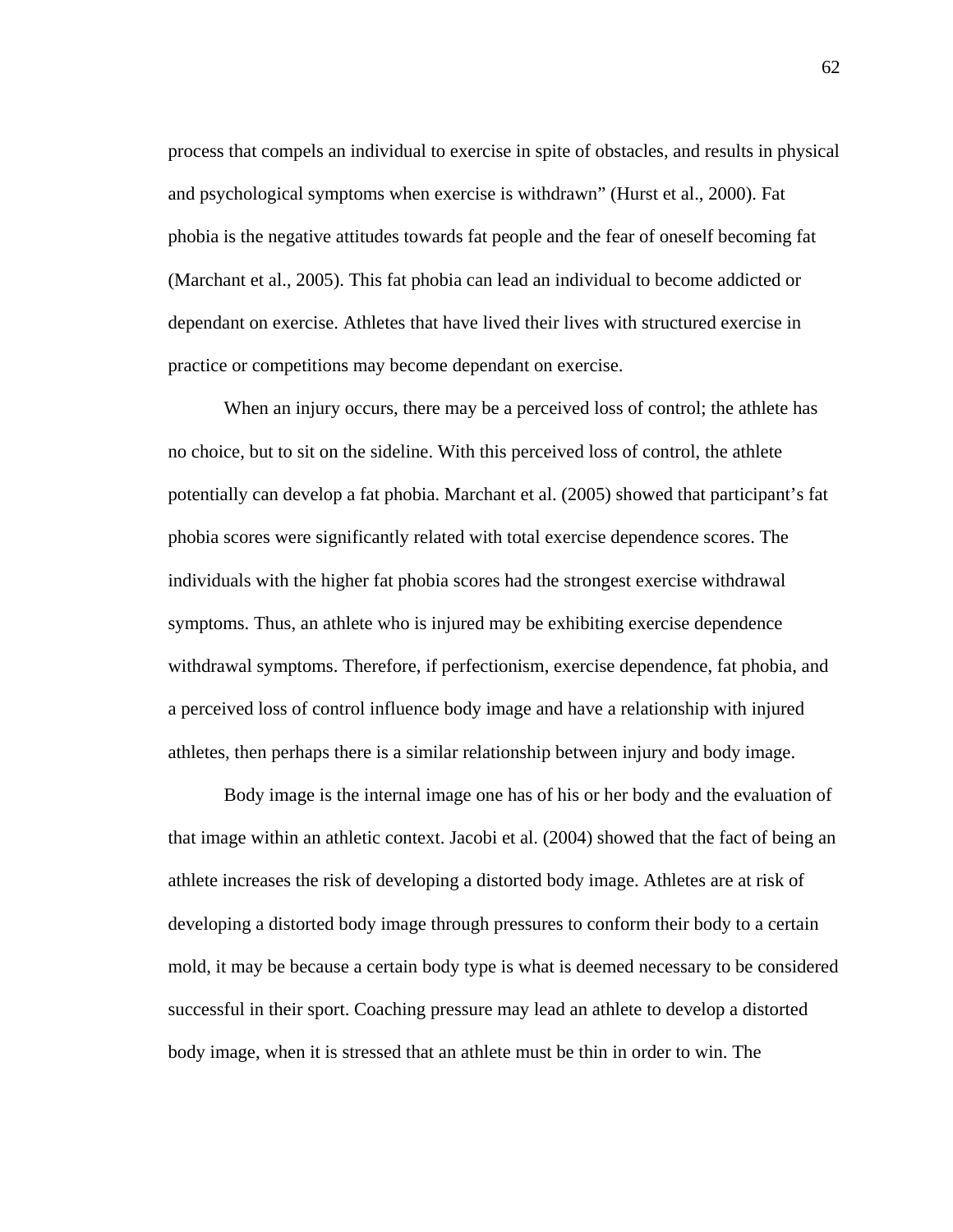motivation to be successful and the quest to perfection may lead to an exercise dependence and fat phobia in athletes (Marchant et al., 2005). The perceived body image of an injured athlete has not been researched and their motivation to continue participating in sport needs to be examined. One way of examining motivation for participating in sport is sport commitment.

#### Sport Commitment

 The sport commitment model was developed to explain factors related to continued motivation for participation in sport or physical activity (Raedeke, 1997). Sport commitment is defined as the "desire and resolve to continue participation" (Scanlan et al., 1993, pg. 6). The sport commitment model was based on compelling evidence that enjoyment, or fun, was found to be a primary participation motive in diverse athletic samples ranging in age, ethnicity, gender, and sport type (Scanlon & Lewthwaite, 1986).

Casper and Andrew (2008) examined the difference in the levels of reported sport commitment and its association on competitive level (recreational and collegiate tennis players) and skill level (beginning, intermediate, and advanced). The results indicated that collegiate athletes reported significantly higher levels of sport commitment, involvement opportunities, and social constraints than the recreational athletes. The increased levels of sport commitment may be related to the scholarships/financial aid they received. The recreational adult participants reported higher levels of enjoyment as compared to the collegiate players. This may be the result of the adult recreational athlete participating purely for enjoyment of the sport versus the collegiate athlete who views their sport as their "job." The data indicated that as players advance in skill mastery, they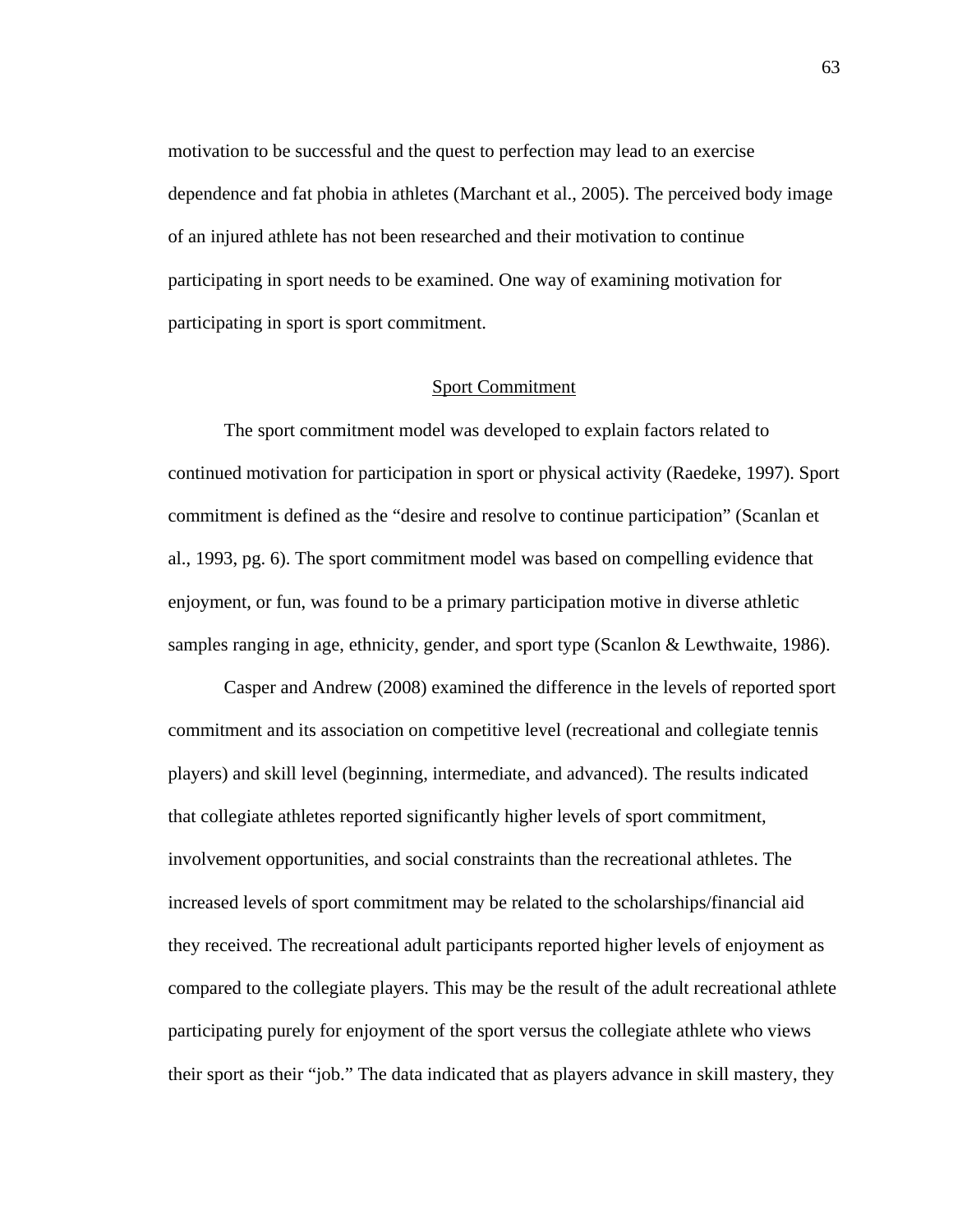become more committed to the sport, but enjoyed the sport less than players competing at lower skill levels (Casper & Andrew, 2008).

 Scanlan and Simons (1992) identified three important features of the sport commitment model. First, sport commitment addresses the psychological attachment to an activity. Second, sport commitment is a product of both cognitive and affective factors. Third, the sport commitment model is able to distinguish differing psychological states of participants who may report equal levels of commitment. Sport commitment examines the meaning behind commitment that individuals have for the activities in which they participate (Scanlan  $&$  Simons, 1992). Athletes can be involved in a sport for a combination of reasons, related to either attraction, which implies the athlete wants to participate, and entrapment that implies the athlete feels they have to continue to participate (Raedeke, 1997).

## Commitment Types

 Schmidt and Stein (1991) proposed differences in commitment towards sport. They suggested that athletes who are committed to their sport because of attraction reasons reported more benefits, enjoyment, and investments, and lower costs and attractive alternatives associated with participation in their sport. Athletes who are committed to their sport because of entrapment reasons should perceive lower enjoyment and benefits, and higher costs associated with their participation in sport. Entrapped athletes perceive they are invested in their sport and do not see other activities or other sports as an attractive alternative. The entrapped athlete experiences more negatives than positives associated with participation, but remain involved because they have invested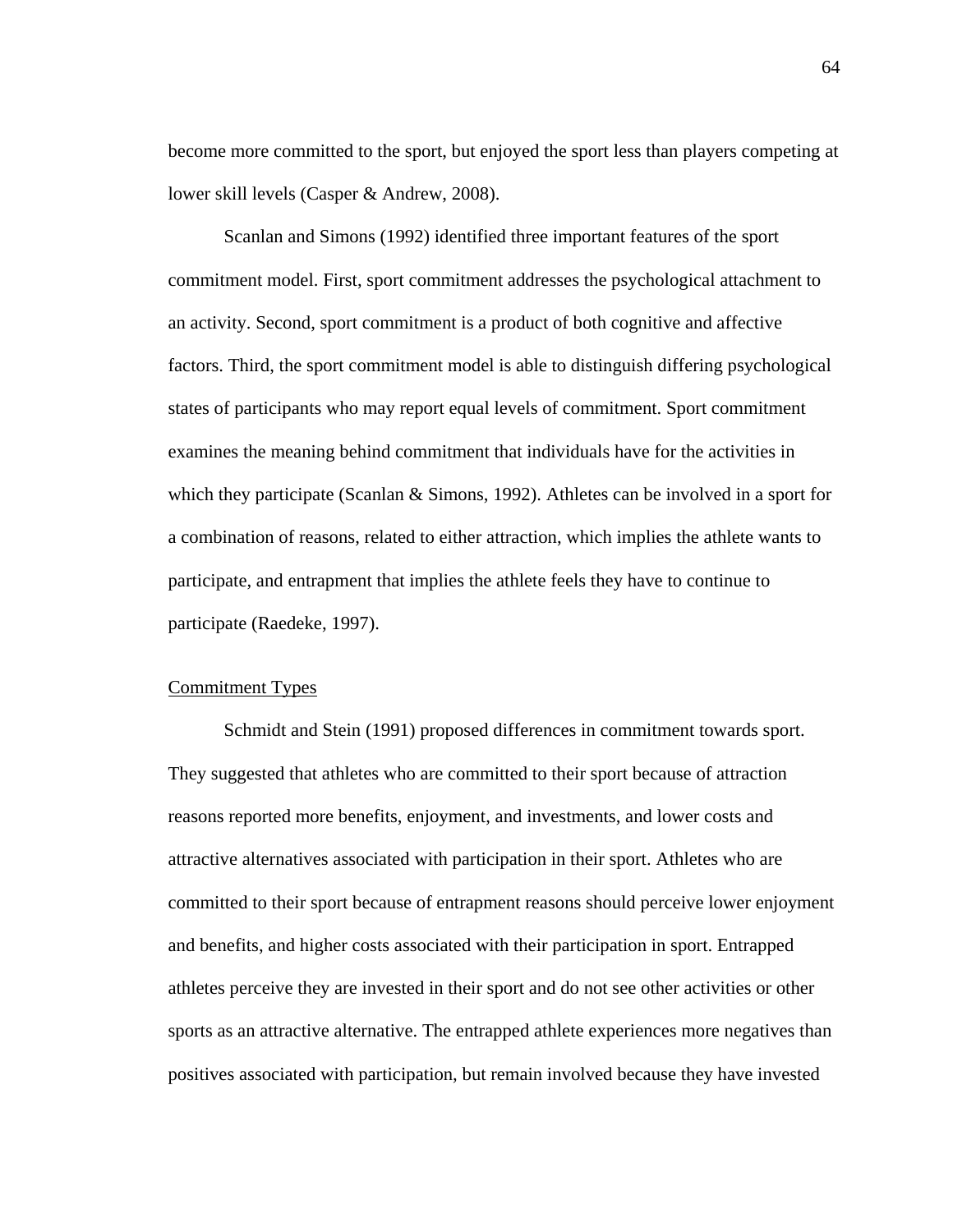so much. Schmidt and Stein also proposed a profile of low committed athlete, characterized as having low enjoyment, benefits, and investments, and higher costs and attractive alternatives. These athletes may be more susceptible to dropping out. Weiss and Weiss (2007) compared commitment types on a level of sport commitment. They found that in agreement with Schmidt and Stein (1991) that attracted athletes were highest in enjoyment and benefits and were most likely to continue with their sport. Entrapped athletes however should be predicted to be just as likely to continue as attracted athletes, and to have similar levels of commitment. Entrapped athletes however had lower levels of commitment than attracted athletes.

 Weiss and Weiss (2003) replicated Raedeke's (1997) study with elite female gymnasts. Three different commitment profiles emerged, attracted, entrapped and vulnerable. Attracted and entrapped showed similar results with attracted being characterized by having higher enjoyment, more benefit, lower costs and attractive alternatives. Entrapped athletes were characterized by having lower enjoyment, fewer benefits, higher perceived costs and attractive alternatives. A third group was identified as vulnerable athletes. The vulnerable is susceptible to joining either the attracted or the entrapped groups. The vulnerable group was characterized by having moderately lower enjoyment and benefits, average costs and moderately higher attractive alternatives.

Carpenter and Scanlan (1998) investigated a longitudinal test of the sport commitment model with high school athletes. They reported that the changes in the predictor variables over time were related to changes in commitment. The authors noted that over time, increases in involvement opportunities and enjoyment were related to an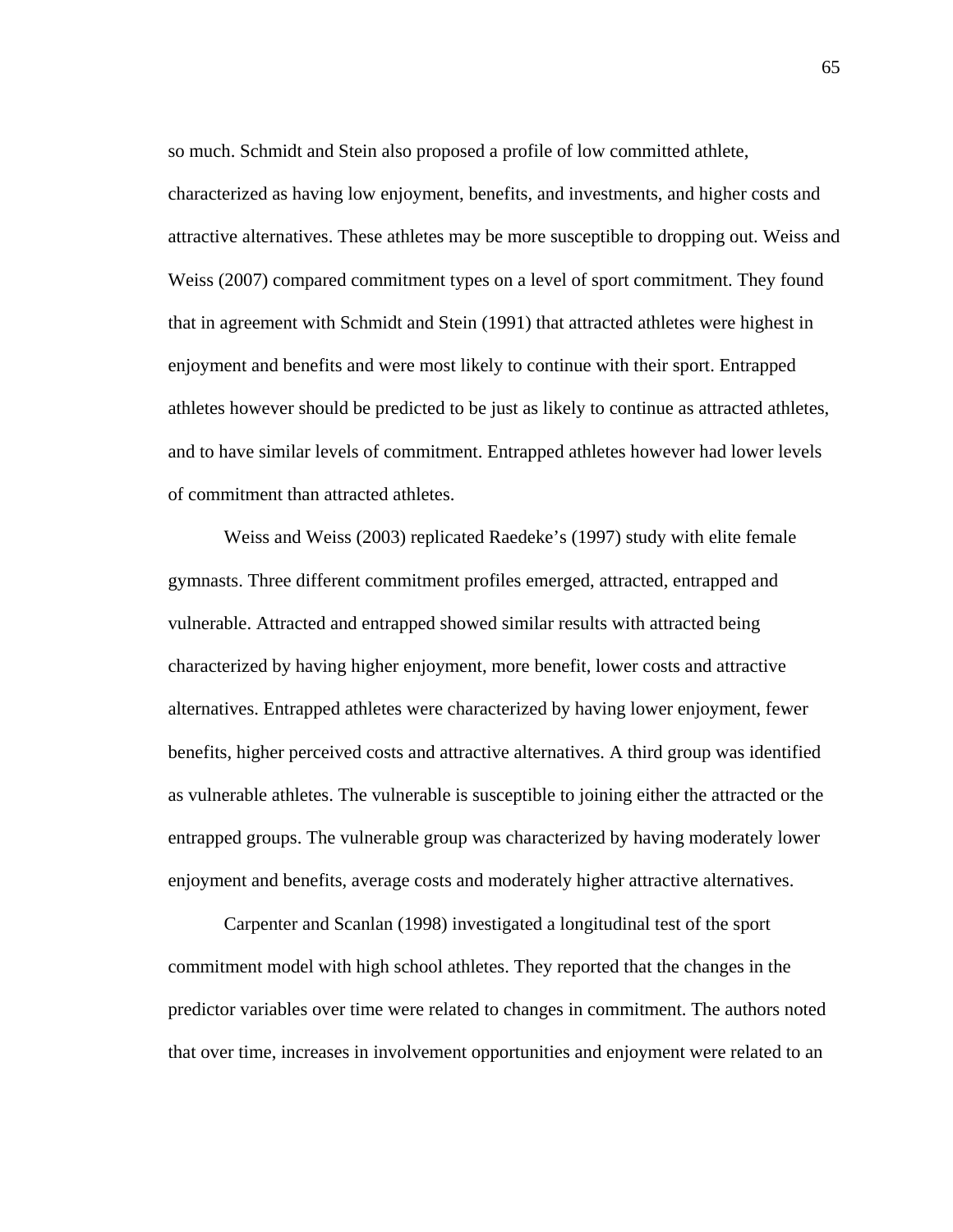increase in the desire and resolve to continue sport. Increases in social constraints over time led to decreases in overall commitment levels. Carpenter and Coleman (1998) conducted a longitudinal investigation of elite youth cricketers' commitment. The authors found that change over time was significantly predicted by changes in: enjoyment, recognition opportunities such as winning awards, and social opportunities (e.g., making new friends).

Weiss and Weiss (2006) conducted a study to examine whether commitment types change over time and if commitment types differed on level of sport commitment. Commitment types were related to participation behavior one year later. Vulnerable and entrapped groups were more likely to change over time versus the attracted group. The majority (63.5%) of the gymnasts retained the same commitment profile, but over onethird of the sample "cluster-hopped." 15 out of 23 "cluster hoppers" were previously categorized in the vulnerable commitment type. Seven of the 15 reported increased enjoyment and benefits, costs and attractive alternatives decreased, thus they moved into the attracted profile. For eight of the 15, enjoyment and benefits decreased and they moved into the entrapped commitment profile. Weiss and Weiss (2006) found 25% of entrapped athletes quit as compared to 14.5% of attracted athletes, and 9% of the vulnerable athletes.

Weiss (2011) investigated athletes of varying types of sport commitment over time and examined the relationship between commitment types and injury. Results showed that for the attracted group, about 40% of the athletes experienced more negative experiences one year later, which led to a change in commitment type. None of the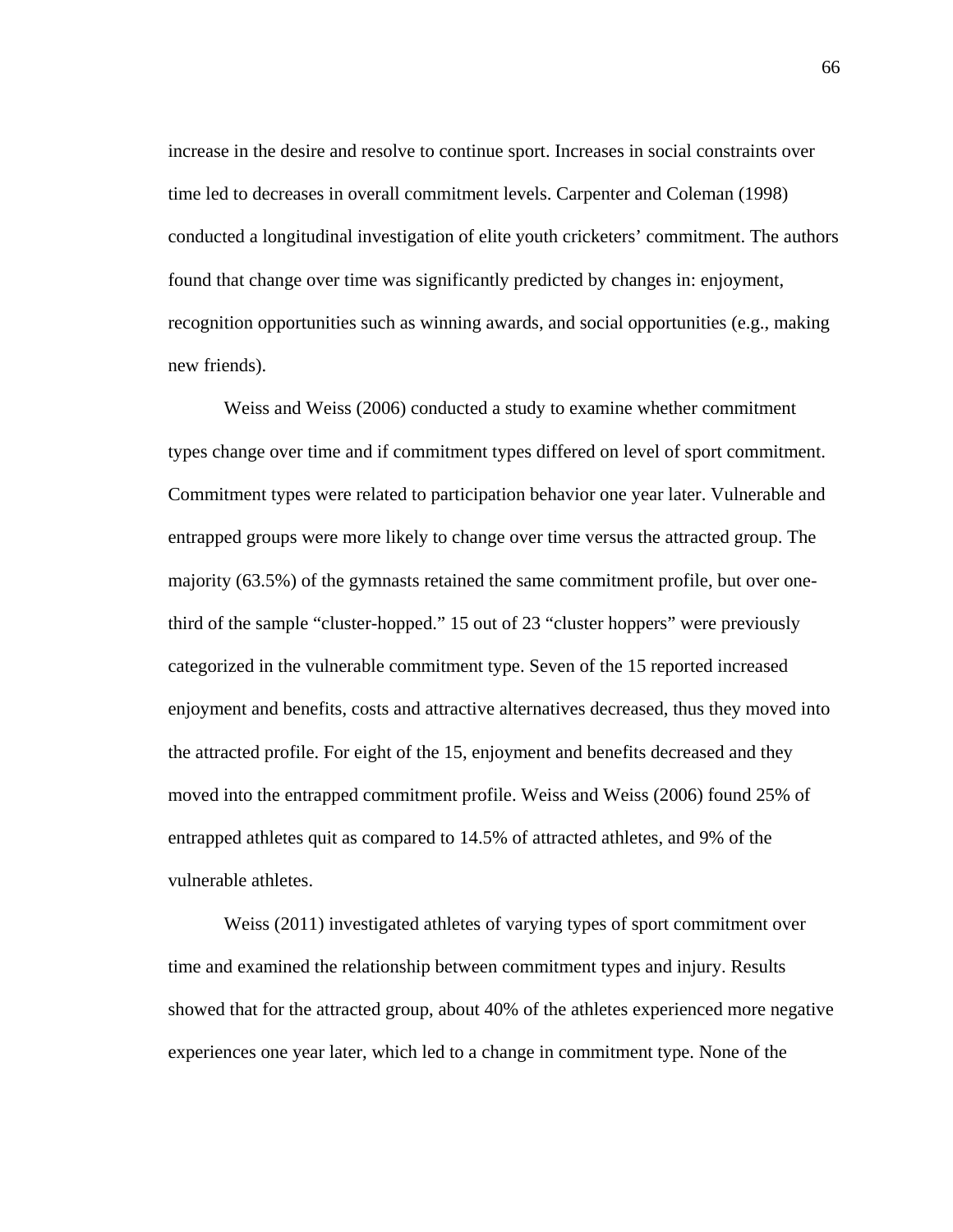athletes in the study experienced enough positive experiences to move them from entrapped to the attracted group. The study also examined the relationship between commitment types and injury. The findings were not significant in relation to whether an athlete suffered an injury based on the preseason commitment types. A Time 2 study was conducted to examine if the athletes' end of the year commitment type was related to whether they had suffered an injury in the previous year, again there was no statistical significance.

It is possible that due to injury, enjoyment and benefits would decrease, perceived costs and attractive alternatives may both increase, and social support and constraints may change when injured. Johnston and Carroll (2000) explored the effects of injury and how an injury impacts an athlete's psychological state. Highly committed athletes expressed more confusion at the end of their rehabilitation because the athlete knows that they are still a long way from attaining their prior status. The injured athlete may add the medical staff as a source of social support, and might experience greater constraints from coaches and teammates who express the need for the injured athlete to come back.

The sport commitment perspective suggests that athletes can be involved in sport for a combination of reasons related to sport-attraction and sport-entrapment. Studies have examined the link between burnout and the sport commitment perspective (Raedeke, 1997; Schmidt & Stein, 1991). Sport enjoyment is the strongest predictor of an athlete to continue participation in their sport, and a lack of enjoyment predicts decreased motivation and may lead to burnout and eventually dropout from sport. Entrapped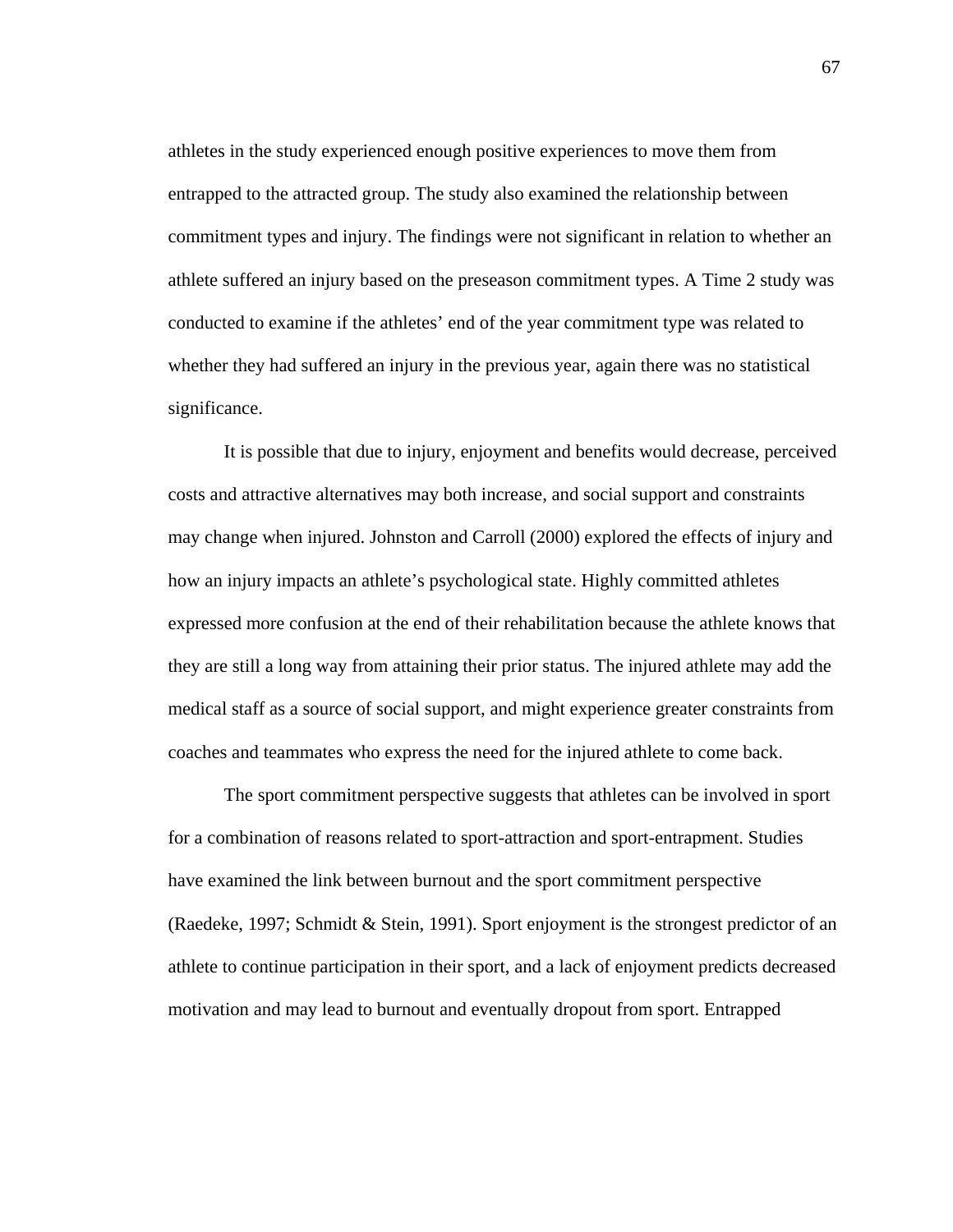athletes exhibit higher levels of physical and emotional exhaustion and report higher levels of burnout than the attracted athlete (Raedeke, 1997).

#### Burnout

 There are a number of varying definitions of burnout and what constitutes burnout. Burnout can be defined as "a psychological, emotional, and physical withdrawal from an activity or sport because there is no other perceived way to escape the situation and the related overwhelming stress levels" (Raedeke, 1997). In addition to the loss of emotional and physical energy commonly experienced due to the intense demands of training and competing, athlete burnout implies a negative assessment of the self and sport (Raedeke et al., 2000). Athletes are more likely to experience burnout if they are involved in sport for mainly entrapment reasons. Raedeke (1997) showed that athletes who exhibited characteristics reflecting the entrapment group of the sport commitment perspective had higher perceptions of burnout than athletes who were in the attracted group.

Cresswell and Ecklund (2004) explained burnout as having three central characteristics including the sense of reduced accomplishment, sport devaluation, and physical and emotional exhaustion. Rugby athletes reported the negative experiences such as: including pressure to perform, competition demands, workload, injury, the environment, and expectations as factors that are related to the description of burnout (Cresswell & Ecklund, 2003). Lemyre, Treasure, and Roberts (2006) define burnout as a syndrome characterized by progressive disillusionment, with related psychosocial and physical symptoms leading to a diminished sense of self-worth. Lemyre suggests athletes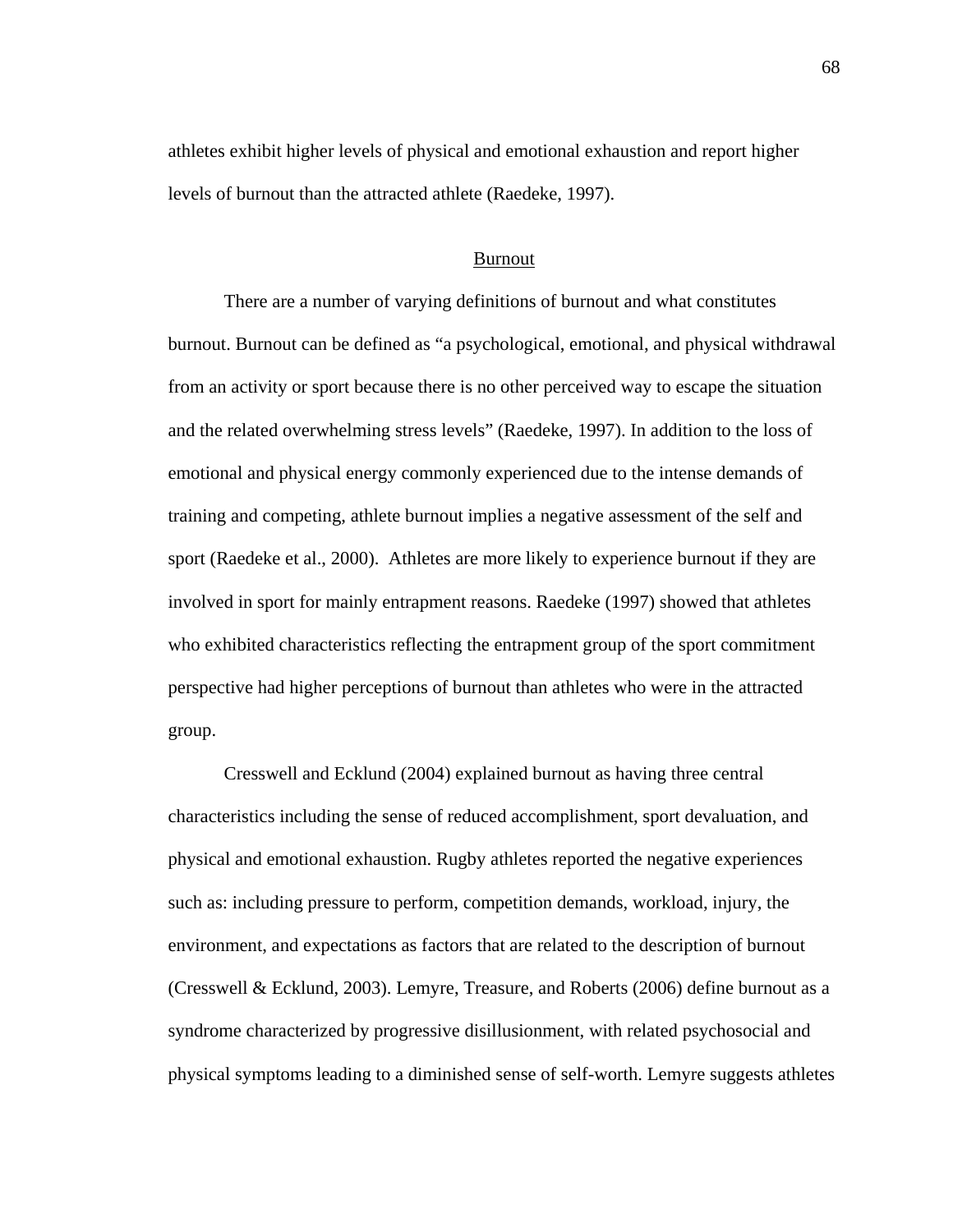suffer burnout as a result of excessive physiological and psychological exertion in the pursuit of a goal, without getting the proper time to recover both physically and mentally. When athletes suffer from burnout, they typically experience: chronic fatigue, poor sleep patterns, episodes of depression, and a sense of helplessness.

Raedeke et al. (2002) examined coaches' viewpoints in order to identify points of convergence and divergence between coaches' perspectives and academic definitions of athlete burnout to define signs and symptoms of burnout. Four primary dimensions were identified: withdrawal, reduced sense of accomplishment, physical, and psychological exhaustion, and devaluation of sport. The coaches described factors causing and preventing burnout as well. Outside pressures such as time demands, performance demands, pressure from parents, coaches, and friends, pressure to win and overtraining stress, were all highly related to an increase in athlete burnout. Athlete entrapment, or a feeling of being forced to participate in sport, was also identified as another reason for athlete burnout. These feelings arose from the athlete's perceptions that they no longer had control of their sport participation (Raedeke et al., 2002). To be able to recognize athletes at risk of developing burnout, there needs to be an understanding of early warning signs an athlete may be susceptible to burnout.

#### Early Signs of Burnout

 Early warning signs of burnout indicate an athlete may be at risk. In contrast, proposed symptoms signify that an athlete may actually be experiencing burnout. Symptoms refer to indicators of the key characteristics of burnout that athletes may experience. For example, nagging disappointment might be an early warning sign of the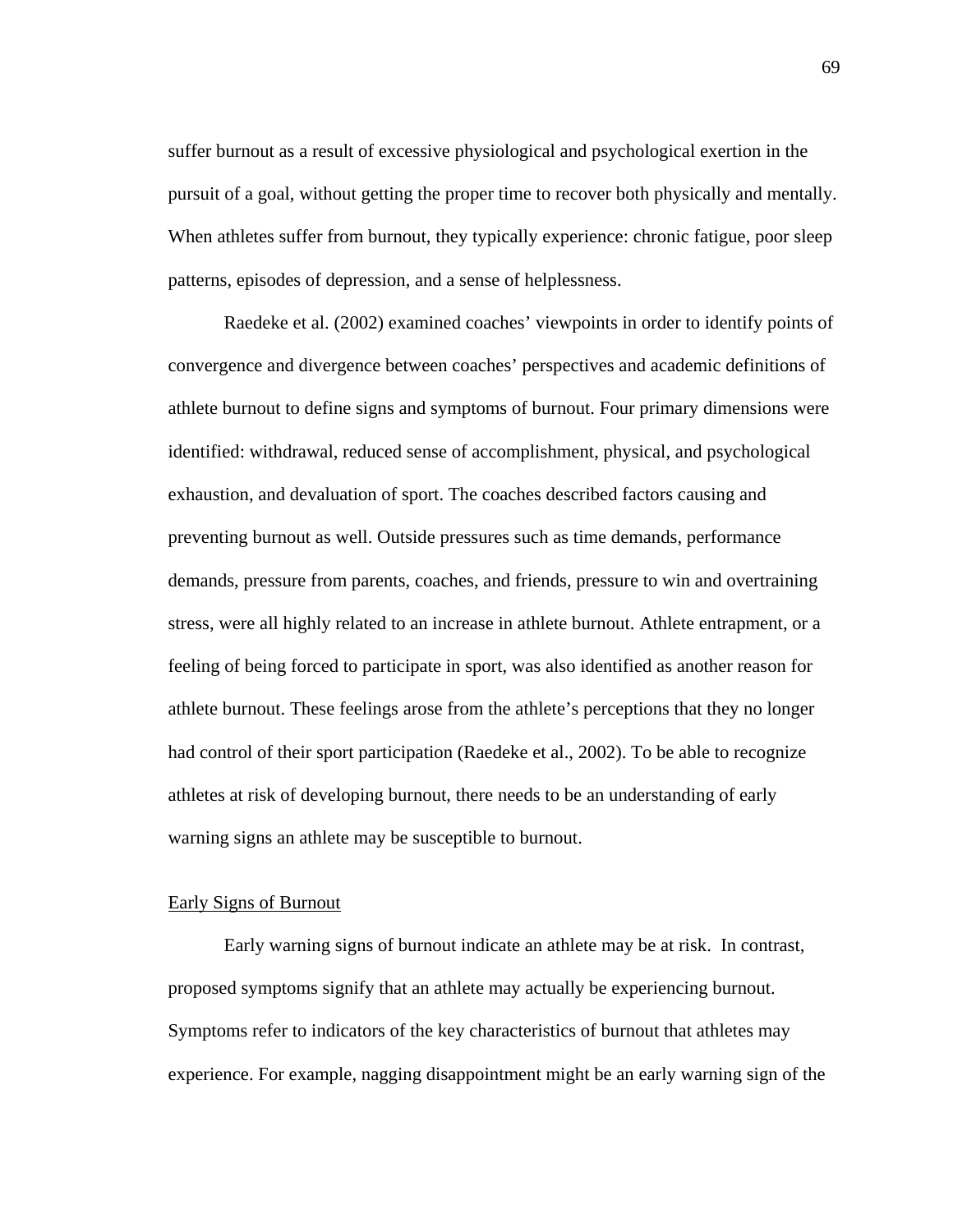risk of impending burnout, whereas enduring negative mood shifts would be classified as a symptom of emotional exhaustion (Cresswell & Ecklund, 2004).

 Cresswell and Ecklund (2004) studied the relationships among proposed early warning signs and the athlete burnout syndrome in rugby players. Five proposed early signs were included in the study: competence related perceptions, perceptions of rugbyrelated hassles, perceptions of control over rugby career, satisfaction with social support, and concerns about money-related hassles. The results provided evidence of the relationship between the identified early warning signs and athlete burnout syndrome. Specifically, high levels of perceived rugby hassles was positively associated with athlete burnout, and players' perceptions of money hassles were associated with a high level of reduced accomplishment. Although there may be early warning signs that may lead to burnout, there is the possibility these signs are indicating burnout has already occurred.

It has been suggested anxiety levels may be able to accurately predict burnout levels in athletes. It is unlikely to assume that all athletes perceiving certain levels of anxiety will suffer equally from burnout symptoms (Raedeke & Smith, 2004). Cremades, Wated, and Wiggins (2011) showed that self-confidence and gender were the only two variables found to predict burnout levels. Cremades and Wiggins (2008) tried to predict burnout from trait anxiety in Division I collegiate athletes. The results suggested selfconfidence was the only variable that predicted burnout symptoms. Raedeke and Smith (2004) examined whether coping resources, such as sleep patterns and time management, or if social support would help to mediate the relationship between stress and strain in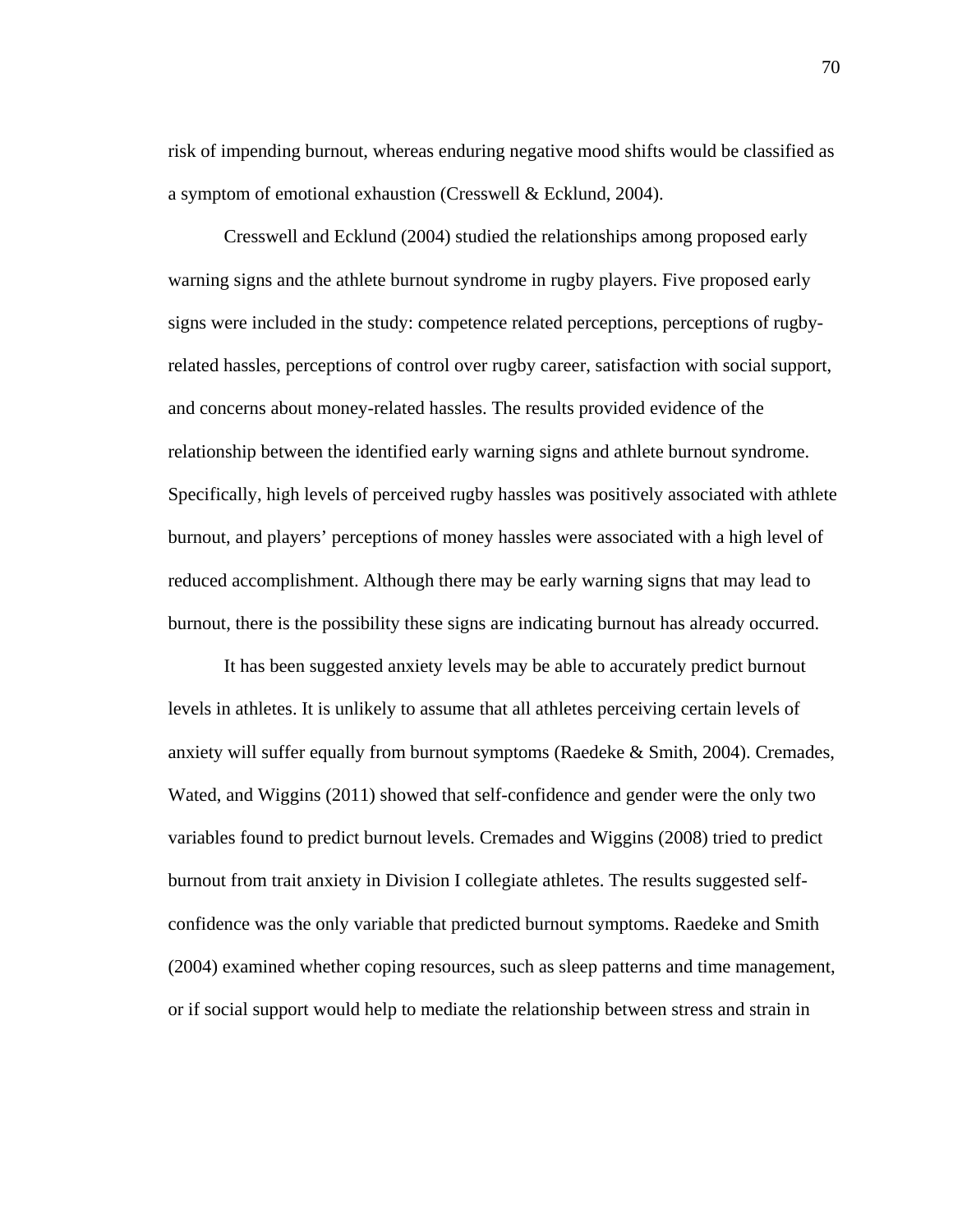athletes. The authors found conflicting evidence regarding the relationship, and the effectiveness of alternative means of coping with stressors for athletes remain unclear.

 Athlete burnout could also be the result of a negative shift in motivation (Gould et al., 1996). High motivation and personal investment are perceived as being stressful. Failing to cope with the stress leads to negative outcomes with the athlete, and over time can eventually lead to the athlete experiencing physical and psychological disengagement (Smith, 1986). The combination of an increased training loads, restricted time for adequate recovery, and increased competitive stress thereby increases the risk for burnout among athletes (Gould & Diffenbach, 2002).

 Lemyre et al. (2006) studied the shifts along the self-determined motivation continuum to predict susceptibility to athlete burnout. Findings showed that a decrease in the quality of motivation throughout a season increases an athlete's susceptibility to feeling burned out at the end of the season. The study provided evidence that systematic monitoring of changes in an athlete's quality of motivation is important to help steer athletes away from potential burnout.

 Gustafsson, Kentta, Hassmen, and Johansson (2007) examined the prevalence of burnout in a population of adolescent elite athletes. The imbalance between costs and rewards was an important contributor to burnout. A failure to achieve results was also a factor contributing to burnout for all athletes. The results showed that between 2% and 6% of male athletes, and between 1% and 9% of female athletes experienced high levels of burnout. The findings showed that for males, team sport athletes reported higher levels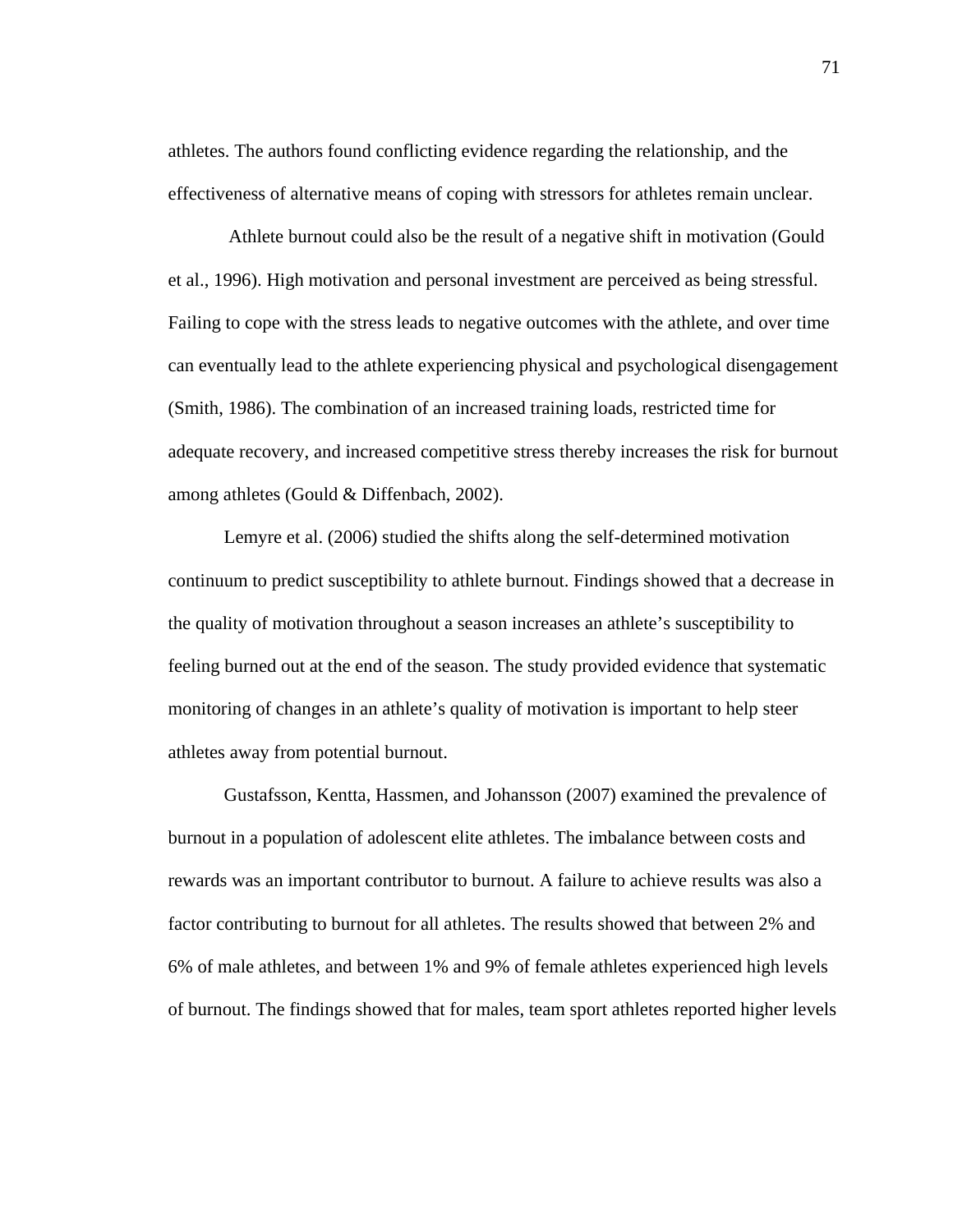of burnout that individual sports, whereas, no differences were found on sport type for females'.

 Grobbelaar, Malan, Steyn, and Ellis (2010) compared elite student rugby players' recovery stress, burnout, and mood state scores, based on their playing position, experience level, and starting status. The results showed playing position, experience level, and starting status were all related to the key characteristics of burnout. Athletes in the starting line-up were subject to greater stress levels, had poorer recovery strategies, and generally experienced greater negative mood state than did reserve players. The very experienced players had higher total burnout, reduced sense of accomplishment, and emotional and physical exhaustion than more novice athletes.

 There is little research on the longitudinal changes in burnout levels. Cresswell and Ecklund (2006b) suggested that the burnout experience is dynamic and changing as proposed within the stress based explanations, past research has not yet fully examined the burnout experience. Therefore, the need to monitor burnout across time is important to fully understand the burnout syndrome in athletes. Cresswell and Ecklund (2006a) examined changes in athlete burnout across a 30-week competitive rugby season. Results suggested some variation in all the key characteristics of burnout, but statistically significant variations were only observed in players' reports of reduced accomplishment within the competitive year. Exhaustion scores were dependent on the player's position, which the authors suggest may provide support linking burnout to perceptions of physical training and playing stress (Cresswell & Ecklund, 2006a)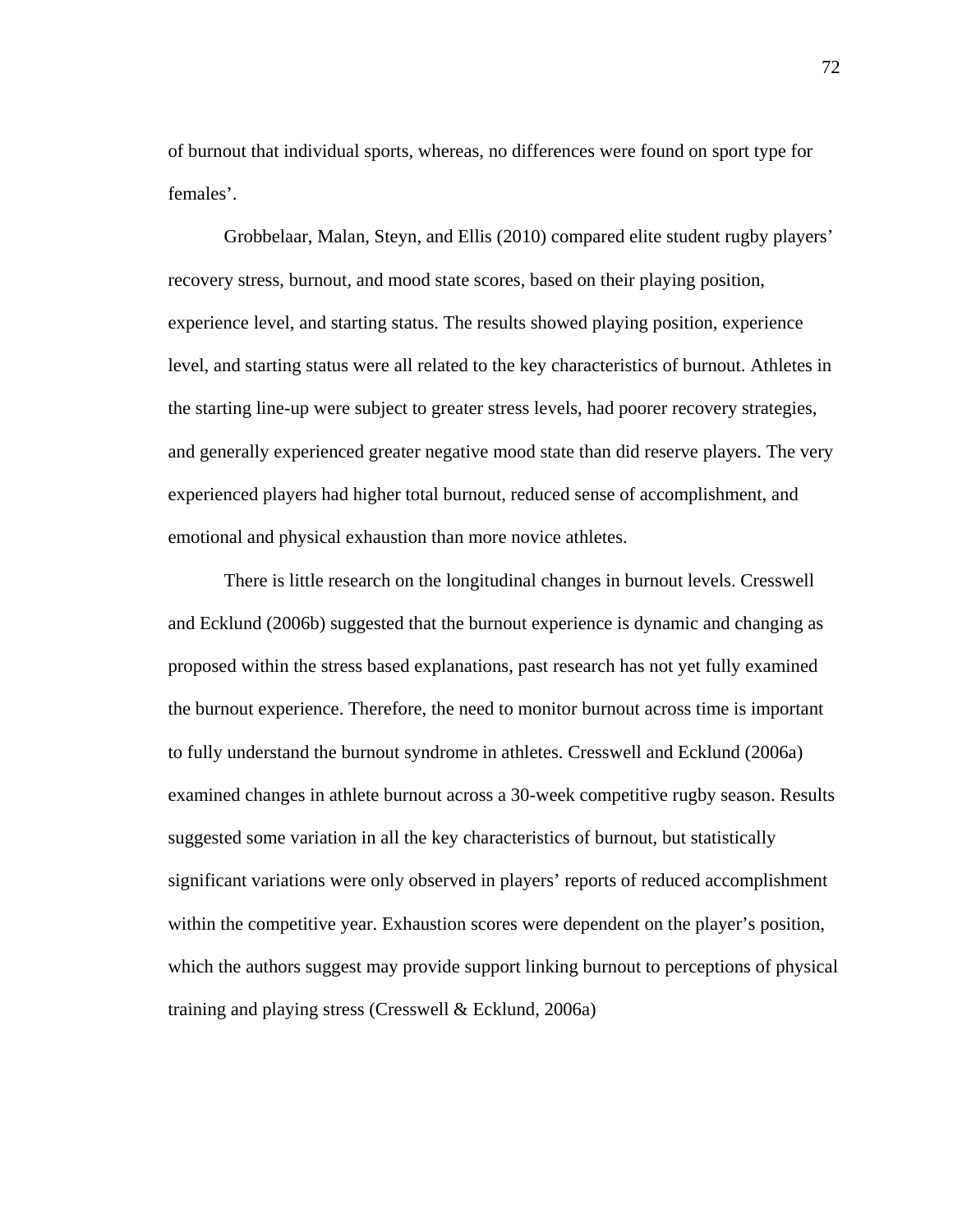Very few studies have specifically examined the connection between an injury and resulting burnout syndrome. Cresswell and Ecklund (2006b) examined athlete burnout over time, the authors noted possible relationships between injury and the key characteristics of athlete burnout. Players who reported more injuries reported feelings of reduced accomplishment, physical and emotional exhaustion, and sport devaluation. About 64.2% of the players reported experiencing one or more injuries that, on average, resulted in more than 28 days of time lost due to injury. These finding supports previous research in which some tennis and rugby players reported believing injury was strongly linked to their burnout experiences (Cresswell, 2008; Gould et al., 1996). The relationship between injury and burnout may be due to the often lengthy and frustrating nature of being injured. Overall, the injured players were likely to experience increased feelings of burnout because they were not active in practice or competition.

 Grylls and Spittle (2008) examined athlete burnout in Australian athletes who were either currently injured or uninjured. Results revealed burnout scores were lower than previous norms of past research. The authors suggested one possible explanation for the low burnout scores is the voluntary nature of sport, especially at lower levels. Physical and emotion exhaustion and depersonalization were significantly higher for athletes competing at higher competition levels. The authors noted currently uninjured athletes reported higher burnout scores. The authors suggested that this might be due to the injured athletes having a break from sport involvement, and the currently uninjured athletes spending more time involved in sport, which increased their physical exhaustion.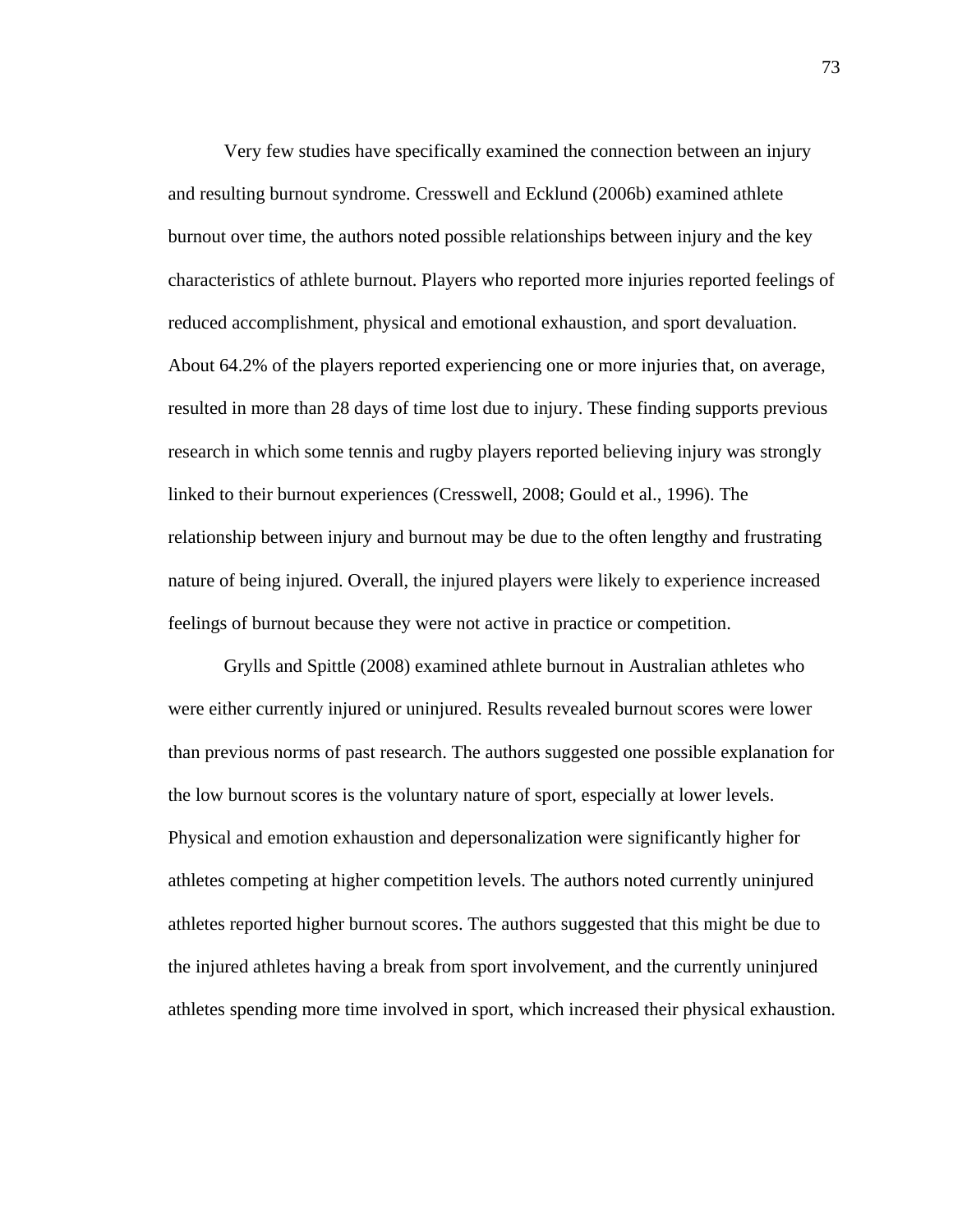The data suggested multiple injuries over a period of time could have a cumulative effect on burnout levels.

#### Summary

 Body image is the subjective mental image of one's own body. Many athletes report having distinct separate body images, an athletic body image and a social body image. The athletic body image is the perception an athlete holds on what an elite athlete in their chosen sport should look like. The social body image is the athlete's perception of what should be considered beautiful in everyday daily life. Jacobi et al. (2004) identified that just being an athlete is a risk factor for developing distorted body images. The athlete in particular is at risk for developing distorted body images from possible factors such as: emotional intelligence, perfectionism, and exercise dependence. To date, there is no research investigating athletic injury and body image changes. Dealing with the stress of molding their body into what they perceive an elite athlete should look like may increase stress levels, possibly increasing perceived costs to their sport and reducing the enjoyment the athlete once held to their sport, this may lead to a change in their sport commitment levels.

The sport commitment model was developed to explain factors related to continued motivation for participation in sport or physical activity. Sport commitment is defined as the "desire and resolve to continue participation" (Scanlon et al., 1993, pg. 6). The sport commitment perspective suggests that athletes can be involved in sport for a combination of reasons related to sport attraction and sport entrapment. Entrapped athletes exhibit higher levels of physical and emotional exhaustion and report higher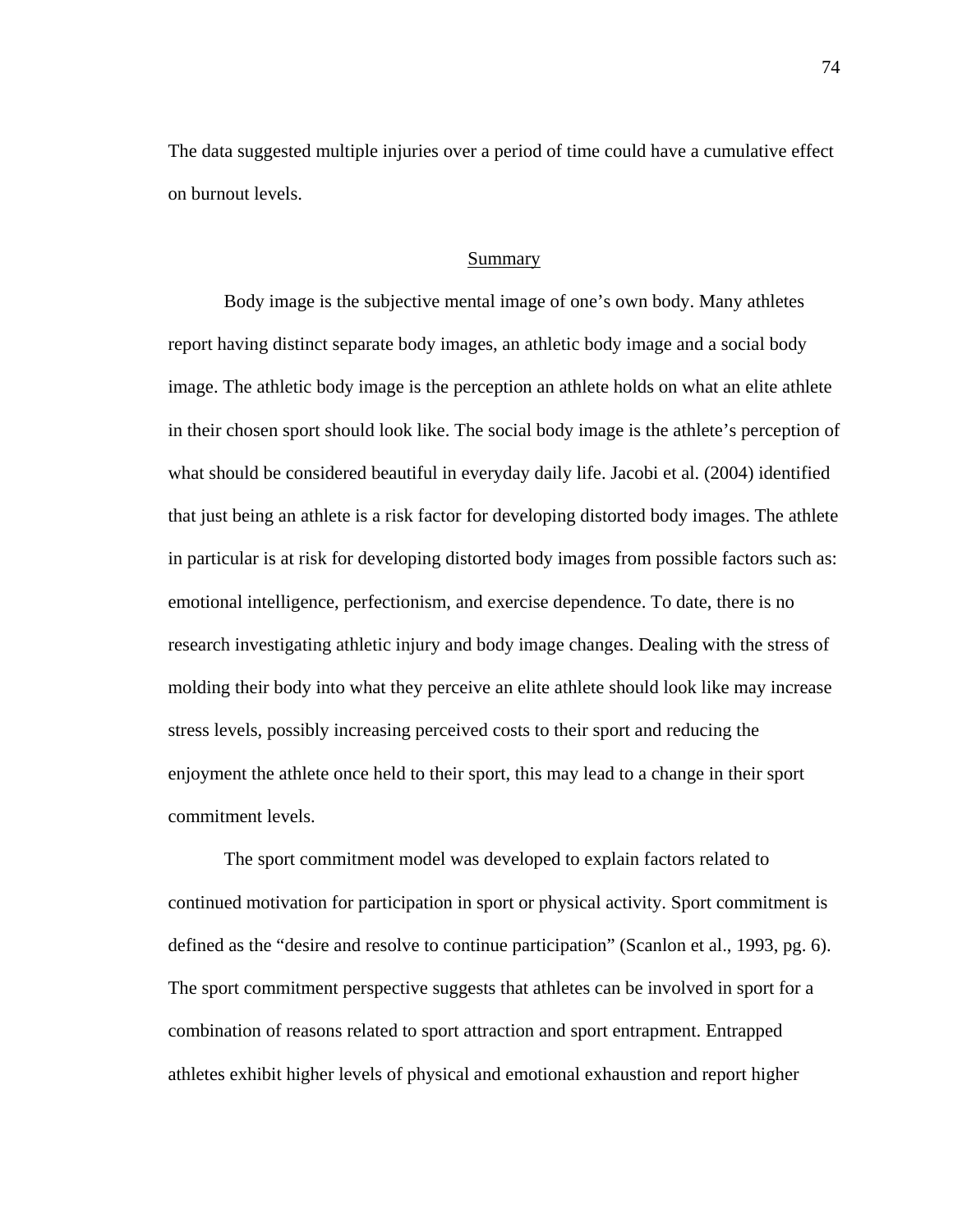levels of burnout than the attracted athlete (Raedeke, 1997). There is minimal research that examines specifically the role of injury on sport commitment levels and resulting changes in sport commitment due to suffering an injury.

Burnout can be defined as "a psychological, emotional, and physical withdrawal from an activity or sport because there is no other perceived way to escape the situation and the related overwhelming stress levels." Raedeke (1997) showed athletes who exhibited characteristics reflecting the entrapment group of the sport commitment perspective had higher burnout scores than athletes who were in the attracted group. There is little research on the longitudinal changes in burnout levels. Cresswell and Ecklund (2006b) suggested that the burnout experienced is dynamic and changing as proposed within the stress based explanations. Past research has not yet fully examined the burnout experience over time. Therefore, the need to monitor burnout across time is important to fully understand the burnout syndrome in athletes. Very few studies have specifically examined the connection between an injury and resulting burnout syndrome.

Therefore the purpose of this study was to examine the relationship of injury on the perceived body image, sport commitment, and burnout levels of athletes from a longitudinal perspective.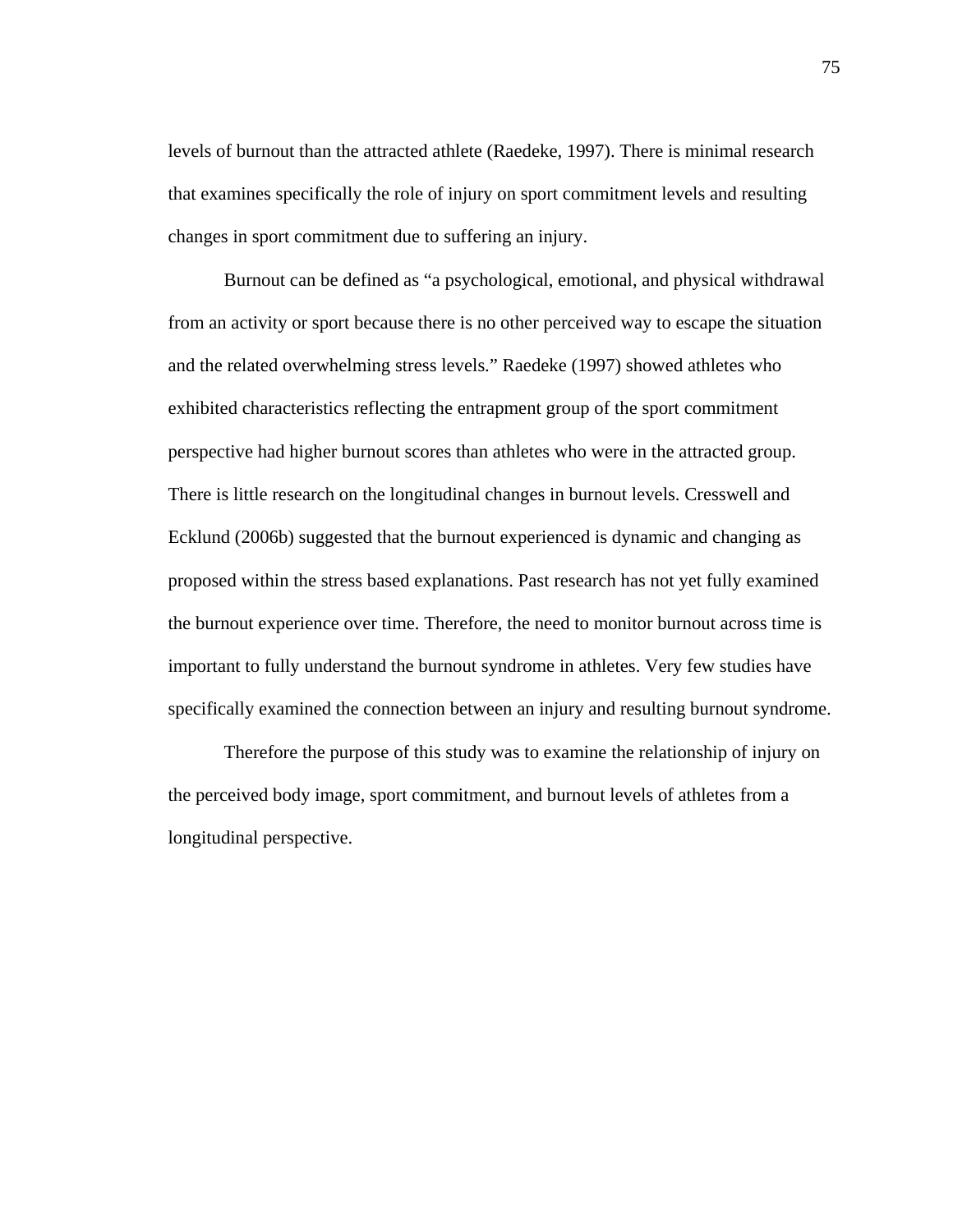APPENDIX C

EXTENDED METHODS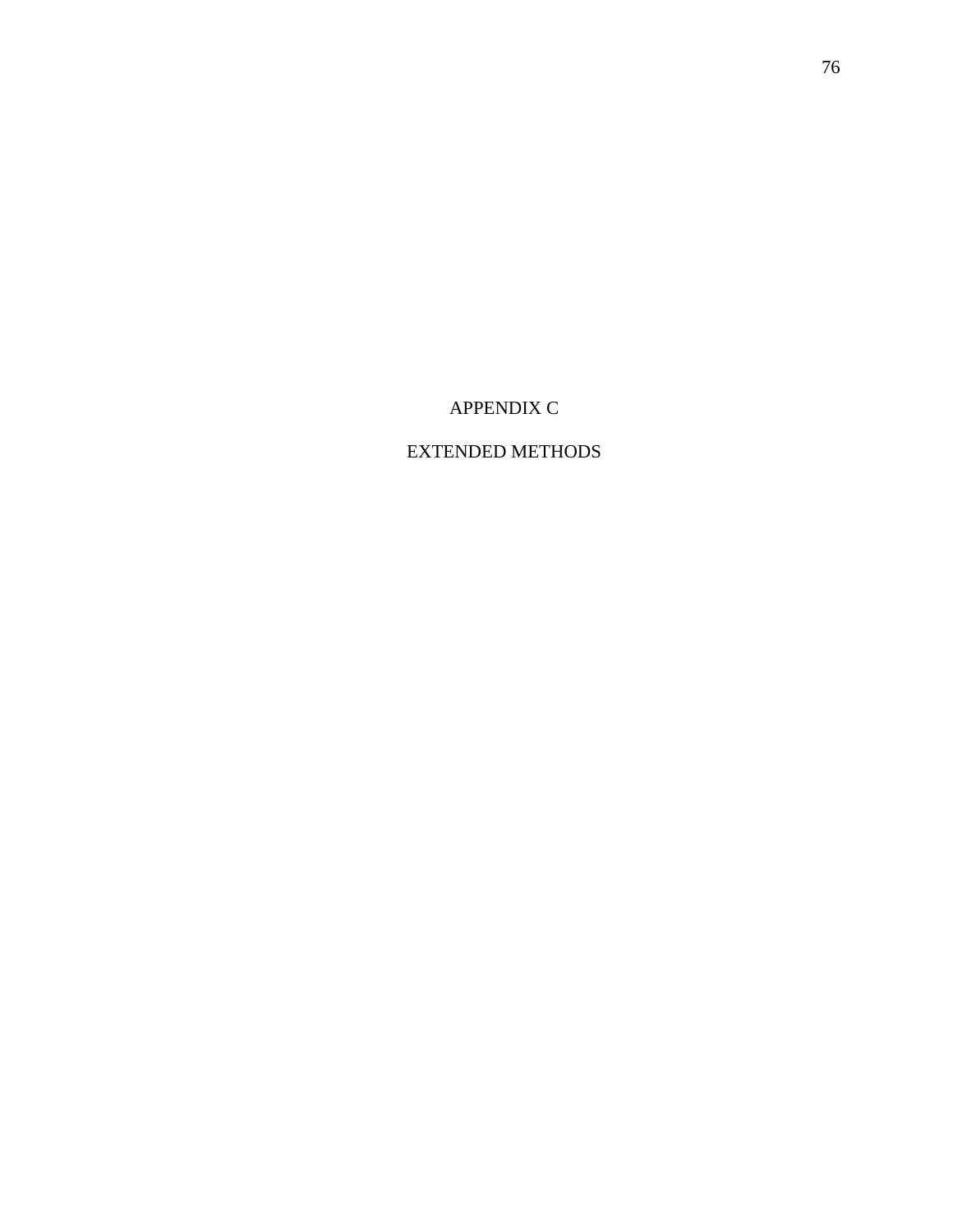#### Methods

The purpose of this study was to examine the relationship between injury and perceived body image, sport commitment, and burnout levels of athletes. This chapter will review the participants, measures, procedures for collecting data, and data analysis. Participants

At Time 1, a total of 285 participants completed measures for this study, with 49 participants reporting being injured at Time 1. Athletes were classified as "injured" if their injury required them to have limited participation for a minimum of 7 days. Approximately 83% of the Time 1 sample reported not being injured. Male (*n* =145) and female  $(n = 140)$  athletes had a mean age of 19.69 years  $(SD = 1.35)$ . The sample was predominately Caucasian (88%) while the remaining participants described themselves as African American (7%), Hispanic (1%), Asian (1%), and Biracial (1%).

 Participants were involved with one of the following teams: women's basketball (3%), men's basketball (5%), women's soccer (10%), women's track and field/cross country (13%), men's track and field/cross country (12%), softball (6%), wrestling (12%), football (17%), women's swimming and diving (10%), tennis (2%), men's golf (6%), and women's golf (4%). The participants ranged in NCAA eligibility status from freshman through seniors (84%), red shirt/medical hardship (9%), and  $5<sup>th</sup>$  year seniors (6%). The majority of the participants identified themselves as a starter (55%), with the remaining participants identifying themselves as nonstarters (29%), or red shirt/medical hardship (14%). Participants were currently participating in the regular season (51%), preseason (27%), post-season/playoffs (3%), and the off-season (19%).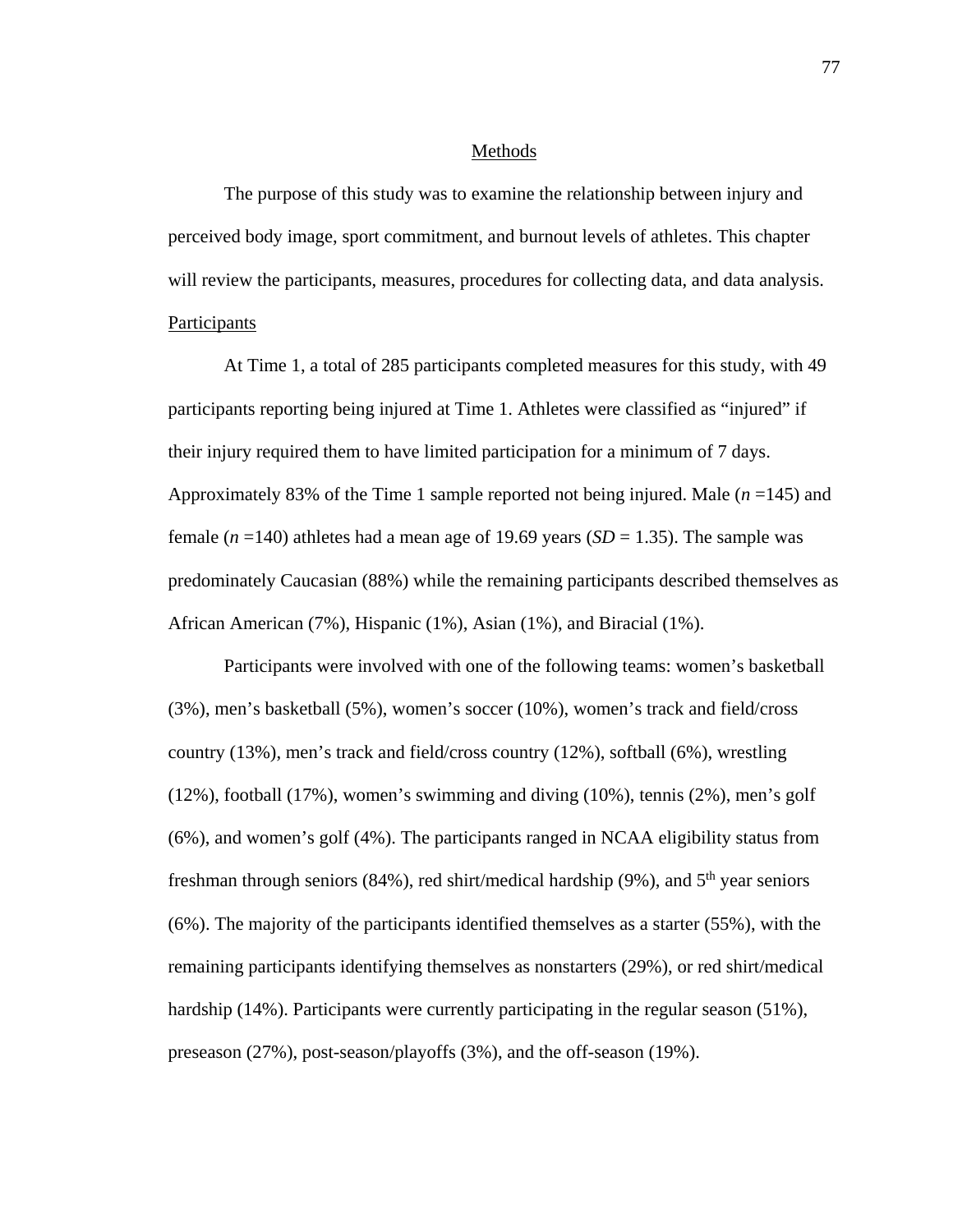Through the course of the study, 10 individuals that participated in Time 1 sustained new injuries that fit the injury criteria to be included for Time 2. The injured participants identified themselves as male  $(n = 8)$  and female  $(n = 2)$  athletes ranging in age from 19 to 22 ( $M = 20.3$ ,  $SD = 1.34$ ). Injured athletes identified themselves as primarily starters (60%) with the remaining identifying themselves as either non-starters (20%) or redshirt/medical hardships (20%). At Time 3, a total of 215 of the original 285 participants completed measures (male,  $n = 99$ ; female,  $n = 116$ ).

## Measures

Questionnaires were approved for use by the IRB. The questionnaires were designed to assess: perceived body image, sport commitment, and burnout levels. Demographic data was also collected including: age, gender, sport, year of eligibility, starter status, time of season, and ethnicity. The questionnaire can be seen in Appendix D.

Body Image. In order to assess an athlete's perceived body image, a set of twelve questions was used. The Social Physique Anxiety Scale (SPAS), developed by Hart et al. (1989), assesses the level of anxiety an individual experiences when others may be evaluating their physique. This scale has been widely tested on a range of participants including: men (e.g., Davis, Brewer, & Weinstein, 1993), women (e.g., Eklund & Crawford, 1994), young (e.g., McAuley & Burman, 1993), and middle aged individuals (e.g., McAuley, Bane, Rudolph, & Lox, 1995). The SPAS has been tested and shown to be reliable and valid (Crawford & Eklund, 1994; Eklund, Mack, & Hart, 1996) with reliability alpha levels ranging from .81 to .90. A 5-point Likert scale was used for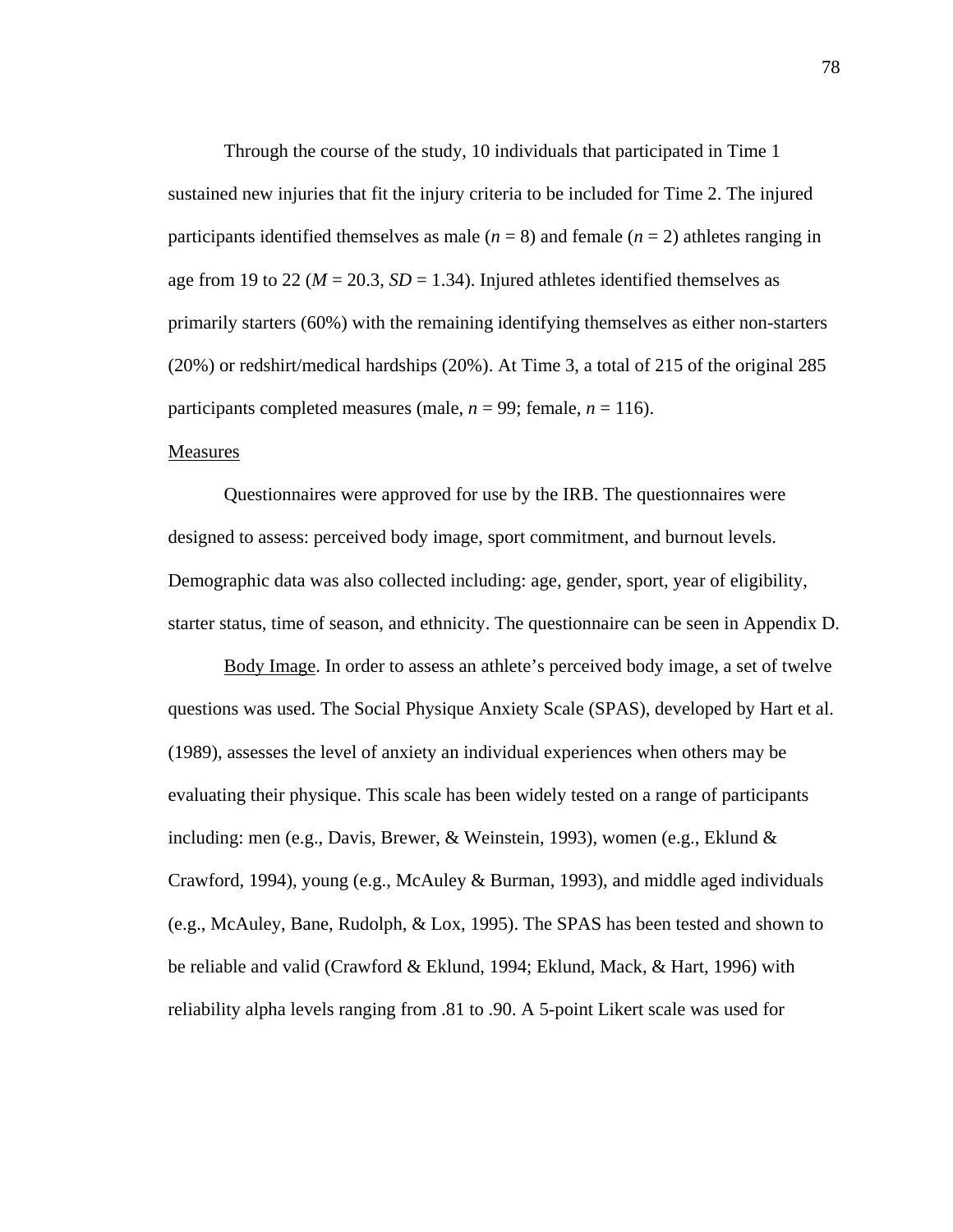responses ranging from 1 "not at all" to 5 "very much so." An example of a body image question is, "I wish I wasn't so uptight about my body."

Sport Commitment. In order to assess the athletes' level of sport commitment, a set of five questions, developed by Scanlan and colleagues was used (Scanlan et al., 1993). These questions have been used in previous studies and have demonstrated adequate reliability and validity (Weiss, 2011; Weiss & Weiss, 2003, 2006, 2007). A 5 point Likert scale was used, with participants' responses ranging from 1 "not at all" to 5 "very much so." An example of a sport commitment question is "How dedicated are you to competing in your sport?"

Burnout. In order to assess the athlete's level of burnout, a set of fifteen questions will be used. The questions, developed by Raedeke and Smith (2001), will measure the athlete's current level of burnout and consists of 3 subscales: emotional/physical exhaustion, reduced sense of accomplishment, and devaluation. The findings of Raedeke and Smith supported construct validity and the reliability of the measure ( $\alpha$  = .86 - .92). A 5-point Likert scale will be used for participants' responses ranging from 1 "almost never" to 5 "almost always." An example of a reduced accomplishment burnout question is "I am not achieving much in sport." An example of an emotional/physical exhaustion burnout question is "I feel overly tired from my sports participation." An example of a devaluation burnout question is "I don't care as much about my sport performance as I used to."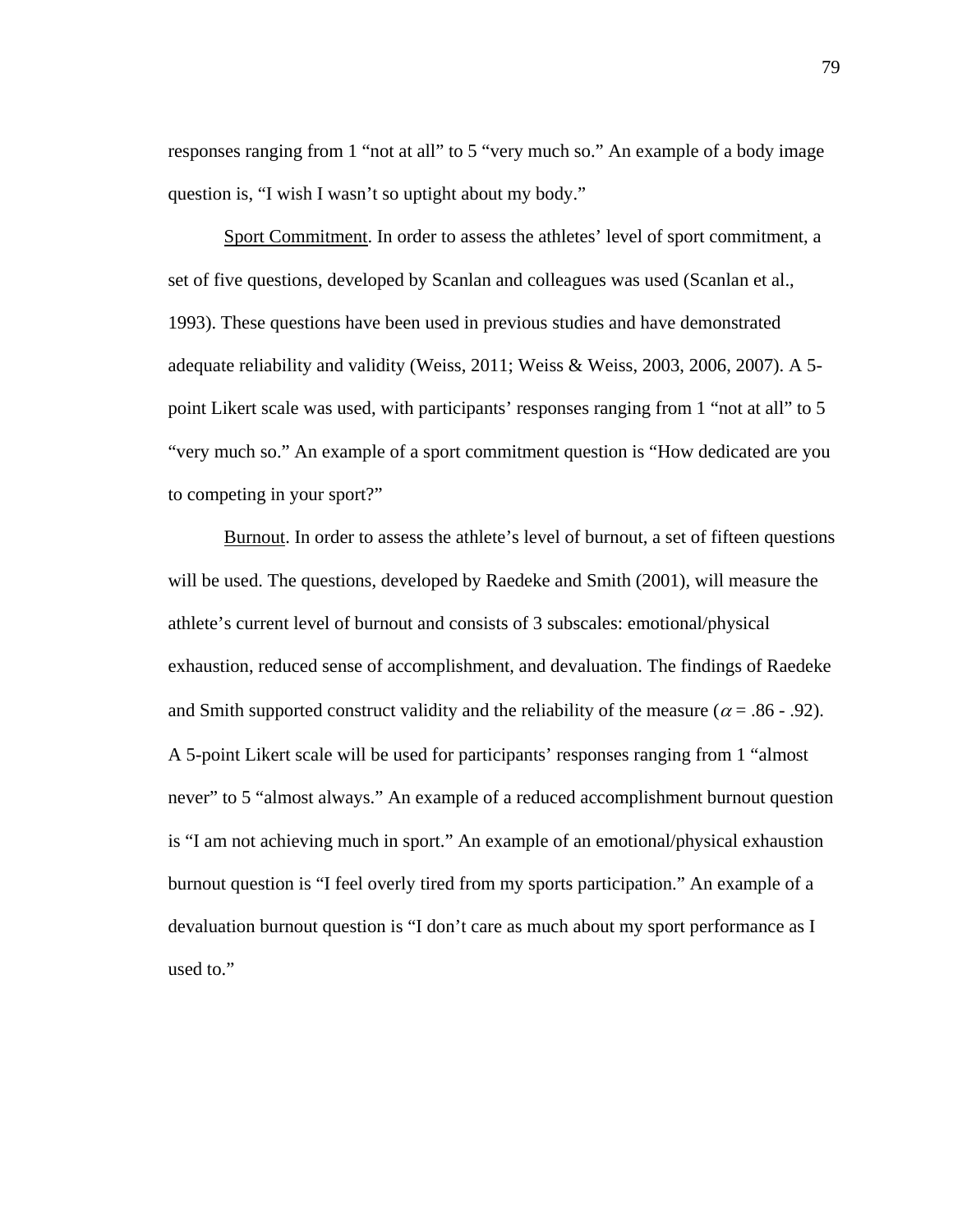Injury. Injury was defined as a physical ailment that occurs during practice, competition, or workouts that limited an athlete's participation for at least 7 days. The total number of injuries each athlete sustained were recorded.

## Procedures

 Following approval from the Human Participants Review Board, the researcher contacted the head coaches of the Division I sport teams at the University of Northern Iowa seeking cooperation with participant recruitment. Head coaches were asked to help facilitate a meeting with the primary researcher. The researcher then attended a meeting or practice with each team to recruit potential participants.

The participants were asked to read and sign the consent form if they choose to participate. If the athlete chose to participate, the primary researcher then distributed the questionnaire. If any questions developed, the researcher was on site to answer any questions and ensure the instructions were clear. The researcher reminded all participants that participation in the study was strictly voluntary and each participant was free to withdraw from participation at any time. The participants were asked to answer each question honestly and return the questionnaire once it was completed.

Participants in the study completed a Time 1 questionnaire to establish baseline levels. During the course of the study, the researcher was in contact with the head certified athletic trainer of each sport regarding injury status of the participating athletes. If an injury occurred to an athlete which caused the athlete to not participate or have limited participation for at least 7 days, the researcher then set up a time to meet with that injured athlete. The injured athlete was asked to complete the Time 2 questionnaire. The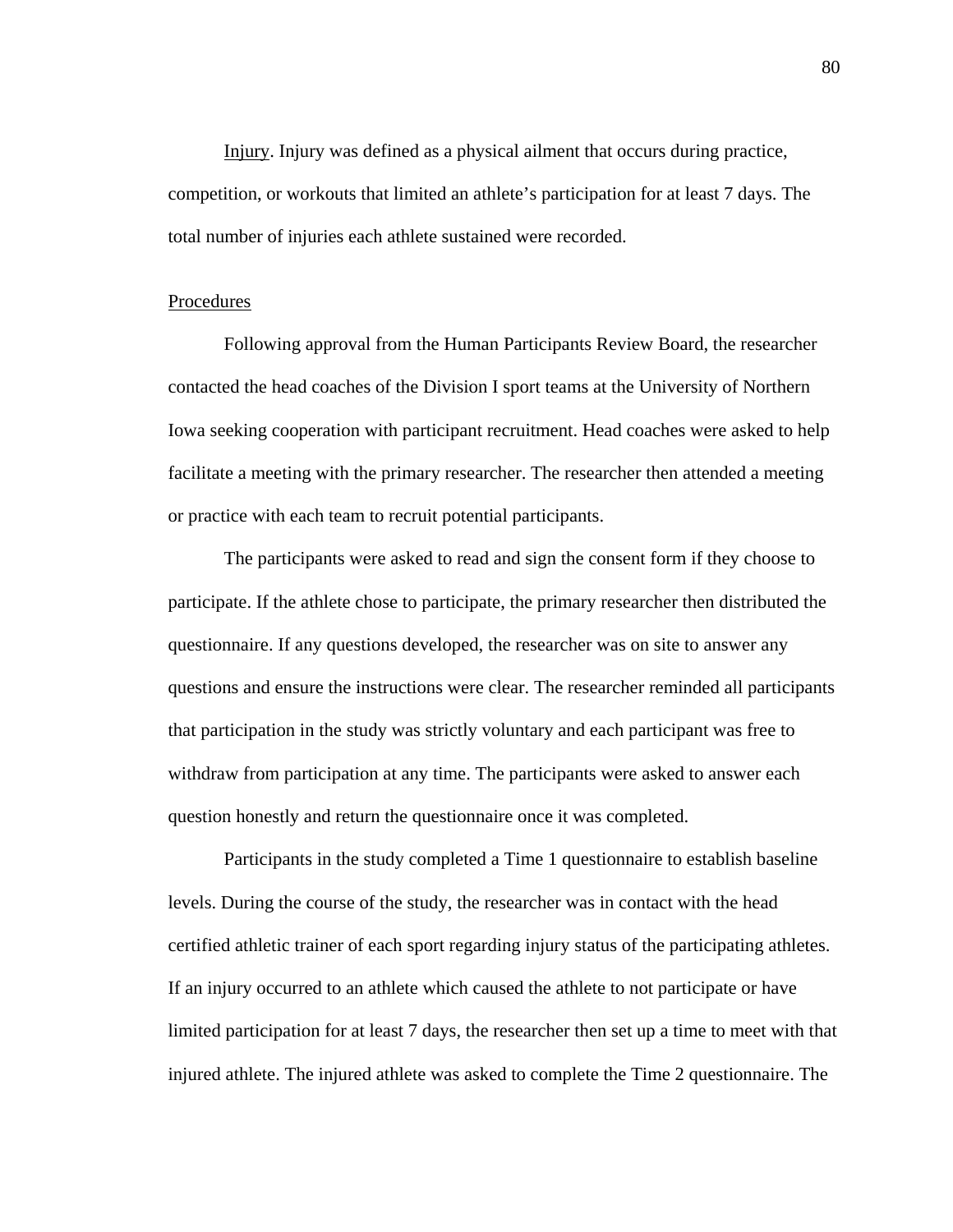Time 2 questionnaire was identical to the Time 1 questionnaire. The Time 2 questionnaire was given to the injured athlete at the projected midpoint of the rehabilitation process. The participant was asked to answer each question truthfully and return the questionnaire.

Lastly, a final data collection occurred with all participants that completed Time 1 data. The primary researcher again arranged a meeting where the participant completed the Time 3 questionnaire. The Time 3 questionnaire was identical to the Time 1 and Time 2 questionnaires. All questionnaires were matched, the names were removed, and each packet was assigned an identification code.

#### Data Analysis

Following data collection, data was entered using the SPSS statistics program. Preliminary analysis included: descriptives, frequencies, and reliabilities for all scales. First, in order to determine if a difference existed between injured and non-injured athletes on perceived body image and sport commitment at Time 1, separate analyses of variance (ANOVAs) were conducted. In order to determine if a difference existed between injured and non-injured athletes on burnout at Time 1, a multivariate analysis of variance (MANOVA) was used.

Second, in order to determine if perceived body image, sport commitment, and burnout were dynamic and changed over time, a paired samples *t*-test was used. The data was split based on the participants' injury status at Time 1 – injured and non-injured. Then, separate *t*-tests were conducted to determine if perceived body image, sport commitment, and burnout changed from Time 1 to Time 3 for each group.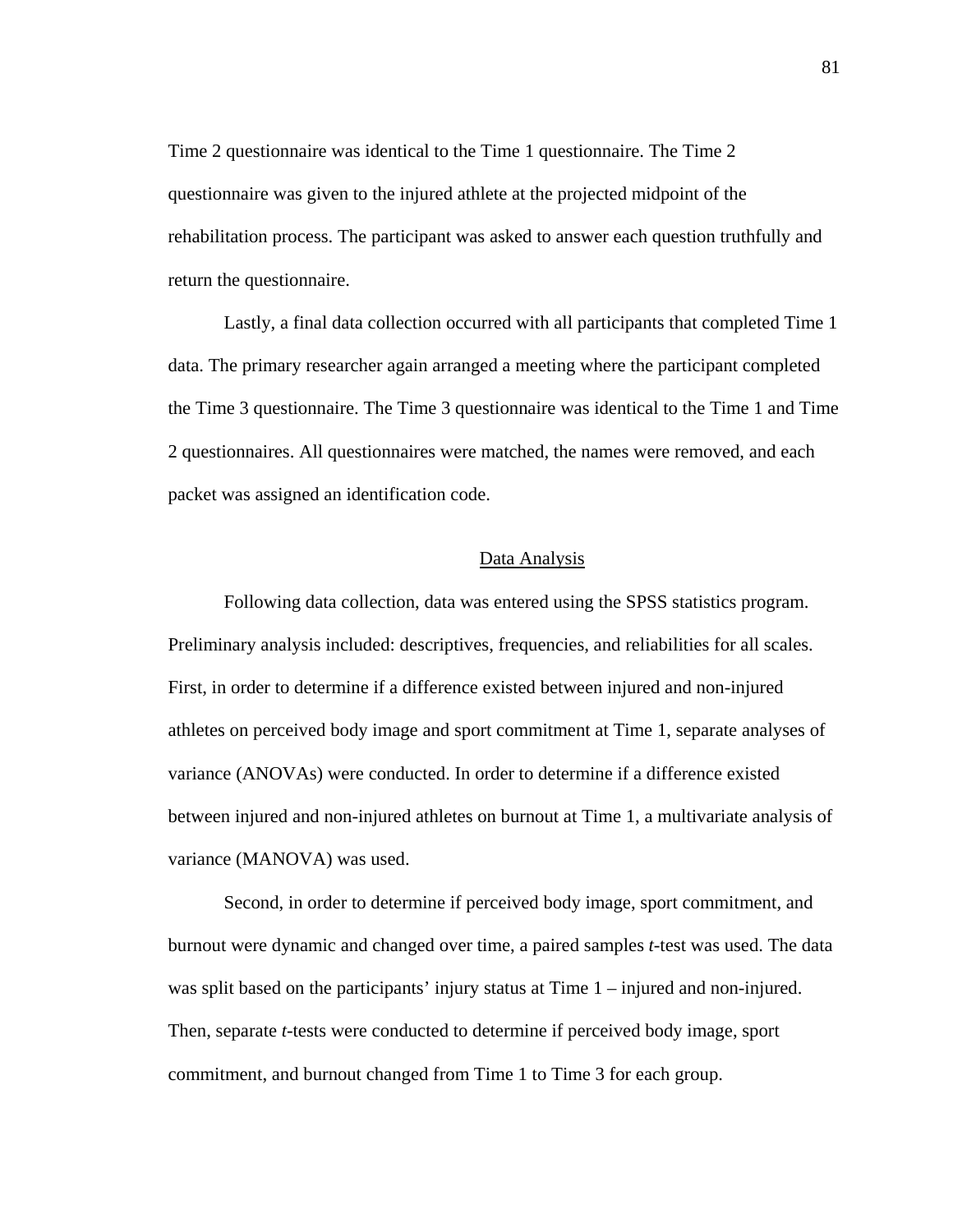Third, for the 10 individuals that sustained an injury during the course of the study, two paired sample *t*-tests were conducted: Time 1 to Time 2, then Time 2 to Time 3. This would allow for analyses of changes in perceived body image from healthy to injured to healthy status. All analyses used  $p < .05$  to determine significance.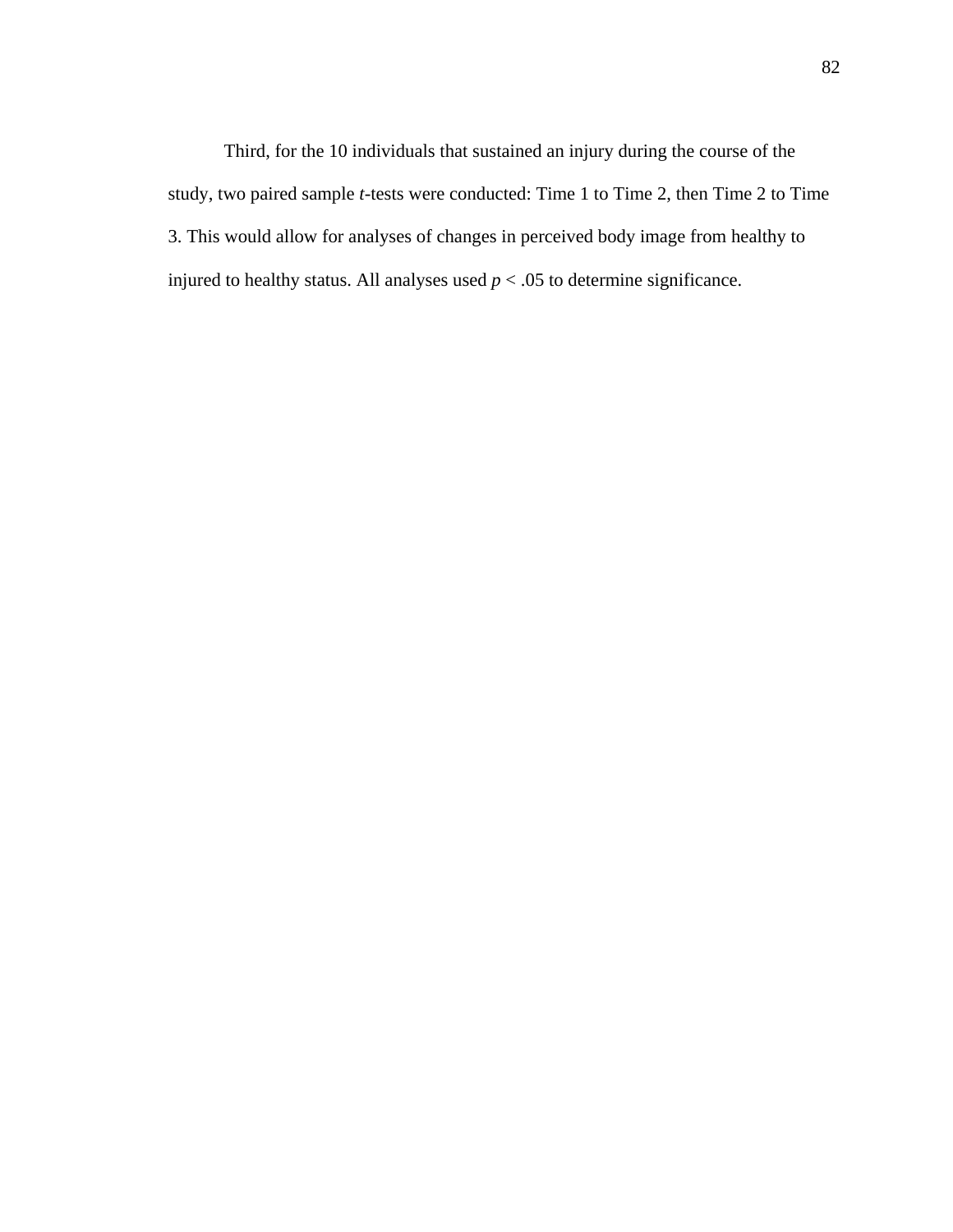APPENDIX D

# PARTICIPANT MATERIALS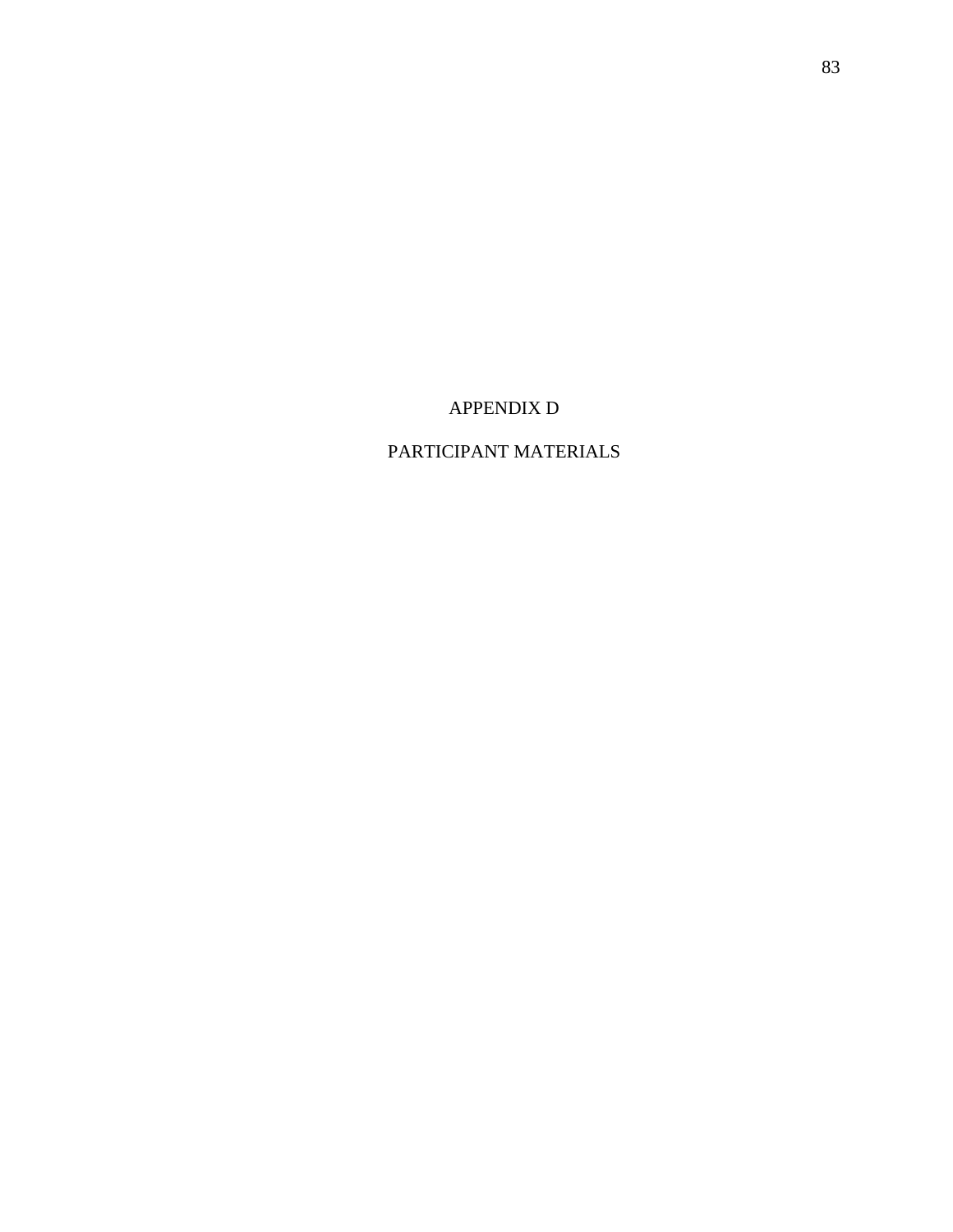#### Informed Consent

# UNIVERSITY OF NORTHERN IOWA HUMAN PARTICIPANTS REVIEW INFORMED CONSENT

Project Title: Body Image, Sport Commitment, and Burnout Levels in Injured Athletes

Name of Investigator(s): Erik C. Chaouch & Dr. Windee M. Weiss

Invitation to Participate: You are invited to participate in a research project conducted through the University of Northern Iowa. The University requires that you give your signed agreement to participate in this project. The following information is provided to help you made an informed decision about whether or not to participate

Nature and Purpose: The purpose of this study is to examine the relationship between body image, sport commitment, and burnout levels and their relationship to injury.

Explanation of Procedures: You will be asked to complete a baseline questionnaire measuring current body image, sport commitment levels. Then, as an injury occurs over the course of the year you will be asked to complete another questionnaire. At the conclusion of the study, the data will be kept on file and locked for five years after which the collected information will be discarded.

Discomfort and Risks: There are no foreseeable risks to participation.

Benefits: Participants may not receive any direct benefits from participating in the study.

Confidentiality: Information obtained during this study that could identify you will be kept confidential. The summarized findings with no identifying information may be published in an academic journal or presented at a scholarly conference.

Right to Refuse or Withdraw: Your participation is completely voluntary. You are free to withdraw from participation at any time or to choose not to participate at all, and by doing so you will not be penalized.

Questions: If you have questions about the study or desire information in the future regarding your participation you can contact Erik Chaouch at 763-218-4628 or the project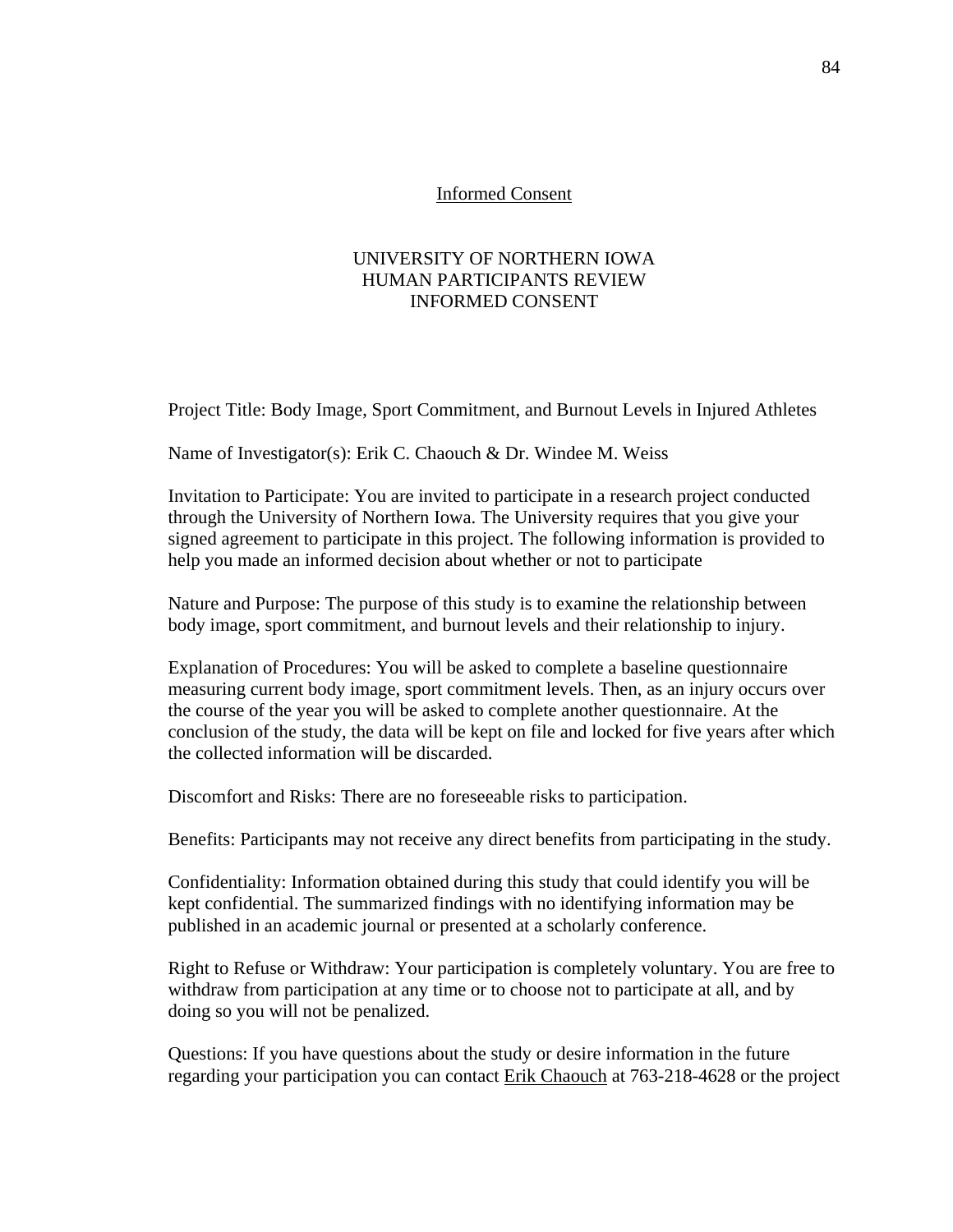investigator's faculty advisor Dr. Windee Weiss at the Department of Athletic Training, University of Northern Iowa 319-273-2011. You can also contact the office of the IRB Administrator, University of Northern Iowa, at 319-273-6148, for answers to questions about rights of research participants and the participant review process.

I am fully aware of the nature and extent of my participation in this project as stated above and the possible risks arising from it. I hereby agree to participate in this project. I acknowledge that I have received a copy of this consent statement. I am 18 years of age or older.

| (Signature of participant)        | (Date) |  |
|-----------------------------------|--------|--|
|                                   |        |  |
| (Printed name of participant)     |        |  |
| (Signature of investigator)       | (Date) |  |
| (Signature of instructor/advisor) | (Date) |  |

[NOTE THAT ONE COPY OF THE ENTIRE CONSENT DOCUMENT (NOT JUST THE AGREEMENT STATEMENT) MUST BE RETURNED TO THE PI AND ANOTHER PROVIDED TO THE PARTICIPANT. SIGNED CONSENT FORMS MUST BE MAINTAINED FOR INSPECTION FOR AT LEAST 3 YEARS]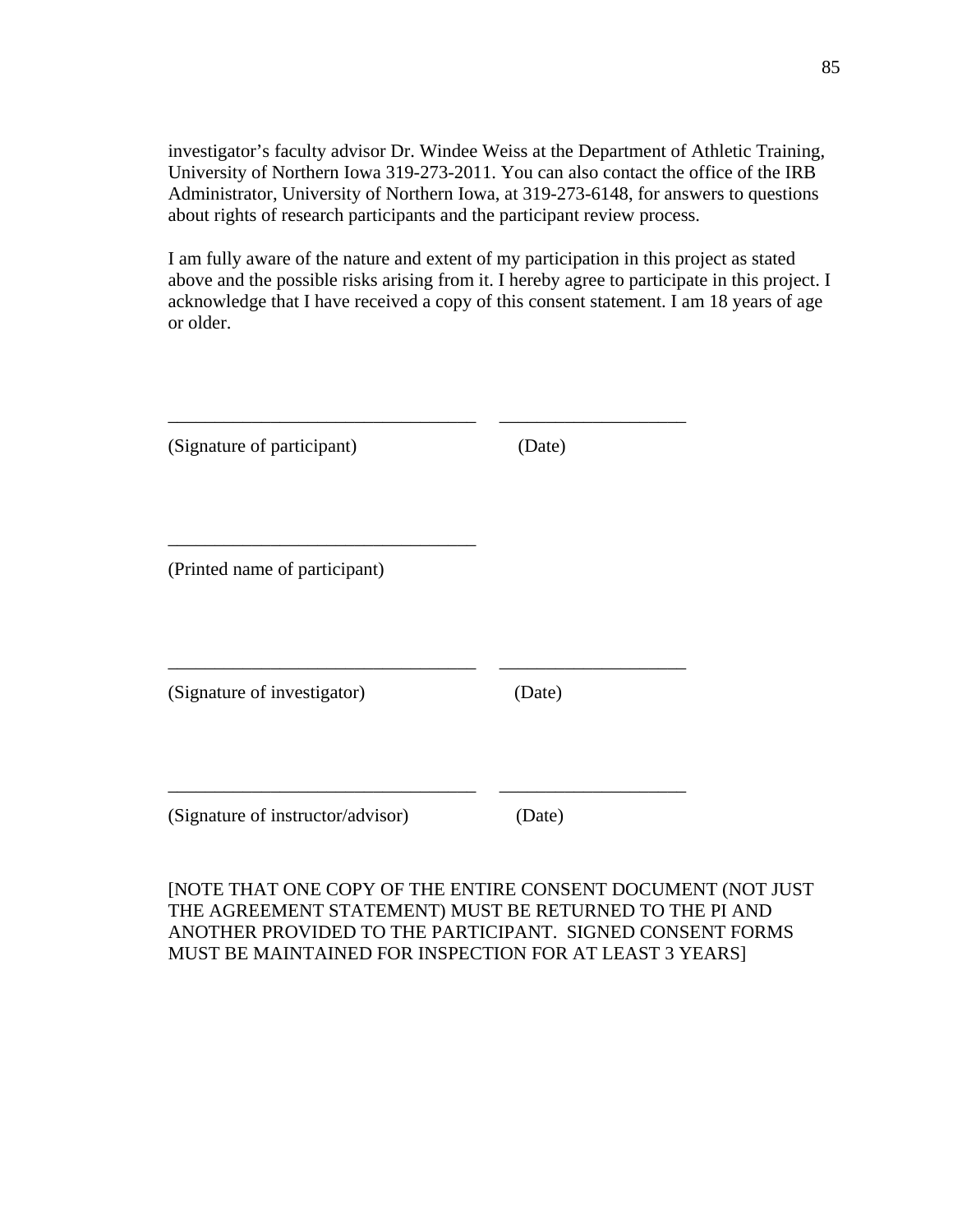# **Questionnaire**

| Circle the answer that best describes how you<br>ut competing in your sport                                                            |                         |              |                 |                     |                         |
|----------------------------------------------------------------------------------------------------------------------------------------|-------------------------|--------------|-----------------|---------------------|-------------------------|
| 1. Do you want to keep competing in your<br>sport?                                                                                     | Not at all              | A little     | Sort of         | Pretty<br>much so   | Very<br>much so         |
| 2. How hard would it be for you to quit your<br>competitive sport participation?                                                       | Not at all              | A little     | Sort of         | Pretty<br>much so   | Very<br>much so         |
| 3. How determined are you to keep competing<br>in your sport?                                                                          | Not at all              | A little     | Sort of         | Pretty<br>much so   | Very<br>much so         |
| 4. How dedicated are you to competing in<br>your sport?                                                                                | Not at all<br>dedicated | A little     | Sort of         | Pretty<br>dedicated | Very<br>dedicate<br>d   |
| 5. What would you be willing to do to keep<br>competing in competitive sport?                                                          | Nothing<br>at all       | A little bit | A few<br>things | Some<br>things      | A lot of<br>things      |
| Circle the best answer that describes your<br>feelings about your body                                                                 |                         |              |                 |                     |                         |
| 6. I am comfortable with the appearance of<br>my body                                                                                  | Not at all              | A little     | Sort of         | Pretty<br>much so   | Very<br>much so         |
| 7. I would never worry about wearing clothes<br>that might make me look too thin or<br>overweight                                      | Not at all              | A little     | Sort of         | Pretty<br>much so   | Very<br>much so         |
| 8. I wish I wasn't so uptight about my body                                                                                            | Not at all              | A little     | Sort of         | Pretty<br>much so   | Very<br>much so         |
| 9. There are times when I am bothered by<br>thoughts that other people are evaluating my<br>weight or muscular development negatively. | Not at all              | A little     | Sort of         | Pretty              | Very<br>much so much so |
| 10. When I look in the mirror I feel good<br>about my body                                                                             | Not at all              | A little     | Sort of         | Pretty<br>much so   | Very<br>much so         |
| 11. Unattractive features of my body make me<br>nervous in certain social settings                                                     | Not at all              | A little     | Sort of         | Pretty<br>much so   | Very<br>much so         |
| 12. In the presence of others, I feel<br>apprehensive about my body                                                                    | Not at all              | A little     | Sort of         | Pretty<br>much so   | Very<br>much so         |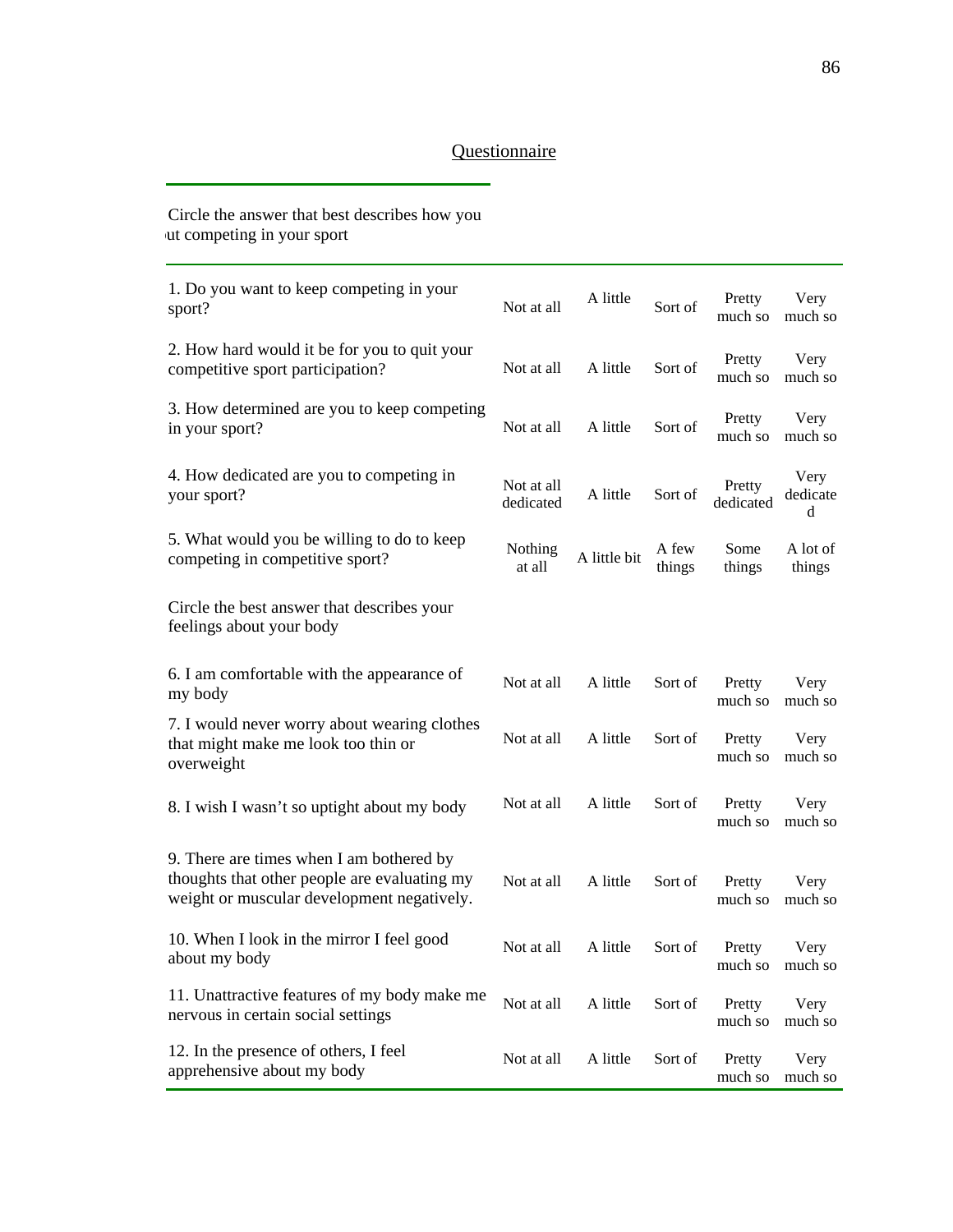| 13. I am comfortable with how fit my body<br>appears to others                                | Not at all      | A little | Sort of                            | Pretty<br>much so | Very<br>much so  |
|-----------------------------------------------------------------------------------------------|-----------------|----------|------------------------------------|-------------------|------------------|
| 14. It would make me uncomfortable to know<br>others were evaluating my body                  | Not at all      | A little | Sort of                            | Pretty<br>much so | Very<br>much so  |
| 15. When it comes to displaying my body to<br>others, I am a shy person                       | Not at all      | A little | Sort of                            | Pretty<br>much so | Very<br>much so  |
| 16. I usually feel relaxed when it is obvious<br>that others are looking at my body           | Not at all      | A little | Sort of                            | Pretty<br>much so | Very<br>much so  |
| 17. When in a bathing suit, I often feel<br>nervous about the shape of my body.               | Not at all      | A little | Sort of                            | Pretty<br>much so | Very<br>much so  |
| Circle the answer that best describes how you<br>feel                                         |                 |          |                                    |                   |                  |
| 18. I'm accomplishing many worthwhile<br>things in sport                                      | Almost<br>never | Rarely   | Sometimes Frequently Almost        |                   | always           |
| 19. I feel so tired from my training that I have<br>trouble finding energy to do other things | Almost<br>never | Rarely   | Sometimes Frequently Almost        |                   | always           |
| 20. The effort I spend in sport would be better<br>spent doing other things                   | Almost<br>never | Rarely   | Sometimes Frequently Almost        |                   | always           |
| 21. I feel overly tired from my sport<br>participation                                        | Almost<br>never | Rarely   | Sometimes Frequently Almost        |                   | always           |
| 22. I am not achieving much in sport                                                          | Almost<br>never | Rarely   | Sometimes Frequently Almost        |                   | always           |
| 23. I don't care as much about my sport<br>performance as I used to                           | Almost<br>never | Rarely   | Sometimes Frequently Almost        |                   | always           |
| 24. I am not performing up to my ability in<br>sport                                          | Almost<br>never |          | Rarely Sometimes Frequently Almost |                   | always           |
| 25. I feel "wiped out" from sport                                                             | Almost<br>never | Rarely   | Sometimes Frequently Almost        |                   | always           |
| 26. I'm not into sport like I used to be                                                      | Almost<br>never | Rarely   | Sometimes Frequently               |                   | Almost<br>always |
| 27. I feel physically worn out from sport                                                     | Almost<br>never | Rarely   | Sometimes Frequently               |                   | Almost<br>always |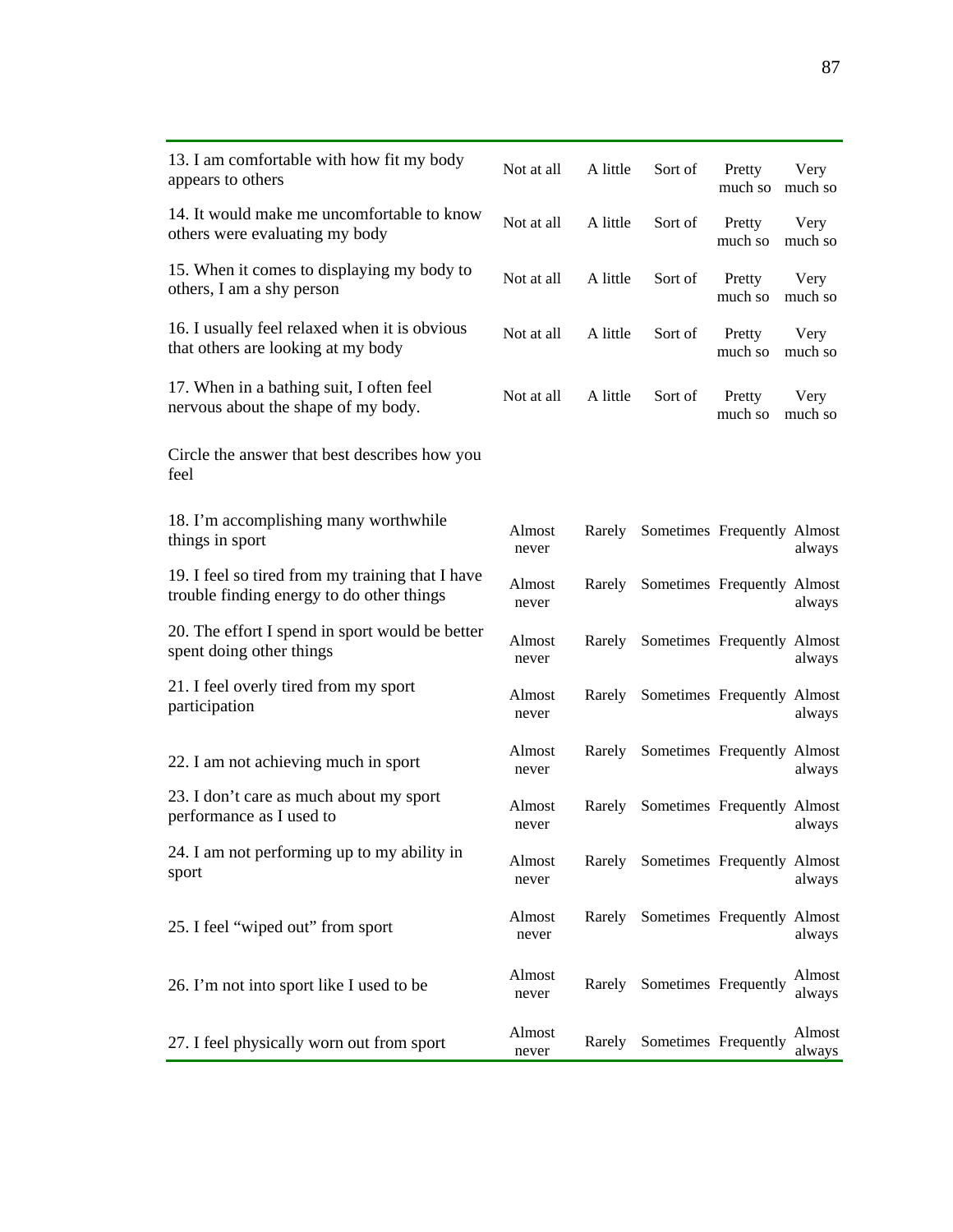| 28. I feel less concerned about being<br>successful in sport than I used to   |                                                               | Almost<br>never |                      | Rarely Sometimes Frequently |            | Almost<br>always |  |
|-------------------------------------------------------------------------------|---------------------------------------------------------------|-----------------|----------------------|-----------------------------|------------|------------------|--|
| demands of sport                                                              | 29. I am exhausted by the mental and physical                 |                 |                      | Rarely Sometimes Frequently |            | Almost<br>always |  |
| 30. It seems that no matter what I do, I don't<br>perform as well as I should |                                                               | Almost<br>never | Rarely               | Sometimes Frequently        |            | Almost<br>always |  |
| 31. I feel successful at sport                                                |                                                               | Almost<br>never | Rarely               | Sometimes Frequently        |            | Almost<br>always |  |
|                                                                               | Almost<br>32. I have negative feelings toward sport.<br>never |                 | Rarely               | Sometimes Frequently        |            | Almost<br>always |  |
| <b>Please Answer These Demographic Questions</b>                              |                                                               |                 |                      |                             |            |                  |  |
| 33. What is your age?                                                         |                                                               |                 |                      |                             |            |                  |  |
| 34. What is your sex? Male                                                    | Female                                                        |                 |                      |                             |            |                  |  |
| 35. What is you ethnicity?                                                    |                                                               |                 |                      |                             |            |                  |  |
| Caucasian/White African American/Black Latin/Hispanic Asian Other___          |                                                               |                 |                      |                             |            |                  |  |
| 35. What is your current sport?                                               |                                                               |                 |                      |                             |            |                  |  |
| Football<br>Soccer                                                            |                                                               | Volleyball      |                      | Swimming/Diving             |            | Golf             |  |
| M-Basketball                                                                  | W-Basketball                                                  | M-Track         |                      | W-Track                     | Tennis     |                  |  |
| 36. Are you currently injured?<br>Yes<br>N <sub>0</sub>                       |                                                               |                 |                      |                             |            |                  |  |
| 37. What is your current level of participation?                              |                                                               |                 |                      |                             |            |                  |  |
| 100% Full participation<br><b>Limited Participation</b><br>Not Participating  |                                                               |                 |                      |                             |            |                  |  |
| 38. Are you currently in a rehab program for an injury?                       |                                                               |                 |                      |                             |            |                  |  |
| Yes<br>N <sub>0</sub>                                                         |                                                               |                 |                      |                             |            |                  |  |
| 39. What part of the season are you in?                                       |                                                               |                 |                      |                             |            |                  |  |
| Preseason                                                                     | Regular Season                                                |                 | Post-season/Playoffs |                             | Off-season |                  |  |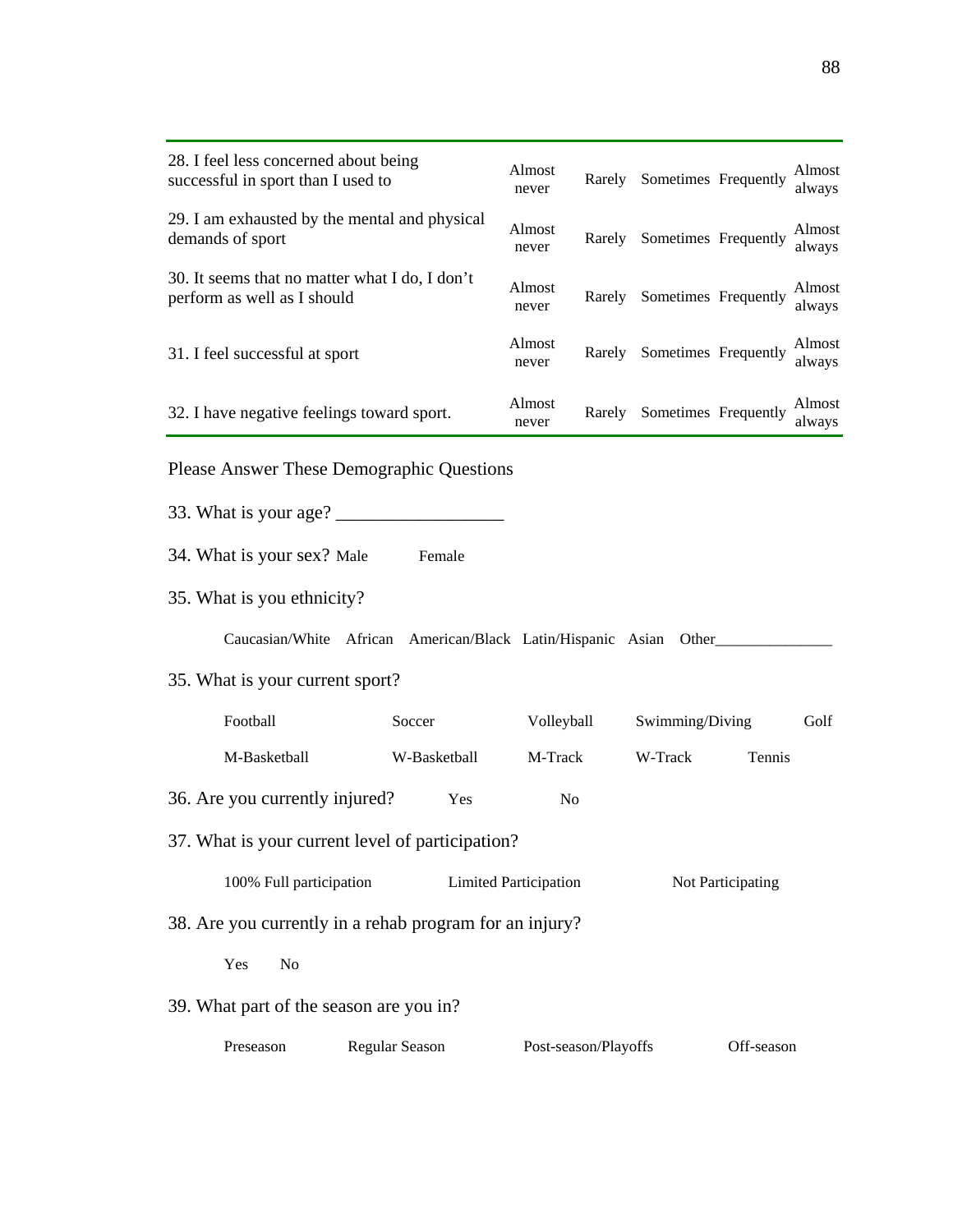40. What is your playing status?

| <b>Starter</b>                        |           | Non-starter |        | Red-shirt/Medical Hardship |
|---------------------------------------|-----------|-------------|--------|----------------------------|
| 41. What year of eligibility are you? |           |             |        |                            |
| Freshman                              | Sophomore | Junior      | Senior | Redshirt                   |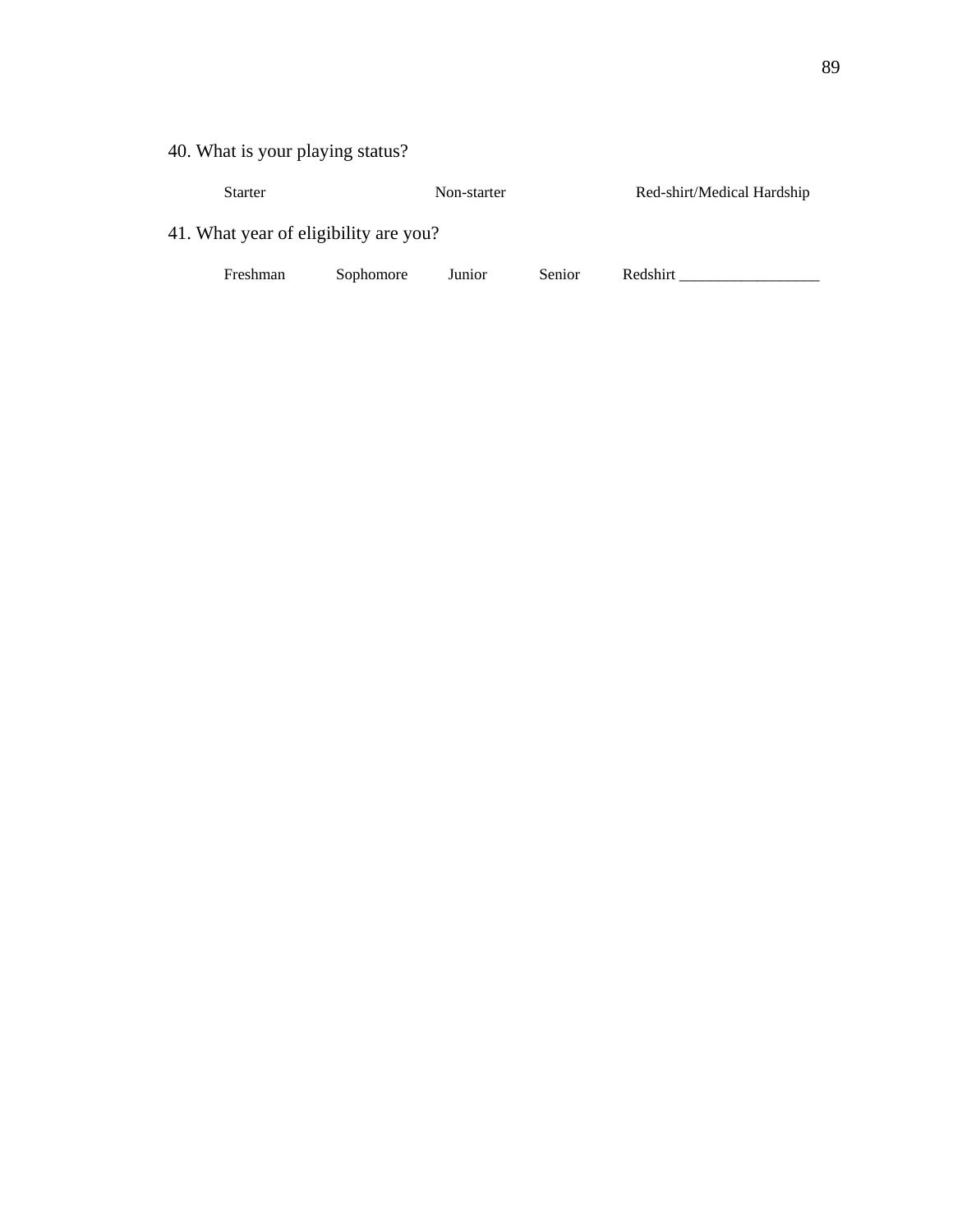#### REFERENCES

- Andersen, M. B., & Williams, J. M. (1988). A model of stress and athletic injury: Prediction and prevention. *Journal of Sport and Exercise Psychology,10(3)*, 294- 306.
- Beals, K. A., & Manore, M. M. (1994). The prevalence and consequences of subclinical eating disorders in female athletes. *International Journal of Sport Nutrition, 4*, 175-195.
- Carpenter, P. J., & Coleman, R. (1998). A longitudinal study of elite youth cricketers' commitment. *International Journal of Sport Psychology, 29*, 195-210.
- Carpenter, P. J., & Scanlan, T. K. (1998). Changes over time in the determinants of sport commitment. *Pediatric Exercise Science, 10,* 356-365.
- Casper, J. M., & Andrew D. (2008). Sport differences among tennis players on the basis of participation outlet and skill level. *Journal of Sport Behavior, 31*, 201-219.
- Crawford, S., & Ecklund, R. C. (1994). Social physique anxiety, reasons for exercise, and attitudes toward exercise setting. *Journal of Sport & Exercise Psychology, 16*, 70- 82.
- Cremades, J. G., & Wiggins, M. S. (2008). Direction and intensity of trait anxiety as predictors of burnout among college athletes. *Athletic Insight- the Online Journal of Sport Psychology, 10(2),*  http://www.athleticinsight.com/Vol10Iss2/TraitAnxiety.htm
- Cremades, J. G., Wated, G., & Wiggins, M. S. (2011). Multiplicative measurements of a trait anxiety scale as predictors of burnout. *Measurement in Physical Education and Exercise Science, 15,* 220-233.
- Cresswell, S. L. (2008). Possible early signs of athlete burnout: A prospective study. *Journal of Science and Medicine in Sport, 12*, 393-398.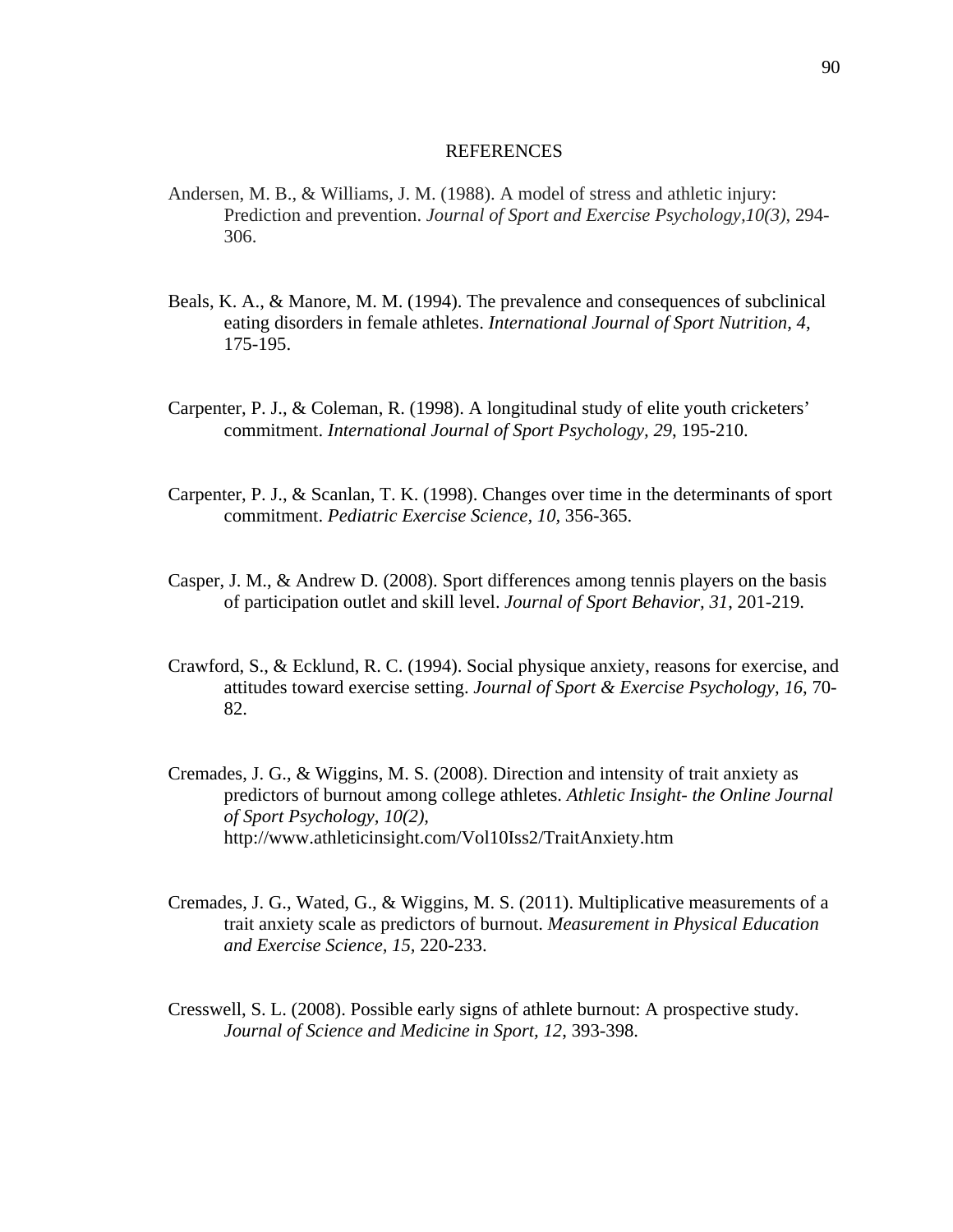- Cresswell, S. L., & Ecklund, R. C. (2003). The nature of athlete burnout. The Abstracts o the 38th Conference of the Australian Psychological Society, 3, 173-174.
- Cresswell, S. L., & Ecklund, R. C. (2004). The athlete burnout syndrome: Possible early signs. *Journal of Sports Medicine, 7*, 481-487.
- Cresswell, S. L., & Ecklund, R. C. (2006a). Changes in athlete burnout over a thirtyweek "rugby year." *Journal of Science and Medicine in Sport, 9,* 125-134.
- Cresswell, S. L., & Ecklund, R. C. (2006b). The nature of player burnout in rugby: Key characteristics and attributions. *Journal of Applied Sport Psychology, 18*, 219- 239.
- Davis, C. (1992). Body image, dieting behaviors, and personality factors: A study of high performance female athletes. *International Journal of Sports Psychology, 23*, 179- 192.
- Davis, C., Brewer, H., & Weinstein, M. (1993). A study of appearance anxiety in young men. *Social Behavior and Personality, 21*, 63-74.
- DeBruin, A.P. (2010). *Thin is going to win? Disordered eating in sport*. (Doctoral thesis, VU University, Amsterdam, The Netherlands). Retrieved from http://www.researchgate.net/publication/225151993\_Weight-Related\_Sport\_Motives\_and\_Girls\_Body\_Image\_Weight\_Control\_Behaviors\_an d\_Self-Esteem/file/9fcfd510a578e93869.pdf
- DeBruin, A. P., Oudejans, R. R., & Bakker, F. C. (2007). Dieting and body image in aesthetic sports: A companion of Dutch female gymnasts and non-aesthetic sport participants. *Psychology of Sport and Exercise, 8*, 507-520.
- DeBruin, A. P., Oudejans, R. R., Bakker, F. C., & Woertman, L. (2011). Contextual body image and athletes' disordered eating: The contribution of athletic body image to disordered eating in high performance women athletes. *European Eating Disorders Review, 19,* 201-215.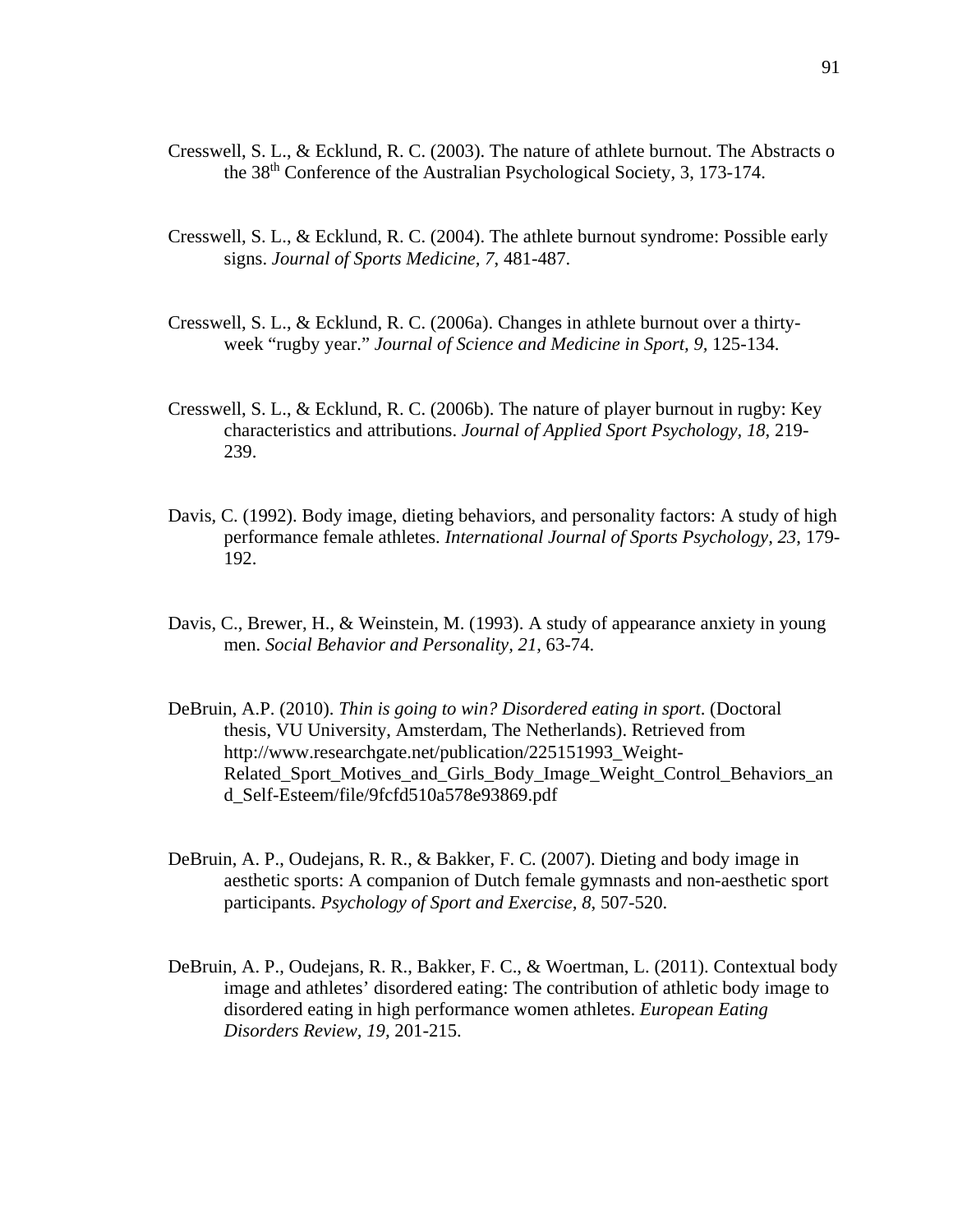- Ecklund, R. C., & Crawford, S. (1994). Active women, social physique anxiety, and exercise. *Journal of Sport and Exercise Psychology, 16*, 431-448.
- Ecklund, R. C., Mack, D., & Hart, E. (1996). Factorial validity of the social physique anxiety scale for females. *Journal of Sport and Exercise Psychology, 18*, 281-295.
- Follo, G. (2007). The social and sporting body: Women in rugby and martial arts perceiving their body. *Abstracts of the 3rd Annual 2007 The Drake Conference*, Cleveland State University, (Cleveland, OH).
- Gay, J. L., Monsma, E. V., & Torres-McGehee, T. (2011). Development and contextual risks of social physique anxiety among female athletes. *Research Quarterly for Exercise and Sport, 82*, 168-177.
- Gould, D., & Dieffenbach, K. (2002). Overtraining, under recovery, and burnout in sport. In M. Kellmann (Ed.), *Enhancing recovery: Preventing underperformance in athletes* (pp. 25-35). Champaign, IL: Human Kinetics.
- Gould, D., Udry, E., Tuffey, S., & Loehr, J. (1996). Burnout in competitive junior tennis players: I. A quantitative psychological assessment. *The Sport Psychologist, 10*, 322-340.
- Greenleaf, C. (2002). Athletic body image: Exploratory interviews with former female competitive athletes. *Women in Sport and Physical Activity Journal, 11*, 63-88.
- Grobbelaar, H. W., Malan, D., Steyn, B. & Ellis, S. M. (2010). Factors affecting the recovery-stress, burnout and mood state scores of elite student rugby players. *South African Journal for Research in Sport, Physical Education and Recreation, 32*, 41-54.
- Grylls, E., & Spittle, M. (2008). Injury and burnout in Australian athletes. *Perceptual and Motor Skills, 107*, 873-880.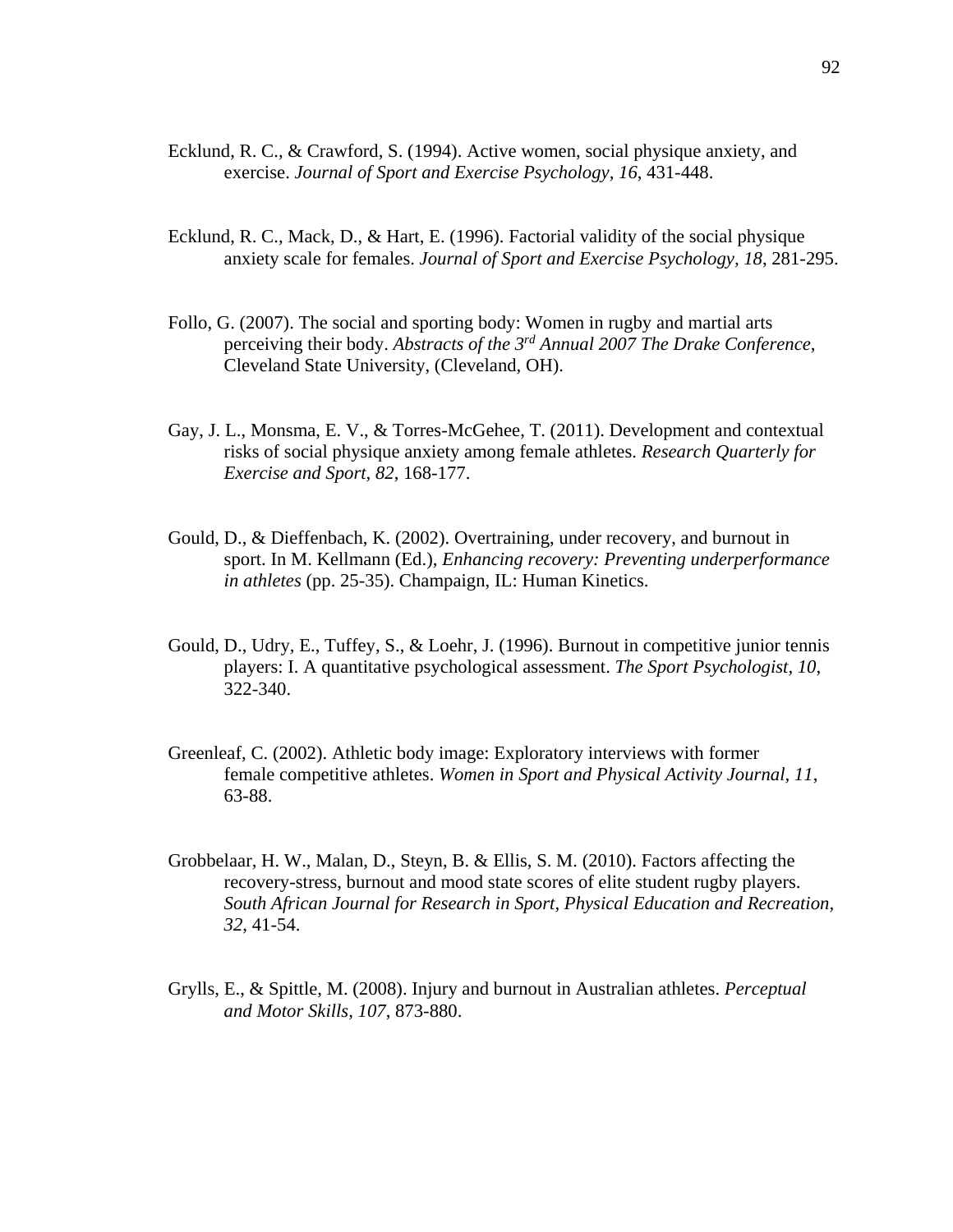- Gustafsson, H., Kentta, G., Hassmen, P., & Johansson, M. (2007). Prevalence of burnout in competitive adolescent athletes. *The Sport Psychologist, 21*, 21-37.
- Hart, E., Leary, M. R., & Rejeski, W. J. (1989). The measurement of social physique anxiety. *Journal of Sport & Exercise Psychology, 11*, 94-104.
- Hewitt, P. L., Flett, G. L., & Ediger, E. (1995). Perfectionism traits and perfectionistic self-presentation in eating disorder attitude characteristics, and symptoms. *International Journal of Eating Disorders, 18*, 317-326.
- Hurst, R., Hale, B., Smith, D., & Collins, D. (2000). Exercise dependence, social physique anxiety, and social support in experienced and inexperienced bodybuilders and weightlifters*. British Journal of Sports Medicine, 34*, 431-435.
- Jacobi, C., Hayward, C., DeZwaan, M., Kraemer, H. C., & Agras, W. S. (2004). Coming to terms with risk factors for eating disorders: Application of risk terminology and suggestions for a general taxonomy. *Psychological Bulletin, 130 (1),* 19-65.
- Johnson, C., Powers, P. S., & Dick, R. (1999). Athletes and eating disorders: The National Collegiate Athletic Association study. *International Journal of Eating Disorders, 26*, 179-188.
- Johnston, L. H., & Carroll, D. (2000). The psychological impact of injury: Effects of prior sport and exercise involvement. *British Journal of Sport Medicine, 34*, 436- 439.
- Krane, V., Waldron, J. J., Michalenok, J., & Stiles-Shipley, J. (2001). Body image concerns in female exercisers and athletes: A feminine culture studies perspective. *Women in Sport and Physical Activity Journal, 10*, 17-54.
- Lemyre, P. N., Treasure, D. C., & Roberts, G. C. (2006). Influence of variability in motivation and affect on elite athlete burnout. *Journal of Sport and Exercise Psychology, 28*, 32-48.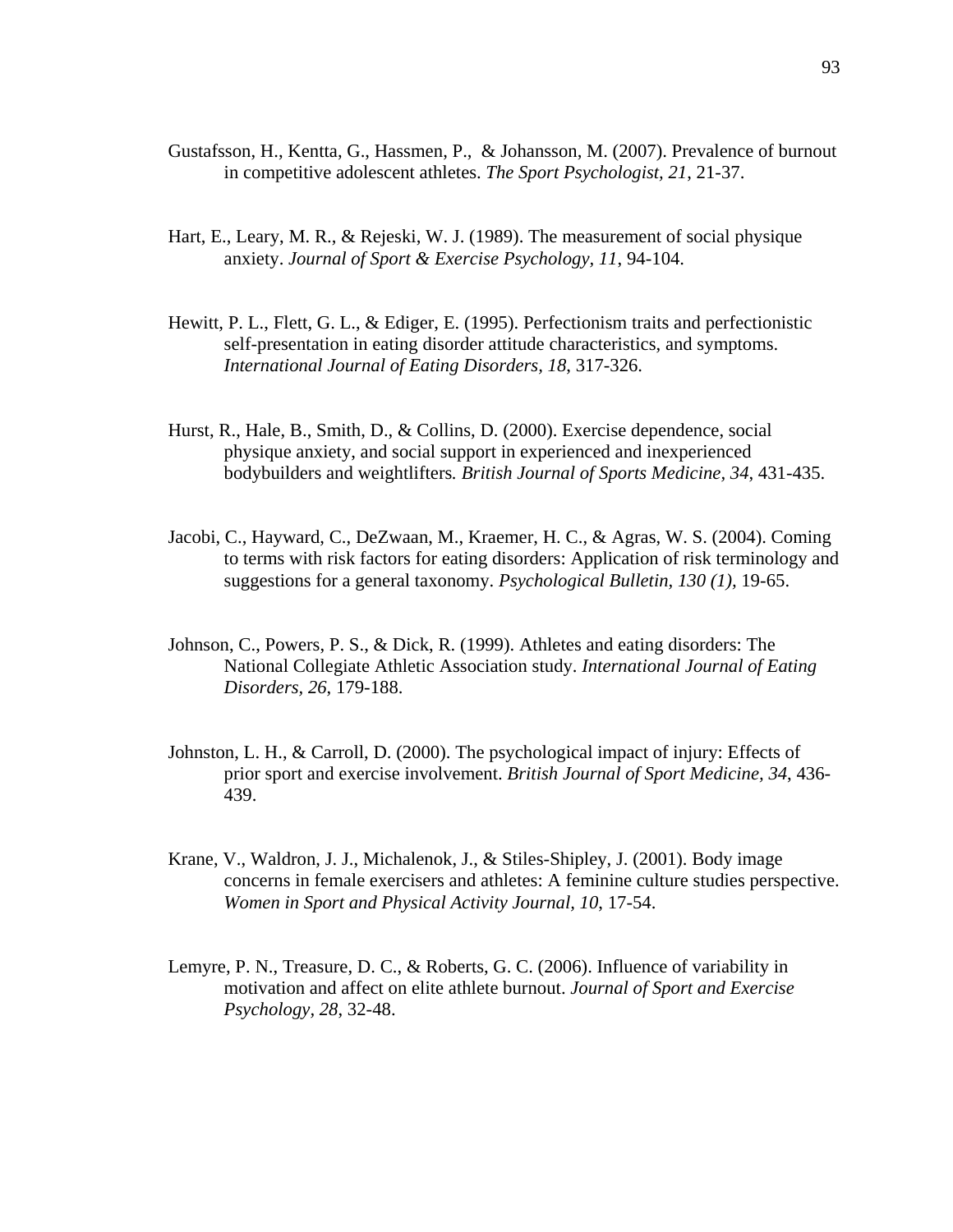- Loland, N. W. (1999). Some contradictions and tensions in elite sportsmen's attitudes towards their bodies. *International Review for the Sociology of Sport, 34,* 291-302.
- Marchant, D, Levy, A, & Clough, P. (2005) Exercise Dependence and Fat Phobia: pilot data. BASES Annual Conference, Loughborough.
- McAuley, E., Bane, S. M., Rudolph, D. L., & Lox, C. L. (1995). Physique anxiety and exercise in middle-aged adults. *Journal of Gerontology, 50B*, 229-235.
- McAuley, E., & Burman, G. (1993). The social physique anxiety scale: Construct validity in adolescent females. *Medicine and Science in Sports and Exercise, 25*, 319-328.
- Perriello, V. (2001). Aiming for healthy weight in wrestlers and other athletes. *Contemporary Pediatrics, 18*, 55.
- Petrie, T. A. (1996). Differences between male and female college lean sport athletes, nonlean sport athletes, and nonathletes on behavioral and psychological indices of eating disorders. *Journal of Applied Sport Psychology, 8*, 218-230.
- Picard, C. L. (1999). The level of competition as a factor for the development of eating disorders in female collegiate athletes. *Journal of Youth and Adolescence, 28*, 583-594.
- Raedeke, T. D. (1997). Is athlete burnout more than just stress? A sport commitment perspective. *Journal of Sport and Exercise Psychology, 19*, 396-417.
- Raedeke, T. D., Granzyk, T. L., & Warren, A. (2000). Why coaches experience burnout: A commitment perspective. *Journal of Sport & Exercise Psychology, 22*, 85-105.
- Raedeke, T. D., Lunney, K., & Venables, K. (2002). Understanding athlete burnout: Coach perspectives. *Journal of Sport Behavior, 25*, 181-206.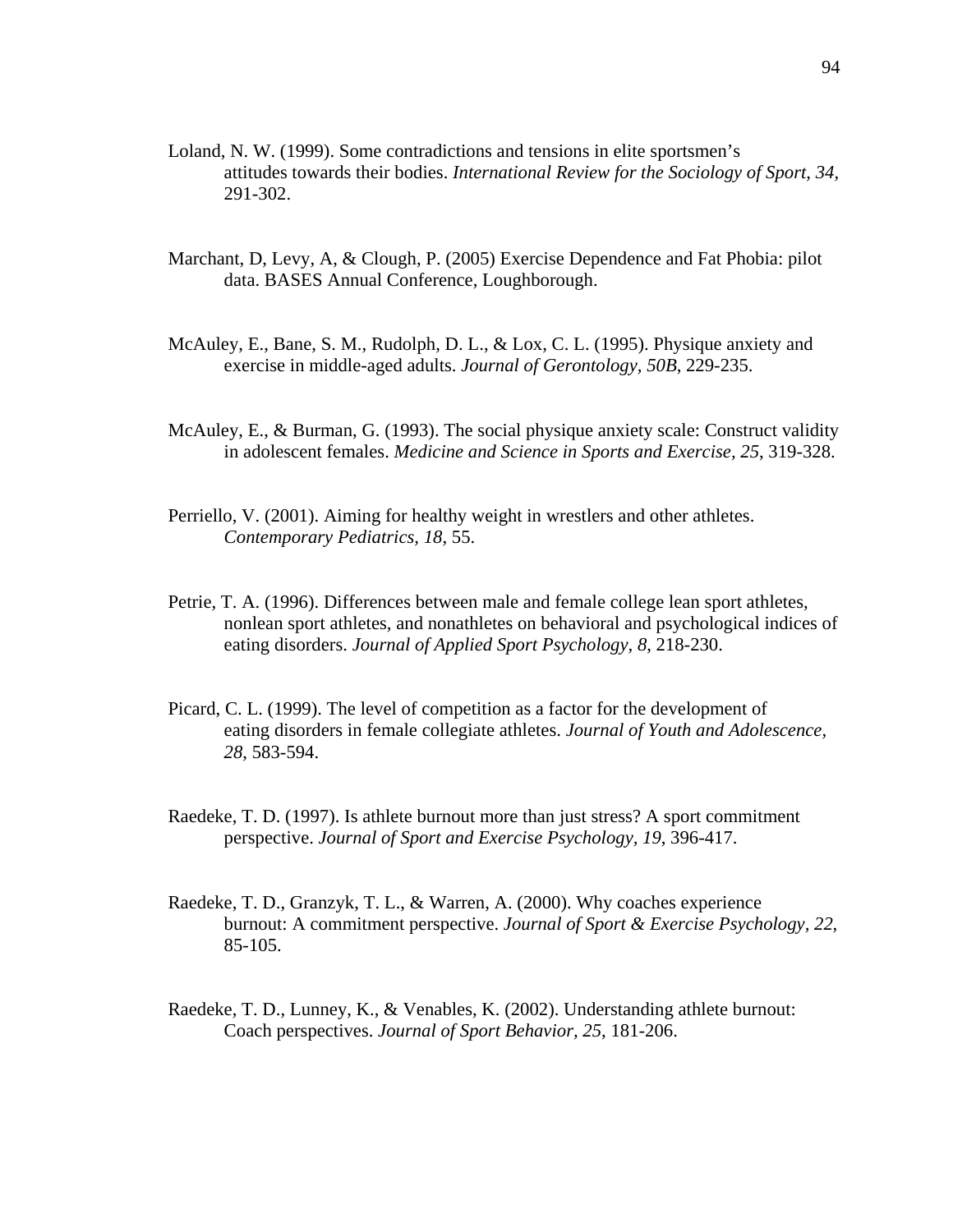- Raedeke, T. D., & Smith, A. L. (2001). Development and preliminary validation of an athlete burnout measure. *Journal of Sport & Exercise Psychology, 23*, 281-306.
- Raedeke, T. D., & Smith, A. L. (2004). Coping resources and athlete burnout: An examination of stress mediated and moderation hypotheses. *Journal of Sport & Exercise Psychology, 26,* 525-541.
- Russell, K. M. (2004). On versus off the pitch: The transiency of body satisfaction among female rugby players, cricketers, and netballers. *Sex Roles, 9*, 561-574.
- Scanlan, T. K., & Lewthwaite, R. (1986). Social psychological aspects of competition for male sport particpants: IV. Predictors of enjoyment. *Journal of Sport Psychology, 8*, 25-35.
- Scanlan, T. K., & Simons, J. P. (1992). The construct of sport enjoyment. In G. C. Roberts. (Ed.), *Motivation in sport and exercise* (pp. 199-215). Champaign, IL: Human Kinetics.
- Scanlan, T. K., Simons, J. P., Carpenter, P. J., Schmidt, G. W., & Keeler, B. (1993). The sport commitment model: Measurement development for the youth-sport domain. *Journal of Sport and Exercise Psychology, 15*, 16-38.
- Schmidt, G. W., & Stein, G. L. (1991). Sport commitment: A model integrating enjoyment, dropout, and burnout. *Journal of Exercise Psychology, 8*, 254-265.
- Smith, A. L. (2004). Measurement of social physique anxiety in early adolescence. *Medicine & Science in Sports & Exercise, 36*, 475-483.
- Smith, R. E. (1986). Towards a cognitive-affective model of athletic burnout. *Journal of Sport Psychology, 8*, 36-50.
- Sundgodt-Borgen, J. (1993). Prevalence of eating disorders in elite female athletes. *International Journal of Sport Nutrition. 3*, 29-40.